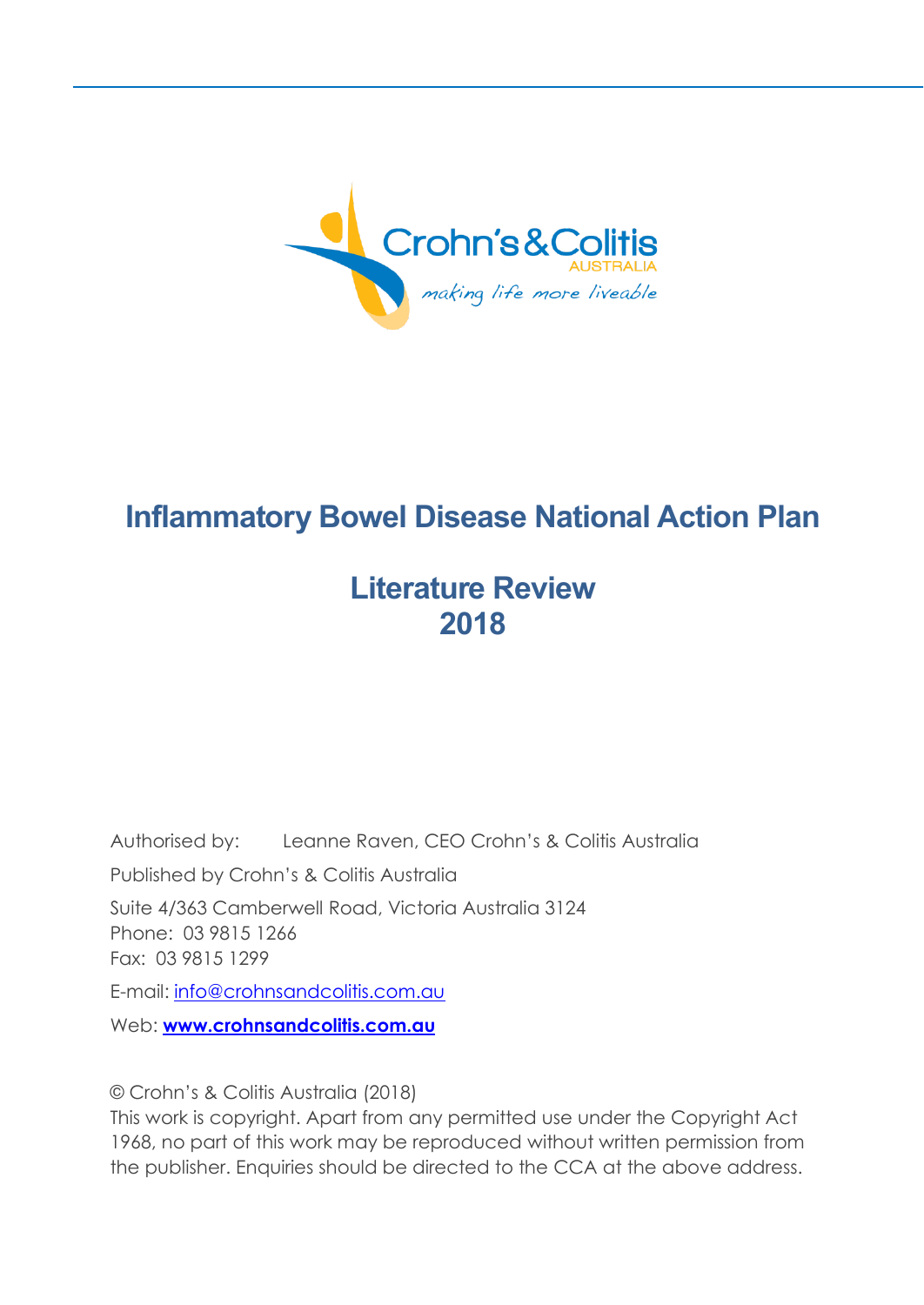# **Contents**

| <b>CCA NATIONAL ACTION PLAN 2018</b>                                                  | 1              |
|---------------------------------------------------------------------------------------|----------------|
| <b>LITERATURE REVIEW</b>                                                              |                |
| <b>CONTENTS</b>                                                                       | $\overline{2}$ |
| INTRODUCTION                                                                          | 5              |
| <b>ACKNOWLEDGMENTS</b>                                                                | 5              |
| <b>LITERATURE SEARCH</b>                                                              | 5              |
| <b>1. INCREASED ACCESS TO SPECIALIST IBD NURSES</b>                                   | <u>6</u>       |
| <b>Executive summary</b>                                                              | 6              |
| Importance of access to specialist IBD nurses                                         | 6              |
| Development of specialist IBD nursing                                                 | 7              |
| Specialist IBD nursing intervention outcomes                                          | 7              |
| Access to specialist IBD nursing in Australia                                         | 8              |
| Evidence base for access to specialist IBD nursing                                    | 8              |
| Barriers to accessing specialised IBD nursing in Australia                            | 10             |
| i. Insufficient resources (time and budget)                                           | 11             |
| ii. Lack of senior management support                                                 | 11             |
| iii. Unclear role description                                                         | 11             |
| iv. Lack of knowledge or expertise                                                    | 12             |
| v. Inadequate facilities                                                              | 12             |
| <b>2. IBD HELPLINES RESPONSIVENESS TO PATIENTS AND GPS</b>                            | <u> 14</u>     |
| <b>Executive summary</b>                                                              | 14             |
| The function of IBD helplines                                                         | 15             |
| Evidence base for IBD helplines outcomes                                              | 16             |
| <b>Australian IBD helplines</b>                                                       | 17             |
| Evidence- based outcomes of IBD helpline                                              | 18             |
| i. Patient support and satisfaction                                                   | 18             |
| ii. Early intervention and reduced hospital admissions                                | 18             |
| iii. Reduced burden for doctors: managing non-clinical information                    | 20             |
| <u>3. INCREASED ADMINISTRATIVE RESOURCES TO SUPPORT CASE-WORKERS IN IBD CLINICS22</u> |                |
| <b>Executive summary</b>                                                              | 22             |
| Evidence base for the administrative workload in IBD clinics                          | 22             |
| i. American-specific evidence                                                         | 23             |
| ii. Australian-specific evidence                                                      | 23             |
| iii. Belgian-specific evidence                                                        | 24             |
| iv. Chilean-specific evidence                                                         | 24             |
| v. Italian-specific evidence                                                          | 24             |
| vi. UK-specific evidence                                                              | 24             |
|                                                                                       |                |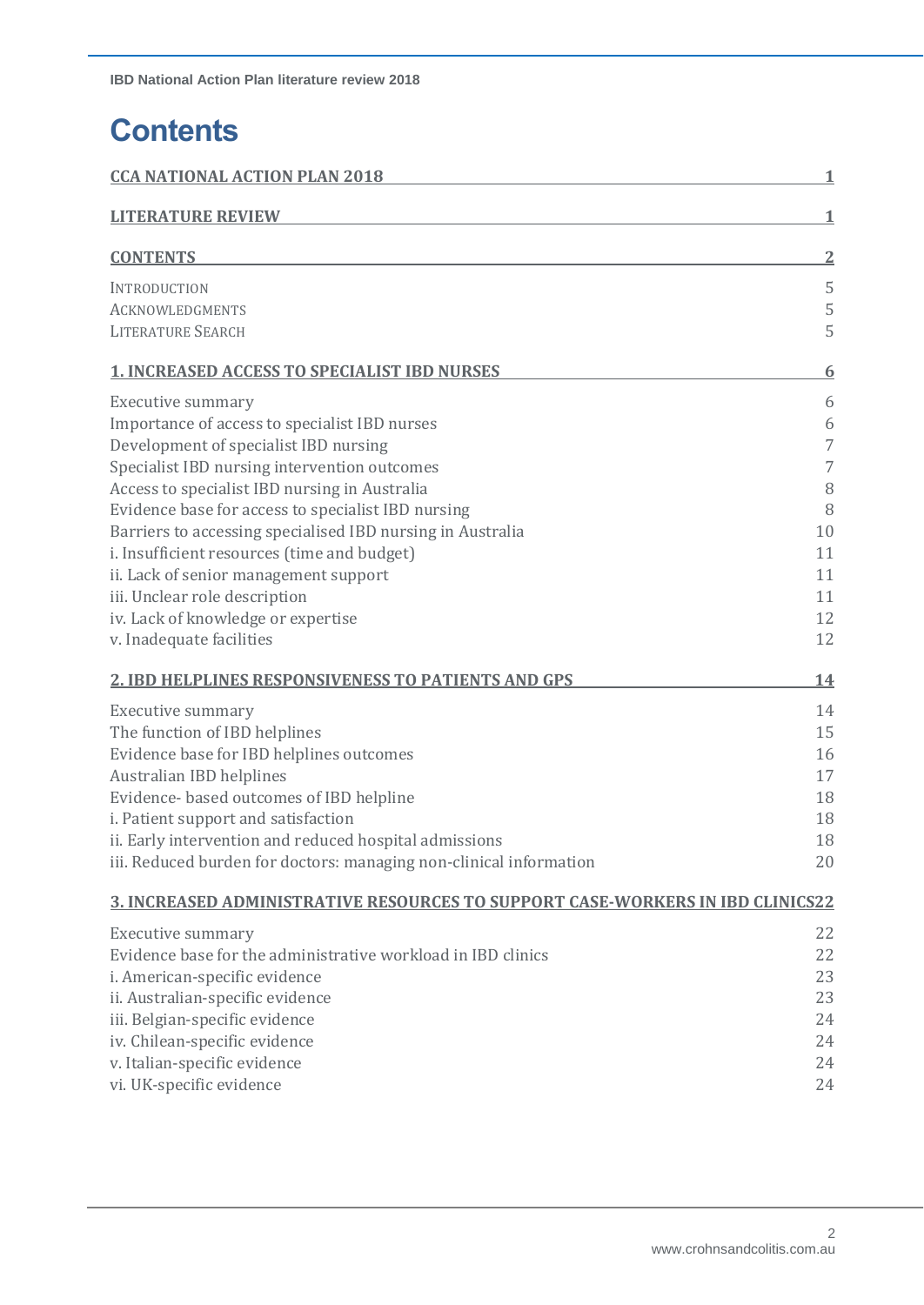### **4. GREATER ACCESS TO MULTIDISCIPLINARY ALLIED HEALTH CARE TEAMS IN HOSPITAL, INCLUDING INCREASING THE NUMBER OF MBS FUNDED VISITS FOR ALLIED HEALTH (PRIMARY CARE) AND IMPROVED CREDENTIALING AND EDUCATION ACROSS ALL AREAS OF ALLIED HEALTH 27**

| <b>Executive summary</b>                                      | 27 |
|---------------------------------------------------------------|----|
| Allied healthcare in IBD                                      | 27 |
| Evidence base for allied healthcare in IBD                    | 28 |
| Greater access to allied healthcare in IBD                    | 29 |
| Australian data                                               | 30 |
| i. Evidence base for psychological access and support         | 30 |
| ii. Evidence base for nutritional access and support          | 31 |
| iii. Evidence base for pharmacist involvement                 | 32 |
| Improving access to allied health in IBD                      | 32 |
| i. Improved education and credentialing for allied healthcare | 32 |
| ii. Increased funding for allied health                       | 33 |

### **5. FUNDING OF THERAPEUTIC DRUG MONITORING INCLUDING FAECAL CALPROTECTIN TESTING 35**

| <b>Executive summary</b>                                              | 35 |
|-----------------------------------------------------------------------|----|
| Diagnosis                                                             | 35 |
| Evidence base for faecal calprotectin testing                         | 36 |
| Medical Services Advisory Committee economic analysis                 | 38 |
| Therapeutic drug monitoring                                           | 39 |
| Thiopurine metabolite testing                                         | 40 |
| Anti-TNF testing                                                      | 40 |
| <b>6. ESTABLISH CLEARER GP REFERRAL GUIDELINES AND PROTOCOLS</b>      | 43 |
| Executive summary                                                     | 43 |
| Australian IBD primary care landscape                                 | 44 |
| GP specialist referral                                                | 45 |
| Barriers for GP referral best practice                                | 46 |
| i. Difficulty in IBD diagnosis                                        | 46 |
| ii. Lack of clear GP guidelines                                       | 46 |
| iii. GP adherence to guidelines                                       | 47 |
| iv. Poor referral quality                                             | 48 |
| <b>7. IMPROVED CONSUMER KNOWLEDGE</b>                                 | 51 |
| <b>Executive summary</b>                                              | 51 |
| Australian IBD patient education guidelines                           | 52 |
| Australian IBD patient education provision data                       | 53 |
| Evidence base for the IBD education and self management interventions | 53 |
| Quality of life sub-outcomes                                          | 55 |
| i. Psychological outcomes                                             | 55 |
| ii. Nutritional outcomes                                              | 56 |
| iii. Medication adherence                                             | 57 |
| Necessary components to increase consumer knowledge                   | 58 |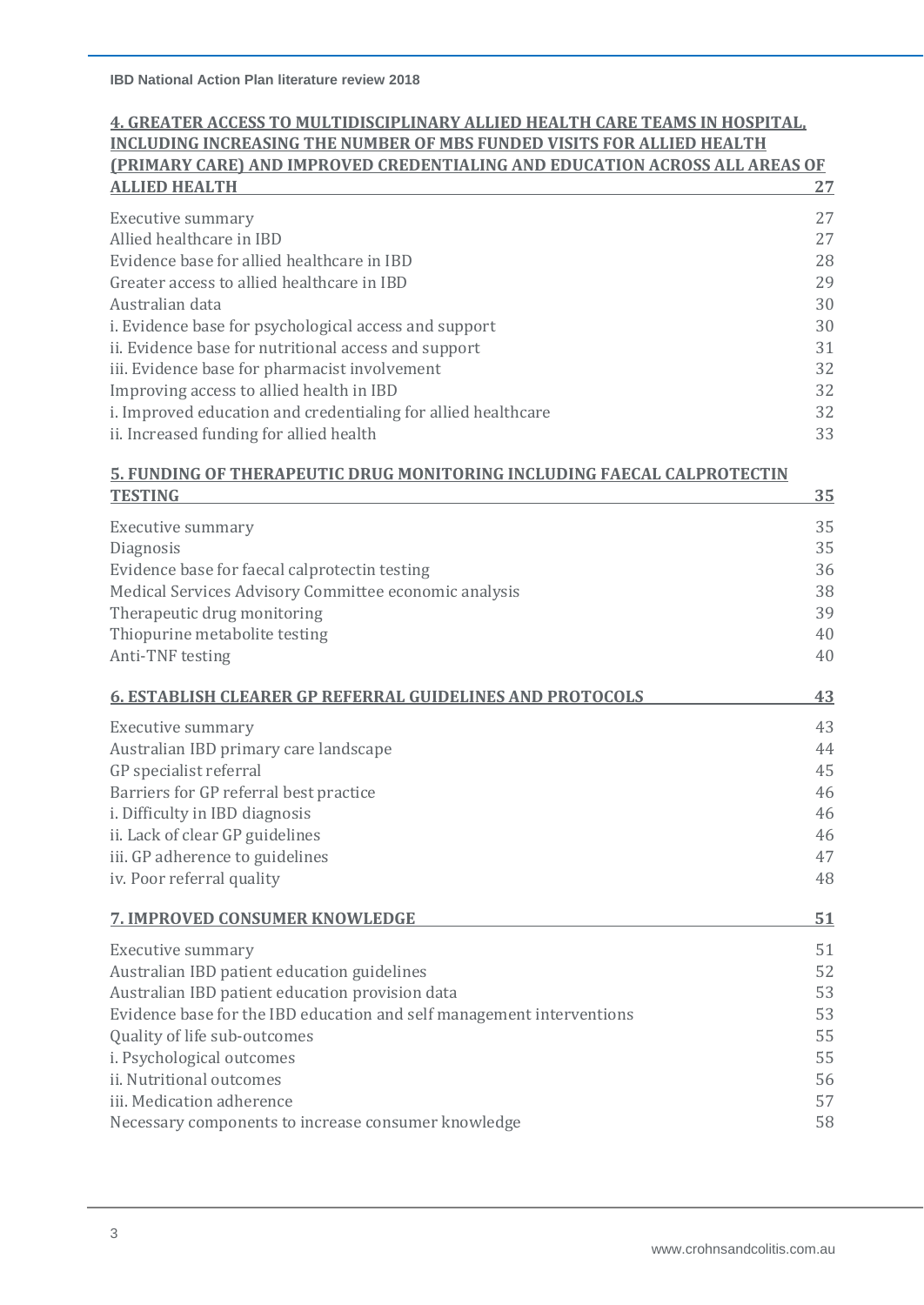| <b>8. SUPPORT FOR PRACTICE MANAGEMENT SOFTWARE (IBD SPECIFIC AUDITABLE CLINICAL</b> |    |
|-------------------------------------------------------------------------------------|----|
| <b>MANAGEMENT SOFTWARE)</b>                                                         | 60 |
| <b>Executive summary</b>                                                            | 60 |
| Australian evidence base                                                            | 60 |
| Evidence base need for IBD clinical management software                             | 61 |
| i. CCCare development                                                               | 61 |
| ii. Beta testing results                                                            | 62 |
| iii. Roll out to clinical practice                                                  | 62 |
| 9. INCREASED INVESTING IN CLINICAL TRIALS AND AUDIT OF PAEDIATRICS                  | 64 |
| <b>Executive summary</b>                                                            | 64 |
| Funding for paediatric clinical trials                                              | 65 |
| Barriers to paediatric clinical trials                                              | 67 |
| i. Study design                                                                     | 67 |
| ii. Recruitment                                                                     | 67 |
| Funding for audit of paediatrics                                                    | 68 |
| 10. EXPLORE THE EFFECTIVENESS OF MEDICAL HOME FUNDS BUNDLING                        | 70 |
| <b>Executive summary</b>                                                            | 70 |
| The PCMH model                                                                      | 71 |
| The IBD PCMH                                                                        | 72 |
| The IBD PCMH payment structure                                                      | 73 |
| Evidence base for the IBD-PCMH                                                      | 74 |
| i. The "UPMC Total Care-IBD"                                                        | 74 |
| ii. Illinois Gastroenterology Group                                                 | 75 |
| iii. UCLA                                                                           | 76 |
| <b>REFERENCES</b>                                                                   | 80 |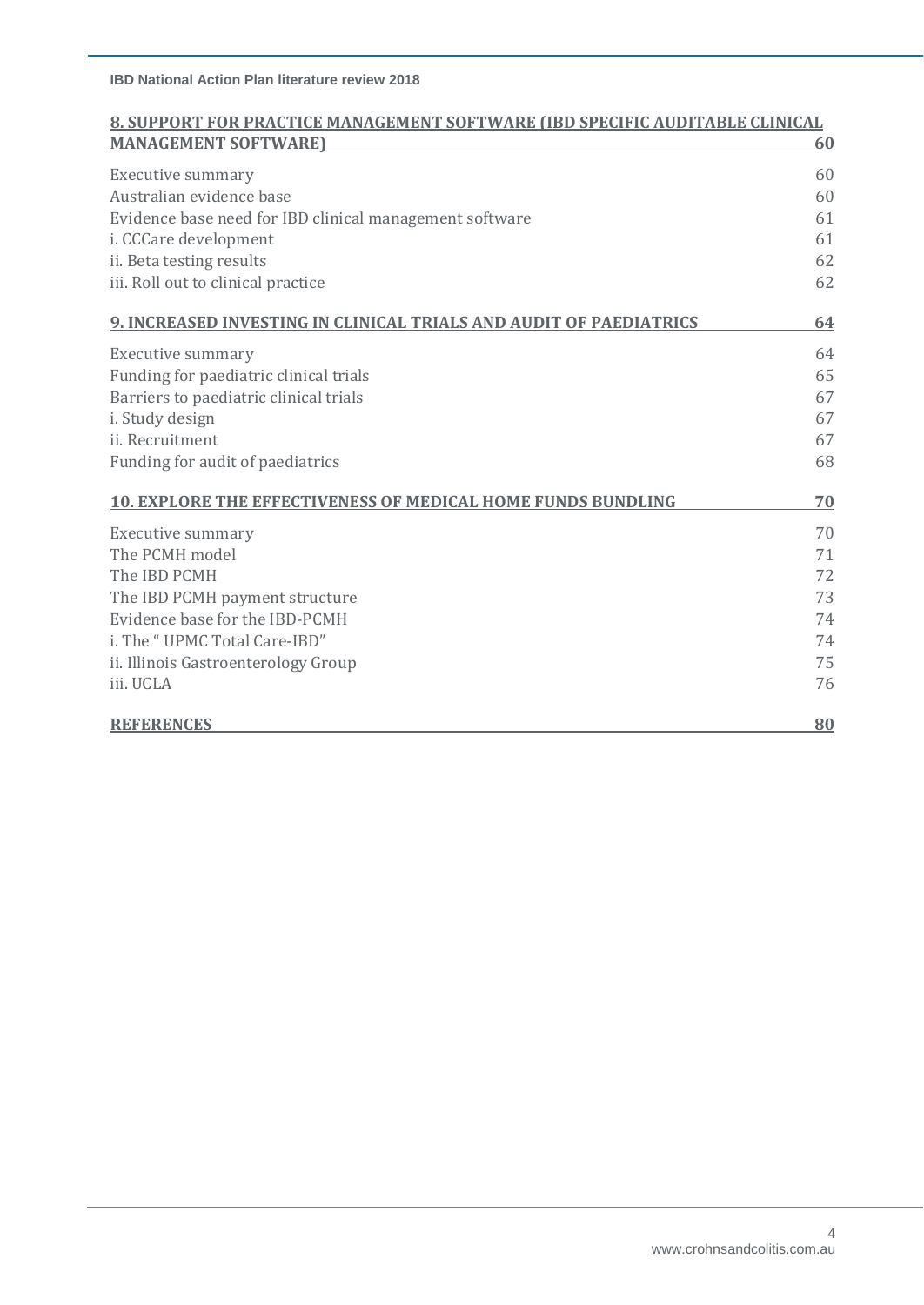# **Introduction**

IBD is a chronic disease that requires complex, long-term care. The trajectory of IBD usually involves periods of remission, flares and relapses. Diagnosed at any age but most frequently between 15 and 30 years of age, it usually has a life long impact.

The recently published Australian IBD Standards (2016) specify the expectations for the quality of care for IBD and provide the benchmark for the IBD Audit (2016) of IBD services in Australia.

The national IBD Audit highlights many deficiencies in IBD care services across Australia. The fundamental importance of the multi-disciplinary, long -term approach to IBD management is widely recognised, yet the Audit identified the widespread lack of access to this standard. This has spurred the impetus to better organise and resource IBD services within the Australian healthcare system.

This literature review was conducted by Crohn's & Colitis Australia. It provides a comprehensive summary of the international literature on the ten priority areas for the Inflammatory Bowel Disease (IBD) National Action Plan for the period 2008 - 2018.

It is our hope that the outcome of this literature review will assist in the provision of high quality of care for patients in Australia and reduce the burden on our hospital system.

# **Acknowledgments**

This literature review was substantively prepared by Melissa Waine, freelance medical writer, and revised by Dr Gregory Moore, Associate Professor Leanne Raven and Mr Wayne Massuger. We would like to thank those individuals who participated in the IBD Roundtable 2018 and provided material or advice for this review. CCA also acknowledges Ovid databases for their support.

# **Literature Search**

An electronic literature search was performed for each focus area, using PubMed, Google Scholar and Cochrane Reviews to collect peer-reviewed scholarly literature representing the latest original research in the field and grey literature published by organisations and government agencies in the gastrointestinal field published from 2008 - 2018. The titles and abstracts of electronically identified articles were reviewed. Articles deemed potentially relevant were retrieved for further scrutiny and read in full. The reference lists of relevant articles were used to identify other potentially relevant articles.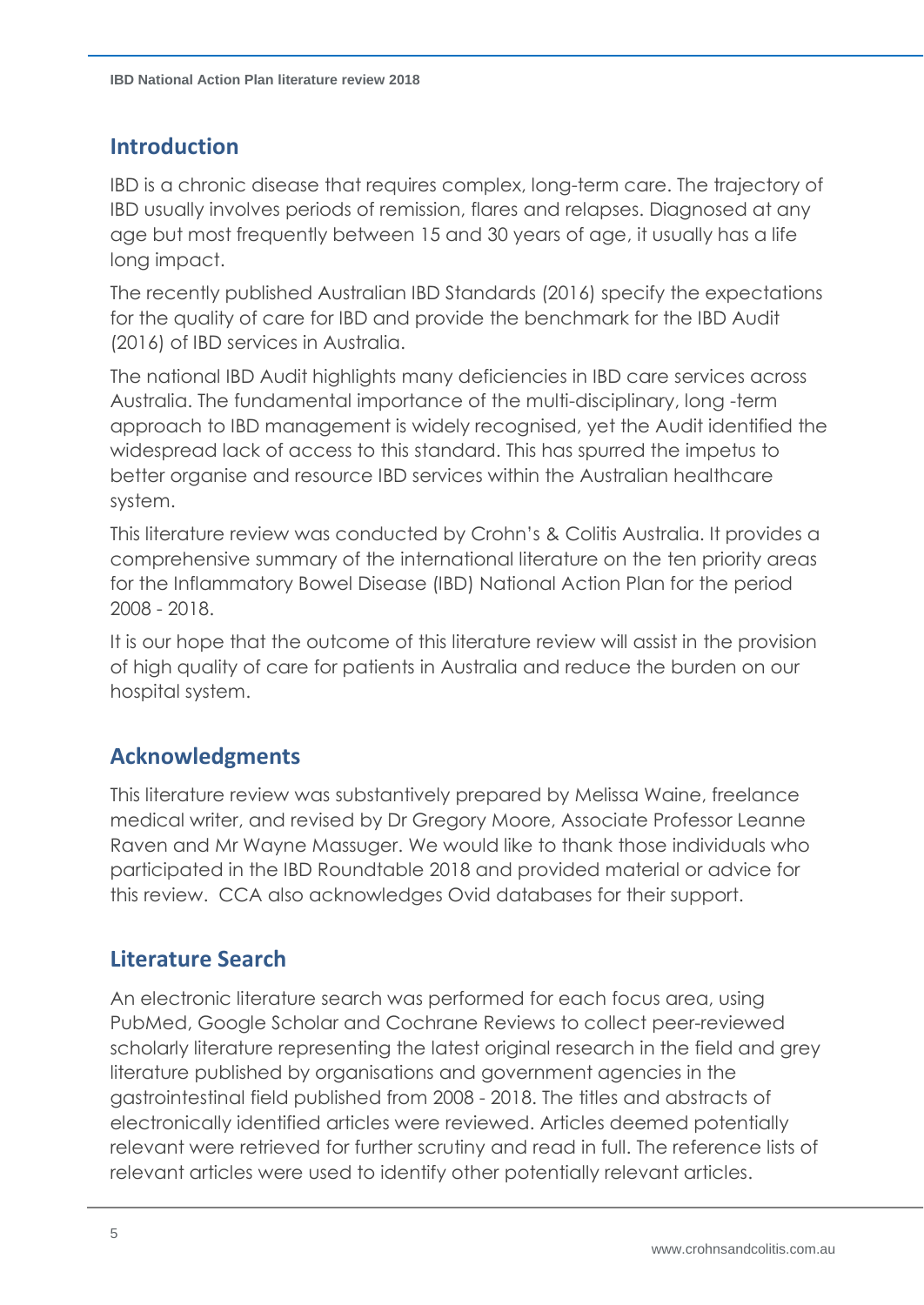# **1. Increased access to specialist IBD nurses**

### **Executive summary**

- Specialist IBD nurses perform a critical role in high quality IBD patient care and improved patient outcomes.
- Specialist IBD nurses provide benefits to their patients, healthcare providers and the Australian healthcare system.
- High quality Australian and international research has demonstrated the economic and clinical benefits of IBD nursing in hospitals, resulting in the reduction of emergency department presentation, reduction in the number of hospital stays, reduction in outpatient attendance and an improvement in patient quality of life measurements and overall patient satisfaction.
- Barriers to accessing specialised IBD nursing in Australia include lack of senior management support, unclear role description, insufficient resources (time and budget), lack of knowledge or expertise and inadequate facilities.

### **Importance of access to specialist IBD nurses**

There is growing worldwide recognition that achieving high quality of care of chronic disease requires a multidisciplinary approach. The model of introducing extended specialised nursing roles to enhance patient care has been previously validated in other diseases.

IBD is a chronic disease of episodic nature, making it difficult to tailor care to patients' needs when their doctor only sees them periodically. IBD patients are recognised to have complex, chronic disease trajectories that are best managed by a dedicated, multidisciplinary IBD service. 1

The role of the specialised IBD nurse is critical for providing high quality patient care. IBD nurses enhance patients' access to timely specialist advice and facilitate coordinated, integrated and multidisciplinary care providing patientcentred benefit.

Given the high volume of outpatient and inpatient health services required by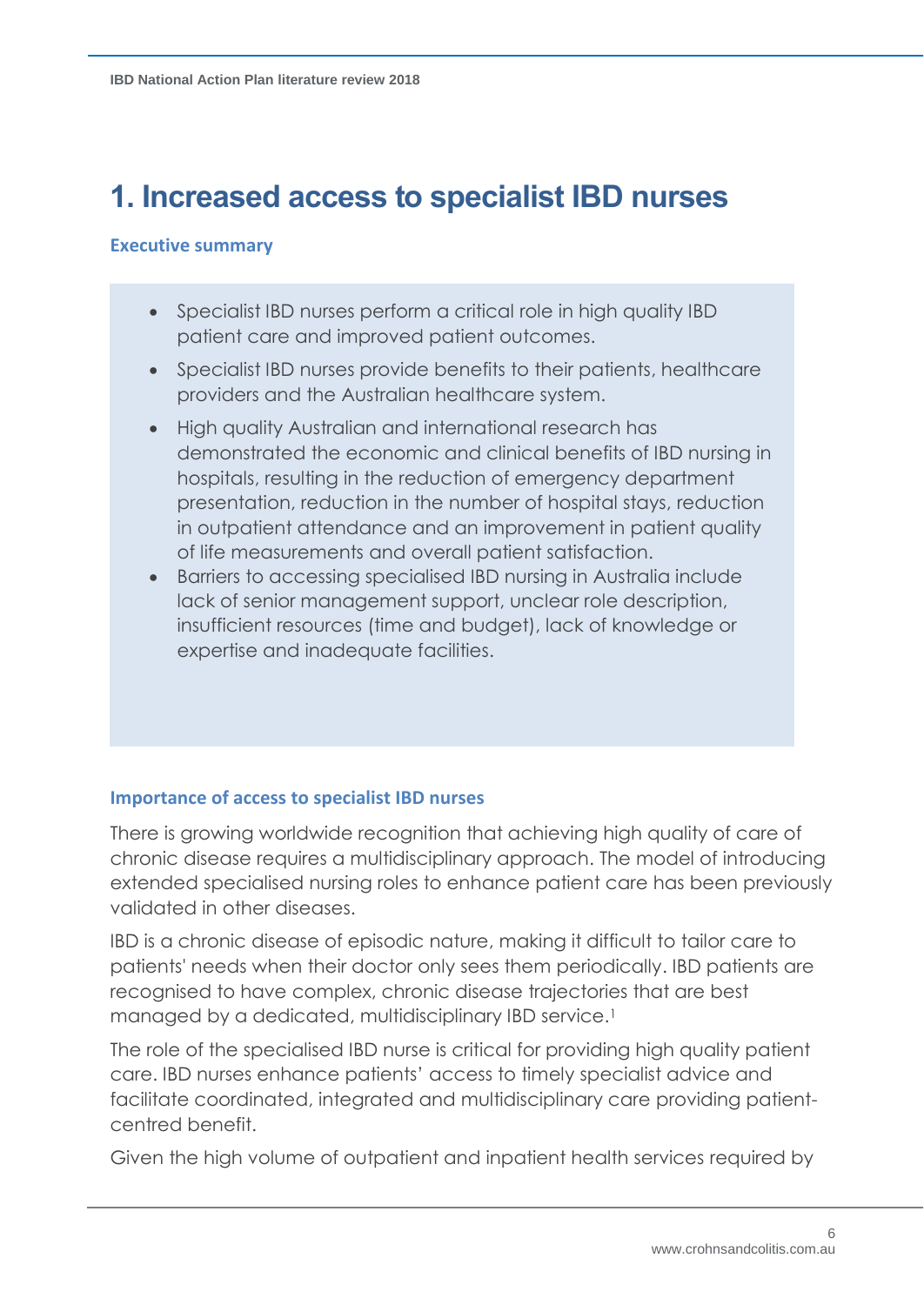IBD patients throughout their lifetime, evaluation of access to specialised IBD nursing is important for an economic calculation as well as achieving a high quality of care for the estimated 85,000 Australians with this illness, predicted to increase to almost 100,000 in 2022. 2

## **Development of specialist IBD nursing**

Specialist IBD nursing began informally in the 1990s when a number of nurses began incorporating care provision for IBD patients into their professional roles in the UK and is now well established in some of these countries, such as England and Wales. IBD nursing has progressed rapidly in the UK in the past fifteen years and its beneficial role is accepted amongst gastroenterologists, IBD patients and health service providers.

The number, type and roles of specialist nurses dedicated to the care and management of IBD patients is increasing. In addition to direct nursing and surgical care for IBD patients, specialist IBD nurses perform many important functions for improving IBD-patients' quality of life, by providing the first point of contact for patients, providing social support, providing education, administrating biologic therapies, managing IBD-related incontinence, advocating for patients, managing fistulae care, supporting diet and nutrition, managing faecal incontinence, managing sexuality concerns and anxiety, managing fatigue, managing pain, providing specific paediatric and adolescent carer, providing psychological support (including telephone support), staffing IBD helplines, monitoring blood tests, performing clinical trial nursing and teaching self-injections. 3, 4 5, 6 , 7

### <span id="page-6-0"></span>**Specialist IBD nursing intervention outcomes**

The Nurses-European Crohn's & Colitis Organisation (N-ECCO) Consensus statements defined the basic and advanced nursing care required to address patients' needs, stating that: "The Advanced IBD Nurse provides a pivotal and important role in the care of the IBD patient, which benefits the patient, the multidisciplinary team, and the healthcare provider [EL 5]" N-ECCO Statement 4A. 5

Following the UK publication of 'Quality Care: service standards for the healthcare of people with IBD' in 2009, the Australian IBD Standards were developed and Australian IBD Audit was conducted as part of the IBD Quality of Care Program, which is providing evidence-based guidelines for the improvement of IBD health care.  $1, 8, 9$  Recommendation 3 of the Australian IBD standards 2016 states that "IBD nurse roles should be incorporated into all IBD services in line with the proven benefit and standards."<sup>9</sup>

<span id="page-6-1"></span>Intervention by IBD nurses results in hospital admission avoidance, emergency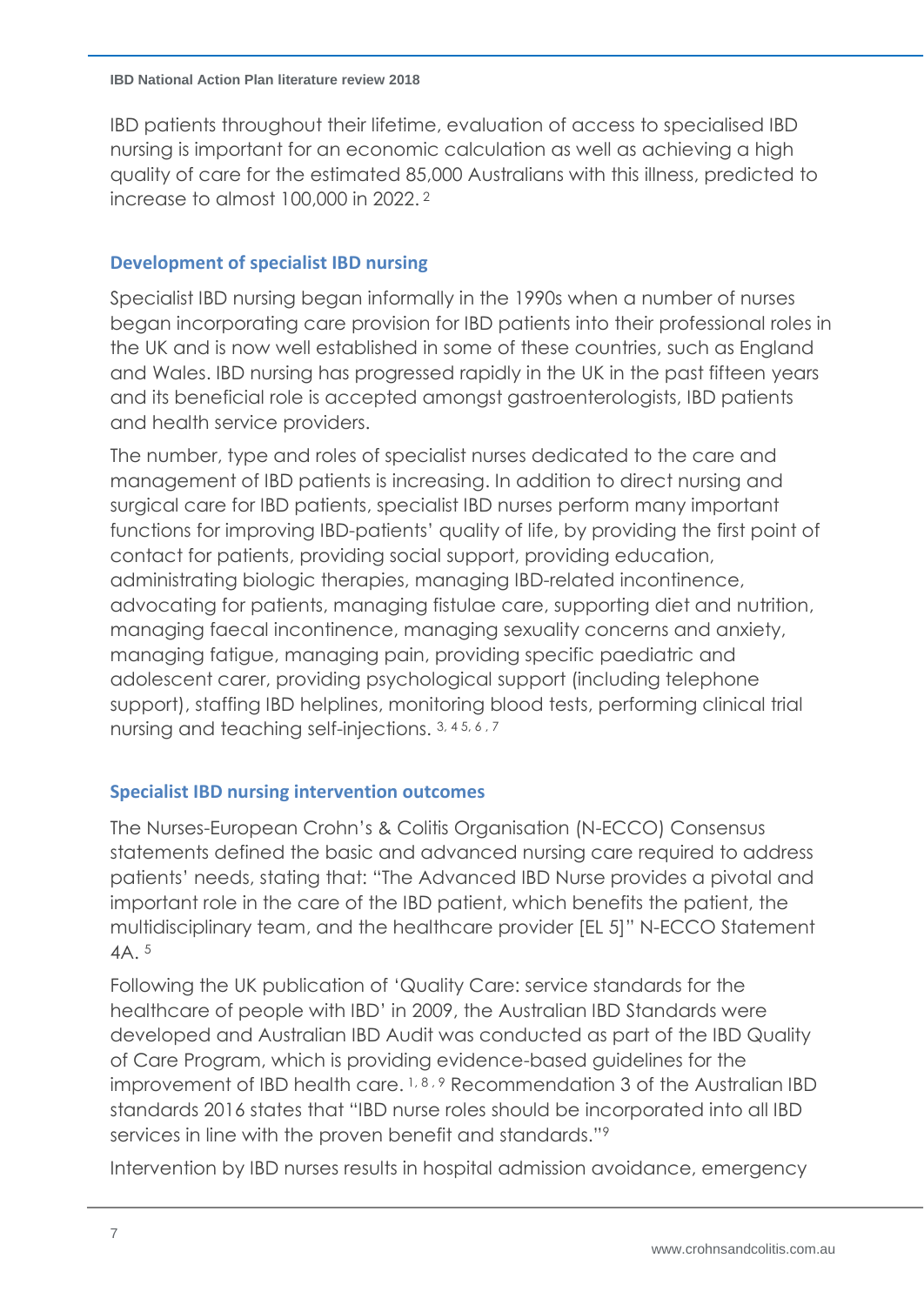department avoidance, outpatient clinic avoidance and patient quality of life improvement. These outcomes are largely as a result of the following: 10

- <span id="page-7-0"></span>• Timely and responsive access allows earlier intervention and prevention of disease deterioration and subsequent hospitalisation.
- Additional education and support improves patient adherence and outcomes.
- Improved safety and monitoring of medications, and resulting treatment efficacy.
- Better quality care resulting from the more perceived 'equal' relationship of patient to nurse as opposed to patient to doctor.

These benefits are particularly relevant given the limited access to IBD specialist doctors in Australia as challenged by limited staff, long waitlists, geographical distance and the increasing complexity of IBD management in light of biological therapies. 10

### **Access to specialist IBD nursing in Australia**

In Australia, the role of IBD nurse is a newer concept with slower role development than in the UK, with 28 FTE specialist IBD nurses identified in PWC report and 27 FTE nationally in IBD Audit report. 8, 9

The data gathered from the Australian IBD Audit 2016 revealed much variability in patient care between IBD sites.<sup>9</sup> The Audit revealed significant benefits in patient outcomes in sites with at least a Partial IBD Service (which included an IBD nurse) compared to those without, the most important benefit being shown to be a 15% reduction in the rate of emergency admissions. 9

Data also revealed that only 39% of sites that participated in the audit employed a FTE IBD nurse. <sup>9</sup> The figures for an IBD nurse were 14% for low activity sites and 65% for high activity sites respectively. <sup>9</sup> Fewer than one in five patients saw an IBD nurse during their hospital admission: 16% (Crohn's disease) and 18% (ulcerative colitis). Of the participating sites, 88% had a stoma nurse and an IBD Helpline was only available at half the sites (51%).<sup>9</sup> Further, IBD nurses were not available at all specialist paediatric sites; in fact only one third had ongoing funded positions. <sup>9</sup>

# **Evidence base for access to specialist IBD nursing**

Despite the recognition that IBD nurses are of critical importance for the delivery of a high standard of care, there is growing, but limited published evidence to demonstrate this.1, 11 Multiple studies conducted in Australia and internationally, have demonstrated the economic, clinical and patient benefits of IBD nursing in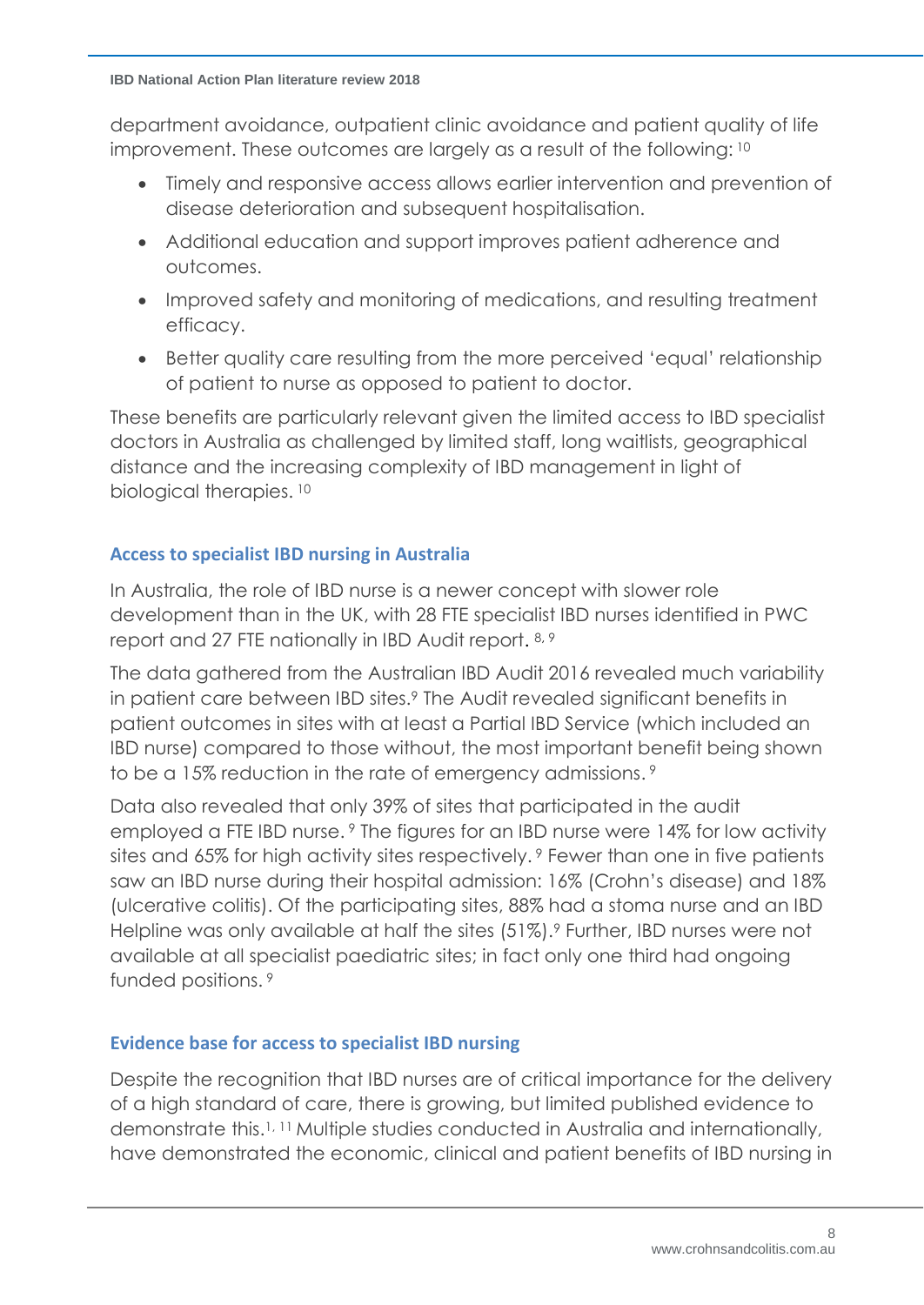hospitals, and have shown emergency department avoidance, a reduction in the number of hospital stays, outpatient attendance and an improvement in quality of life measurements and overall patient satisfaction. <sup>11</sup>, 12 , 13, 14 , 15, 16, 17 , 18, 19

Although a 2009 Cochrane review of the literature found limited published evidence in the literature for improved outcomes from specialist IBD nurse intervention for patients, the study noted that this conclusion was based on a single study only with questionable methodological quality. 4

There is data to support the decreased disease burden and economic benefit from proactive management of IBD with a gastroenterologist plus specialist IBD nurse. Evidence from the UK IBD National Audits 2006 and 2008 demonstrated that IBD nurses, as part of a multidisciplinary team, help reduce hospital admissions, increase the proportion of people with IBD to self-manage and are pivotal in offering greater patient choice of care.<sup>1</sup>

Several Australian studies have also provided supportive evidence that the availability of a specialised IBD nurse and accessible phone line result in the reduction of emergency admissions and IBD-related healthcare costs. These studies have demonstrated consistent positive outcomes, which suggests the benefits are true, large, many and can be replicated across other institutions. 13, 14,15,16,18

Sack et al. (2012) demonstrated the effects of the role of the specialist IBD nurse in Australia, and its superiority compared to the standard one- patient–onedoctor model of care in two audits conducted 2 years apart (n = 612 and n = 570). <sup>18</sup> The data showed that this model of care reduced the burden of disease, as assessed by the need for inpatient care in IBD patients and the economic cost in caring for them, with a direct cost saving to the hospital of ~US\$238,407 (~AUD\$327,678) when just considering the patients contacting the hospital in a five-month period of the study, which was easily offset by the cost of employing the IBD nurses several fold.<sup>18</sup>

Leach et al. (2014) similarly assessed the effects of an IBD nurse on patient outcomes in an established IBD centre at an Australian tertiary hospital (n = 566). <sup>16</sup> The study showed that the effect of IBD nursing was significant, even in a specialised service, in terms of hospital admissions, clinic utilisation and emergency department presentations. IBD nurse intervention led to avoidance of 27 hospital admissions (representing a saving of 171 occupied bed days), 32 emergency department presentations and 163 outpatient reviews, resulting in a direct saving to the hospital of AUD \$136,535 after deducting the additional nursing salary and on-costs.<sup>16</sup>

A third unpublished Australian study ("CHEAP") measured the effects of implementing a nurse-led patient advice line and virtual clinic in an Australian tertiary IBD clinic in 2015 ( $n = x$ ). <sup>19</sup> Though not yet published, early data analysis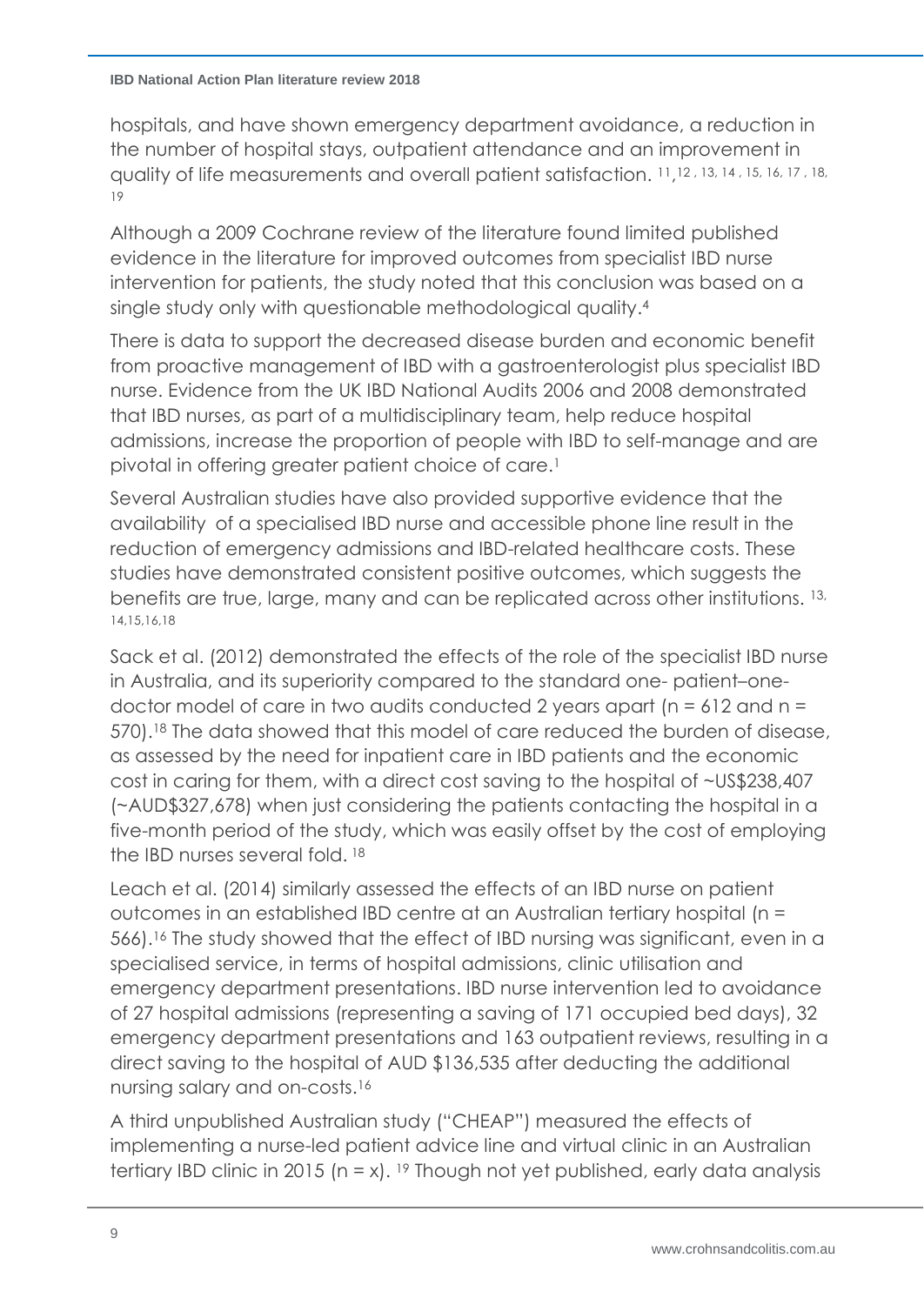has shown that this care model improves IBD patients' access to services and overall care, and reduces healthcare costs of a projected annual net cost savings of AUD \$111,061. 19

Each of these studies highlights the importance of a proactive multi- disciplinary approach in optimising the care of IBD patients. IBD nursing provides accessible, timely and flexible advice through a "virtual clinic" conducted through phone and email contact, effectively triaging patients with a flare up to phone management with rapid clinic review if required, or to streamlined admission; thus benefitting patients, doctor and the broader Australian healthcare system. <sup>16</sup>, 18

Other research has also demonstrated that there is much scope for the use of e-therapy/telemedicine, which can potentially reduce queues, improve access to healthcare and be cost-effective.<sup>7</sup> This mode of care is increasingly becoming popular in gastroenterology, with emerging evidence showing that it can improve quality of life, treatment adherence and knowledge about the disease, and reduce healthcare costs in IBD; although more studies are needed to confirm these preliminary observations.<sup>7</sup>

The National IBD Audit 2016 data also provided evidence of improved patient experience at sites with a Partial IBD Service or access to IBD nurses. <sup>9</sup> The Audit showed that important patient information was more commonly provided in sites with an IBD nurse than in those without, with: 9

- Routine provision of educational material to newly diagnosed people (96% with IBD nurse; 64% without IBD nurse).
- Offer of a patient education session to newly diagnosed people (85% with IBD nurse; 5% without IBD nurse).
- Provision of written information about who to contact in the event of a relapse (100% with IBD nurse; 44% without IBD nurse).
- Availability of information about IBD in pregnancy and its effects on fertility (77% with IBD nurse; 46% without IBD nurse).

# **Barriers to accessing specialised IBD nursing in Australia**

There are limited published studies on the barriers to IBD nursing in Australia. Mikocka-Walus et al. (2014) conducted one of the few studies to explore models of care in IBD using an online mixed-methods survey with health professionals caring for IBD patients in Australia, the UK, the Netherlands, the USA, New Zealand, Canada, Italy, Switzerland, France and Ireland (n = 135). 7 Reid et al. (2009) studied differences between UK and Australian IBD nurses in a small, pilot study (n= 12 Australia; n = 19 UK), however it provides insight into IBD nursing in Australia and barriers to service delivery. <sup>3</sup> Study participants were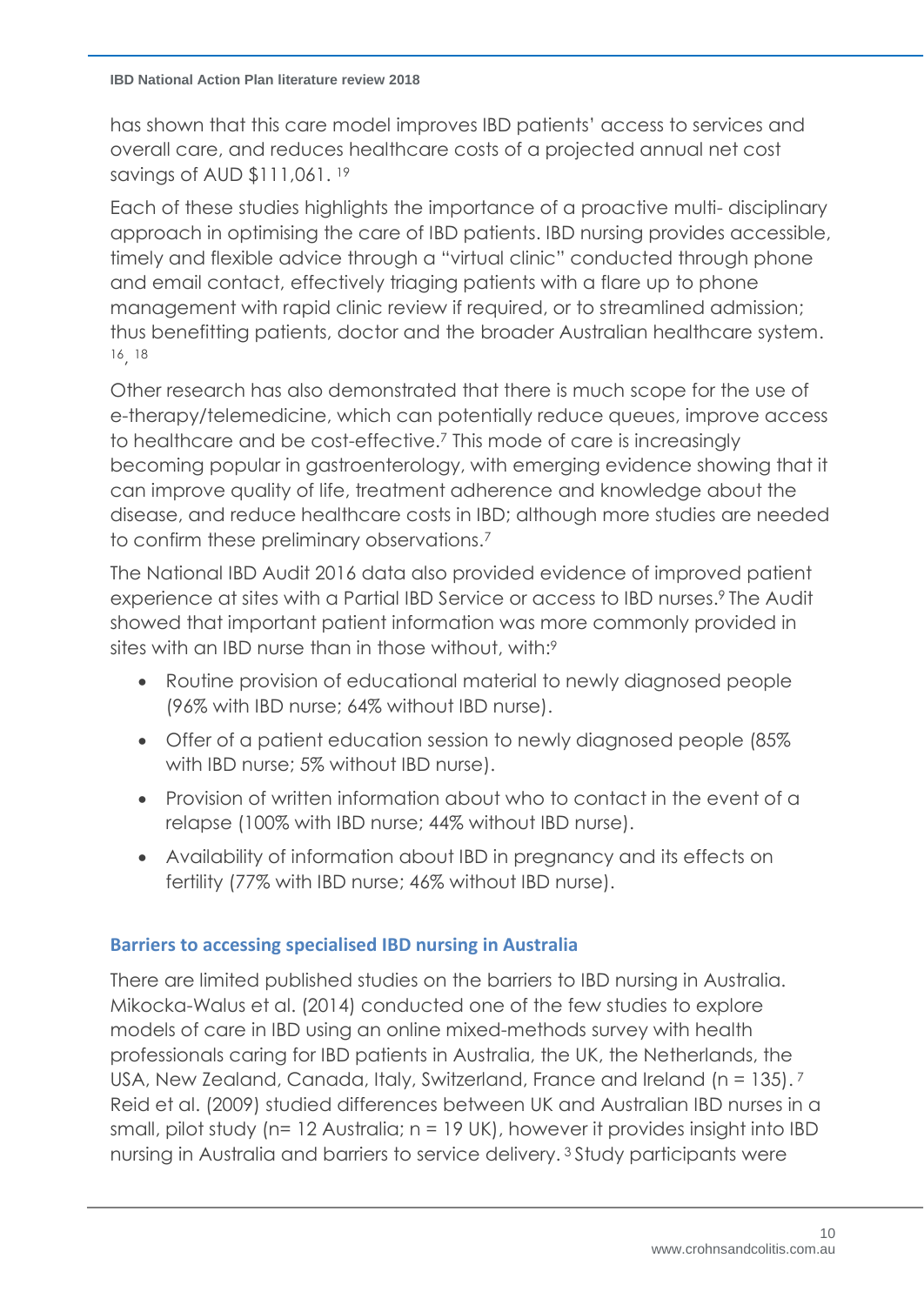members of IBD interest groups and provided a convenient sample. Results therefore belong to a selective group and may not apply to the rest of the target population.

## **i. Insufficient time and budget resources**

Time was shown to be an important barrier to service delivery for Australian IBD nurses. Reid et al. (2009) found that Australian nurses more frequently cited 'insufficient time' than their United Kingdom counterparts (75% versus 50%, p = 0.19). <sup>3</sup> Nurses employed specifically as 'IBD nurses' were found to be likely to feel more enthusiastic and were more inclined to provide IBD services.

Reid et al. (2009) found Australian nurses cited a 'lack of funds and budget allocation' than their United Kingdom counterparts (83% versus 42%, p = 0.03). <sup>3</sup> In this study, more UK participants were 'IBD specialist nurses' and more Australian participants were 'clinical trial coordinators', which may suggest the lack of dedicated funding source in Australia. The higher proportion of clinical trial coordinators in Australia correlated to the higher percentage working in tertiary referral centres. Nursing involvement with IBD patients may be more prevalent in tertiary sectors in Australia. The opportunity for additional support for IBD patients was gained through funding from conducting clinical trials. A clear funding source and a dedicated job description may be related to more IBD service provision.

# **ii. Lack of senior management support**

Reid et al. (2009) found that Australian nurses had less perceived 'nursing management support' from senior nursing managers and senior medical staff than their United Kingdom counterparts (50% versus 16%, p = 0.05, statistically significant) and 'lack of medical support' (25% versus 0%, p = 0.05, statistically significant). 3

# **iii. Unclear role description**

Reid et al. (2009) suggests that Australian nurses may be under‐utilised in terms of their skills and experience as compared with their counterparts in the UK where nurses are an integral part of a multi‐professional team especially in chronic disease management. <sup>3</sup>

The study found that UK nurses were more likely to be 'IBD specialist nurses' and Australian nurses 'clinical trial research nurses'. The study also found that more United Kingdom nurses provided dedicated services for IBD patients (47% versus 8%, p = 0.05), with Australian nurses providing services for a wider range of conditions. <sup>3</sup> The study also found that Australian nurses did not provide IBD services because they were 'not part of [their] job description' (58% versus 11%,  $p = 0.01$ ). <sup>3</sup>

The study also found that the most popular IBD services that Australian nurses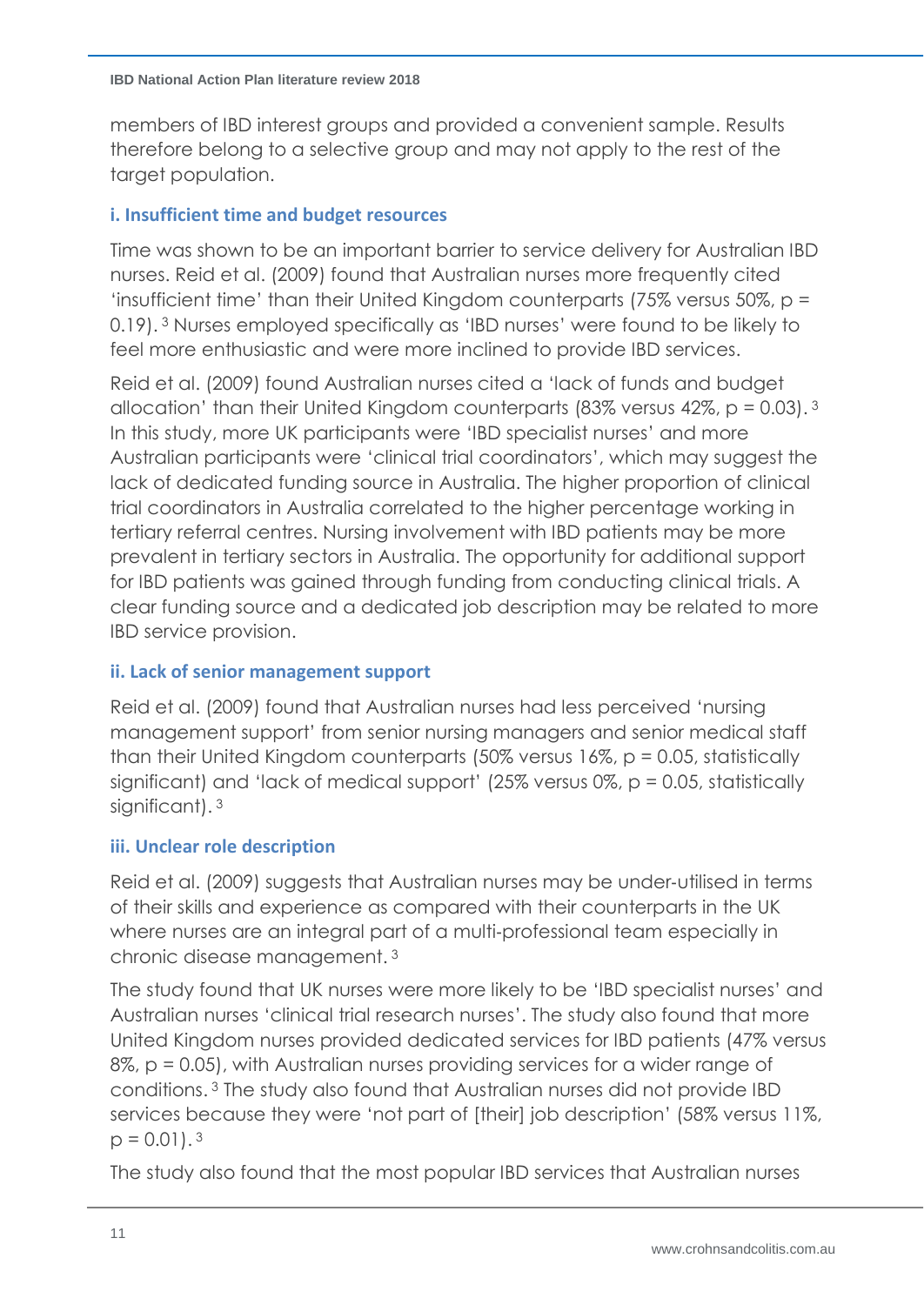wished to offer were operating telephone support line (50%); paediatric transition care (50%); cigarette smoking cessation support (50%); and nurse clinics (45%). <sup>3</sup> Importantly, two of these services (operating telephone support line and nurse clinics) were already being provided by all of the UK IBD nurses in the study. <sup>3</sup>

In the study by Mikocka-Walus et al. (2014), respondents were asked to discuss the role of nurses and their services as part of the survey. According to the authors, the "most important" finding of the study was the view that an optimal IBD service should be fully integrated and involve significant roles of IBD nurses "performing 'the nursing job' rather than dealing with a huge workload of administrative tasks". 7

# **iv. Lack of knowledge or expertise**

Reid et al. (2009) found that nurses cited 'lack of knowledge or expertise' equally by nurses in both countries (33% of Australian and 26% of UK nurses, p = 0.80). <sup>3</sup>

It is likely that a perceived lack of knowledge or expertise was due to the lack of IBD-specific academic background and educational programs. The study identified the level of academic achievements and IBD- specific training received by participants, which may explain the lack of knowledge. The study showed that 33% Australian nurses achieved a hospital certificate, 8% achieved a Bachelor degree, 42% achieved a Masters degree, 8% achieved a post-graduate diploma and 8% had an IBD-specific qualification. [3](#page-6-0) The study showed that 11% UK nurses achieved a hospital certificate, 26% achieved a Bachelor degree, 26% achieved a Masters degree, 42% achieved a post-graduate diploma and 8% had an IBD-specific qualification. [3](#page-6-0)

Of the study participants, the majority (75% of the Australian cohort and 79% of the UK cohort) had 4 or more years of IBD experience. [3](#page-6-0) It is likely that those without more than 4 years of IBD-specific experience felt a lack of expertise.

### **v. Inadequate facilities**

Reid et al. (2009) found that nurses cited 'inadequate facilities' equally by nurses in both countries (33% of Australian and 26% of UK nurses,  $p = 0.80$ ). <sup>3</sup> The study did not delve further into a description or explanation for the 'inadequate facilities'. It is possible that this is partly explained by the workplace characteristics as the majority of nurses worked in a public facility that was underfunded serving its urban population (92% Australian and 84% UK). [3](#page-6-0)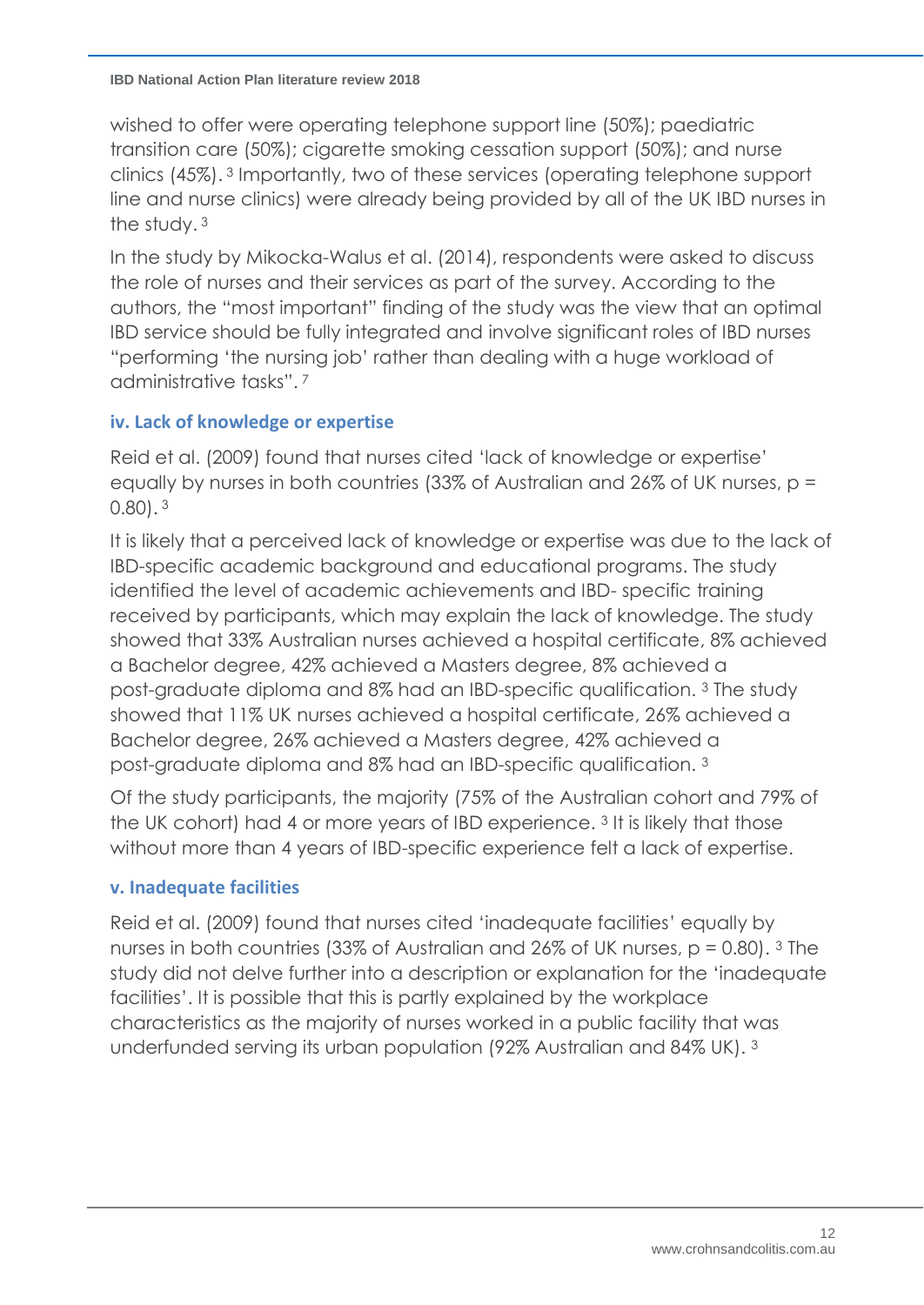The following table lists the search term/s, database and number of results used in this section (**Table 1**).

## **Table 1**

| Search term/s                  | Database       | Results |
|--------------------------------|----------------|---------|
| 'IBD nurse'                    | PubMed         | 58      |
| 'IBD nurse' and<br>'Australia' | PubMed         | 4       |
| 'IBD nurse'                    | Cochrane       | 3       |
| 'IBD nurse' and<br>'Australia' | Google Scholar | 2,280   |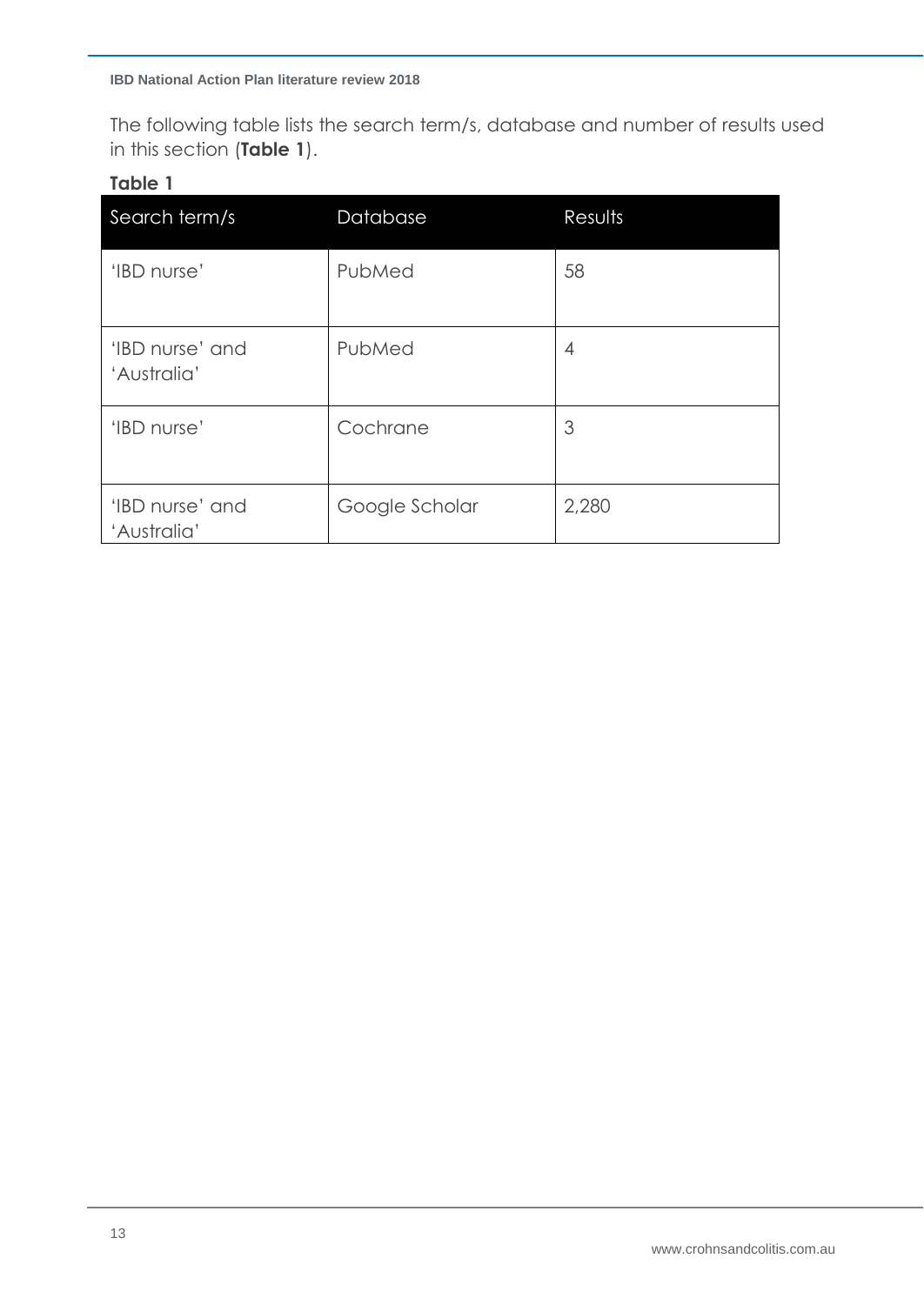# **2. IBD helplines responsiveness to patients and GPs**

### **Executive summary**

- Telephone helplines have been shown to be useful, cost-effective and accepted by the majority of patients in the management of many chronic diseases, however data for IBD telephone lines is limited.
- Studies have shown that IBD patients require constant clinical attention as well as non-clinical bureaucratic and logistical information, both of which can be provided in real-time with an IBD helpline.
- The IBD helpline allows a timely, responsive disease management approach and enables earlier intervention and avoidance of hospital admission. However, there is little evidence to evaluate its effect on disease outcomes.
- There is good evidence to show that IBD helplines provide additional clinical gain, care, and support and are safe and highly regarded by patients.
- There is good evidence to show that IBD helplines benefit IBD doctors and the Australian healthcare system.

Patients with complex, chronic diseases often require assistance beyond their scheduled episodic doctor appointments. The provision of good quality care in chronic diseases requires a model that offers greater access to information and education, thereby enabling self-management and patient empowerment. <sup>20</sup>

This is especially true for IBD. Given its unpredictability and the speed at which the disease can deteriorate, IBD patients may need to contact their specialists to solve their daily clinical issues. It has been hypothesized that IBD service delivery can be made more efficient and demand directed through services such as dedicated IBD helplines to facilitate responsive communication between patients and doctors.

"Most IBD patients not only require constant clinical attention and reassurance, but also bureaucratic and logistical information. Therefore, the use of a simple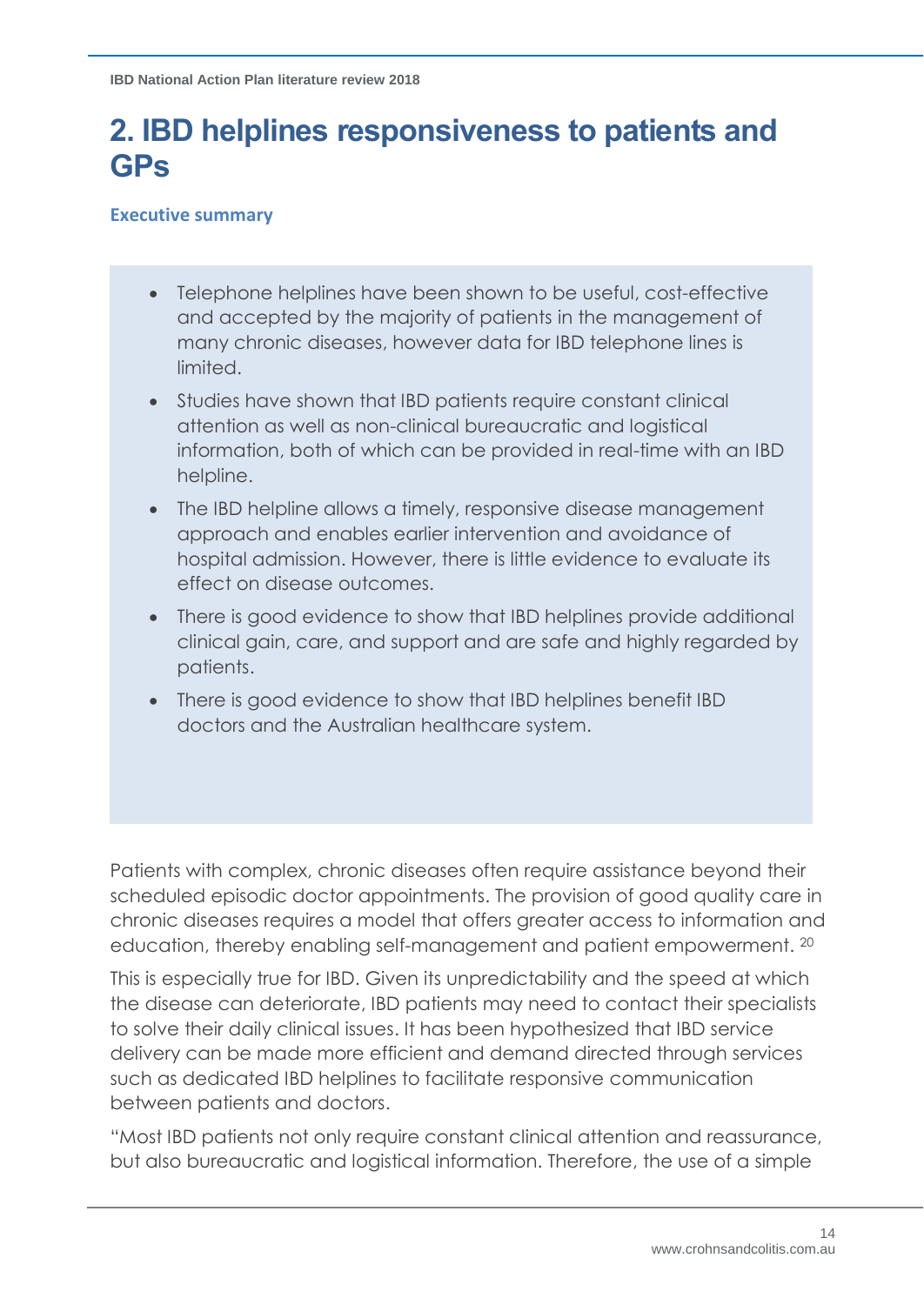tool [IBD call centre], able to enhance both medical practice and patients' care, seems to be a necessity for the patient, but also for the doctor and the IBD Unit." <sup>21</sup>

## **The function of IBD helplines**

The availability of medically trained IBD specialists is limited and costly. The IBD service based on a supervising gastroenterologist-lead shared care model with specialist IBD nurse input has been shown to be economically and clinically superior to the standard one- patient–one-doctor model in Australian and international studies. These studies highlight the value of a proactive multidisciplinary approach in optimising care of IBD patients by providing accessible, timely and flexible advice through a "virtual clinic" using phone and email contact.

Nurse-led IBD patient helplines and virtual clinic are increasingly being recognised as an integral part of the IBD service, <sup>7</sup>, <sup>19</sup> enabling a patientfocused model of care as an adjunct to traditional face-to-face consultation. 16 This is also particularly useful for patients with geographic isolation.

The N-ECCO consensus statements on European nursing in CD and UC describe the way in which the advanced IBD nurse can perform an independent review and management of IBD patients. N-ECCO Statement 3L: "The Advanced IBD Nurse can conduct patient reviews face to face, via telephone consultation or by electronic means [EL4]. <sup>5</sup> This is consistent with the Australian IBD Standards 2016, which state that: "All IBD services should implement responsive telephone and email helplines." <sup>8</sup>

The availability of nurse led IBD helpline allows a timely, responsive approach to IBD care and enables earlier intervention for problems and avoidance of hospital admission. <sup>10</sup> It provides clinical guidance, information, care, support, allows additional interventions to supplement the routine outpatient service and triages patients for hospital admission including: 18, 21

- Monitoring of protocols for blood tests and drug therapies, thus ensuring compliance, adherence, early detection of adverse drug reactions and non-response.
- Concerns with treatment plans (withdrawal medications, and/or missed doses of medication).
- Requests for medical appointments.
- Scheduled phone follow-up for any patient with symptoms at routine clinic visits and post hospital discharge to ensure resolution, thereby preventing disease deterioration between doctor appointments.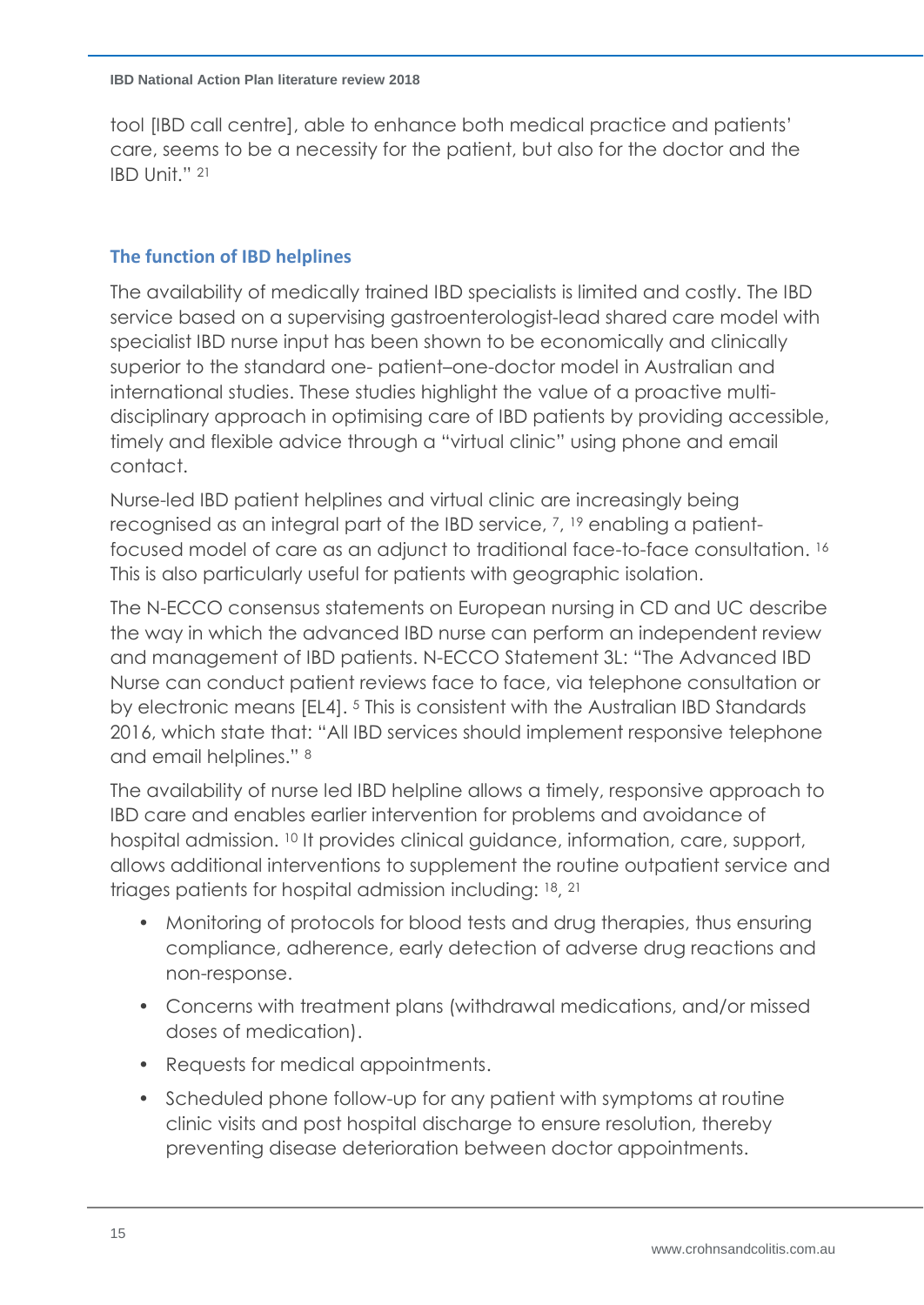- Active nurse management of clinic appointments according to changing patient status (no longer clerically scheduled).
- Providing a single contact point for patient queries, phone & email provided.
- Patient education and information provided for new patients and all those with treatment changes (e.g. newsletter, encouragement to join support groups such as Crohn's & Colitis Australia.

### **Evidence base for IBD helplines outcomes**

Telephone helplines have been shown to be useful, cost-effective and accepted by the majority of patients in the management of chronic diseases (e.g. colorectal cancer, pediatrics, rheumatology, psychiatry), however data in inflammatory bowel disease (IBD) is scarcer. <sup>18</sup>, 21

There is good evidence from Australian and international studies to show the clinical and economic benefit of a formal IBD service, including an IBD helpline staffed by an IBD nurse. Results have demonstrated the utility and or superiority of this model of care compared to the standard one- patient–one-doctor. 13, 14, 15, 16, 18, 19, 22 There is also good evidence to show that the use of helplines is safe and cost-effective; and patients report high levels of patient satisfaction. <sup>22</sup>, <sup>23</sup> Research has also demonstrated that telemedicine can reduce queues, treatment adherence and knowledge about the disease through improved access to healthcare. <sup>7</sup>

However, few studies have studied the effects of an IBD helpline in isolation. Moreover, only a few publications have described the advice line service and evaluated its efficiency, with many results presented as conference posters. <sup>23</sup> There is emerging evidence showing that it can improve quality of life; although more studies are needed to confirm these preliminary observations.<sup>7</sup>

A study of the effectiveness of IBD helplines was conducted in 2016 by Imperatore et.al (2016) using a 2-year prospective observational study after the introduction of an IBD telephone helpline in Italy between 2012 and 2015. <sup>21</sup> The results demonstrated the potential practical benefit of such a helpline for both patients and physicians.

The helpline served a large volume of patients, fielding 11,080 incoming calls and managed an equally significant number of requests (11,972) from 1867 patients with a daily average of about 20  $\pm$  5 calls. <sup>21</sup> Results showed that 63% of patients phoned the helpline monthly to request a medical consultation, a percentage that testifies the importance of a telephone service for IBD subjects and others affected by chronic diseases. <sup>21</sup> In addition, authors noted that the concurrent increased number of visits (>200 visits in two years) and suggested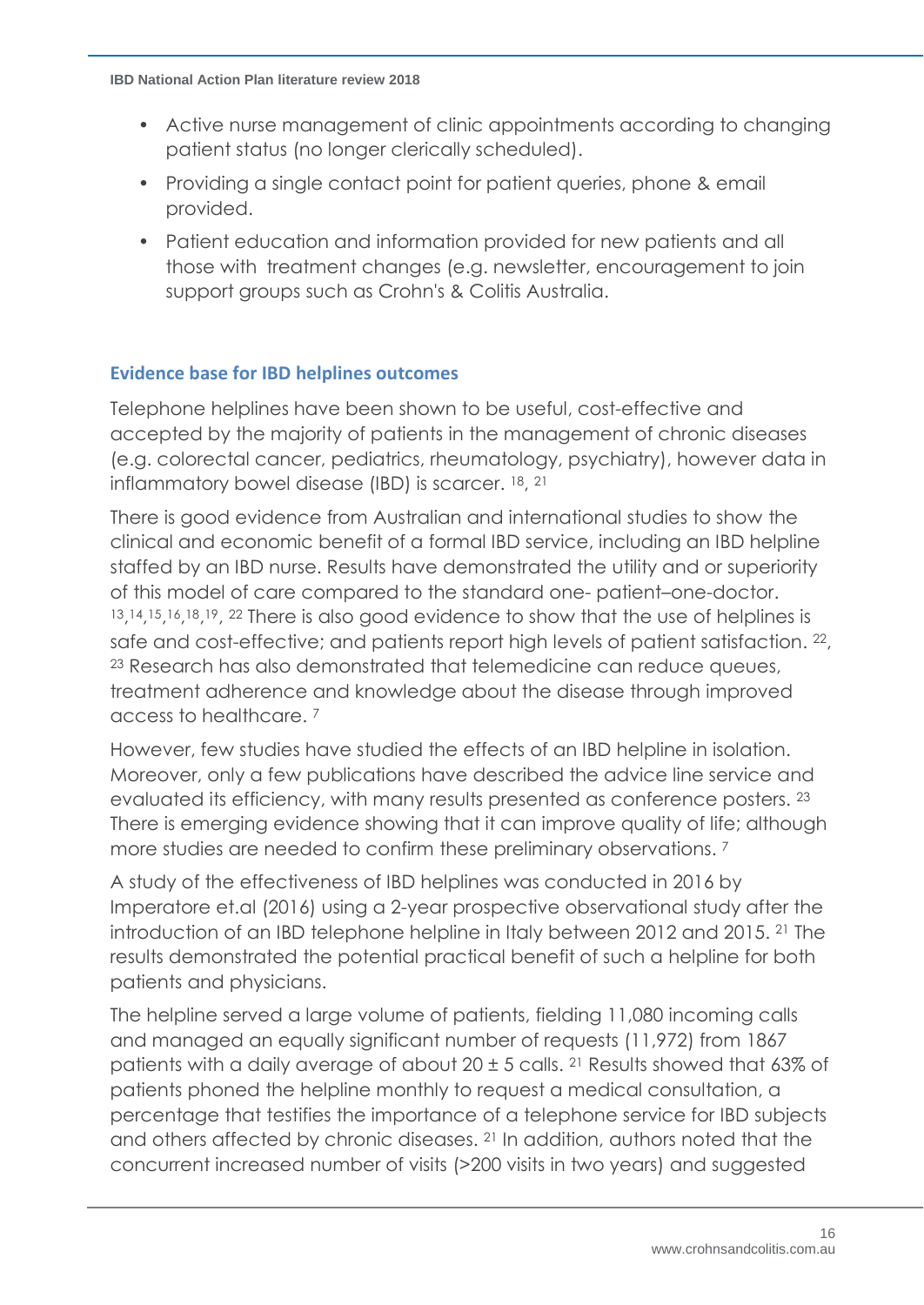that it was better managed thanks to the IBD service, which "doubtlessly contributed to optimize daily clinical practice". <sup>21</sup>

A study by Ramos-Rivers et al. conducted a similar prospective observational study in America over 2 years at a tertiary care IBD clinic, with 2475 patients in 2009 and 3118 in 2010. <sup>24</sup> The study showed the importance of telephone communication as validated by the sheer volume of calls and the predictive ability of costly hospital-based care. 24

Knowles and Mikocka-Walus conducted a 2014 systematic literature review of internet-based eHealth interventions involving gastroenterological cohorts. The eHealth disease management was shown to generally improve quality of life, medication adherence, knowledge about the disease, and reduce healthcare costs in IBD, although the studies were associated with various methodological problems, and thus, this observation should be confirmed in well designed interventional studies. <sup>25</sup> This review contained a single IBD cohort study, which did not isolate the effect of helplines from general eHealth interventions. The IBD study had a small sample size, non- randomized allocation to conditions, therapy was conducted by combination of clinical psychologist or graduate clinical psychology students, and the study was limited to adolescent female sample, therefore no power-analysis was reported.

Jackson et al. (2016) conducted another literature review on the use of eHealth technologies in IBD management, of which a telemedicine is a subset. <sup>26</sup> Authors report that disease outcomes have not been formally evaluated in telemedicine interventions. Bager et al. (2017) conducted a broad systematic literature search to identify relevant studies addressing the effect of IBD phone lines. <sup>23</sup> The review included 10 studies with moderate-to-high quality made up of three randomised controlled trials, two economic evaluations, two crosssectional studies, one quality improvement study, one prospective populationbased study and one qualitative interview study. Authors concluded that although phone lines were shown to be safe, cost-effective and welcomed by patients, the level of evidence of the effect of advice lines in IBD was low. <sup>23</sup>

# **Australian IBD helplines**

The Australian IBD Standards 2016 were informed by the IBD Audit data and the recommendations are supported by audit outcome measures. Recommendation 4 states "all IBD services should implement responsive telephone and email helplines." <sup>8</sup> Yet the Audit demonstrated that: <sup>9</sup>

- An IBD Helpline was only available at half of the sites in the Audit (51%).
- Only 16% of Australian IBD services offered an annual review via a telephone clinic.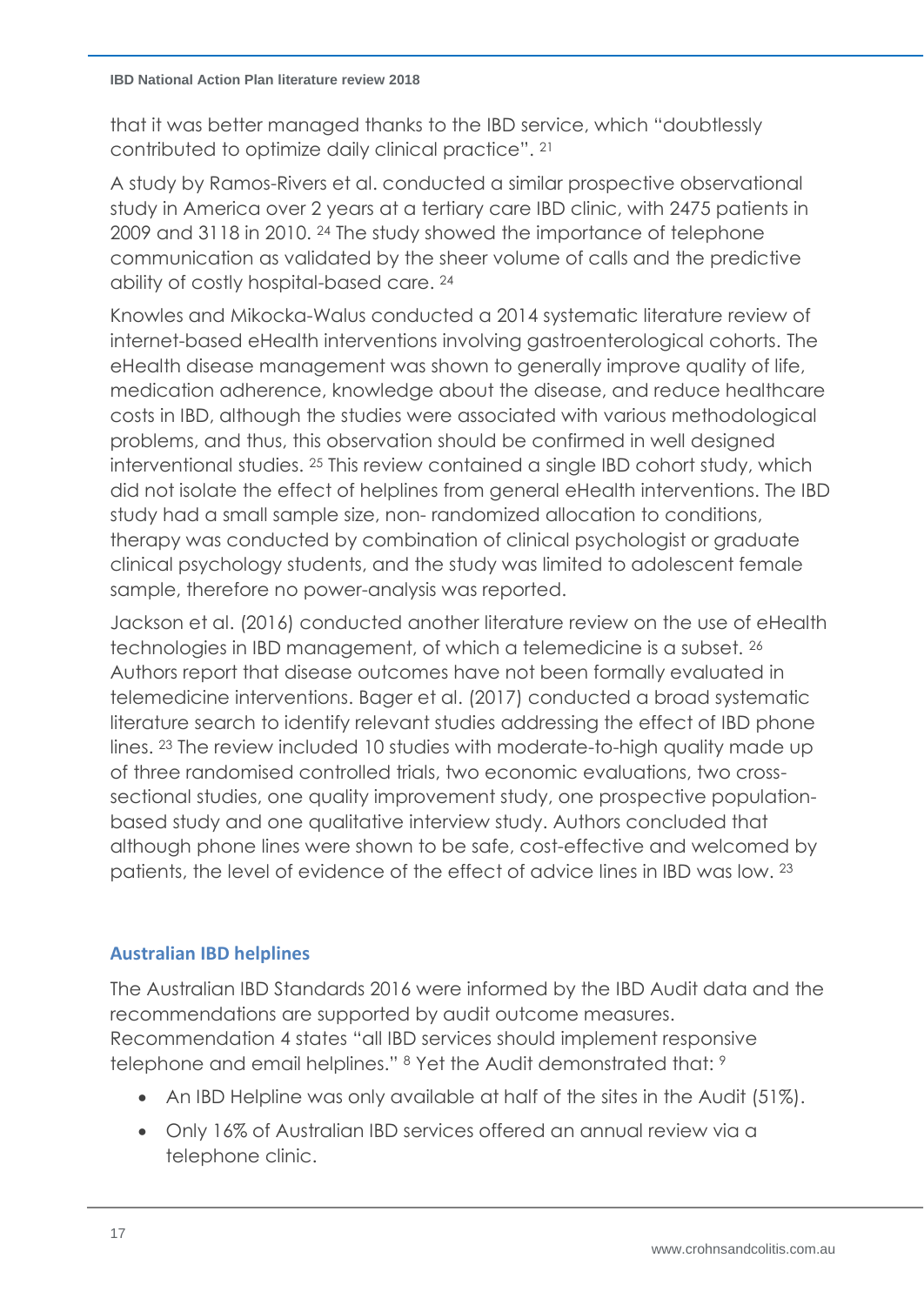This is supported by international data gathered by Mikocka et al. (2012) from Australia, the UK, the Netherlands, the USA, New Zealand, Canada, Italy, Switzerland, France and Ireland reported that only 22% of patients had access to electronic or telemedicine. <sup>7</sup>

### **Evidence- based outcomes of IBD helpline**

### **i. Patient support and satisfaction**

A significant benefit of the IBD helpline is its accessibility and real-time responsiveness. There is good evidence from Australian and international studies to show a high level of patient satisfaction in IBD care involving telephone disease management. <sup>17</sup>, <sup>18</sup>, <sup>21</sup>, <sup>26</sup>, <sup>27</sup> Satisfaction with the self-management model of care has been shown to be very high. Some studies have reported figures as high as 95% of respondents more satisfied with the care provided after the activation of the contact centre <sup>21</sup> and 90% of patients shown to be satisfied with before and after implementation of a patient helpline. 17

Imperatore et al. (2016) reported that the service facilitated communication with doctors (98%) and allowed for a faster appointment management (97%). <sup>21</sup> The authors noted that the IBD helpline provided patients with "a reassuring instrument, a tool to feel closer to the doctor and find a quick answer to his or her problems". 21

Moreover data from this study confirmed the psychological need for specialist responsiveness in IBD patients. An analysis of the distribution of the calls for a follow-up visit showed a trend of higher call activity in January (18%) and September (15%) and analysis of the distribution of calls during the week showed a peak on Monday (30%). <sup>21</sup> Authors noted that these results signify that patients used the service more frequently after a period of interrupted contact and reassurance (after winter and summer vacation and after weekend centre closure) when outpatient activity is discontinued. <sup>21</sup>

### **ii. Early intervention and reduced hospital admissions**

There is good evidence from Australian and international studies to show a reduction in hospital admissions and length of stays resulting from a formal IBD service, including an IBD helpline. IBD helplines have been shown to effectively triage patients with a flare up from phone management to a rapid clinic review if required or to streamlined admission, benefitting patients, doctor and the broader Australian healthcare system. Hospital admissions for IBD frequently result from unplanned attendances to hospital emergency departments.

Data from the Australian IBD Audit showed that even a modestly resourced Partial IBD Service (IBD nurse, helpline and medical lead) resulted in significantly lower rates of admission via the emergency department. <sup>9</sup> The most important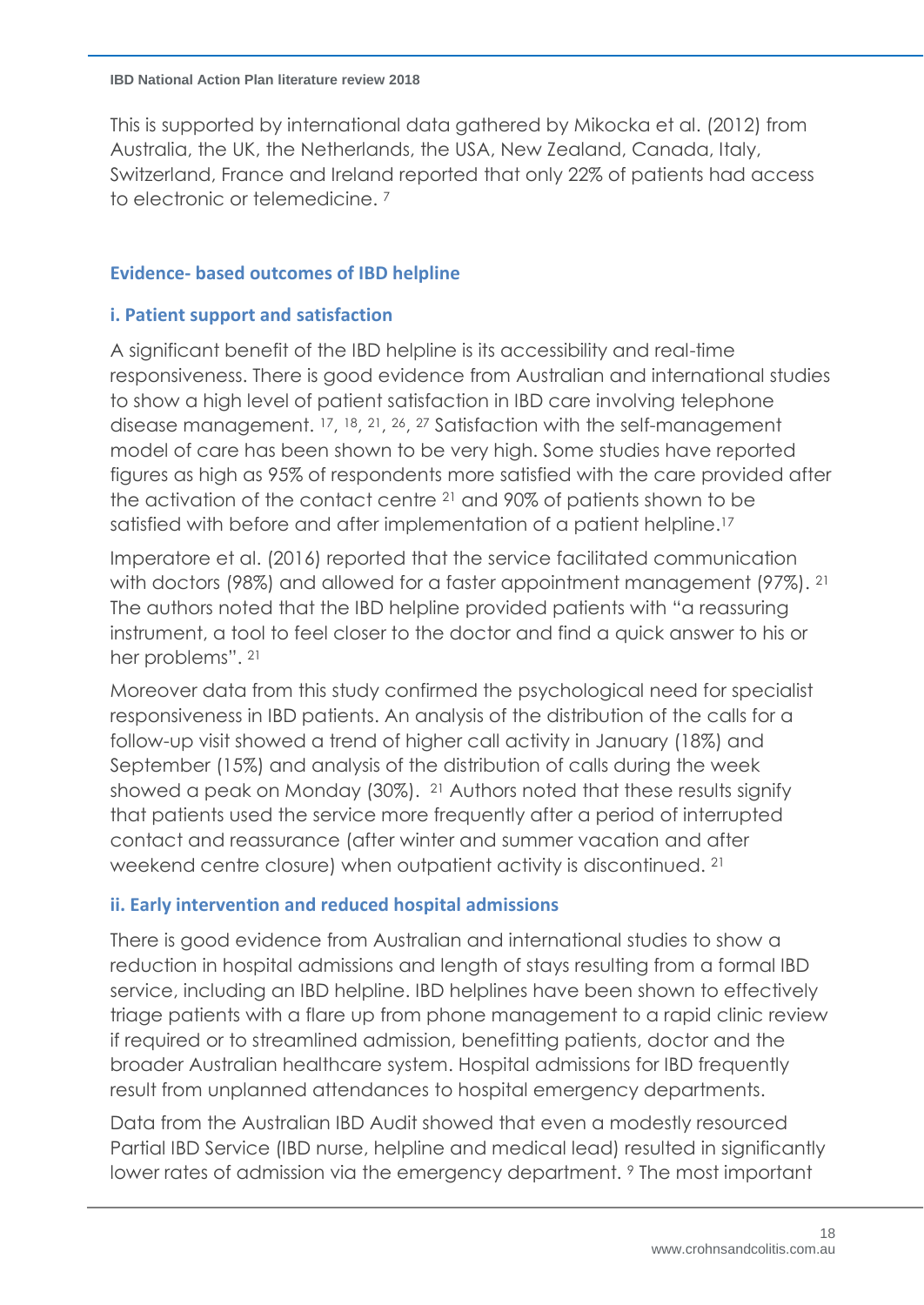benefit demonstrated was a 15% reduction in the rate of emergency admissions. <sup>9</sup> Other Australian studies provide supportive evidence that the presence of a helpline and specialised IBD nurse are major drivers of a reduction in emergency admissions and IBD-related healthcare costs. 14, 15,16,18,

Sack et al. (2012) showed that the IBD service model including a specialised IBD nurse and an IBD helpline reduced the burden of disease in two large cohorts, as assessed by the need for inpatient care in IBD patients and the economic cost in caring for them. 18

Leach et al. (2014) similarly assessed the effects of an IBD nurse and virtual clinic on patient outcomes in an established IBD centre at an Australian tertiary hospital (n = 566). <sup>16</sup> The study showed that the effect of IBD nursing was significant, even in a specialised service, in terms of hospital admissions, clinic utilisation and emergency department presentations. IBD nurse intervention led to avoidance of 27 hospital admissions (representing a saving of 171 occupied bed days), 32 Emergency Department presentations and 163 outpatient reviews, resulting in significant cost savings. 16

A third Australian study (CHEAP) measured the effects of implementing a nurseled patient advice line and virtual clinic in an Australian tertiary IBD clinic in 2015. <sup>19</sup> Though not yet published, early data analysis has shown that this care model improves IBD patients' access to services and overall care, and reduces healthcare costs. Over 4 months, 111 calls were received through the helpline, resulting in 34 avoided GP consultations, 70 avoided IBD outpatient consultations; 6 avoided emergency department presentations; and 1 avoided hospital admission. <sup>19</sup>

Several international studies have confirmed these results. Nightingdale et al. (2000) showed that the addition of an IBD nurse and telephone line resulted in a reduction in hospital visits by 38% and a reduction in the length of hospital stay by 19%, representing a significant cost effectiveness. <sup>12</sup> Imperatore et al. (2016) noted a significant reduction of hospitalizations following the introduction of an IBD call centre (from 14 to 9%), despite an increase of patients served by the clinic (from 1650 to 1962). <sup>21</sup> Kemp et al. (2017) conducted an audit following helpline introduction in the UK and demonstrated reduced in-patient hospital stays and cost effectiveness. Though unpublished, results presented in a poster show a 6-month period in 2016, 876 calls were received, resulting in 76 emergency department visits avoided, and thereby saving 380 days of hospital beds. <sup>28</sup>

Importantly, the systematic study of helpline calls were also shown to be a predictor of adverse outcomes. The risk of hospitalisation was shown to exponentially increase with the number of phone calls, such as imminent emergency department admission and/or hospitalisation by both Imperatore et al. (2016) and Ramos-Rivers et al. (2014). <sup>21</sup>, <sup>24</sup> This further validates the utility of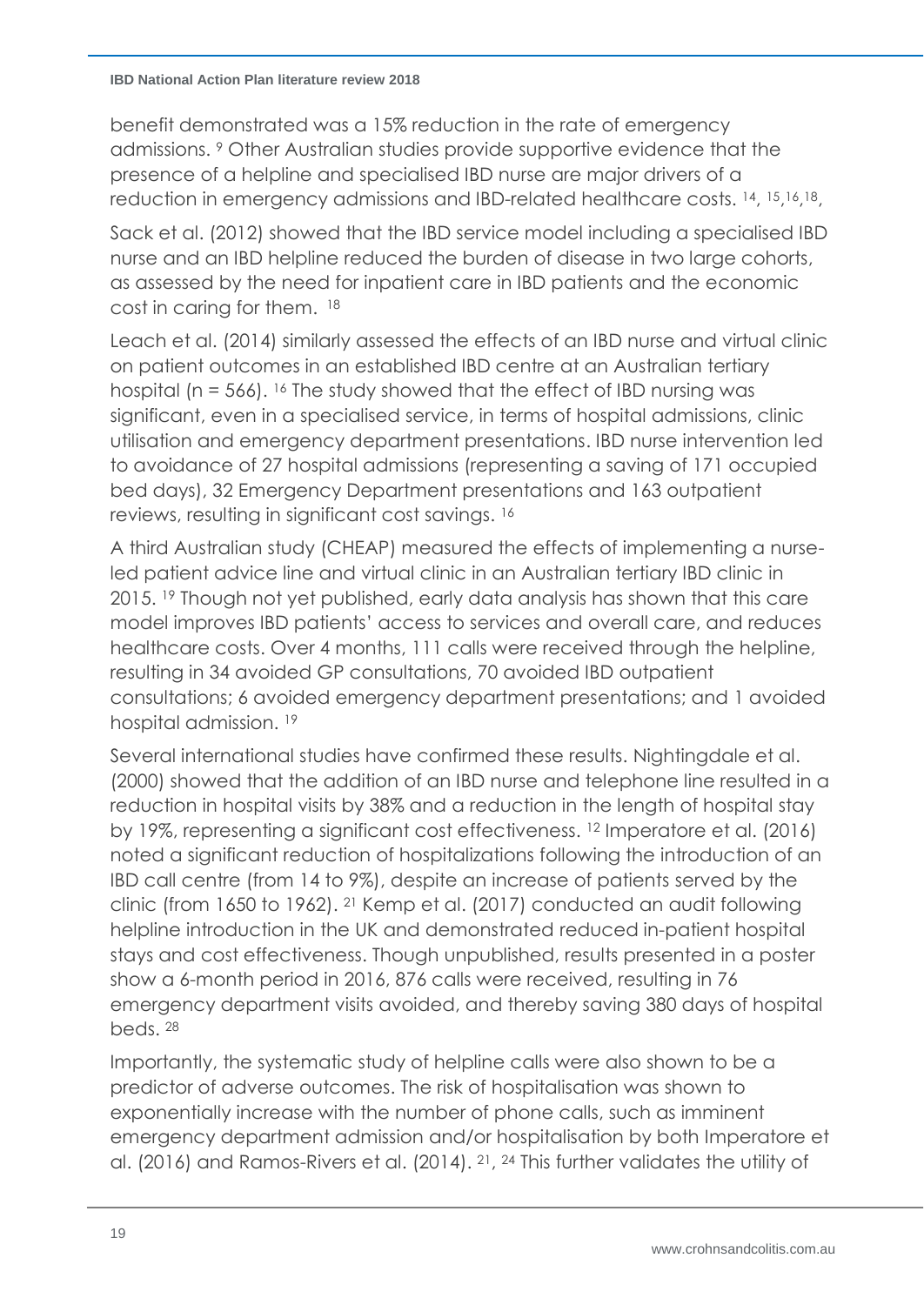the IBD helpline. Based on the findings of this study, IBD providers should be able to use this predictive capacity to identify patients who require more resources when they call the office frequently. In addition, providers should be able to red flag patients who call the office frequently, especially those patients who cluster a large number of telephone calls within 30 days as patients more likely to have poor clinical outcomes and increased use of health care resources. 29

### **iii. Reduced burden for doctors: managing non-clinical information**

An interesting finding from several studies is IBD patients' needs for non-clinical information for the management of their IBD. These inquiries were easily handled by telephone operators and solved in real-time. IBD helplines consistently and rapidly met patients' needs for non-clinical information, preventing additional unnecessary work for GPs, specialists and emergency department staff and/or distraction from their clinical activities.

Imperatore et al. (2016) found that 37% of IBD helpline-users in an Italian IBD centre called for non-medical reasons, and, in particular, 20% required an outpatient appointment and 17% called for logistic information, such as laboratory tests' appointments, and payment methods. <sup>21</sup> In addition, of the non-medical requests (37% of total calls), the study found that 63% of patients called for logistic information (e.g. ticket costs, information about their visit or procedure). <sup>21</sup> This means that about a third of patients, in absence of the call center service, would overcrowd GPs and or hospital emergency departments for non-medical requests.

Ramos-Rivers et al. (2014), who conducted similar research in America, found that greater than 10% of telephone communication handled by nursing staff involved insurance authorisation and healthcare form completion alone. 24

Importantly, these studies suggest that the handling of non-clinical information by an administrative team would allow specialists and nurses to provide dedicated clinical care and be more cost effective for the centre.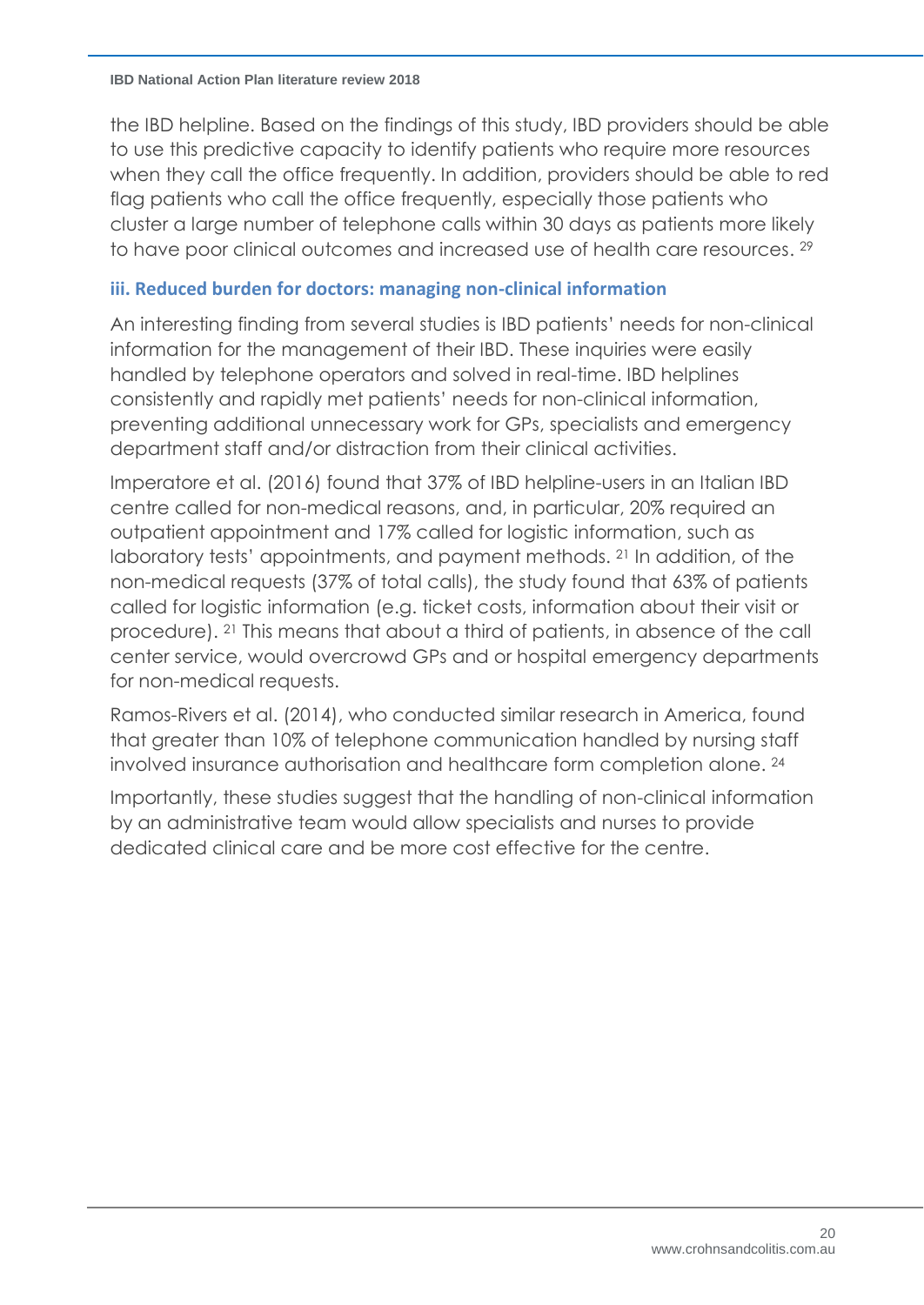The following table lists the search term/s, database and number of results used in this section (**Table 2**).

### **Table 2**

| Search term/s        | Database       | Results        |
|----------------------|----------------|----------------|
| 'IBD' and 'helpline' | PubMed         | 4              |
| 'IBD' and 'helpline' | Google scholar | 224            |
| 'IBD' and 'helpline' | Cochrane       | $\overline{2}$ |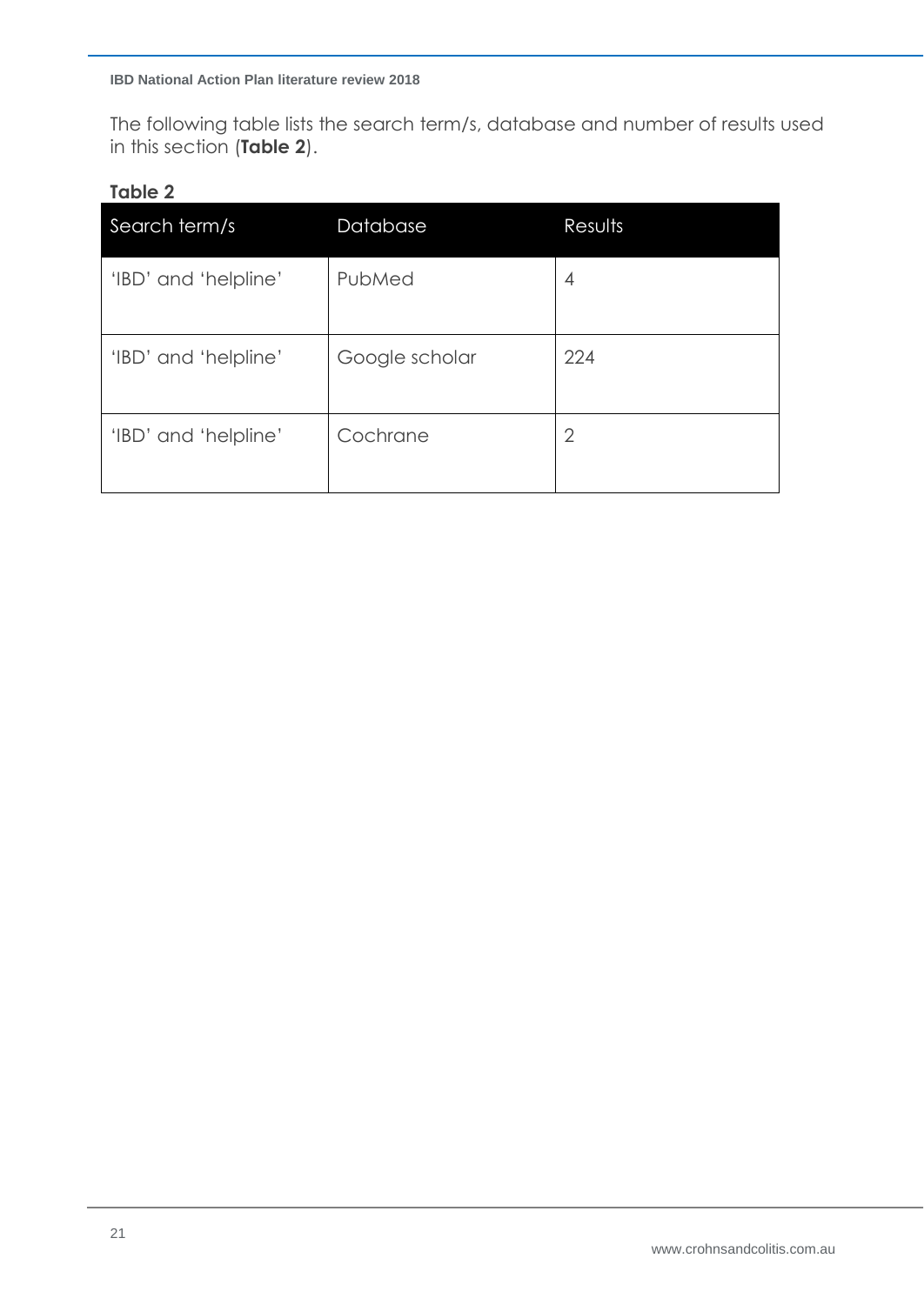# **3. Increased administrative resources to support case-workers in IBD clinics**

### **Executive summary**

- Administrative duties are required as part of IBD patient care and this has been consistently documented in various studies across multiple countries.
- The administrative burden of IBD nursing competes for more productive health care provision services, and with additional administrative support, more time could be spent on patient care, research and teaching.
- Administrative support should be factored into each specialist IBD nursing role as a key component to support the multidisciplinary team in delivering quality patient care.
- Allocating this administrative work to more suitable staff would result in a significant cost reduction and improved quality of service.

It is widely accepted that high quality IBD patient care requires a multidisciplinary team within a specialised IBD clinic. Administrative duties are required as part of IBD patient care, for instance for facilitating prescriptions and certificates, and there is general consensus that additional administrative support for IBD caseworkers is desirable. However, this literature review has not identified published evidence to compare the existing level of administrative support with the optimal level of administrative resources required to support caseworkers in IBD clinics.

### **Evidence base for the administrative workload in IBD clinics**

The level of administrative duties performed to support patients in IBD clinics has been measured in various high quality studies conducted in Australia and internationally. These studies have consistently described the many important functions performed by nurses and differentiated between nursing and administrative roles.

However a clear description of exactly what 'administrative duties' consist of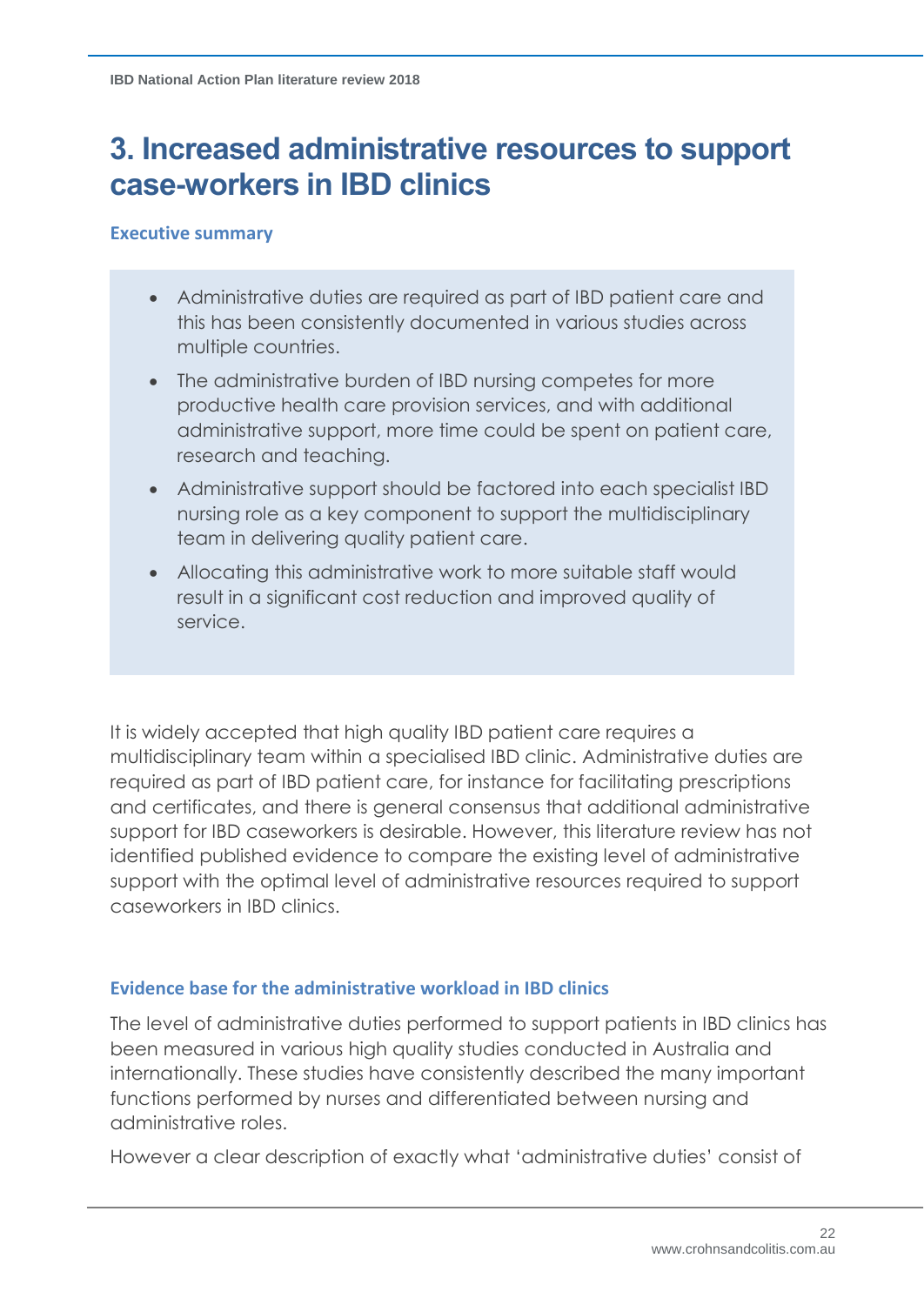has not been identified by this literature review; this may possibly account for the variable rates of so called 'administrative duties' performed by IBD nurses as measured in these studies.

Each study has described the administrative burden in IBD care, which competes for more productive health care provision services, and with additional administrative support, more time could be spent on patient care, research and teaching.

Mikocka-Walus et al. (2014) conducted one of the few studies to explore models of care in IBD using an online mixed-methods survey that was conducted with health professionals caring for IBD patients in Australia, the UK, the Netherlands, the USA, New Zealand, Canada, Italy, Switzerland, France and Ireland (n = 135). <sup>7</sup> Study participants were members of IBD interest groups and provided a convenient sample. Results therefore belong to a selective group and may not apply to the rest of the target population.

According to the authors, the "most important" finding of the study was the view that an optimal IBD service should be fully integrated and involve a significant role of the IBD nurse "performing 'the nursing job' rather than dealing with a huge workload of administrative tasks". <sup>7</sup> Data gleaned from this study showed that on average the respondents spent 16% on administration, versus 62% of their time in clinical care, 16% on research and 9% on teaching. <sup>7</sup>

There is widespread growing recognition that administrative support (in the form of a clerical worker to perform administrative tasks) should be factored into any business case for a specialist nursing role as it would be for any medical service, to achieve improved patient outcomes. 2, <sup>30</sup> Allocating administrative work to more suitable staff would result in a significant cost reduction and improved quality of service. <sup>2</sup>

International studies suggest that the handling of non-clinical information by an administrative team is warranted and would allow specialists and nurses to provide dedicated clinical care and be more cost effective for the centre.

# **i. American-specific evidence**

As discussed in the previous chapter, an American study Ramos-Rivers et al. (2014) found that greater than 10% of telephone communication handled by nursing staff involved insurance authorisation and healthcare form completion alone. <sup>24</sup>

# **ii. Australian-specific evidence**

Following the UK Audit, the Australian IBD Audit 2016 similarly showed that just 6/67 (19%) participating sites had FTE administrator attached to the IBD team. <sup>9</sup> This is relevant, since time was shown to be an important barrier to service delivery for Australian IBD nurses. Reid et al. (2009) found that Australian nurses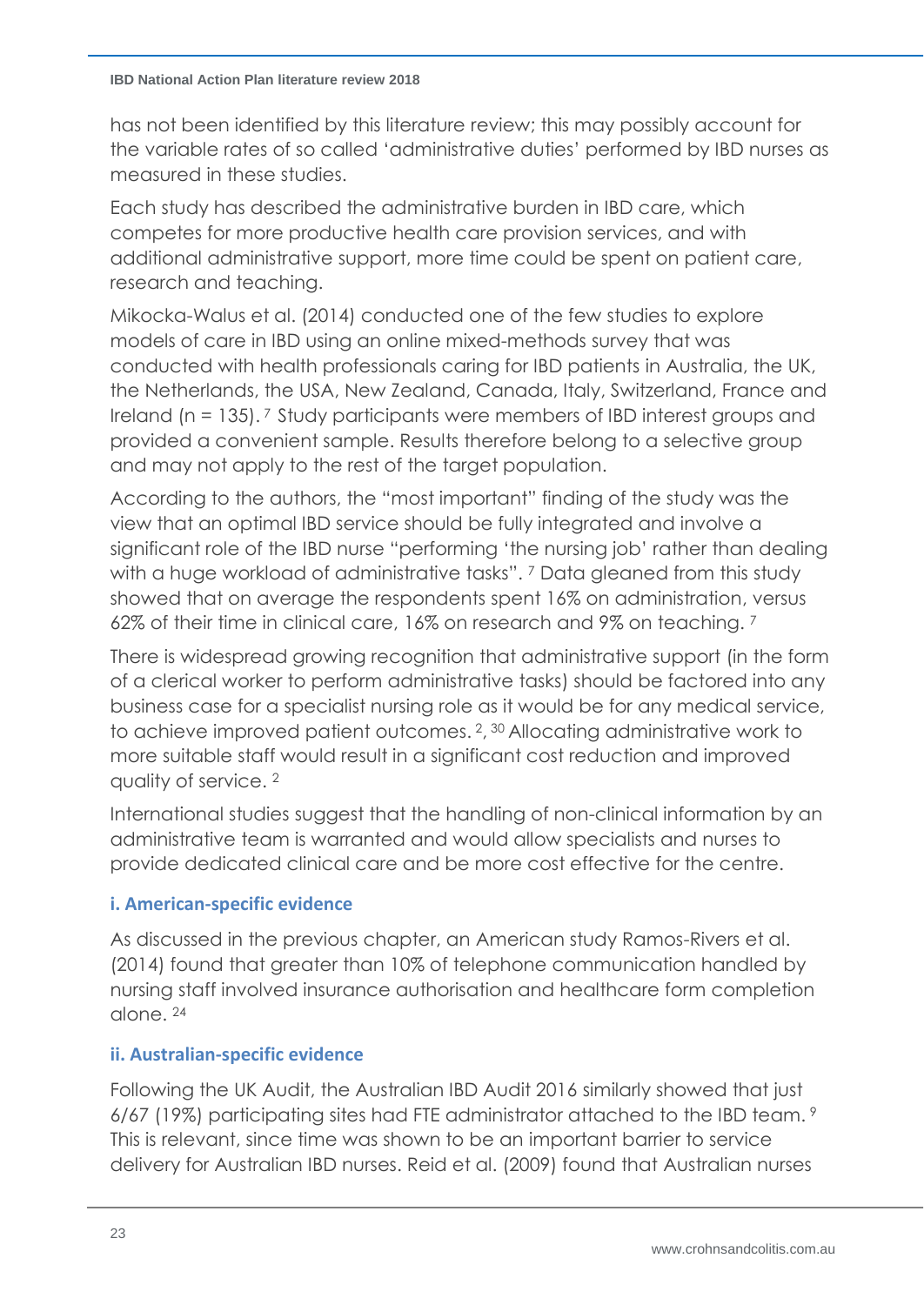more frequently cited 'insufficient time' than their United Kingdom counterparts  $(75\% \text{ versus } 50\%, \text{ p} = 0.19).$ <sup>3</sup>

## **iii. Belgian-specific evidence**

A Belgian study by Coenen et al. (2017) examined the role of the specialist IBD nurse as part of IBD management and measured its effect on quality of care over a 12-month period ( $n = 1313$ ). <sup>11</sup> Data from the study showed that  $108/1420$ (7.61%) IBD nursing interventions performed were for administrative support. <sup>11</sup>

### **iv. Chilean-specific evidence**

An unpublished Chilean study by Simian et al. (2017) presented as a poster showed the results of an observational descriptive study to measure the impact of adding an IBD nurse to a cohort of tertiary centre patients over 5 years from 2012 - 2017 ( $n = 1173$ ). <sup>31</sup> The study identified 23% of patient contact to be administrative work and concluded "administrative personnel are necessary in order to enable the IBD nurse to more direct patient care." <sup>31</sup>

### **v. Italian-specific evidence**

As discussed in the previous chapter, Imperatore et al. (2016) found that 37% of IBD helpline-users in an Italian IBD centre called for non-medical reasons, and, in particular, 20% required an outpatient appointment and 17% called for logistic information, such as laboratory tests' appointments, and payment methods. 21 In addition, of the non-medical requests (37% of total calls), the study found that 63% of patients called for logistic information (e.g. ticket costs, information about their visit or procedure). <sup>21</sup>

### **vi. UK-specific evidence**

The Royal College of Nursing Inflammatory Bowel Disease Nursing Audit (2012) was conducted in the UK to gather data on the roles, responsibilities and activity of nurses with specialist/advanced roles. The first IBD Nursing Audit took place in 2011 with successive national audits of general IBD care across all acute NHS trusts within the UK ( $n = 240$ ). 30 Among the key findings identified by the Audit were: <sup>30</sup>

- Two thirds of specialist IBD nurse services are suspended or partially suspended when the IBD nurse specialist is away, validating the vital role they perform. The Audit concludes that this "presents a risk to patient care and a source of stress on the IBD nurse specialist and other members of the multidisciplinary team" and should be addressed accordingly.
- Limited administrative support, with respondents averaging 2.5 hours of non-clinical work per day and 40% of respondents having no administrative support at all. 16% of specialist IBD nurses were shown to have to type their own clinic letters, one third to have to arrange their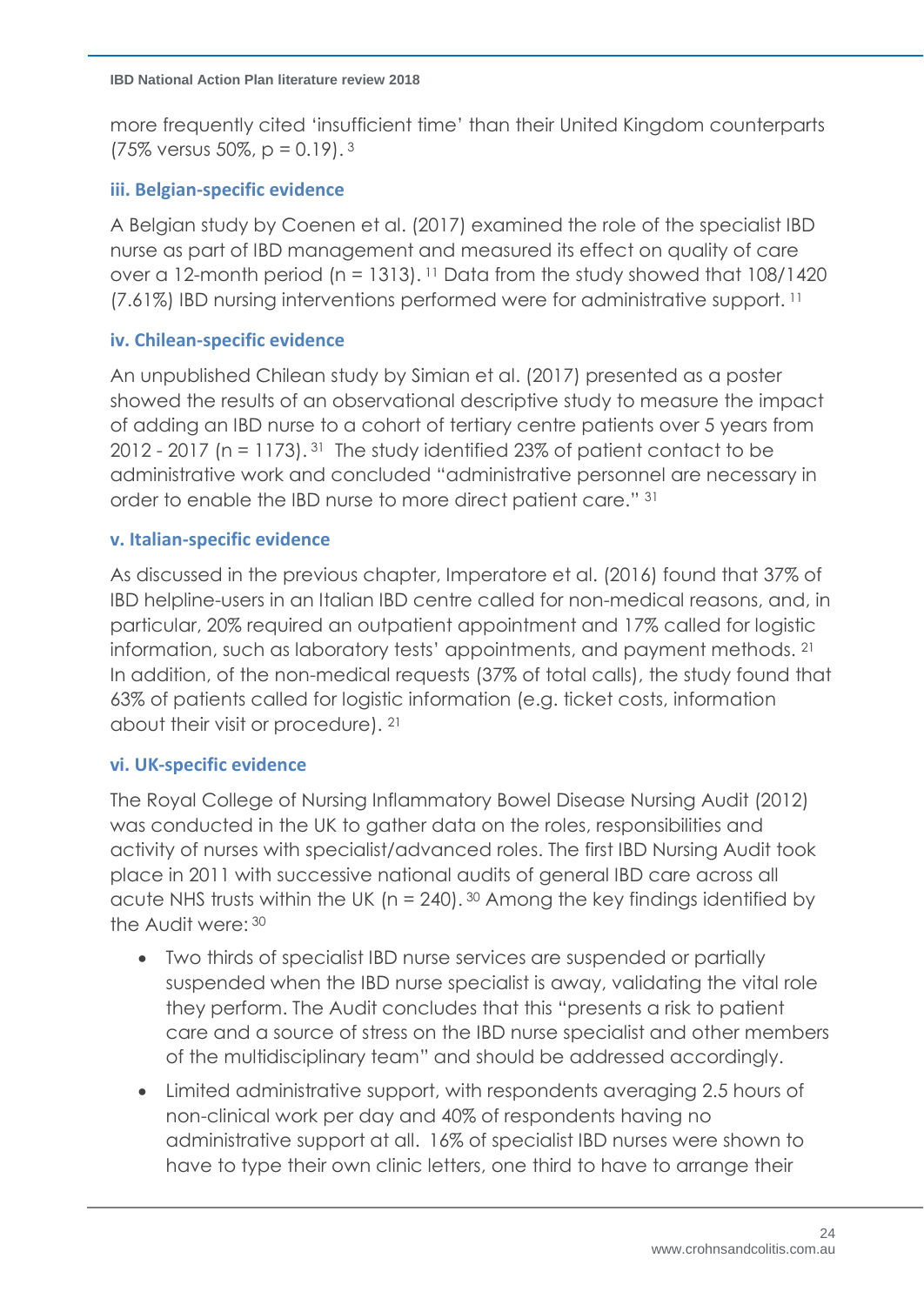own outpatient appointments and just under half (40.7%) of specialist IBD nurse services were found to have no administrative support.

- Specialist IBD nurses spent an average of 37 minutes per day (8.13% of their time each day) on non-clinical administration and an average of 72 minutes per day (15.82% of their time each day) on clinical administration, totaling an average of 109 minutes (23.95% of their time each day) on administration. This equates to an average of 545 minutes per week, or almost 10 hours, over a full workday.
- Specialist IBD nurses spent an average of 33 minutes of their day doing work beyond their contracted hours.

The Royal College of Nursing identified a number of responsibilities to address, including the need for a review of administrative support for specialist IBD nurses to ensure that proper administrative support is incorporated into IBD services so that a higher proportion of specialist nurse time can be dedicated to performing clinical activity rather than administration. 30

Similar levels of healthcare administrative workload has been identified by other studies, such as by Leary et al. (2010), which showed that 21% of specialist nurse time was distracted by undertaking unnecessary administration (such typing letters, data entry etc.) <sup>32</sup> This study extrapolated that if the specialist nursing time could be freed up from administrative workload with clerical support, an extra 6.25 hours per week on an FTE basis would be available for nursing duties. 32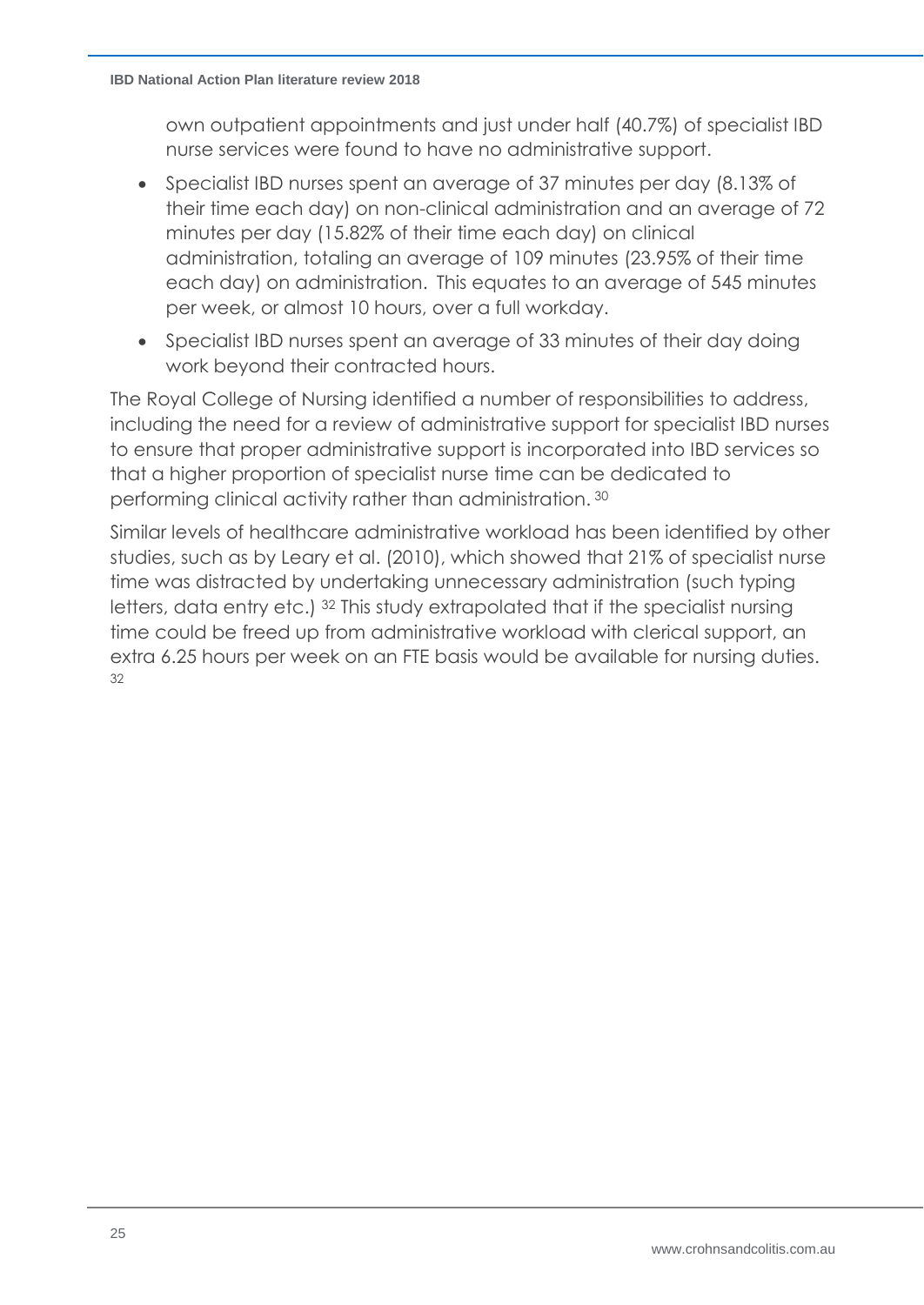The following table lists the search term/s, database and number of results used in this section (**Table 3**).

## **Table 3**

| Search term/s                           | Database            | Results |
|-----------------------------------------|---------------------|---------|
| 'IBD' and 'administrative<br>support'   | PubMed              | 72      |
| 'IBD' and 'administrative<br>resources' | PubMed              | 6       |
| 'IBD' and 'administrative<br>support'   | Cochrane<br>Library |         |
| 'IBD' and 'administrative<br>support'   | Google Scholar      | 6,140   |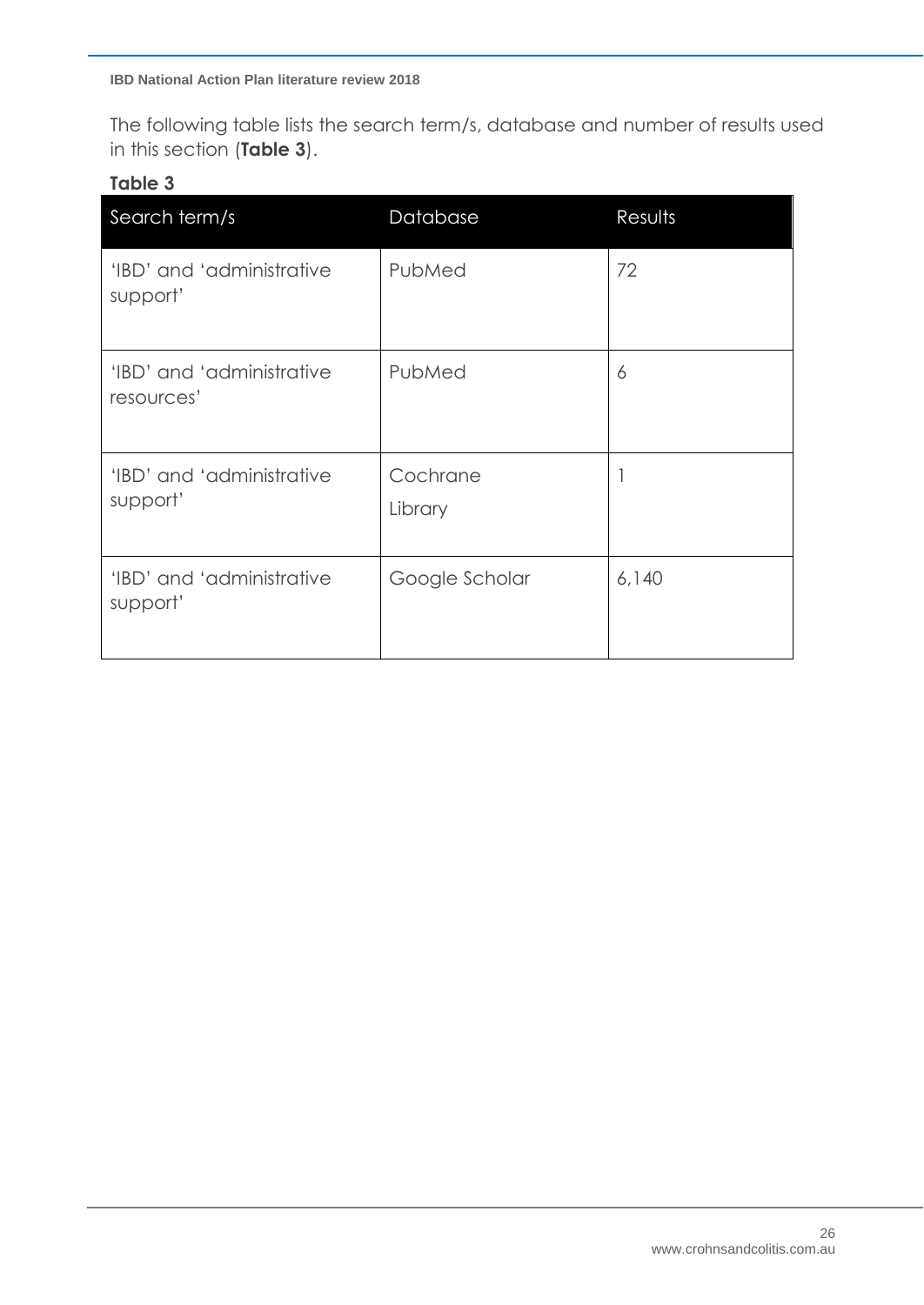# **4. Greater access to multidisciplinary allied health care teams in hospital, including increasing the number of MBS funded visits for allied health (primary care) and improved credentialing and education across all areas of allied health**

### **Executive summary**

- Allied healthcare professional support is instrumental in high-quality IBD patient care.
- There is currently a lack of evidence to define the optimal level of allied health provision within dedicated IBD units, such as the size and composition of the multidisciplinary team, and the required supporting resources (physical resources, training, documentation, administration).
- At present, multidisciplinary IBD patient care in Australia is variable and insufficient, and psychological and nutritional specialties are two notable examples.
- Improved education and credentialing for allied healthcare and increased funding for allied health care have been suggested, however there is no research to support these.

### **Allied healthcare in IBD**

The multifaceted, chronic and complex nature of IBD, and its resulting impact on patient quality of life, means that IBD is best managed with a multidisciplinary approach. It is well recognised that allied healthcare professional support is instrumental in high-quality IBD patient care.<sup>7</sup>, <sup>20</sup>, <sup>33</sup> Multidisciplinary IBD units can offer greater expertise and experience for patients, especially those with complex needs. 34

Allied health specialties involved in the care for IBD include dietitians, psychologists and pharmacists. Unfortunately, there is little information available on Australian allied health services and nursing for primary health care services funded by state governments. <sup>35</sup>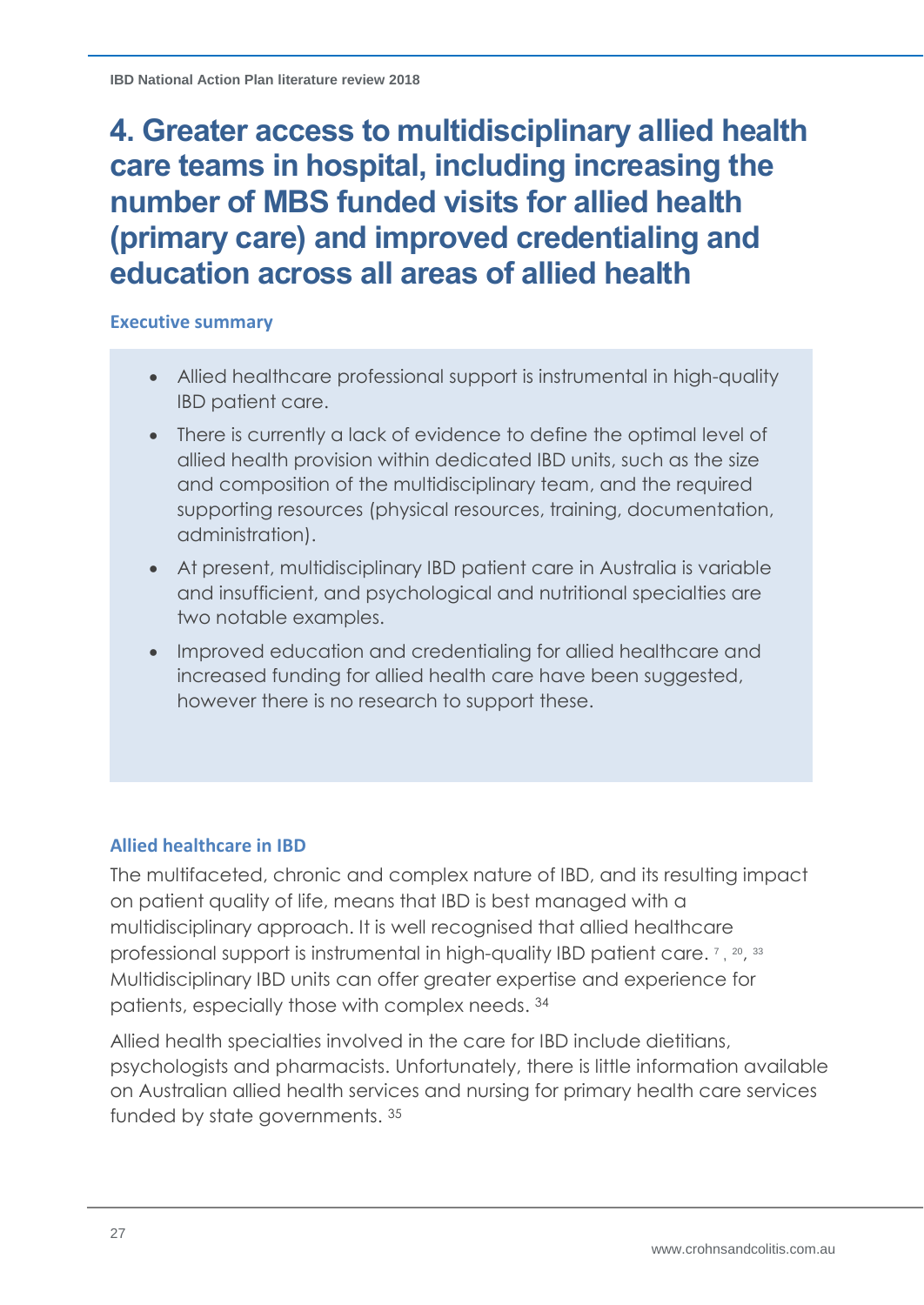## **Evidence base for allied healthcare in IBD**

Although some integrated models of care for IBD with integrated IBD-specific allied healthcare have been suggested, there are few published studies examining models of care in IBD. 36 Two studies by Sack et al. (2012) and Phan et al. (2012), which have been detailed in this review in previous chapters, have shown that an integrated model of IBD care with good access to allied health improves clinical and psychosocial patient outcomes and is cost-effective. 14, <sup>18</sup>, <sup>36</sup>, 36

However, there is currently a lack of evidence to define the optimal level of allied health provision within dedicated IBD units, such as the size and composition of the multidisciplinary team, and the required supporting resources (physical resources, training, documentation, administration).

Mikocka et al. (2014) conducted one of few studies that explored models of care in IBD ( $n = 135$ ). <sup>36</sup> The study involved a survey of international gastrointestinal physicians (50%) and other health care professionals providing IBD care in Europe, Australia and North America (50%). The results of the survey showed the shared view that the ideal IBD service should be fully integrated multidisciplinary clinic and involve significant, routine, clinical roles for IBD nurses, psychologists and dietitians; and these services be easily accessible and funded publicly. <sup>36</sup> It is important to note the limitations of this study, including the study design, which was based on self-reporting. In addition, healthcare professionals, not patients, were surveyed.

Louis et al. (2015) similarly conducted a survey of international IBD expert physicians (n = 238) to determine the optimal IBD unit organisation. <sup>34</sup> The study found that: 34

- The multidisciplinary team should include an IBD-specialist nurse, nutritionist, stoma specialist, radiologist, endoscopist, pathologist, psychologist and social worker (79% of experts agreed).
- The unit should coordinate care with additional allied health providers: primary care practitioner, a paediatric transition team, obstetrics/gynaecology specialist, rheumatologist and dermatologist (80% of experts agreed).
- All staff involved should have IBD experience so that the collaboration is effective and efficient.

It should be noted that the study consulted physicians and not allied health professionals, who may have a different opinion. Physician recommendations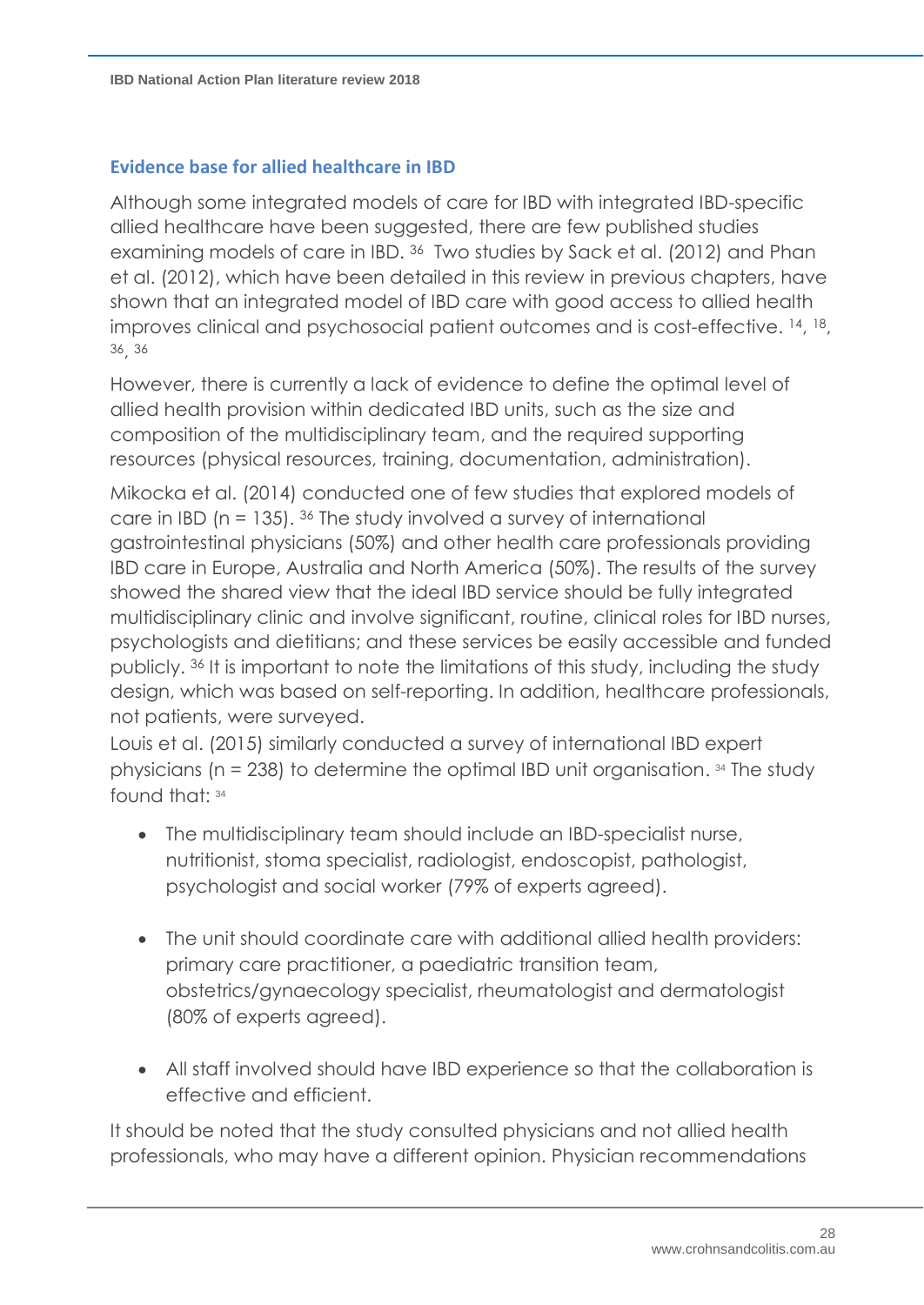were obtained from systematic searches of published evidence and structured requests for expert opinions.

Morar et al. (2017) similarly conducted a prospective, multicentre survey-based study of IBD specialists from 12 institutions across the UK ( $n = 24$ ). <sup>33</sup> Results showed a consensus of opinions that the ideal IBD service should involve colorectal surgeons, radiologists, gastroenterologists, IBD nurse specialists, dieticians, histopathologists and the unit coordinator as core members; with collaborations as required with paediatricians, research fellows, junior doctors, pharmacists, dermatologists and rheumatologists. <sup>33</sup> Again, the study surveyed healthcare professionals and not patients, whose opinion could potentially be useful and or different.

# **Greater access to allied healthcare in IBD**

Australian IBD Standards 2016 state that IBD care, like other complex, chronic diseases, requires increasingly complex multi-disciplinary health care systems with timely and reliable communication, and collaboration between specialists, generalists and primary health care physicians. <sup>6</sup>

A recent report into the Australian primary care landscape by the Grattan Institute outlines the major issues of care delivery: variable access, poor service integration for complex conditions, and inadequate risk-factor prevention; and goes on to explain that these are exacerbated by data and information gaps, weak systems management and the absence of national institutions to guide the development of primary care. <sup>35</sup> The report calls for: 35

- Increased access to primary care services, including the reduction of out-of-pocket costs, capacity constraints and geographic distribution of services.
- Improved quality of care, patient support and the efficiency of services for Australians with complex and chronic conditions.

The recent Australian IBD Audit has filled the data and information gap in the landscape of IBD and this data will be supplemented by this review, which is outlining the evidence base to guide the development of better primary care.<sup>9</sup>

Mikocka et al. (2014) concluded that the obstacles to establishing better services according to study respondents were not only financial but also administrative and political, "with current governing systems in hospitals in many countries poorly suited to supporting integrated models of care and with inadequate referral mechanisms for psychological and nutritional care." <sup>36</sup> Similarly, Louis et al. (2015) states that it is not always possible to have all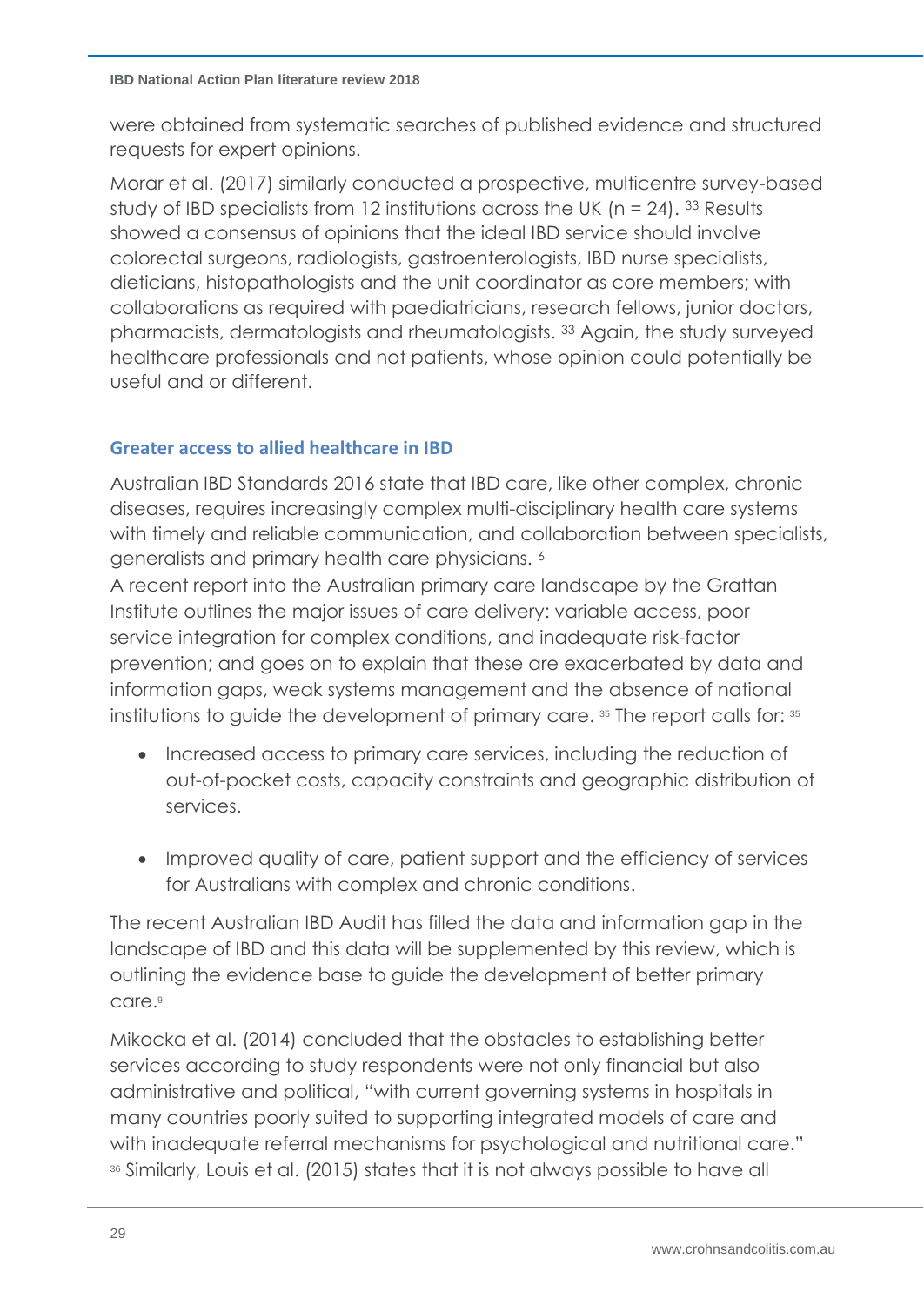these personnel in one unit, due to resourcing and financial constraints and also notes that optimising the setup of IBD units will require "progressive leadership". 34

## **Australian data**

The Australian IBD Standards 2016 are consistent with the UK National Institute for Health and Clinical Excellence (NICE) quality statement, which were originally established in 1999 as the National Institute for Clinical Excellence, a special health authority to reduce variation in the availability and quality of National Health Service (NHS) treatments and care. The Australian IBD standards, in line with the UK NICE Standards, recommend a defined IBD team with named personnel to provide patient care. 6, 55

According to these Standards, which are based on the need for crosscoverage and a defined population of 250,000, the IBD team should have a minimum of 2 FTE consultant gastroenterologists, 2 FTE consultant colorectal surgeons, 1.5 FTE clinical nurse specialists with competencies in IBD, 1.5 FTE clinical nurse specialist with competencies in stoma care and ileoanal pouch surgery, 0.5 FTE dietician, and 0.5 FTE administrative support. Additionally, the team is recommended to have a named histopathologist, a radiologist, a pharmacist, a paediatrician, a psychologist, a rheumatologist, an ophthalmologist, a dermatologist, an obstetrician and a nutritionist, each with IBD-specific knowledge. 6

At present, multidisciplinary IBD patient care in Australia is variable and insufficient. <sup>9</sup> The Australian IBD Audit 2016 identified that only one site (of the 71 sites surveyed) had a full IBD team as defined in the Interim Australian IBD Standards 2015; 24% had a Partial IBD Service as described above, and 39%, an IBD nurse. <sup>9</sup> Psychological and nutritional screening and support are two important allied health specialties required for high quality IBD care.

### **i. Evidence base for psychological access and support**

In Australia, psychologists are currently involved in IBD research and practice but not routinely in patient care. Though GPs are able to refer patients for funded psychological support, their experience of IBD management is usually minimal due to low exposure. Most GPs providing primary care for IBD patients have very limited IBD exposure and experience, averaging 2-10 patients in their caseload. 59

It is known that IBD patients commonly experience anxiety and depression and that these comorbidities have a negative impact on patient clinical outcomes. Yet, access to psychologists is limited and the provision of psychological support to IBD patients is very low. Data from the Australian IBD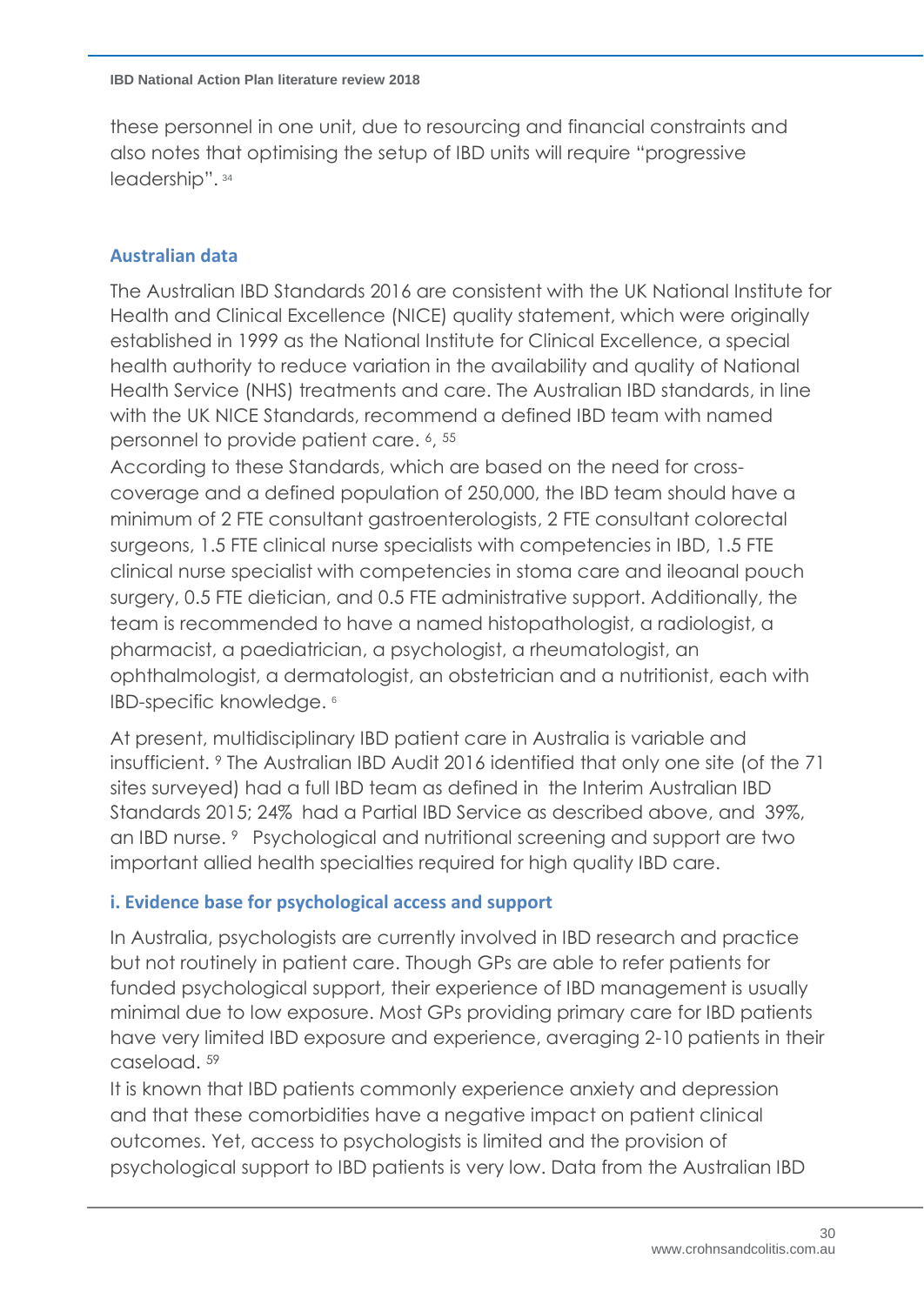Audit revealed that 4% of sites had psychologist support in their IBD service. 9 This is despite the fact that psychological conditions were the most frequently occurring comorbidity (25%). <sup>9</sup> The Audit revealed that:

- Less than 5% of patients had a mental health clinician in their IBD service even though psychological condition was the most common comorbidity (30% Crohn's disease; 25% ulcerative colitis).
- Less than a quarter (21%) of patients with a comorbid psychological condition received psychological support during their hospital admission.
- When mental health care was delivered, it was often done so by a social worker and not a psychologist or psychiatrist, who would be better placed to do so. <sup>9</sup>

## **ii. Evidence base for nutritional access and support**

Malnutrition is known to be a common IBD complication and is implicated in poor patient outcomes, particularly for those who undergo surgery. <sup>9</sup> Several groups have recommended the need for nutritional support for assessment and management in IBD.

The Australian IBD Audit 2016 recommended that all hospitals caring for people with IBD should encourage access to dietitians with specialised IBD knowledge and that nutritional screening should be part of the assessment of all people with IBD. <sup>9</sup> The evidenced-based consensus statements on acute severe ulcerative colitis, developed by a multidisciplinary Australian group similarly call for multidisciplinary care, comprising a gastroenterologist, colorectal surgeon, gastroenterology nurse, dietitian, pharmacist, and stomal therapist on a specialised gastrointestinal ward. <sup>37</sup>

Data from the Australian IBD Audit revealed that there were low rates of nutritional screening and assessment and dietetic intervention pre and postoperatively. The Audit revealed that: <sup>9</sup>

- The use of dietary therapy was rarely reported among patients at admission (1%).
- Less than half (44% Crohn's disease; 42% ulcerative colitis) saw a dietitian during hospital admission;
- Less than half (40% Crohn's disease; 38% ulcerative colitis) had a nutritional risk screen during their hospital admission;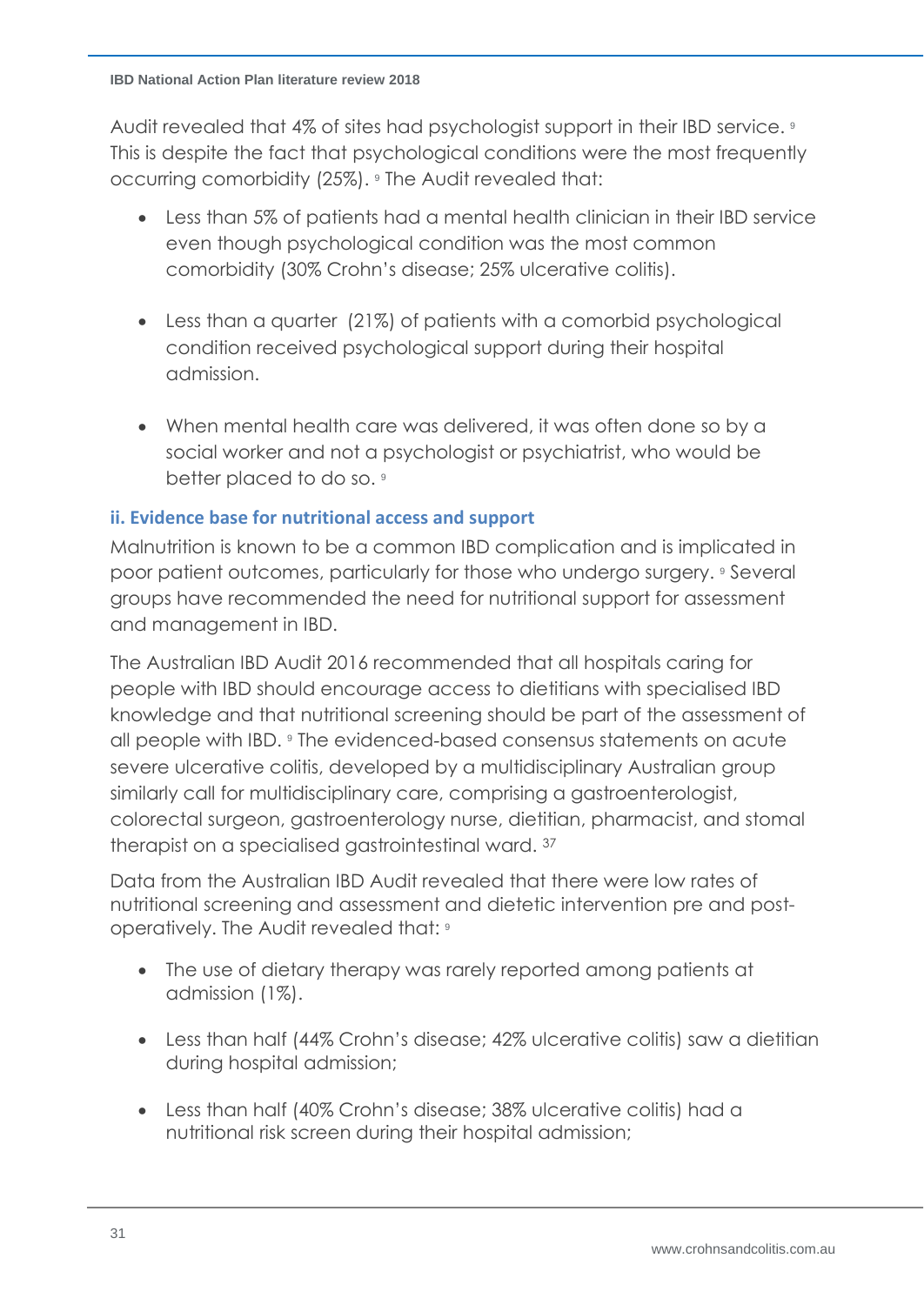• A dietician followed up 56% (Crohn's disease) and 44% (ulcerative colitis) of patients for whom nutritional supplementation was recommended.

Malnutrition is particularly critical in paediatric IBD patients as poor nutrition can hamper growth and development. The Australian IBD Audit 2016 showed that nutritional screening was less common for paediatric admissions (19% Crohn's disease admissions; 13% ulcerative colitis admissions). [9](#page-6-1)

In the paediatric IBD cohort, apart from the use of IBD medications similar to those used to treat adult IBD patients, a strong emphasis is now placed on exclusive enteral nutritional therapy where possible. [10](#page-7-0)

# **iii. Evidence base for pharmacist involvement**

The role of a clinical pharmacist in the inflammatory bowel disease (IBD) clinic is an emerging role within Australia. Studies have demonstrated the effectiveness of pharmacist interventions to improve patient education to increase adherence to IBD maintenance medication. Ashok et al. (2017) conducted a prospective, interventional follow up study in an Indian cohort (n= 110). <sup>38</sup> Tiao et al. (2017) conducted a multicenter prospective longitudinal parallel interventional study ( $n = 100$ ).  $39$ 

Unpublished data from Rentsch et al. (2015) analysed the effect of introducing of a pharmacist into an Australian IBD clinic to establish a thiopurine monitoring program, based on a successful UK model. <sup>40</sup> Pharmacists were able to prescribe, escalate and modify treatment in line with established protocols and in consultation with the medical team. Results showed that pharmacists were able to direct the thiopurine‐monitoring program by providing specialised medication education, dose adjustment and assessment of drug intolerance and adherence as required.

### **Improving access to allied health in IBD**

Given the evidence of the lack of access, it is clear that there is a pressing need to address these barriers and provide greater access to these allied health services in IBD. Improved education and credentialing for allied healthcare and increased funding for allied health care have been suggested, however there is no research to support these.

### **i. Improved education and credentialing for allied healthcare**

It has been proposed that allied health models of care provide opportunities for extended scope of practice. This can be achieved by progressing better education, training and resources for allied health professionals. No studies were found in the literature on this subject.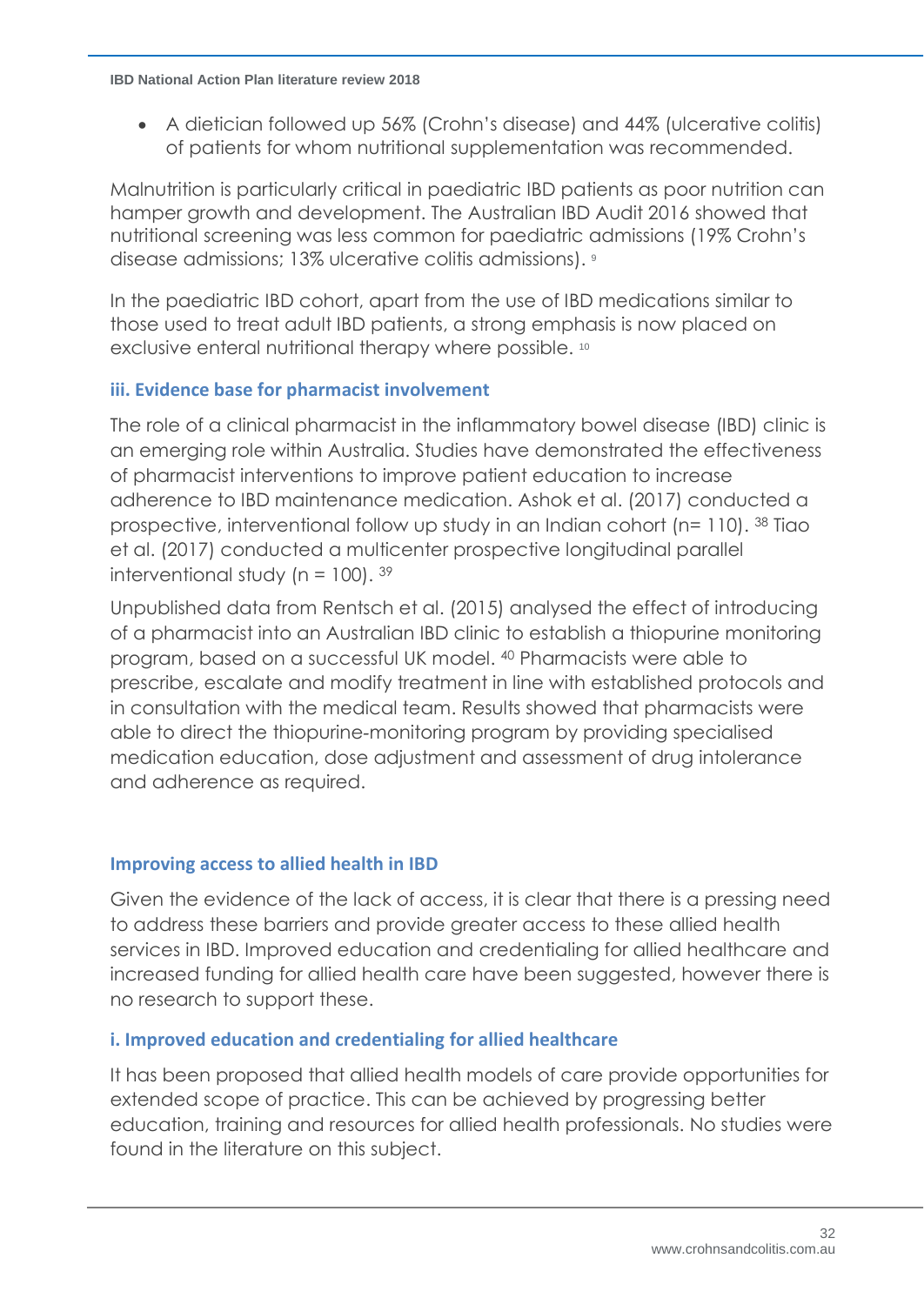Credentialing formally recognises the advanced knowledge and skills of nurses within the specialty of gastroenterology and is a useful benchmarking tool for both advanced practice nurses and employers. <sup>41</sup> Increasing the IBD-training of nurses can provide IBD patients with improved access to specialist care. There are several existing care models of integrated IBD-care at selected clinics worldwide, as outlined by Mikocka et al. (2012) and each of these includes access to allied health professionals, with significant roles for IBDnurses and other IBD- specific providers as funding permits. <sup>7</sup>

### **ii. Increased funding for allied health**

The Australian IBD Audit 2016 makes the recommendation that "hospitals should be funded, and should make funding internally available, to provide the resources required to deliver IBD services according to the Australian IBD Standards 2016."<sup>9</sup>

Increasing IBD patient access to allied health professionals will require secure, long-term financial backing. 7 The Grattan Institute report calls for reforming the current fee-for-service funding and developing new funding, payment and organisational arrangements for integrated care for chronic diseases. <sup>35</sup> Future studies will need to establish the feasibility and costs of increasing access to allied health services for IBD patients, and to identify other benefits for outcomes for patient care and the health system. 7

Though costly to implement, increasing the number of Medicare funded visits for allied healthcare providers has been suggested, especially through enhanced care plans. No studies were found in the literature on this subject.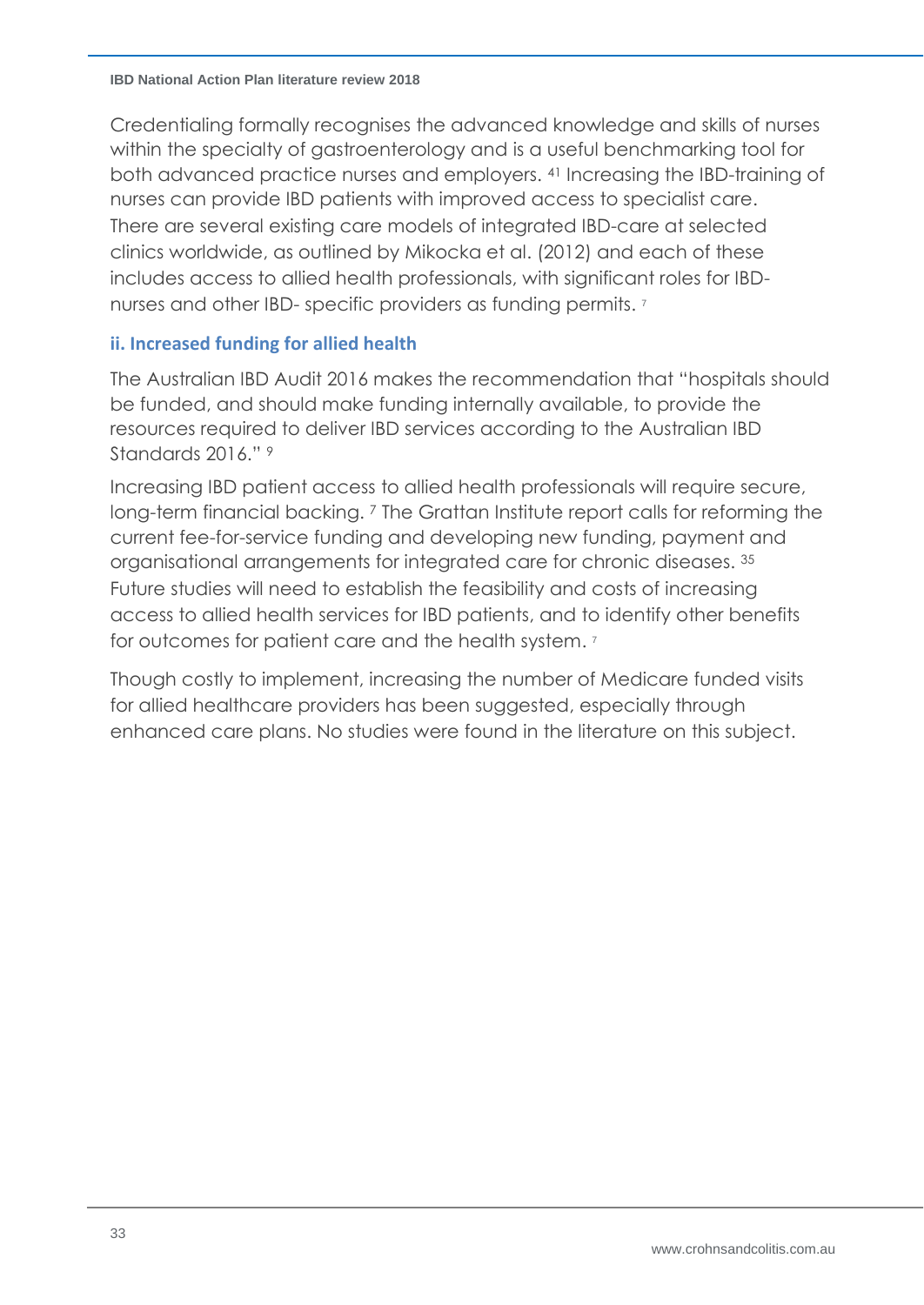The following table lists the search term/s, database and number of results used in this section (**Table 4**).

### **Table 4**

| Search term/s                                                      | Database       | Results    |
|--------------------------------------------------------------------|----------------|------------|
| 'IBD' and 'IBD<br>multidisciplinary allied<br>health care hospital | PubMed         | $\sqrt{a}$ |
| 'IBD' and 'IBD<br>multidisciplinary allied"                        | PubMed         | 0          |
| 'IBD multidisciplinary<br>hospital'                                | PubMed         | 108        |
| 'credentialing allied<br>health' and 'IBD'                         | PubMed         | $\circ$    |
| 'MBS allied health'<br>'IBD'                                       | PubMed         | $\circ$    |
| 'Greater access to<br>allied' and 'IBD'                            | Google Scholar | 1,800      |
| 'credentialing allied<br>health' and 'IBD'                         | Google Scholar | 62         |
| 'MBS allied health' and<br>'IBD'                                   | Google Scholar | 23         |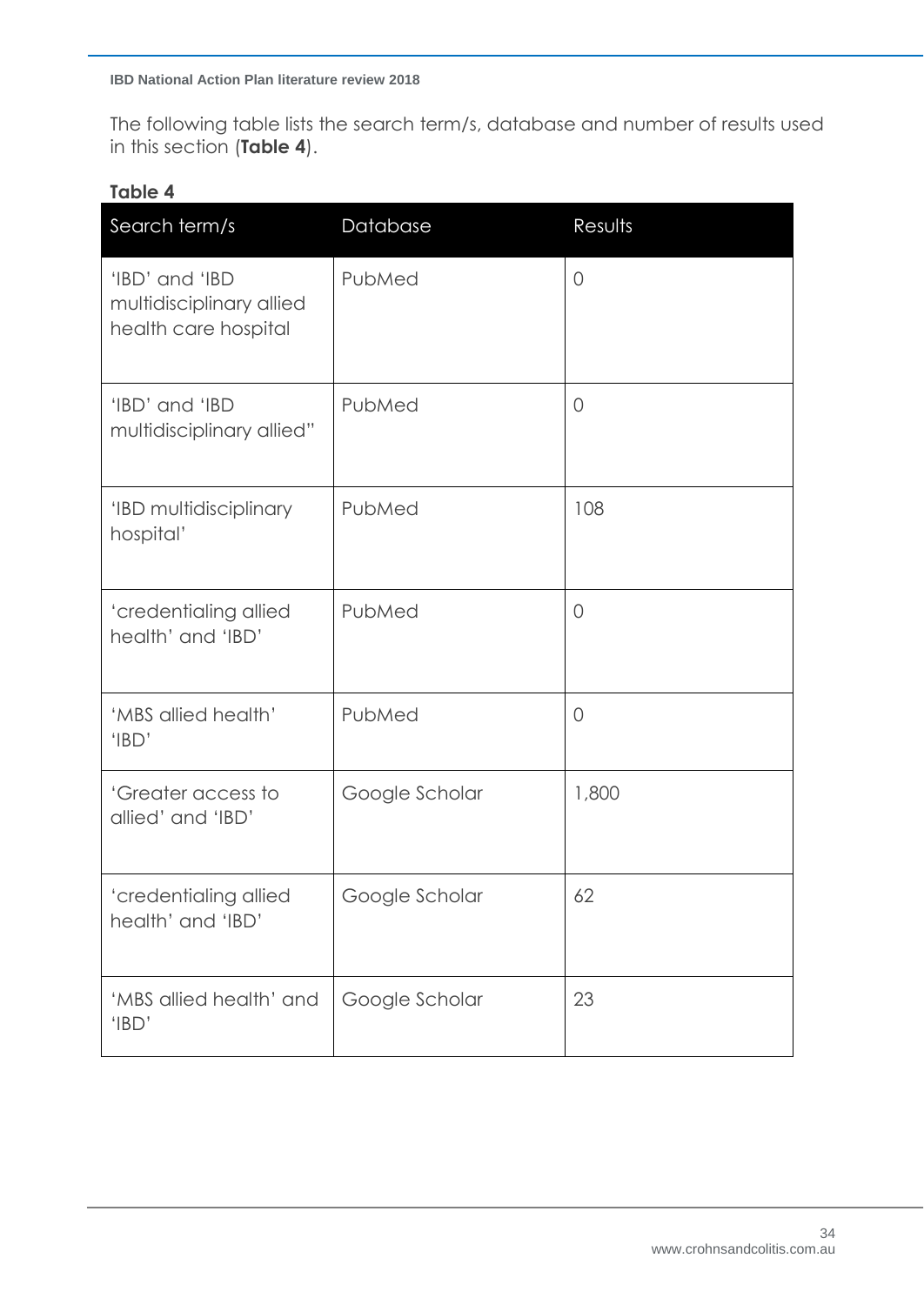# **5. Funding of therapeutic drug monitoring including faecal calprotectin testing**

### **Executive summary**

- Recent advancements in IBD treatments include biologic and molecular therapies.
- Though research has shown the clinical and economic utility of faecal calprotectin testing in diagnosis and treatment of IBD, it was recently rejected for proposed Medicare funding in August 2018.
- Therapeautic drug monitoring is increasingly being used to assist in guiding dosing in Australia for anti-TNF and thiopurine therapies with limited evidence for cost-effectiveness to date.
- For further economic analyses, several variables need to be determined, including the prevalence of IBD in the presenting population and the sensitivities, specificities and the costs of each test.

In the past few decades, the advancements in understanding the pathophysiology of IBD have been translated into newer, more effective therapies, biologic and molecular therapies. These technological advancements have dramatically improved IBD treatment and management; they have decreased the occurrence of flares, led to remission in more patients, and improved patients' quality of life. <sup>42</sup>

The use of inflammatory biomarkers (e.g. faecal calprotectin) and therapeutic drug monitoring (e.g. for thiopurines and biologics) are two examples of such advances. IBD diagnosis and subsequent disease treatment is based on a clinical assessment involving physical examination, patient history, testing (blood and stool) and endoscopy, biopsies and imaging studies. [10](#page-7-0) Testing of biomarkers aids in disease diagnosis, assessment and management. The debate for funding therapeutic drug monitoring, including faecal calprotectin testing, requires an analysis of economic benefit in conjunction with clinical effectiveness.

# **Diagnosis of IBD**

There is no single test that confirms IBD. [10](#page-7-0) Many intestinal disorders have similar symptoms. The requirement for multiple tests on multiple occasions to identify IBD can delay its diagnosis, particularly where disease is mild. [10](#page-7-0)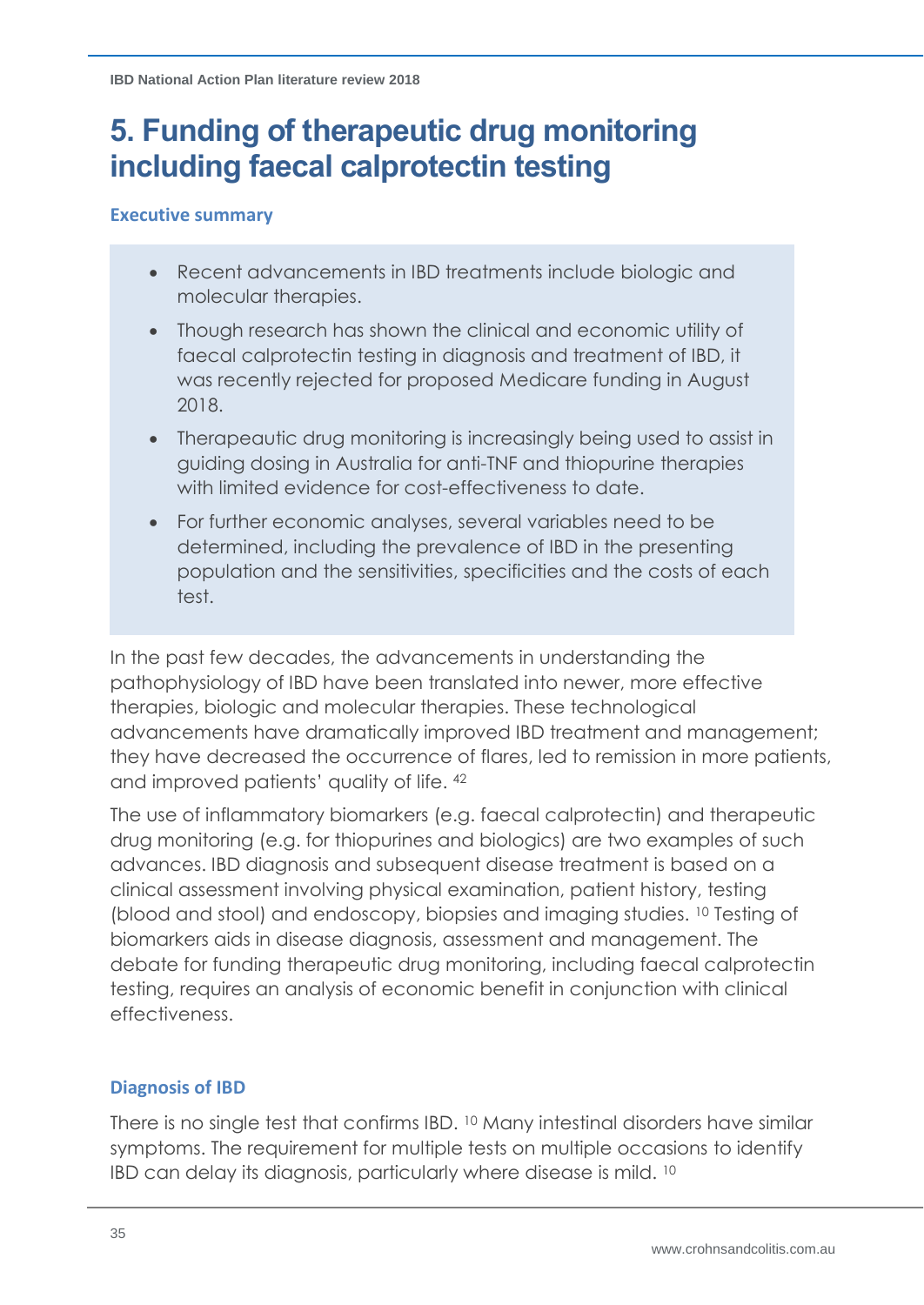Irritable bowel disease (IBS) and IBD have many symptoms and clinical signs in common and is the most likely differential diagnosis that requires exclusion when considering IBD in the primary care setting. IBS is approximately 50 times more common than IBD in the Australian population (affecting 10-15% of the population compared to a 0.3% prevalence for IBD). [10](#page-7-0)

Distinguishing between IBS and IBD is critical, as there are great differences between the diseases and in their ensuing management. <sup>43</sup> Faecal calprotectin, a protein released by the white blood cells (neutrophils) of inflamed bowel in IBD is a sensitive marker of intestinal inflammation. IBS does not produce the inflammation that characterises IBD.

In recent years, faecal calprotectin testing has been shown to be an accurate discriminator between IBD and IBS, and can preclude more invasive and expensive tests such as colonoscopy and endoscopy, especially where there are no alarm symptoms, and in younger, low risk patients. [10](#page-7-0) Research has shown that at a cut-off concentration of 50 mg/g, the negative predictive value of faecal calprotectin for inflammatory bowel disease can be as high as 98%. <sup>44</sup>

Fecal calprotectin testing offers a simple, non-invasive, and relatively cheap screening test that can predict inflammation and act as a proxy for IBD with high accuracy and precision. It is stable in faeces and can be measured by laboratory tests, and more recently by "point of care tests". Additionally, these qualities potentially allow for stool sample collection at home and potential delays in transport to the laboratory. Faecal calprotectin is the most widely used neutrophil derived protein biomarker in Australia and worldwide. [10](#page-7-0)

Several studies have analysed the clinical and economic effects of using faecal calprotectin testing in primary and specialist practice. Economic effects are determined by assuming several variables, including the prevalence of IBD in the presenting population and the sensitivities, specificities and the costs of the tests. Economic analyses also need to include the additional costs of incorrect treatment among identified false negatives.

### **Evidence base for faecal calprotectin testing**

In the primary care setting where the prevalence of IBD is low (absolutely or compared with IBS), the emphasis is on "ruling out" or lowering the probability of the IBD diagnosis to provide reassurance or to adopt a "watchful waiting" strategy for the GP. In these instances, tests with a low negative likelihood ratio are preferred and guidance for GPs to prevent inappropriate use is important to maintain its utility. [45](#page-36-0)

The emphasis in tertiary care is usually on "ruling in" or increasing the probability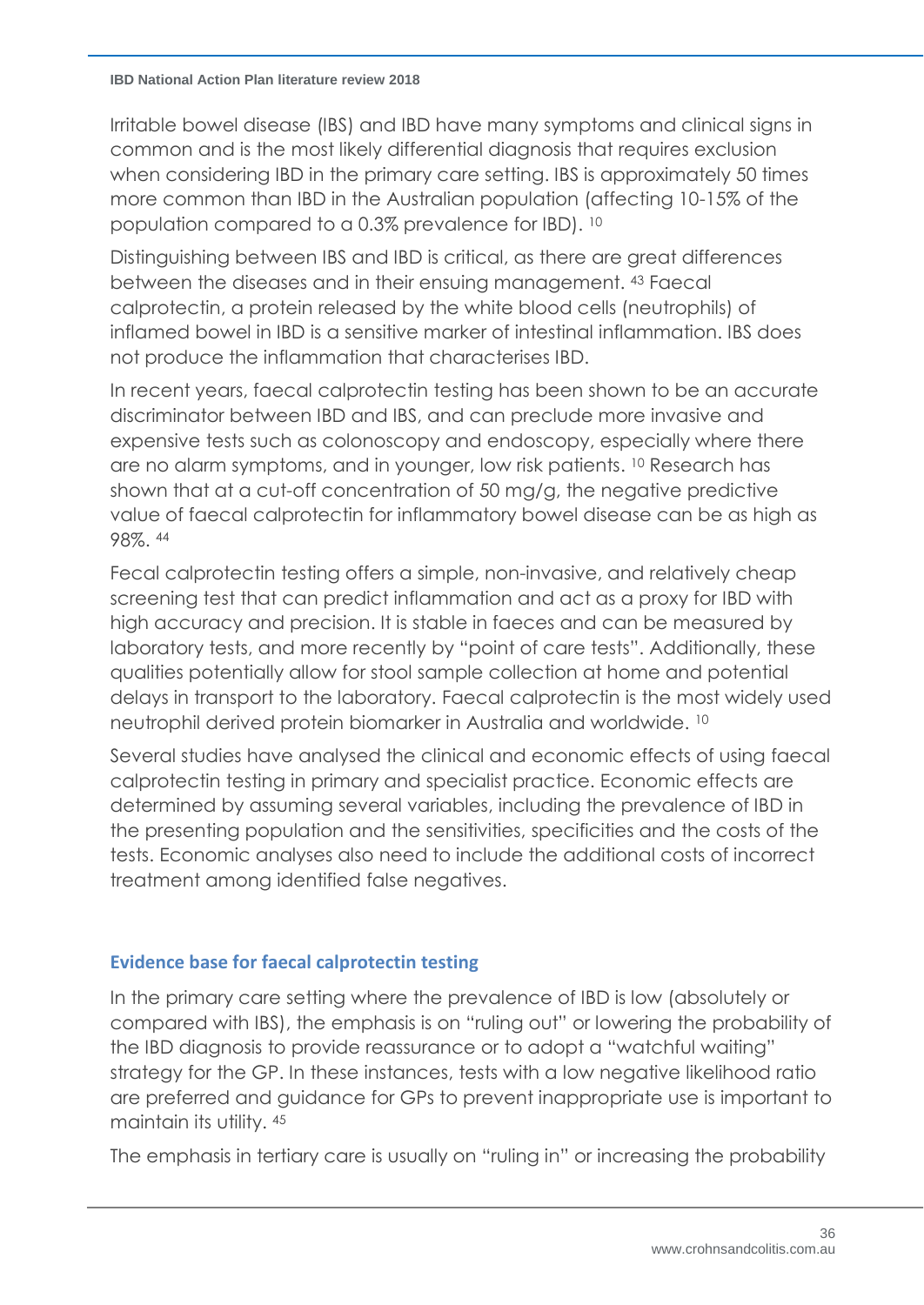of IBD to establish a firm diagnosis; and start appropriate treatment. [45](#page-36-0) In this case, faecal calprotectin can guide the need for more expensive, time consuming, and invasive procedures. Therefore a diagnostic test with a high positive likelihood ratio is preferred. [45](#page-36-0)

In a specialist care setting, faecal calprotectin levels can contribute important information and guide patient management and has also been shown to be effective in: [10](#page-7-0)

- Monitoring IBD patients on therapy by determining whether there is current disease activity, risk of relapse and response to current treatment type; and
- Monitoring IBD course as a surrogate, non-invasive marker of mucosal healing, or for post-operative recurrence where colonoscopy is not practical (due to access, cost or patient reluctance/ refusal).

However GESA guidelines state that faecal calprotectin alone should not replace clinical assessment of patients with IBD, but should be integrated into the assessment tools used by gastroenterologists. [10](#page-7-0)

Research has shown that faecal calprotectin testing is clinically effective for identifying gut inflammation and thereby differentiating between IBS and IBD cases in the primary care setting. A 2010 meta-analysis of faecal calprotectin testing studies published up to 2009, mostly predating the time period of literature included in this literature review, included 6 studies in adults and 7 in children and teenagers that were selected for their methodological robustness. <sup>45</sup> The study concluded faecal calprotectin to be a useful screening tool for identifying those patients who are most likely to need endoscopy for IBD.

<span id="page-36-0"></span>A later systematic literature review and meta-analysis assessed the clinical and economic value of faecal calprotectin testing for distinguishing between IBS and IBD analysed data from twenty-eight studies published up to 2013 (7 for adult cohorts and 8 for paediatric cohorts). [43](#page-35-0) The inclusion criteria restricted studies to those which contained data prior to IBD confirmation by direct endoscopic evaluation. It found that faecal calprotectin testing in primary care could reduce the need for referral and invasive and expensive colonoscopies, although noted that there are trade-offs between sensitivity and specificity, with some false positives (IBS with positive calprotectin) if a low calprotectin cut off was used. [43](#page-35-0)

Of the three studies included in the review, the economic benefit from introducing facal protectin testing varied according to the assumed variables in the model, but each showed a cost effectiveness. Authors mentioned that a reduction in colonoscopy for distinguishing between IBD and functional conditions would help reduce waiting list pressures for colonoscopy for other indications, such as colorectal cancer screening. [43](#page-35-0)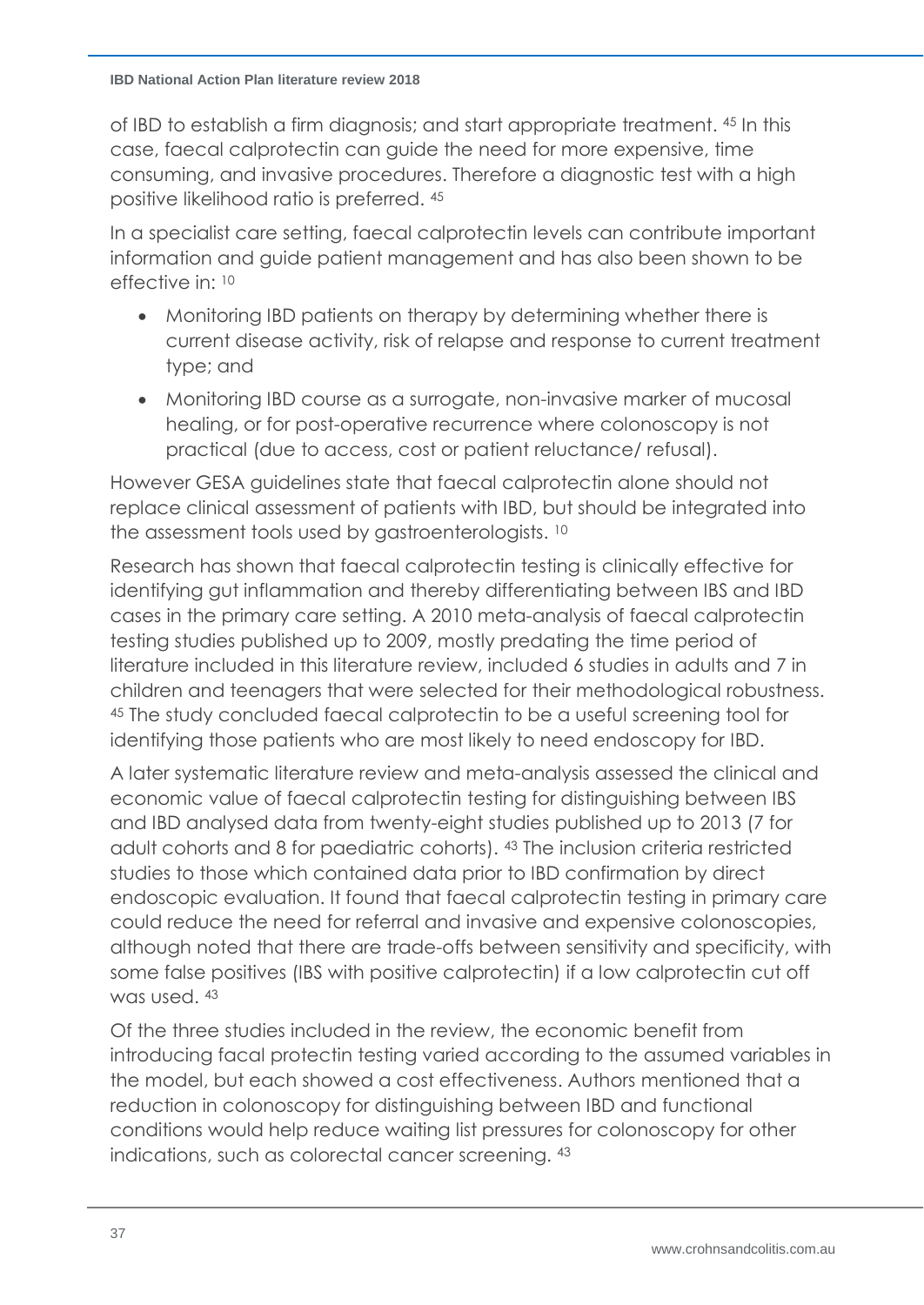<span id="page-37-0"></span>A subsequent study by Yang et al. (2014) evaluated the cost- effectiveness of using faecal calprotectin testing to identify adults and children who require endoscopic confirmation of IBD. <sup>46</sup> The study aimed to provide quantitative parameters to guide health policy recommendations on the optimal use faecal calprotectin testing. The study showed in adults, faecal calprotectin screening saved \$417/patient but delayed diagnosis for 2.2/32 patients with IBD, among 100 screened patients. In children, faecal calprotectin screening saved \$300/patient but delayed diagnosis for 4.8/61 patients with IBD, among 100 screened patients. Authors noted that the major contributor to the cost effectiveness shown the study was the significant specificity differences in testing cut offs for adults and children. [46](#page-37-0)

# **Medical Services Advisory Committee economic analysis**

In August 2018, the Medical Services Advisory Committee (MSAC), an independent non-statutory committee that appraises new medical services proposed for public funding, rejected the appeal for Medicare funding of faecal calprotectin funding for the following:  $47$ ,  $48$ 

- <span id="page-37-1"></span>• Differential diagnosis of IBS from IBD in the adult population.
- Differential diagnosis of IBD from non-IBD in the paediatric population; and
- Monitoring disease activity in patients with known IBD.

The application proposed two Medicare items for differential diagnosis between IBD and functional bowel disease, and two MBS items for monitoring IBD activity, allowing for laboratory-based testing (Category 6 – Pathology) and POCT (Category 2 – Diagnostic).

Economic modeling predicted that introducing faecal calprotectin testing would cost \$17.8 million in 2017-18 and be partly offset by savings of \$9.2 million due to a decrease in demand for other procedures. The overall economic impact on Medicare would be an increase in spending of \$8.6 million in 2017- 18. The proposed fee for faecal calprotectin testing was \$80, for which the MSAC considered that the proposed fee for FC testing (\$80) required justification, with an estimated total cost of \$102 million for differential diagnosis and monitoring. [47](#page-37-1)

Although MSAC acknowledged that there was a clinical need for a diagnostic testing to differentiate IBD from IBS and avoid more invasive and expensive investigations such as colonoscopies, the committee ruled that the submission lacked evidence for cost effectiveness in low prevalence settings. [47](#page-37-1)

MSAC noted that all of the included studies were undertaken in secondary settings among selected populations with a high prevalence of IBD (ranging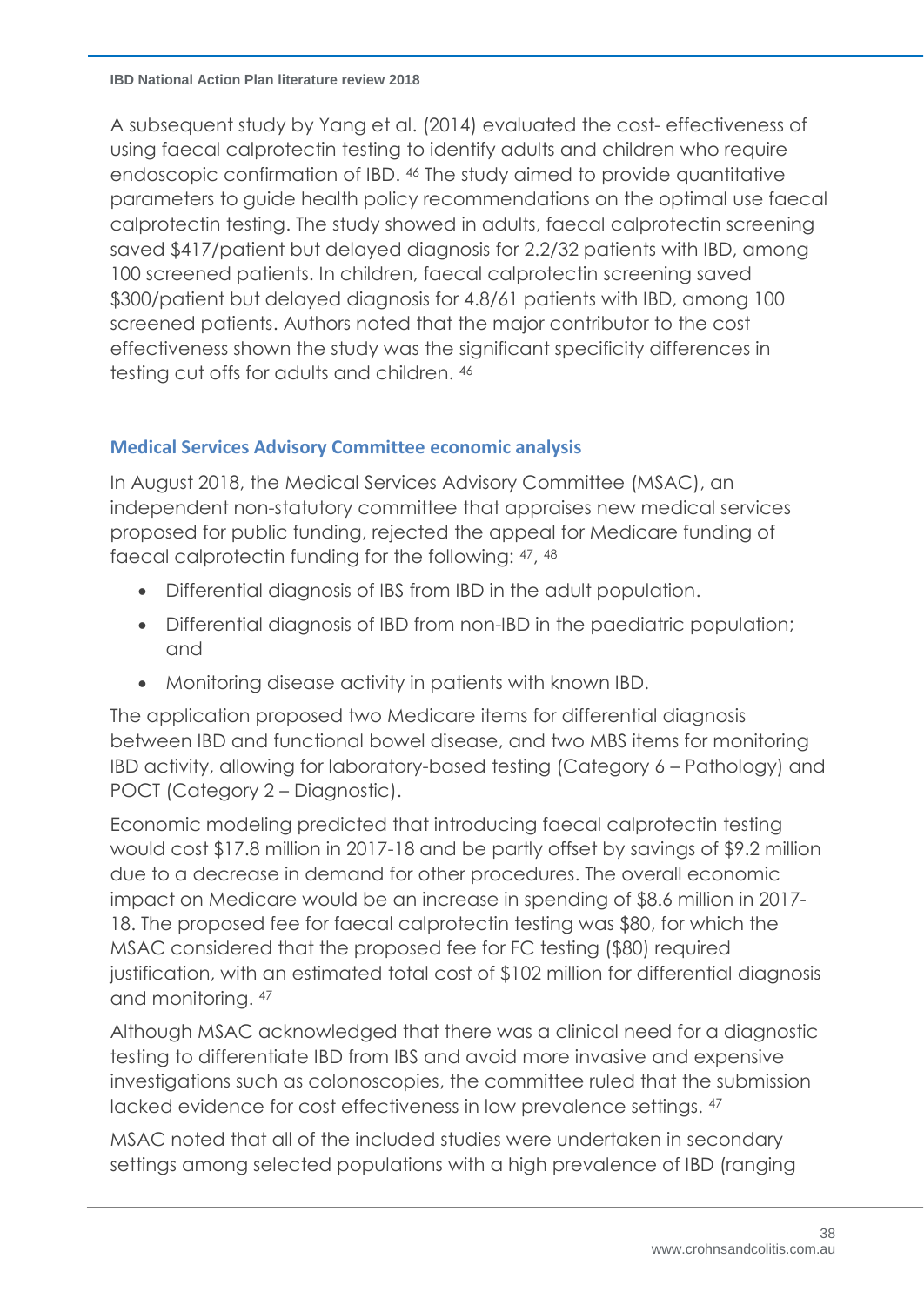from 20% to 69% in studies of adults and 36% to 80% in studies of children). It concluded that this performance could not be extrapolated to the primary care setting of the MBS where the expected proportion of false positive test results would be greater due to lower disease prevalence and that none of the included studies evaluated test performance in a general practitioner setting. [47](#page-37-1)

The committee also recommended that GESA and the RACGP be approached regarding the development of guidelines for faecal calprotectin testing.

### **Therapeutic drug monitoring**

The advancements in understanding the pathophysiology of IBD have been translated into newer, more effective therapies, biologic and molecular therapies. Biological drugs (biologics) are large proteins, often monoclonal antibodies, which bind to a target molecule. Anti-tumour necrosis factor (TNF) agents, including infliximab and adalimumab, were the first biological agents effective in inducing and maintaining IBD remission. <sup>49</sup> Subsequently, other biologics have been developed.

<span id="page-38-0"></span>Biologics have revolutionised IBD treatment in recent years, however this has come with increased pharmaceutical costs on the Australian healthcare system. In the USA, the topic six biologic agents account for 43% of the outpatient Medicare drug budget. [10](#page-7-0) Biologic drug treatment is expensive and typically required for the patient's lifetime. In addition, there are limited biological drug choices for IBD treatment. [49](#page-38-0) Furthermore, the goals of IBD therapy have evolved from symptom control to include mucosal healing (assessed either endoscopically or non-invasively with faecal calprotectin and/or intestinal ultrasound) and as result there are greater opportunities to maximise outcomes, optimise drug classes and minimise adverse outcomes and/or treatment failures. [10](#page-7-0) Therefore, biologics need to be used in a high quality, cost effective manner. [10](#page-7-0)

Primary non-responsiveness and secondary loss-of-response are common in IBD patients, with resulting adverse outcomes. [49](#page-38-0) Inappropriate use of biological agents to treat IBD leads to increased healthcare cost burden, toxicity risk and delay rescue strategies. Therapeutic drug monitoring can guide therapeutic decisions at the diagnosis and during the course of the disease.

Therapeutic drug monitoring is increasingly being used to assist in guiding dosing in Australia and worldwide for anti-TNF and thiopurine therapy in particular, to guide switching or dose changes and allow these decisions to be made in a timely manner, thus optimising IBD treatment and maximising the benefits from these drugs. [10](#page-7-0) This strategy is especially appropriate in IBD, a life-long disease affecting a young demographic with a limited choice of approved biological agents for treatment.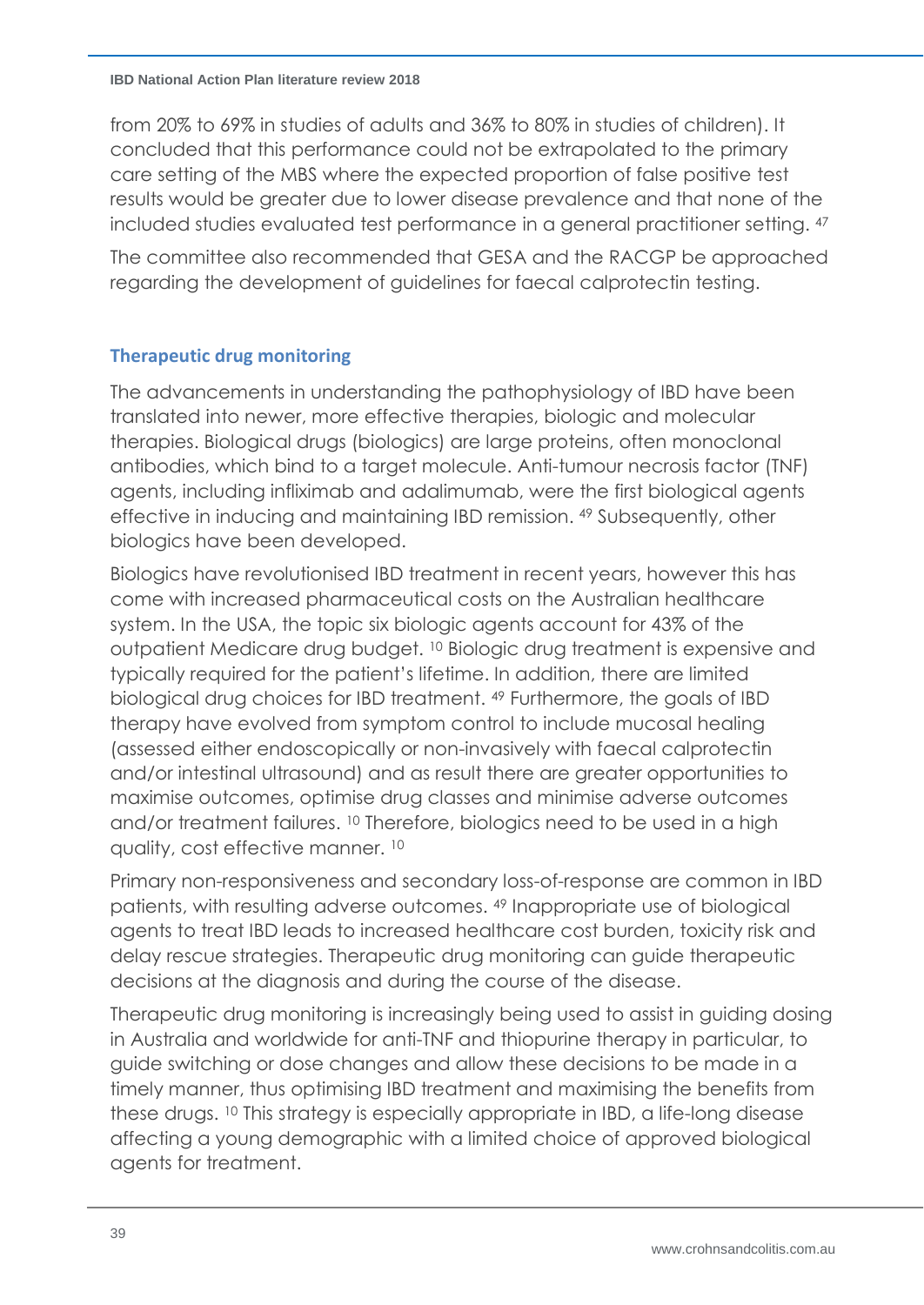### **Thiopurine metabolite testing**

Thiopurines are established and effective IBD therapies. Drug toxicity and lack of efficacy are significant problems with the use of these therapies, and as a result, thiopurine metabolite testing is important in guiding treatment.

<span id="page-39-0"></span>Studies have shown that up to 50% of patients do not respond to standard weight-based thiopurine dosing. [10](#page-7-0), <sup>50</sup> As well as identifying non-responding patients, thiopurine monitoring can detect non-adherance, a particular problem in adolescent patients. [50](#page-39-0) However, at present, uniform thresholds for clinically relevant antibody titres are lacking, and the evidence to clarify optimal management or cost effectiveness is lacking. <sup>51</sup>

### <span id="page-39-1"></span>**Anti-TNF testing**

Therapeutic drug monitoring for tumor necrosis factor antagonists, (anti-TNF) agents involves measurement of drug levels and anti-drug antibodies and can be reactive (performed in patients failing treatment in order to guide decisionmaking) or proactive (performed in responding patients to optimise therapy and potentially prevent future flare and loss-of-response.) 49

A committee of twenty five Australian and international experts conducted a systematic literature search and composed an evidence-based consensus statements for therapeutic drug monitoring -guided anti-TNF therapy, especially in situations of treatment failure. [49](#page-38-0) Following a systematic literature review, and an assessment of the level of evidence and grade of recommendation according to the Australian National Health and Medical Research Council (NHMRC) guidelines, statements with 80% agreement without reservation or with minor reservation were accepted as consensus.

The committee recommended that therapeutic drug monitoring of anti-TNF agents is 'an important component of personalised IBD therapy' and should be used upon treatment failure, following successful treatment induction, and when contemplating a drug holiday. The consensus statements noted that there is inconsistent evidence for proactive therapeutic drug monitoring, and recommended that it be used for patients in stable remission only if results are expected to impact clinical management.

The committee noted the limitations of evidence around the required therapeutic range, lack of longitudinal intervention studies on therapeutic drug monitoring of biological agents in different disease phenotypes, and sparse data on biological agents beside infliximab and adalimumab. With emerging evidence, particularly regarding TDM of other biological agents, these guidelines would need to be revised. [49](#page-38-0)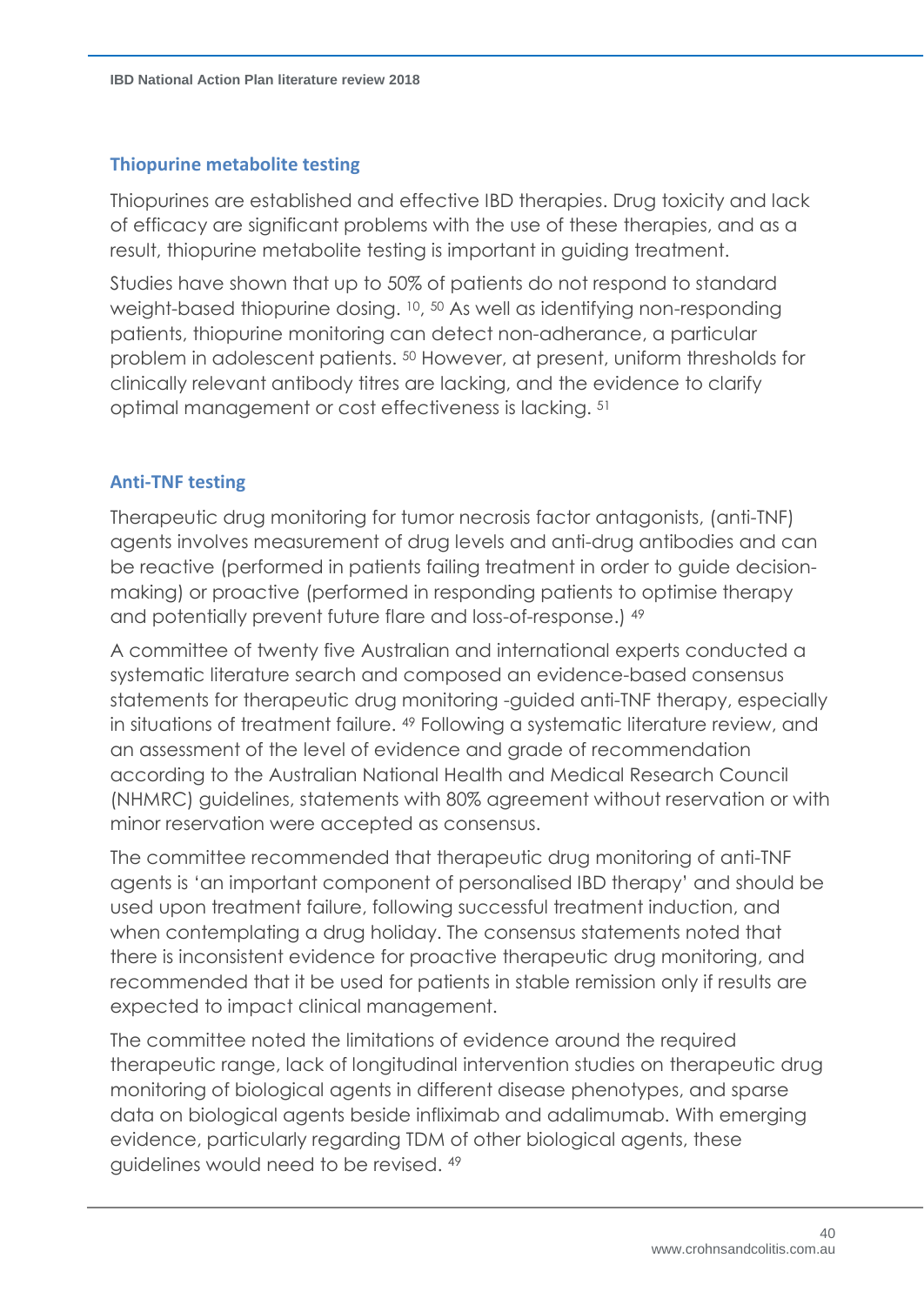#### **IBD National Action Plan literature review 2018**

In Australia, there is no access to dose intensification of biologics via the PBS and extra doses are either funded by health providers, self-funding patients or via application for compassionate access doses from pharmaceutical companies. [10](#page-7-0) There is emerging evidence that there is potential for the costs of therapeutic drug monitoring guided dose increases to be offset by dose decreases in some patients. This is likely to become standard practice in time. [10](#page-7-0)

<span id="page-40-0"></span>A randomised controlled study, the Trough Concentration Adapted Infliximab Treatment (TAXIT) study (n = 263) demonstrated such cost savings using therapeutic drug monitoring. <sup>52</sup> The TAXIT study compared the efficacy and cost-effectiveness of concentration-based dosing to clinically based dosing of infliximab in a cohort of IBD responder patients treated with infliximab maintenance therapy. Results showed that targeting concentrations to a set point (7 mg/mL) allowed a safe reduction of the dose, resulting in substantial drug cost savings. [52](#page-40-0) Unfortunately, the evidence from the TAXIT study was considered very low quality. [51](#page-39-1)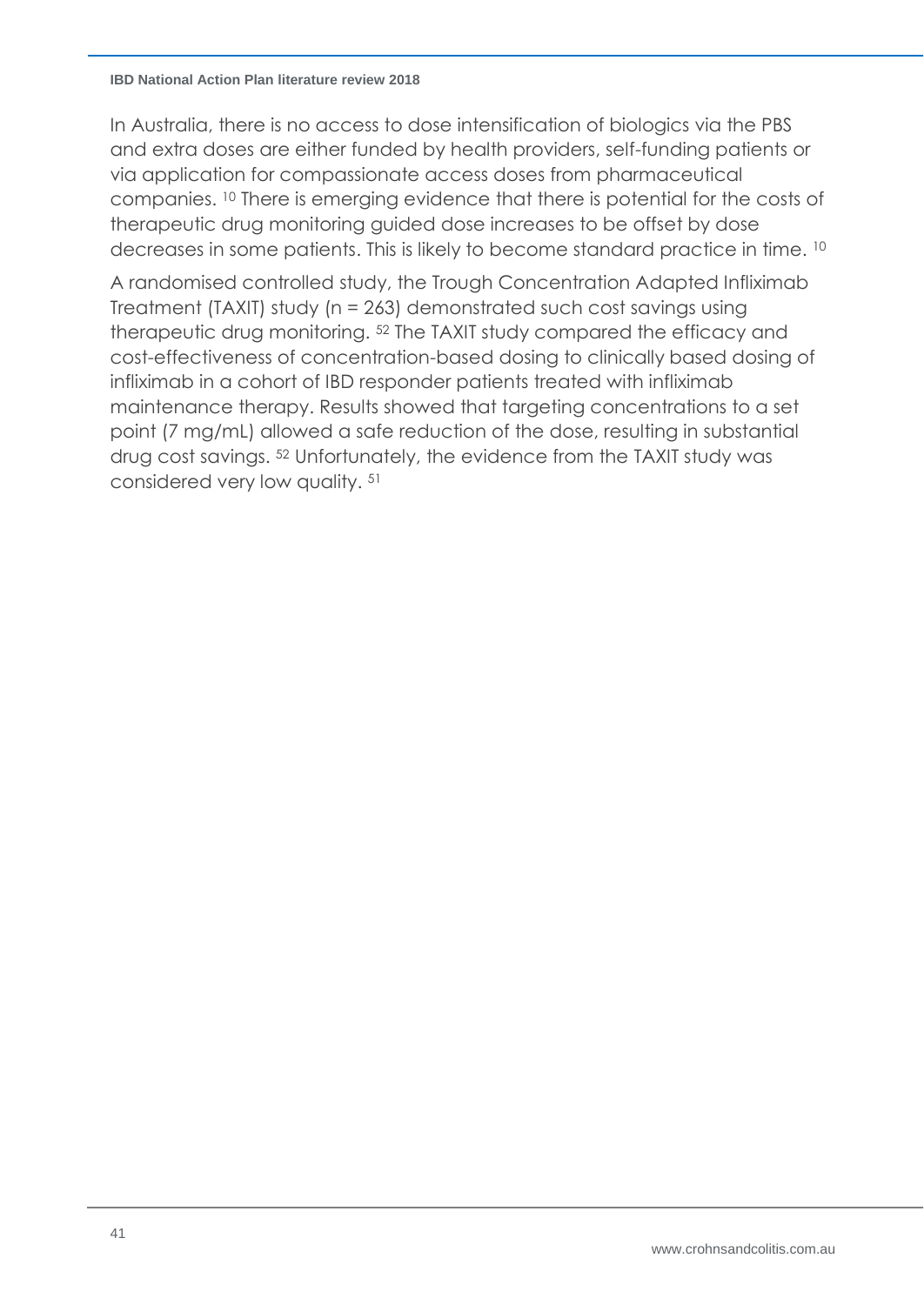The following table lists the search term/s, database and number of results used in this section (**Table 5**).

#### **Table 5**

| Search term/s                                             | Database                | Results |
|-----------------------------------------------------------|-------------------------|---------|
| 'IBD' and 'funding for<br>faecal calprotectin'            | PubMed                  | 3       |
| 'IBD' and 'funding for<br>faecal calprotectin'            | Google Scholar          | 6,220   |
| 'IBD' and 'funding for<br>faecal calprotectin'            | Cochrane Reviews        | 8       |
| 'IBD' and 'funding for<br>therapeutic drug<br>monitoring' | PubMed                  | 14      |
| 'IBD' and 'funding for<br>therapeutic drug<br>monitoring' | Google Scholar          | 17,900  |
| 'IBD' and 'funding for<br>therapeutic drug<br>monitoring' | <b>Cochrane Reviews</b> | 31      |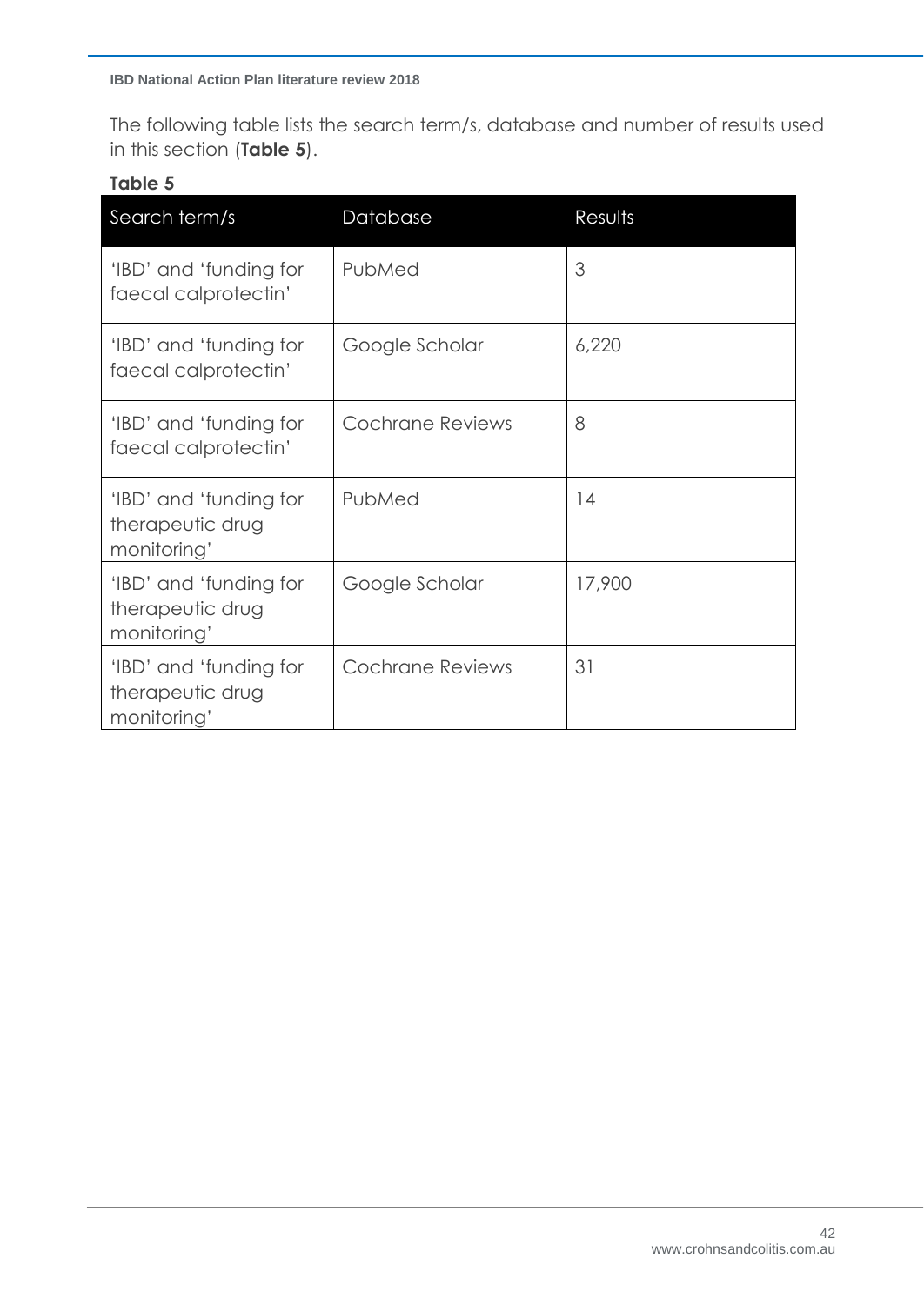# **6. Establish clearer GP referral guidelines and protocols**

#### **Executive summary**

- Specialist gastroenterologist care is essential in IBD, however the role of the GP collaboration in IBD management is also very important.
- Data suggests that primary care physician's IBD knowledge and comfort in IBD management is suboptimal.
- There is limited but emerging evidence to identify the barriers to clear and effective GP referral pathways. These include: difficulty in disease diagnosis, lack of clear treatment guidelines and action plans, limited GP adherence to guidelines and poor referral quality.
- It is important to give GPs the tools to provide better IBD care given that primary care can provide a more economically efficient service with rapid access, an ability to address other healthcare issues during standard review and is typically geographically closer location to patients than specialists.

<span id="page-42-0"></span>Clinicians who care for IBD patients recognise that this population requires specialised and personalised care. <sup>53</sup> Rates of new cases of IBD are increasing world- wide, and concurrent technological and pharmaceutical advancements are being made, resulting in more medical and surgical treatment options. These factors, as well as high patient healthcare costs, all add up to more and better patient care being required. 54

This requires increasingly complex health care systems. Australian IBD Standards 2016 state that IBD care, like other complex, chronic diseases, requires increasingly complex multi-disciplinary health care systems with timely and reliable communication, and collaboration between specialists, generalists and primary health care physicians. 8, 7

Multidisciplinary care is widely accepted as best practice in IBD care. However, to date, this approach for IBD care has remained challenging, with evidence showing that Australia patients often experience variable and insufficient patient care. <sup>9</sup> The Australian IBD Audit 2016 identified that only one site had a full IBD team as defined in the Interim Australian IBD Standards 2015; 24% had a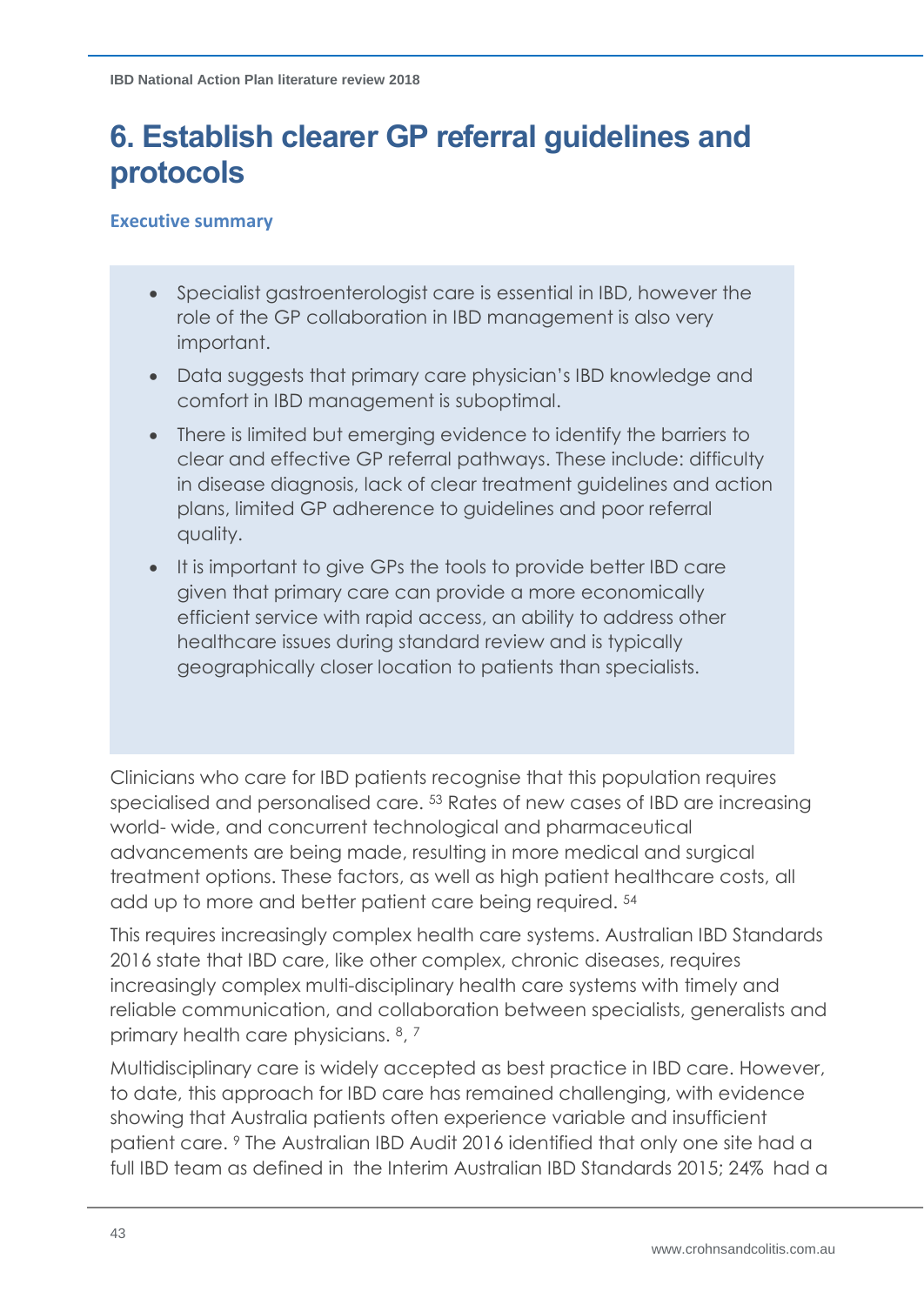Partial IBD Service as described above, and 39%, an IBD nurse. 9

#### **Australian IBD primary care landscape**

In Australia, primary care is not only the foundation of healthcare in our community, but also the pathway to specialist services. <sup>35</sup> Specialist gastroenterologist care is essential in IBD, <sup>10</sup> however much IBD care could and probably should be delivered in primary care with continued collaboration between all stakeholders. <sup>54</sup> Gastroenterologist consultation requires referral from a GP and healthcare professionals based in secondary or tertiary centres in metropolitan and regional cities provide the majority of IBD care. <sup>8</sup>

Given that a chronic care model achieves better outcomes for patients, GPs are ideally placed to monitor the treatment plan once it is in place as they are often the first point of care for disease management. <sup>10</sup> There is huge scope for GPs to address health issues in IBD care including:

- Monitoring/treating IBD related complications.
- Medication compliance.
- Iron and other nutritional deficiencies.
- Preventative medicine, osteoporosis checks, pap smears, vaccinations, quitting smoking, skin checks (e.g. associated non-melanoma skin cancer risk with thiopurine use).
- Addressing psychological health.
- Sexual and reproductive health.
- Prompt recognition of IBD relapse and/or acute severe ulcerative colitis.
- Management of non-IBD disease.

The Australian IBD Standards 2016 describe effective hub-and-spoke structures to enable rapid, preferably local, access to specialised services, though they may be geographically separated from the local care. This can be achieved through protocol-based shared care by GPs. <sup>8</sup> Smaller and regional centres may not have these services, thus communication and referral pathways are particularly important and should be established with appropriate centres. <sup>8</sup>

Recommendation 6 of the IBD Standards 2016 states that hospitals with low IBD admission rates should "review their systems to ensure that people presenting with IBD receive the breadth and quality of services described in the Australian IBD Standards 2016 on site or via clear referral and support pathways."

The implementation of shared care is critical for patient care. Arrangements for shared care and the circumstances in which the patient should be referred for hospital care, must be defined between the IBD team and the GP; explained to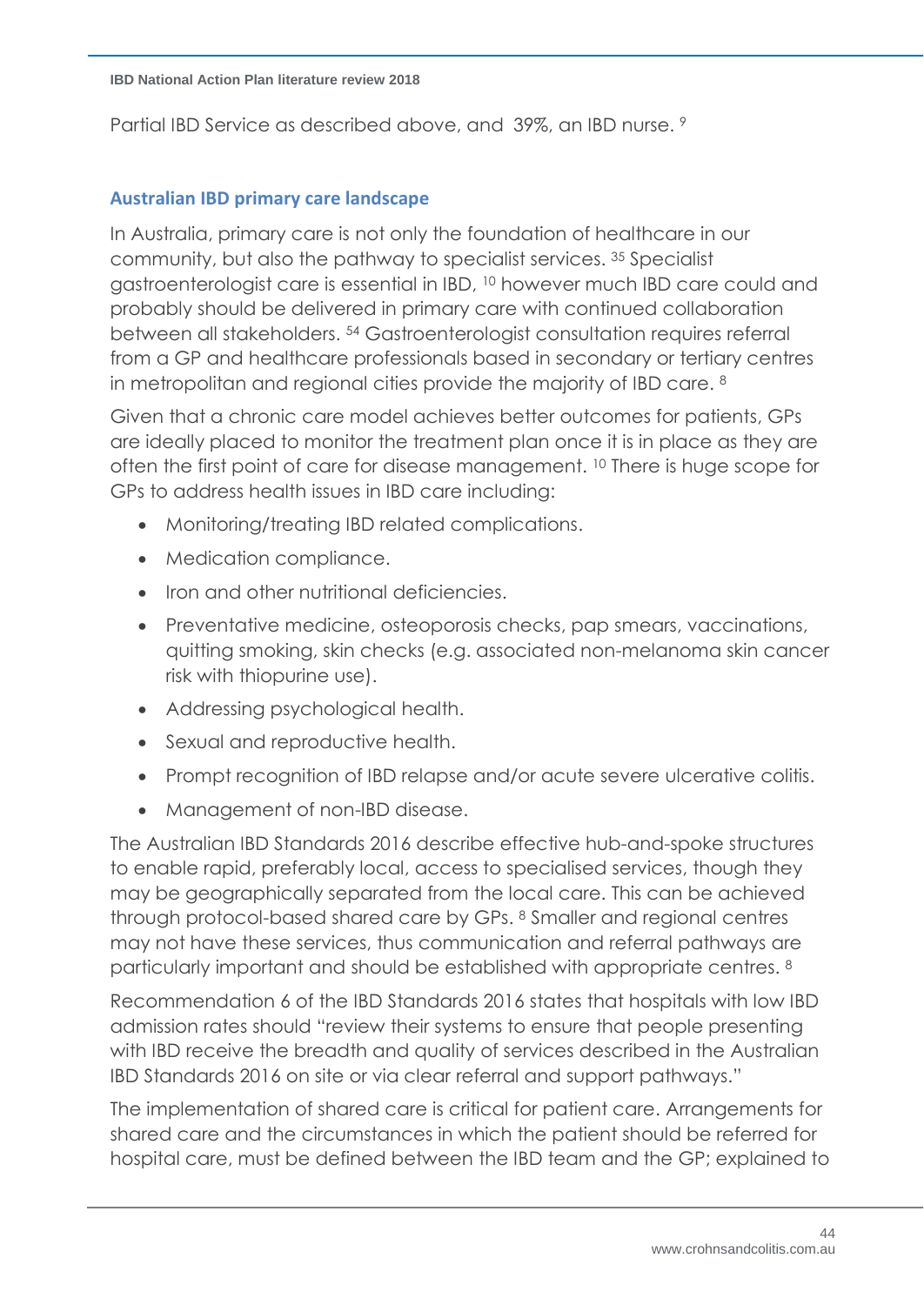the patient, supplemented with written information, using clear and appropriate language. <sup>8</sup>

### **GP specialist referral**

The Australian IBD Standards 2016 are consistent with the UK National Institute for Health and Clinical Excellence (NICE) quality statement, which were originally established in 1999 as the National Institute for Clinical Excellence, a special health authority to reduce variation in the availability and quality of National Health Service (NHS) treatments and care. One of the four NICE quality statements states that: "People with suspected IBD have a specialist assessment within 4 weeks of referral. " 55

The Australian IBD Standards 2016 states that to enable high quality patient care, rapid access to specialist advice is required when needed. "Protocols and pathways need to be agreed locally to ensure prompt referral and investigation of patients who are suspected of having IBD". <sup>8</sup> Standard A4 of the Australian IBD Standards 2016 states that

- GPs should be prepared to periodically review their diagnosis in patients with unresponsive, atypical or troublesome abdominal symptoms.
- A communication pathway must be agreed for referral of possible IBD patients for rapid assessment. Such patients should be contacted within two weeks of referral and seen within four weeks, or more rapidly if clinically necessary (in line with NICE).
- Newly diagnosed patients for whom surgery is not an immediate consideration should be assessed by a medical gastroenterology team.
- Management of all new diagnoses should adhere to contemporary clinical guidelines and should be reviewed by the multidisciplinary team.

Yet, access to specialists is often limited and long specialist waiting lists are frustrating. <sup>10</sup> The Australian IBD Audit data revealed that 86% of participating sites saw urgent referrals within 4 weeks (94% vs 86% for those with and without a Partial IBD Service). <sup>9</sup> Urgent referral pathways between general practitioners (GPs) and outpatient clinics were less common, only occurring around half of the time (52%). <sup>9</sup> It is well known that failure to access rapid specialist assessment and treatment of acutely unwell patients can result in adverse outcomes. 9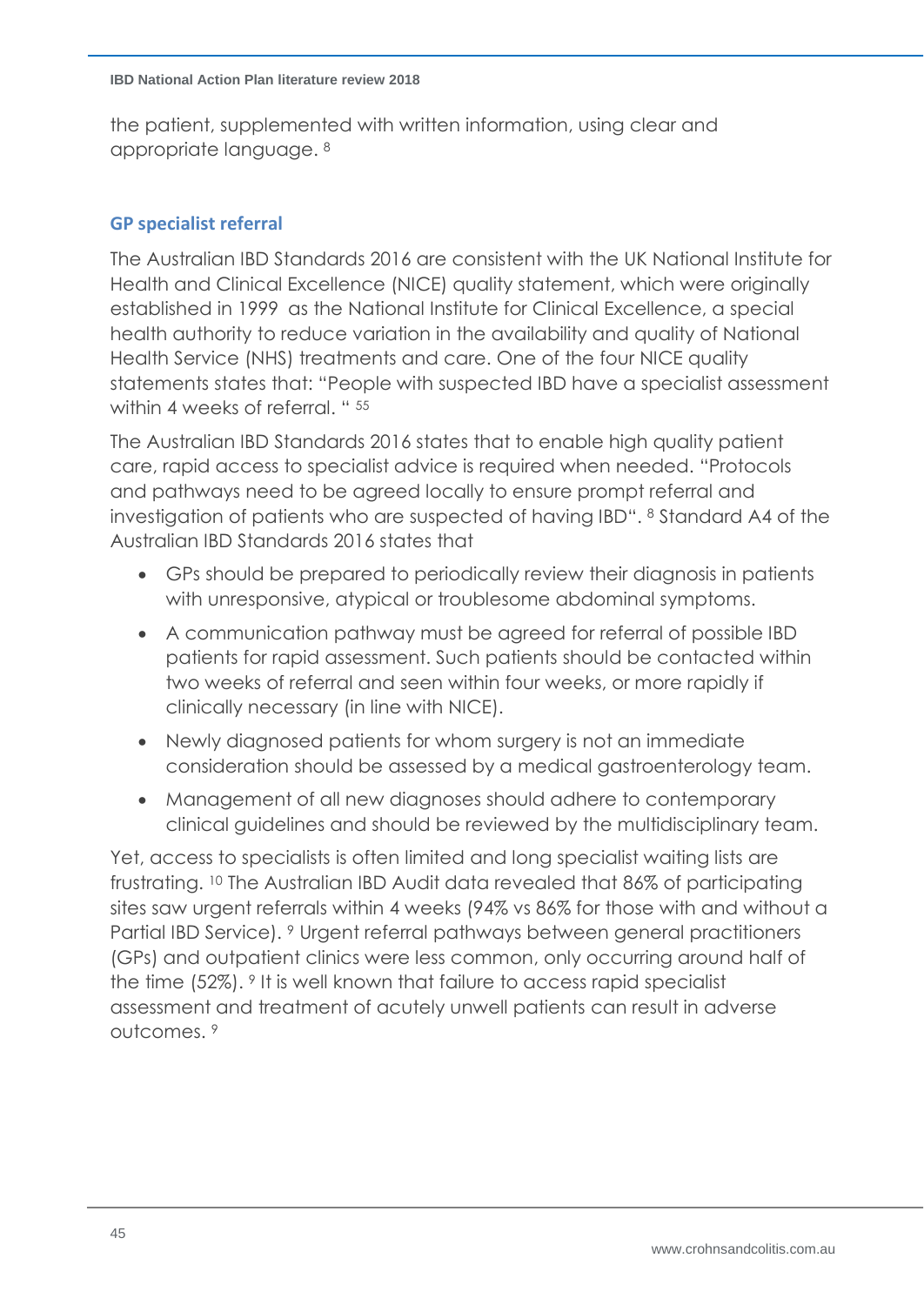## **Barriers for GP referral best practice**

# **i. Difficulty in IBD diagnosis**

Identifying IBD in undiagnosed patients presenting to GPs describing new bowel symptoms can be difficult to diagnose. <sup>56</sup> There is no single definitive test that can reliably diagnose all cases of IBD, therefore many people require a number of tests, which may delay diagnosis, particularly where disease is mild. <sup>56</sup>

In suspected IBD, tests are aimed at differentiating IBD from infectious gastroenteritis, IBS and coeliac disease; such investigations also help in defining disease activity and severity, to determine the need for urgent referral. <sup>10</sup>

Mowat et al. (2016) describes the issue of the absence of any reliable predictor of pathology, resulting in patients having to be referred to secondary care for investigation, the vast majority of which undergo invasive investigations yet the yield of pathology is low. <sup>56</sup> New means of assessing patients in primary care would help GPs determine which patients need rapid investigation and, in turn, ease pressure on secondary care services.

### **ii. Lack of clear GP guidelines**

Treatment guidelines and clinical pathways have been constructed by several groups, including the Gastroenterological Society of Australia (GESA) [10](#page-7-0) and the European Crohn's and Colitis Organisation (ECCO) <sup>57</sup>, <sup>58</sup> however these guidelines are detailed and complex and are intended to support specialists. 54 Whilst existing guidelines are helpful for GPs, they are therefore not designed for the primary care setting, <sup>54</sup> and this is exacerbated by the fact that most GPs providing primary care for IBD patients have very few patients, averaging between 2 and 10 in their caseload. <sup>59</sup> This is problematic, as the proportion of patients with IBD-related healthcare issues cared for in the primary care setting appears to be widespread, and will likely become more so as the disease incidence increases. <sup>54</sup> Good primary care is particularly important for patients with mild disease.

The Australian IBD Standards 2016 state that "the development of GP guidelines will assist the identification and referral of symptomatic patients in whom IBD is suspected", that period review by GPs should occur in patients with unresponsive, atypical or troublesome abdominal symptoms, and that all referring GPs should receive regular written information about each patient's progress and changes in management. 8

Yet, data suggest that general practitioner's IBD knowledge and comfort in IBD management is suboptimal, and expecting them to adopt detailed guidelines that are specialist-aimed, such as the ECCO ones, is unrealistic. 54, <sup>59</sup> A study by Tan et al. (2011) of 1800 South Australian GPs found that 37% were generally 'uncomfortable' with IBD management of their patients. Participating GPs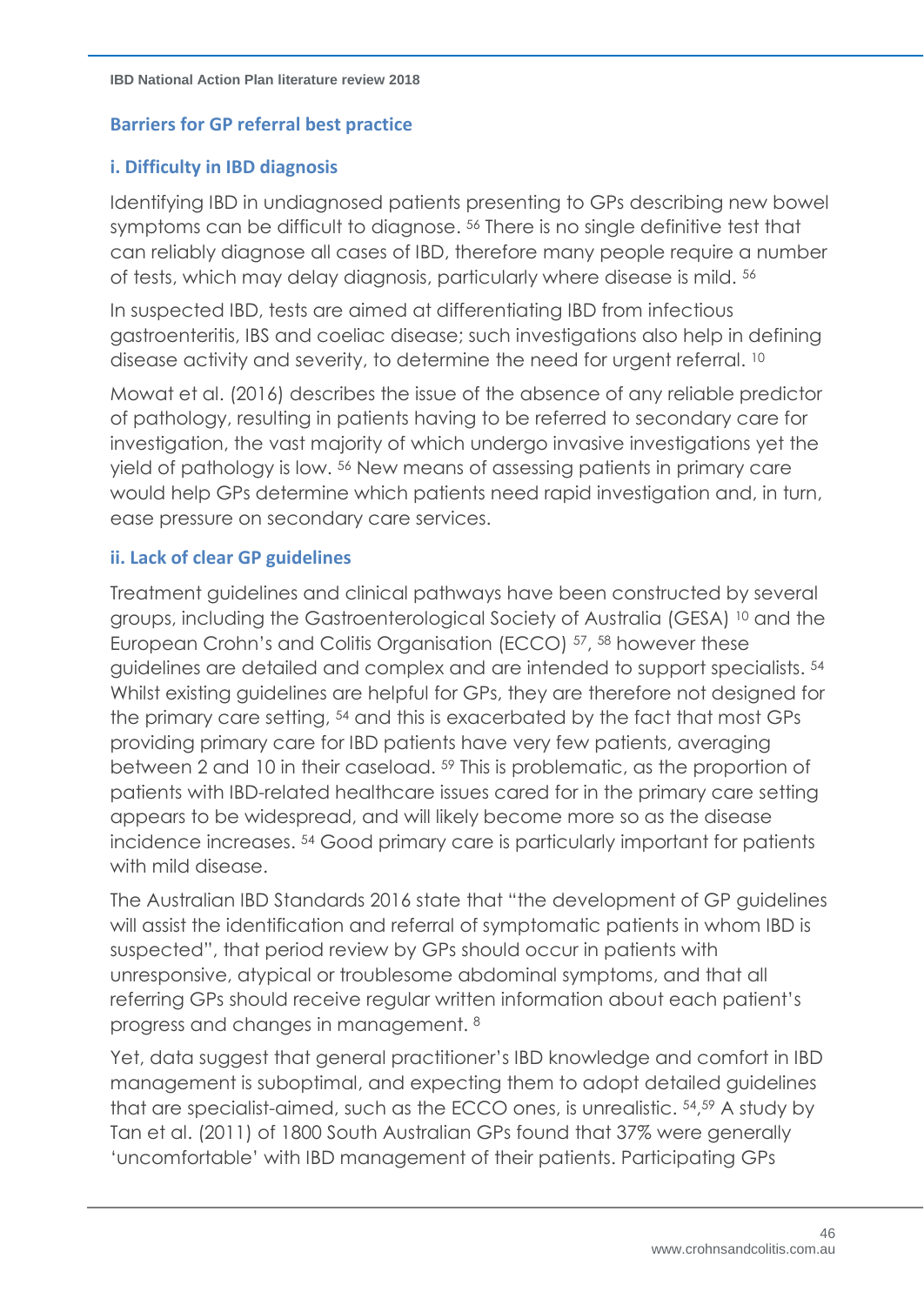#### **IBD National Action Plan literature review 2018**

reported being quite uncomfortable with newer IBD therapies, immunomodulators or biological; only 9% and 5% respectively reported some positive level of comfort in their use. 59

Bennet et al. (2014) conducted a systematic literature review to investigate what IBD assessment and management tools are published for nongastroenterologists in readily searchable published medical literature, and found almost none. <sup>54</sup> This greatly contrasted to the situation for other chronic disorders such as asthma and diabetes, also with high prevalence rates, where such tools were readily found and action plans are also easily discovered. There is also good evidence for the usefulness of these tools in other chronic diseases. 54

This study showed that there are little non-expert management tools or guidelines that exist for IBD and scant data has been published regarding the usefulness of such tools including IBD action plans and associated supportive literature. Bennett concluded that primary care physicians are already managing a substantial proportion of the IBD caseload, (although only a few patients each), without tools to help them. <sup>54</sup>

Given that primary care can provide a more economically efficient service and typically closer location to patients than specialists, with reduced fees and an ability to address other healthcare issues during standard review, it is important to give GPs the tools to provide better IBD care. Authors hypothesised that if GPs were supported by clinical tools, including clear referral guidelines, better IBD management would likely be possible, resulting in better patient outcomes and reduced healthcare costs. <sup>54</sup>

# **iii. GP adherence to guidelines**

It has previously been reported that there are a variety of barriers that prevent GP adherence to guidelines, which include lack of awareness, a lack of familiarity, the inertia of previous practice, and external barriers. <sup>60</sup> Though not IBD specific, and published in 1999, it is possible that these factors may be relevant in IBD management today, in light of data from Tan et al. (2011) as described above. 60

<span id="page-46-0"></span>Jackson et al. (2017) conducted a study to investigate clinicians' adherence to international ECCO IBD guidelines for therapeutic treatment and chronic disease management of IBD care. <sup>61</sup> Retrospective data was collected from patients attending a tertiary Australian hospital IBD clinic over a 12-month period (n = 288) between 2014 and 2015. Results showed a gap between adherence to international guidelines and clinical practice. Overall adherence to disease management guidelines only occurred in 204/288 (71%) of patient encounters.

This study demonstrated that despite the availability of guidelines, there is a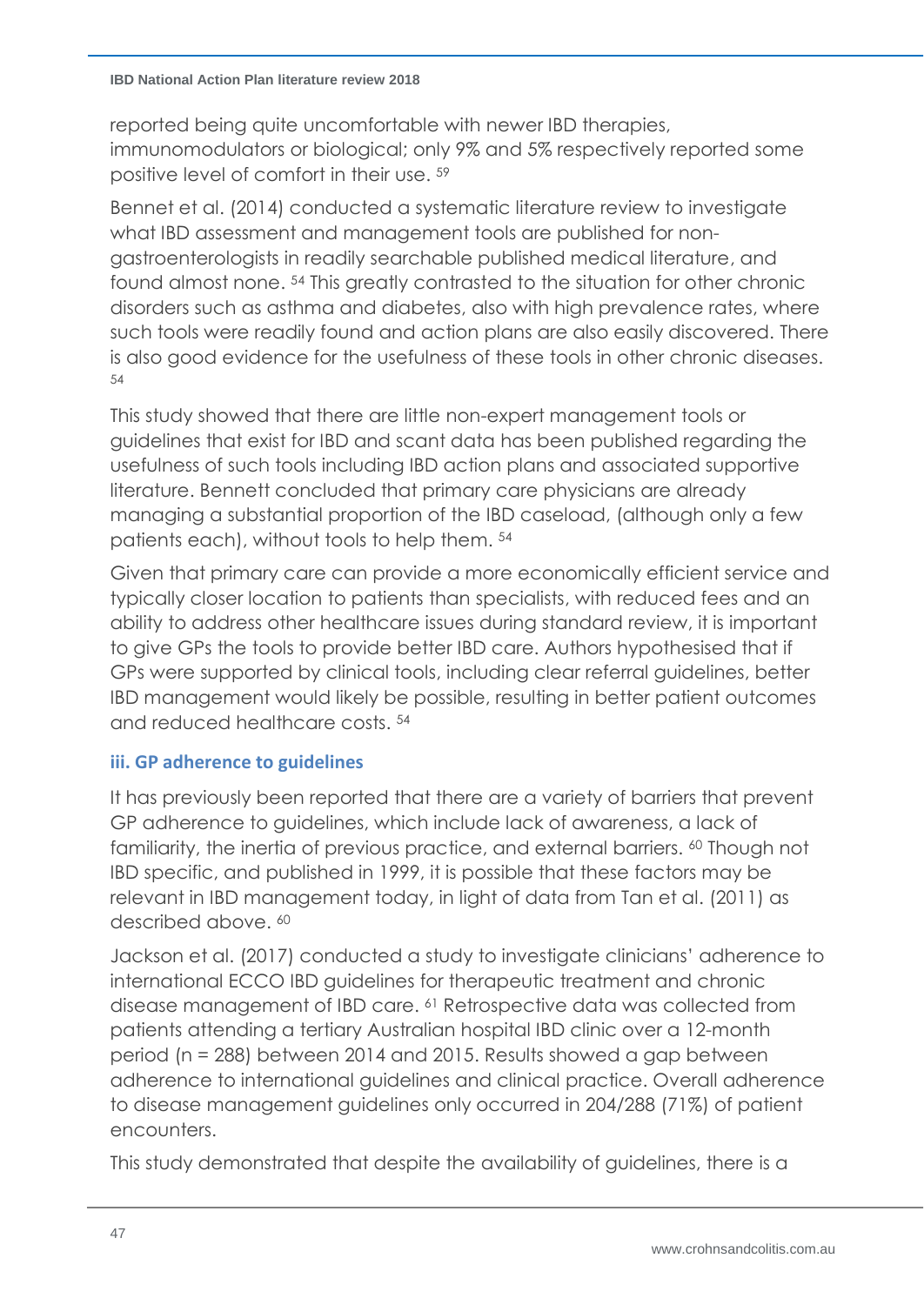widespread variation in clinical practice and a lack of adherence to clinical guidelines for IBD which is likely to impact on the delivery of quality care for patients with IBD, especially in 5-ASA drug treatment, psychological care and preventative care. Results showed that assessment of psychological wellbeing, a quality indicator, was undertaken in only 16/288 (6%) of patients. The underdelivery of preventative has potentially serious health outcomes. A minority of patients received adequate bone health reviews, vaccinations, skin cancer surveillance and pap smears whilst on thiopurines. Only a quarter of IBD patients in our cohort who had previously used corticosteroids underwent a bone health review. [61](#page-46-0) Low skin cancer surveillance was also demonstrated, despite the increased risk among thiopurine-treated patients with IBD, especially in highincidence countries such as Australia. [61](#page-46-0)

Authors noted that external clinical evidence does not replace individual clinical expertise that forms the 'art of medicine' and contributes to clinical decision-making but conclude that standardising practice using evidencebased clinical pathways may be a strategy towards improving the quality of IBD outpatient management. <sup>61</sup>

# **iv. Poor referral quality**

An effective referral pathway relies on good and agreed communication for referral of possible IBD patients for rapid assessment. Such patients should be contacted within 2 weeks of referral and seen within 4 weeks, or more rapidly if clinically necessary. <sup>8</sup> Urgent referral to a gastroenterologist and possible hospitalisation can be made without laboratory testing and should not be delayed while waiting for test results. 10

To receive timely care, referrals must include a high quantity/quality of information. Canada, like Australia, requires GP referral to an IBD specialist. Data from the study of the 1800 South Australian GPs found that 12% sometimes referred to a specialist; 34% often referred to a specialist; and 55% always referred to a specialist. <sup>59</sup>

Mathias et al. are conducting an ongoing retrospective cohort study of patients referred for appointments in the Nova Scotia, Canada, IBD program between August 2016 – 2017. <sup>62</sup> Emerging data (as yet unpublished research) of 150 reviewed to date have shown that the majority of referrals are low quality and have longer average wait times. Of the 150 referrals, 9 were high quality referrals (6.0%), 32 moderate (21.0%) and 109 low quality referrals (72.7%). The majority of referrals were from family doctors (49.3%) with 81.1% of those being low quality.

These results were significant because patients with low quality referrals had a mean wait time of 48.0 days until triage and a mean wait time of 29.9 weeks to be seen by a gastroenterologist, whereas patients with moderate-high quality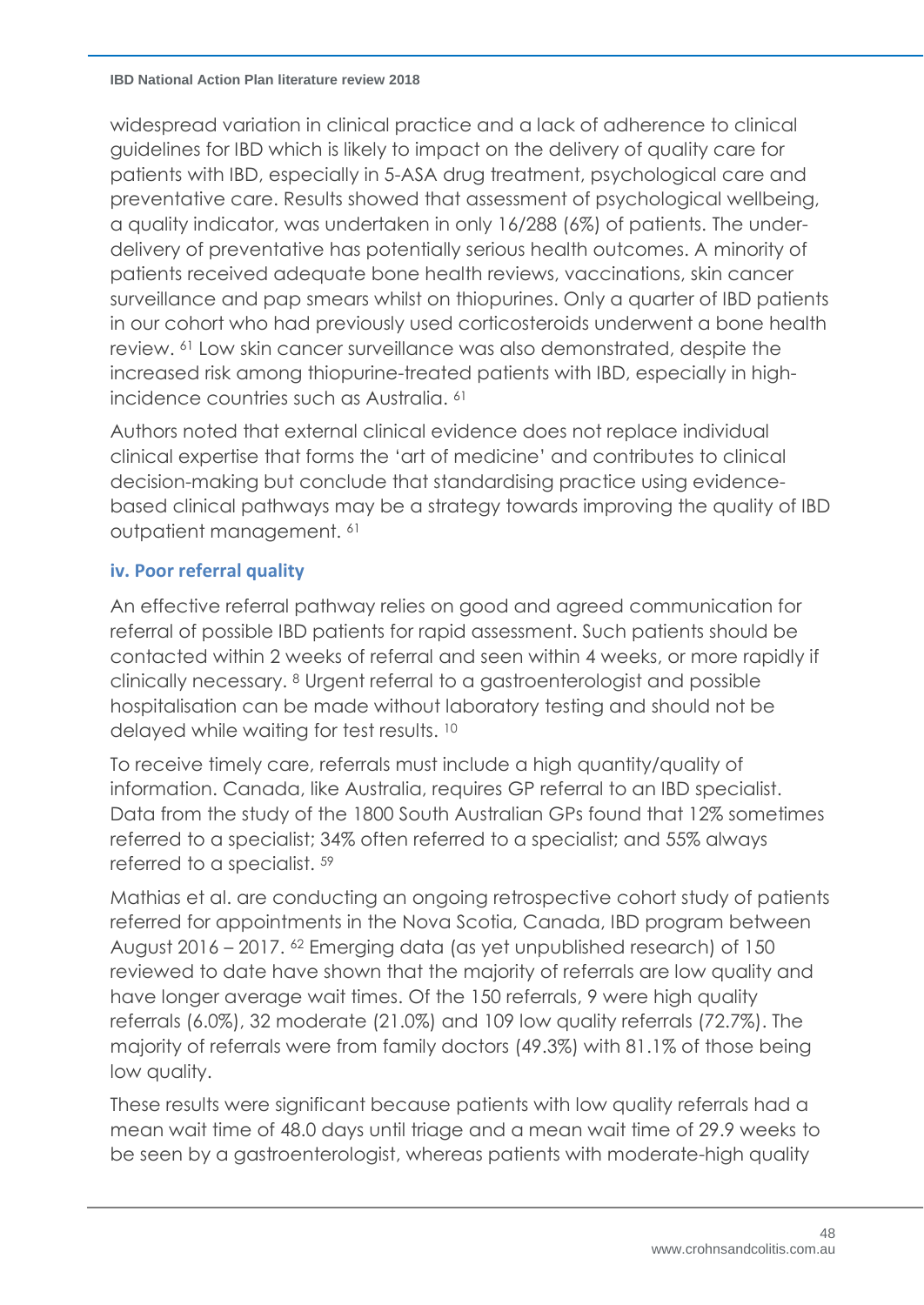#### **IBD National Action Plan literature review 2018**

referrals had a mean wait time of 16.6 days for triage and a mean of 16.7 weeks to be seen by a gastroenterologist. Given the unpredictable nature of IBD and potential to rapidly deteriorate, these differences in wait times are significant. Prolonged wait time is concerning given its documented impact on patient satisfaction, quality of life and administrative resources. <sup>62</sup> In mild disease, the delay is usually not overly harmful, however more severe cases usually present more obviously and delays should be minimal. <sup>10</sup>

Further analysis will focus on whether there are significant differences in patient outcomes between the qualities of referrals, and identifying the factors that inform referral quality. Authors suggest that higher levels of referrer education, as well as patient awareness and advocacy are needed.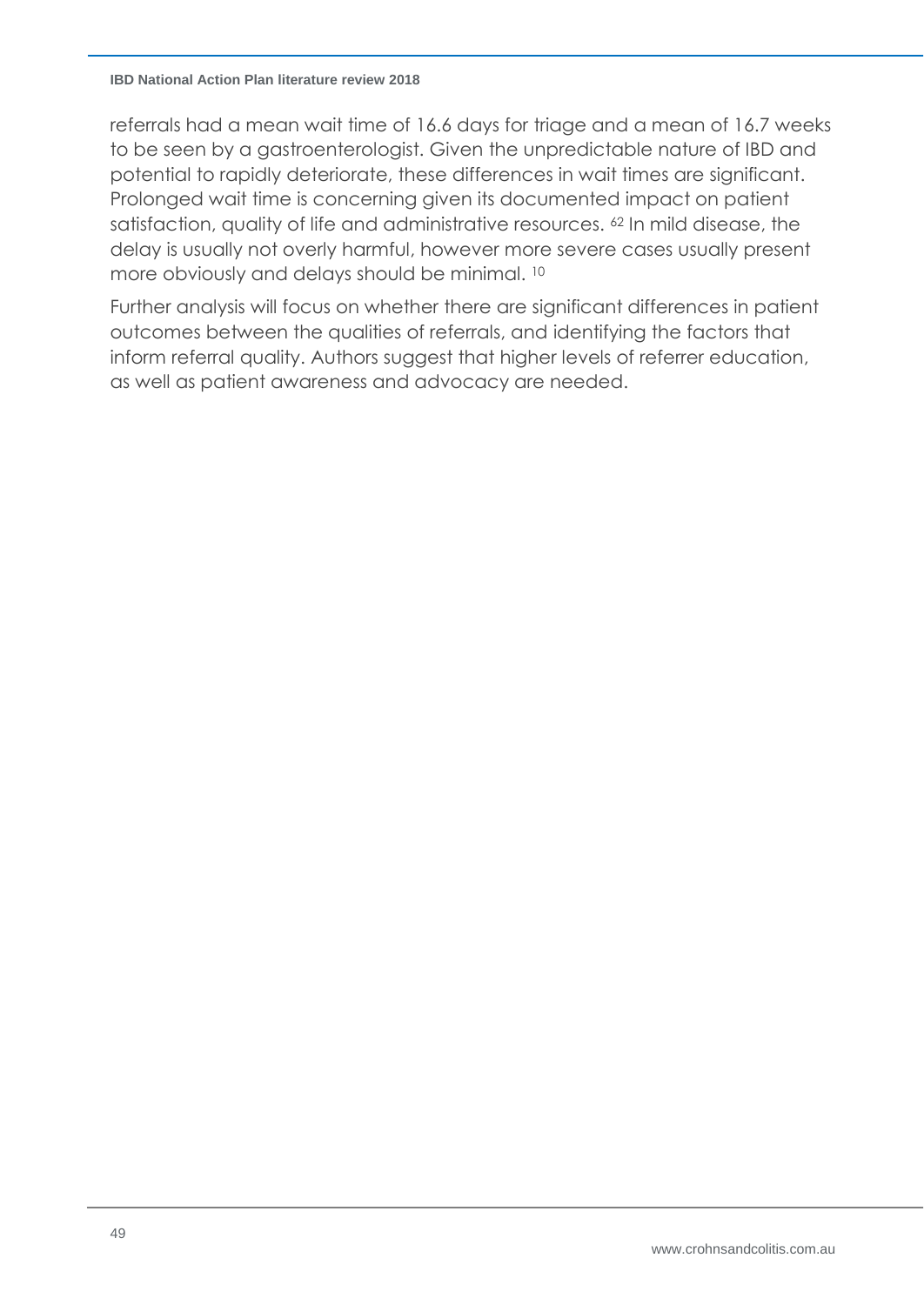The following table lists the search term/s, database and number of results used in this section (**Table 6**).

### **Table 6**

| Search term/s                            | Database       | Results |
|------------------------------------------|----------------|---------|
| 'IBD' and 'GP referral                   | PubMed         | 5       |
| 'IBD' and 'GP referral<br>guideline      | PubMed         | 8       |
| 'IBD' and<br>'administrative<br>support' | Cochrane       |         |
| 'IBD' and 'GP referral<br>guideline      | Google scholar | 1,810   |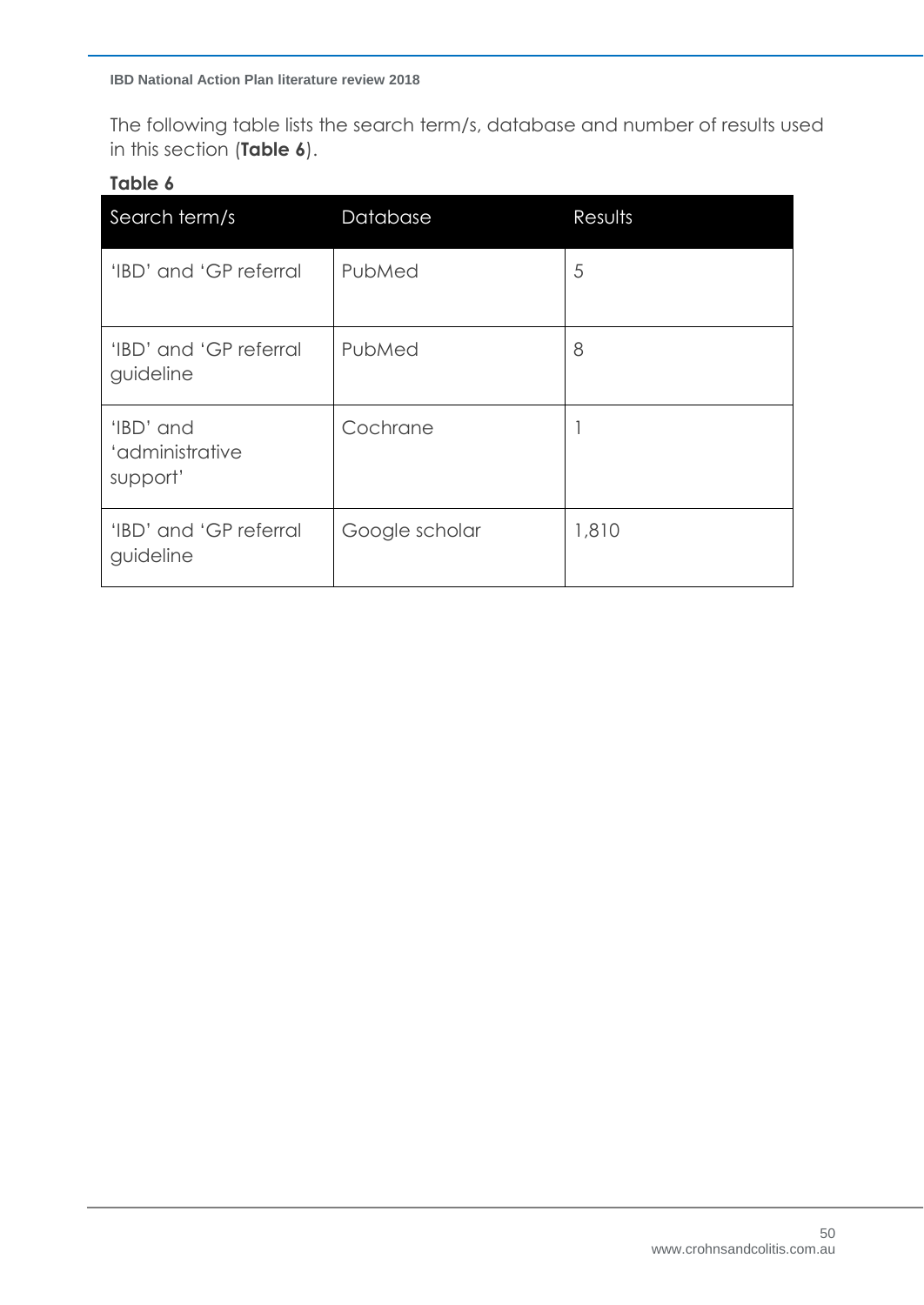# **7. Improved consumer knowledge**

#### **Executive summary**

- It is assumed that patients who are well informed about their IBD and its treatment are more likely to achieve a better quality of life.
- This is particularly important as IBD patients self-manage.
- Several published IBD patient education interventions have consistently demonstrated improved consumer knowledge, but no change in quality of life indicators or significant improvements in psychosocial outcomes, however many of these studies have had significant methodological issues.
- It has been argued that a stronger focus on improving selfmanagement knowledge might be more effective than purely educational programs.

Consumer knowledge is important in any complex, chronic disease when patient involvement is important. Limited health literacy is a barrier to optimum medical care and can lead to poor adherence and increased complications and health care costs. Disease-specific knowledge can positively influence the acceptance of a disease, increase treatment compliance and improve quality of life.

It is assumed that providing patients with health education about their condition, both how to cope with it and how to manage it, will lead to changes in health behaviours that will in turn improve health (and other) outcomes. Educational interventions in other chronic diseases have successfully been shown to improve consumer knowledge, psychosocial parameters, medication adherence and quality of life, <sup>63</sup> for example improved quality of life (reduced hospitalizations and a reduction in missed school/ work days) (asthma). 64

<span id="page-50-2"></span><span id="page-50-1"></span><span id="page-50-0"></span>Like most chronic diseases, IBD patients perform self-management- they undertake most of their care themselves, away from healthcare settings. <sup>65</sup> For this reason, disease-specific knowledge is critical.

It is assumed that patients who are well informed about their IBD and its treatment have a greater chance of achieving a better quality of life, as such knowledge allows them to adapt to the physical, social and psychological effects of their illness. In theory, better-educated patients should be more likely to manage their disease appropriately, for example by attending colonoscopies or adhering to medication protocols.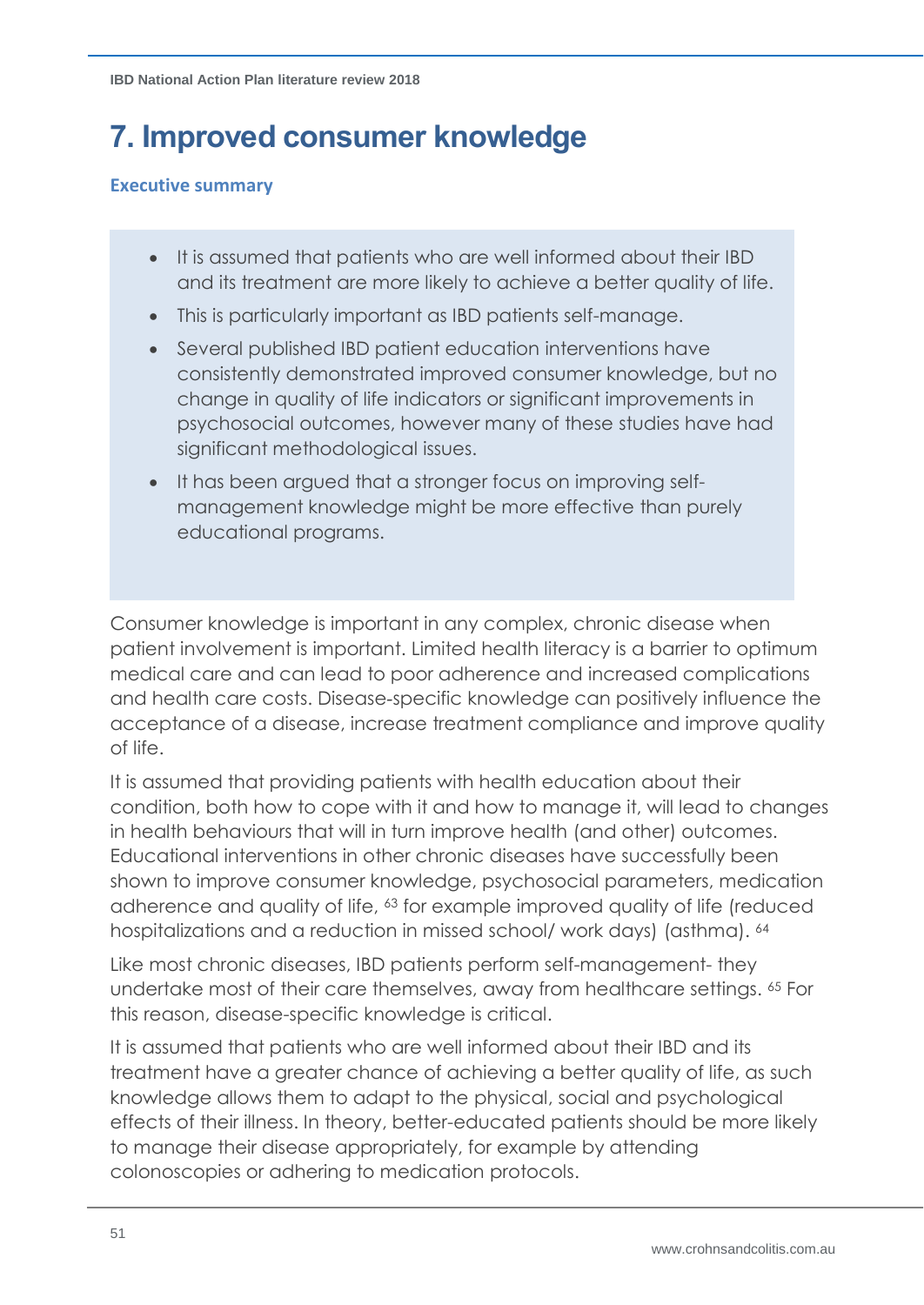#### **IBD National Action Plan literature review 2018**

There is a wealth of available information for consumers from patient groups, such as Crohn's & Colitis Australia, books and the Internet. However, it is well known that IBD patients have knowledge deficits and desire more information about IBD. [63](#page-50-0) Little literature exists regarding what patients with IBD understand of their illness. <sup>66</sup> Moreover, relative to chronic diseases such as asthma, diabetes, and heart disease, there is less literature on the self-management of IBD. [65](#page-50-1)

<span id="page-51-0"></span>It is therefore necessary to assess and target patient's knowledge gaps in order to develop educational interventions, and evaluate the impact of these interventions in quality of life and other outcomes on IBD patients.

# **Australian IBD patient education guidelines**

The Australian IBD Standards highlight the importance of patient education and support and include the recommendation for patient education. IBD Standard 2016, Standard D: Patient education and support states: "IBD care should empower patients to understand their condition and its management in order to achieve the best possible quality of life." [8](#page-6-0)

Standard D1: Provision on information:

- Patients should be offered relevant information about their care and treatment options at all stages of their illness, delivered by an identified member of the IBD care team.
- Information should be appropriate to the age, understanding and communication needs of patients and their carers.
- Clear, written information about IBD should be provided in outpatient clinics, wards, endoscopy and day-care areas.
- Information should be available in languages other than English if required, and in a variety of formats including written, audiovisual and web-based, when appropriate.
- Informed consent should be obtained by a member of the team and written in clear, simple language. A member of the team should ensure patient understanding before signing.
- Patients being considered for surgery, especially pouch surgery or ileostomy, should be offered written, audiovisual or web-based information. Whenever possible, they should have an opportunity to talk with those who have had pouch surgery or a permanent ileostomy. They should also be provided with information about their postoperative care before discharge.
- Information should be provided to all inpatients about their follow-up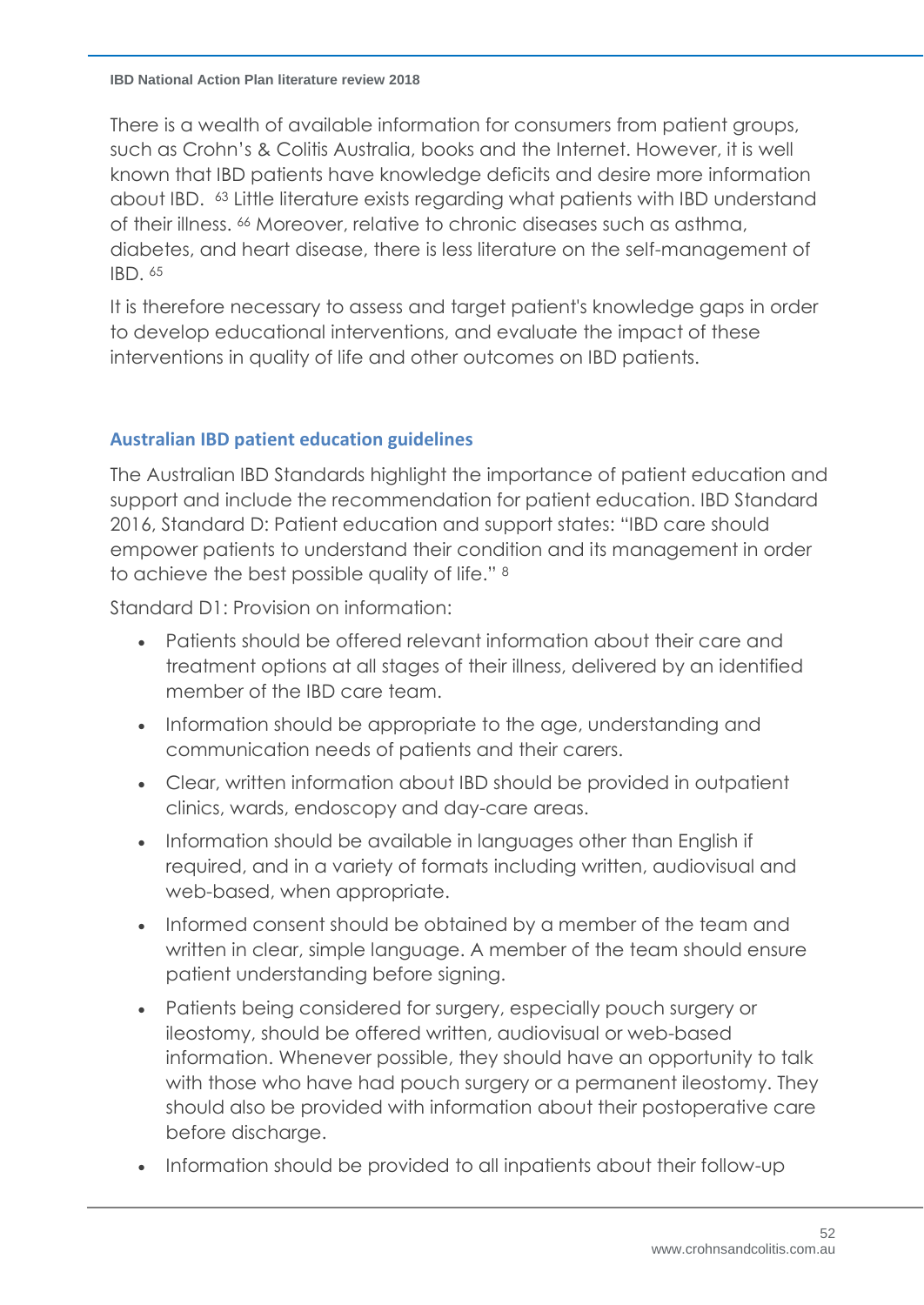care before discharge from the ward.

Standard D2: Education for patients

Nominated members of the IBD service should provide educational opportunities for patients and their families including disease education, local healthcare system mechanisms, treatment options, information about nutrition, information about medicines and self-management strategies.

# **Australian IBD patient education provision data**

According to the Australian IBD Audit, the provision of information material was variable across sites. Patient education sessions for newly diagnosed patients were available at 85% of sites with an IBD nurse and 5% at sites without. [9](#page-6-1)

Patient education was provided across the following areas: IBD pregnancy and fertility information (77% with an IBD nurse; 46% without an IBD nurse), information material for newly diagnosed patients (96% with an IBD nurse; 64% without an IBD nurse) and information material on IBD treatments (96% with an IBD nurse; 51% without an IBD nurse). [9](#page-6-1)

# **Evidence base for the IBD education and self management interventions**

<span id="page-52-0"></span>Several studies have been conducted to identify the effectiveness of IBD education and self-management programs. Knowledge about the effectiveness of patient education in IBD is limited, and inconsistent study methodologies make it difficult to compare data sets or draw conclusions. <sup>67</sup> This is largely due to heterogeneity of definitions of patient education and outcomes measures. Furthermore, understanding the characteristics of such interventions that lead to improved patient outcomes is not yet clear.

Thus far, IBD patient education interventions have consistently demonstrated improved patient knowledge, but failed to demonstrate positive effects on psychosocial outcomes. [63](#page-50-0), 68

<span id="page-52-1"></span>Barlow et al. (2010) examined the IBD self-management and educational intervention studies published from 1986 to 2007, which predates the time period of published research included in this literature review. [65](#page-50-1) The authors noted that the patient education and self-management programs were heterogeneous in intervention and outcomes.

Authors also noted the methodological issues to be considered. Of the twentythree studies included in the analysis, thirteen of these (57%) were randomised controlled trials; nine studies included sample sizes of greater than 100 participants; and six studies carried out power calculations to determine sample size. [65](#page-50-1) Results showed that self-management interventions increased the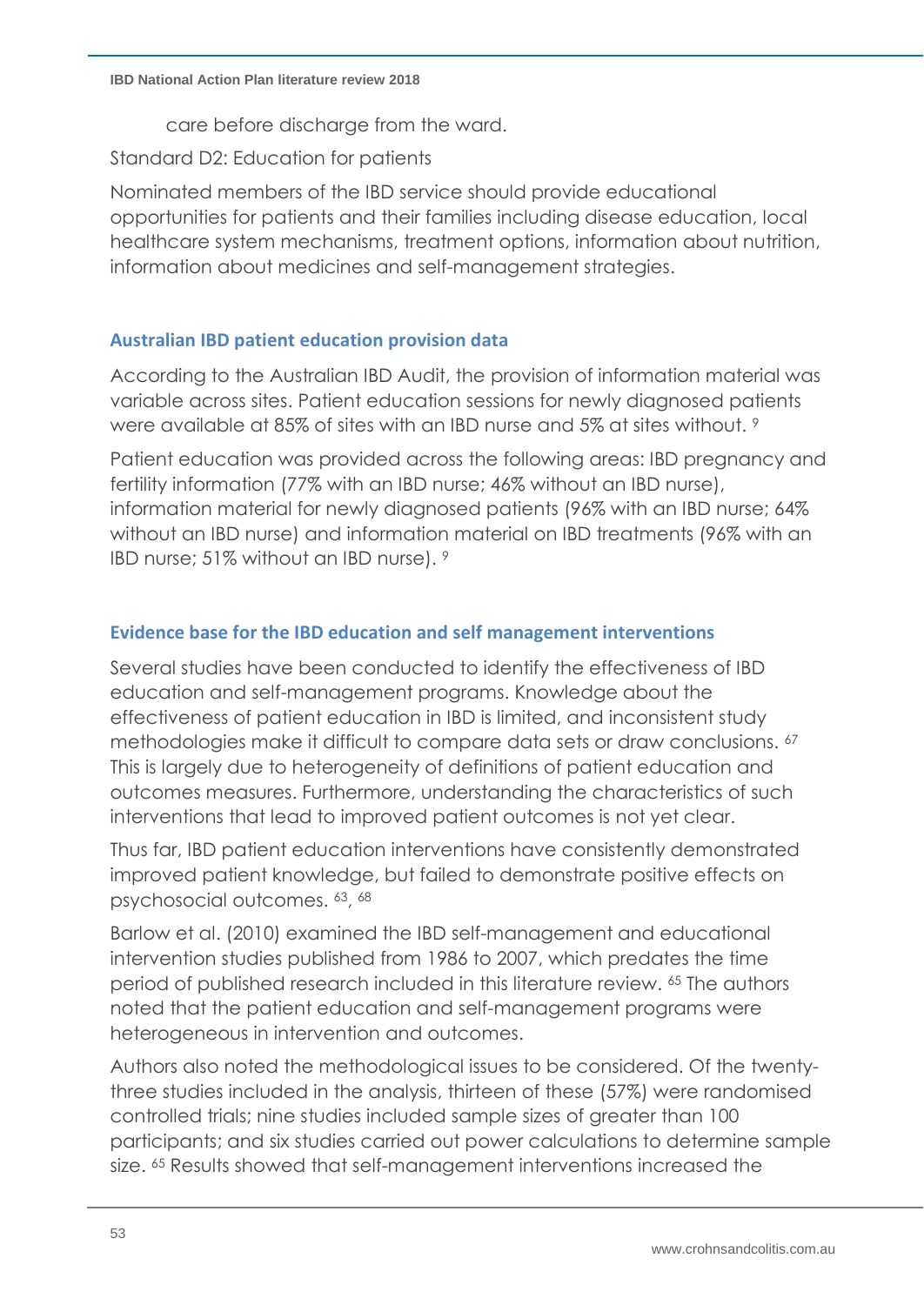#### **IBD National Action Plan literature review 2018**

behaviours associated with managing the condition (e.g. following dietary advice and medication regimes) as well as improving clinical outcomes, symptoms, physical functioning, and emotional well being. The studies that measured disease-related knowledge consistently found that the provision of information increased knowledge.

However, in line with other research into chronic disease, education cannot be assumed to lead to improvements in health outcomes, and there is a need to establish the role of education in IBD. [65](#page-50-1) Barlow et al. (2010) concluded that there was "no clear evidence base on what patient self-management behaviours are effective for individuals with IBD" and noted that programs with a stronger focus on self-management skills might be more promising than purely educational programs. [65](#page-50-1)

<span id="page-53-0"></span>A Cochrane review by Timmer et al. (2011) assessed educational interventions in IBD and demonstrated that a very small effect on quality of life that was not statistically significant. <sup>69</sup> The review assessed studies published from 1989 to 2010. Overall, twenty-one studies were included in the review, however authors noted that all studies were of low methodological quality. <sup>[69](#page-53-0)</sup> Non-randomised trials were included in the study and not all studies provided sufficient data for the different study questions. Ten of the studies were identified as being primarily educational, aiming to improve self-management by enhancing knowledge about the disease. Authors noted that most of the included educational programs had a strong or sole focus on providing medical information rather than psychological self-management skills, which may be more relevant. [69](#page-53-0)

Timmer et al. (2011) noted that the two included paediatric studies demonstrated a significant positive short-term effect of psychotherapy in the adolescent subgroup. [69](#page-53-0) Authors concluded that conclusive results for the wider cohort could not be made due to the heterogeneity of trials and difficulties in retrieving exact data on relevant outcomes. Both reviews by Barlow et al. (2010) and Timmer et al. (2011) were unable to conduct data synthesis due to clinical heterogeneity of patients, interventions and settings. [65](#page-50-1), [69](#page-53-0)

<span id="page-53-1"></span>Promising effects of six self-management IBD interventions conducted between 2001 and 2014 are summarised in a recent systematic review by Conley et al. (2016). <sup>70</sup> All six studies were randomised controlled trials and the pooled total involved 1,815 participants. Three interventions revealed positive effects of selfmanagement on either disease-specific or generic heath related quality of life. Again, authors noted that generalized conclusions about symptoms could not be drawn due to the heterogeneity of the symptoms measured. <sup>[70](#page-53-1)</sup> Authors also noted that the term symptom was used interchangeably with both disease activity and generic heath related quality of life, but that these should each be defined and 'conceptually distinct'. [70](#page-53-1)

Berding et al. (2016) conducted a prospective, randomized, waitlist-controlled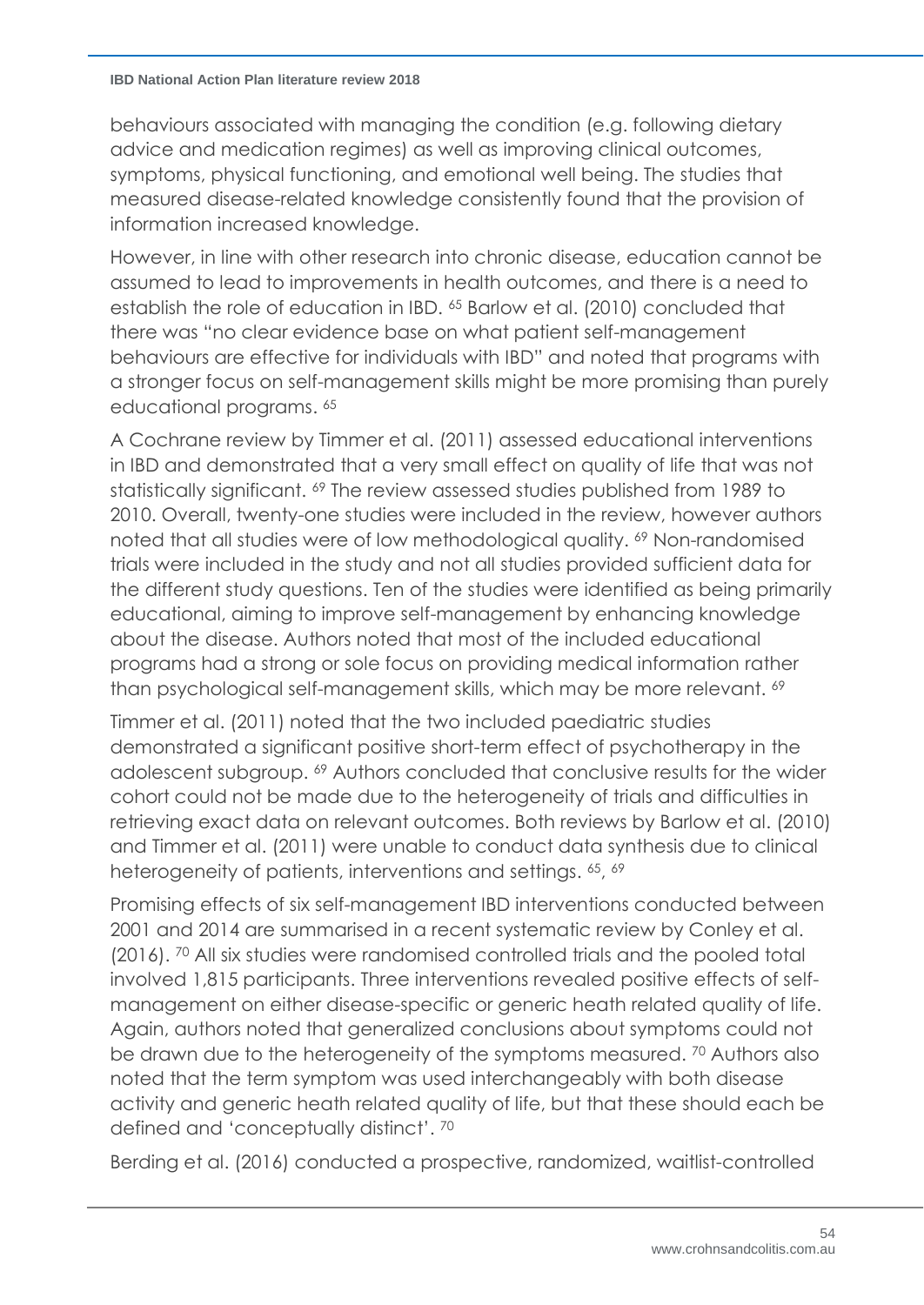trial of a manualised education intervention program for IBD patients addressing medical and psychological issues in a German outpatient cohort (n = 181). [67](#page-52-0) Though the study found significant large positive effects on knowledge, self-management skills and coping with IBD, no effects on health related quality of life or symptoms of anxiety or depression were observed. <sup>[67](#page-52-0)</sup>

Reusch et al. (2016) developed a group-based psychoeducational program that combined provision of both medical information and psychological selfmanagement skills, delivered in an interactive manner, and evaluated it in a large, prospective, cluster-randomized trial in a German cohort (n = 540). [68](#page-52-1) Results did not demonstrate the superior effectiveness of the program as compared to a control group. However, the study showed significant positive effects in both the intervention and control group, which authors suggested may have resulted from both groups receiving some psychosocial treatment as part of the usual rehabilitation program. [68](#page-52-1)

# **Quality of life sub-outcomes**

Increasing consumer knowledge ultimately aims to improve patient heath related quality of life. Most studies have measured this outcome accordingly. However, quality of life is an umbrella term for multiple sub-outcomes, and in IBD, psychological and nutritional outcomes are particularly relevant. Each of these is clinically relevant and a full literature review could, and should be conducted on each topic. A brief summary of the importance of the very important psychological, nutritional and medication adherence outcomes is given below.

# **i. Psychological outcomes**

The presence of psychological comorbidities, specifically anxiety and depression, is well documented in IBD. The risk for anxiety and depression is consistent throughout IBD course and is independent of disease activity. Psychological comorbidities are known to affect patients' psychological wellbeing and contribute to reduced quality of life, poorer adherence to therapy, earlier relapse and more need for inpatient care. [9](#page-6-1)

Yet mental health is often unaddressed in current models of care. Identifying patients who are at risk for psychological comorbidities may lead to early intervention and improve patient outcomes. Understanding available psychological treatments and establishing referral resources is an important part of the evolution of IBD patient care.

Data from the Australian IBD Audit showed that less than 5% of IBD sites had a mental health clinician in their IBD service, even though a psychological condition was the most frequently occurring comorbidity (25%); and mental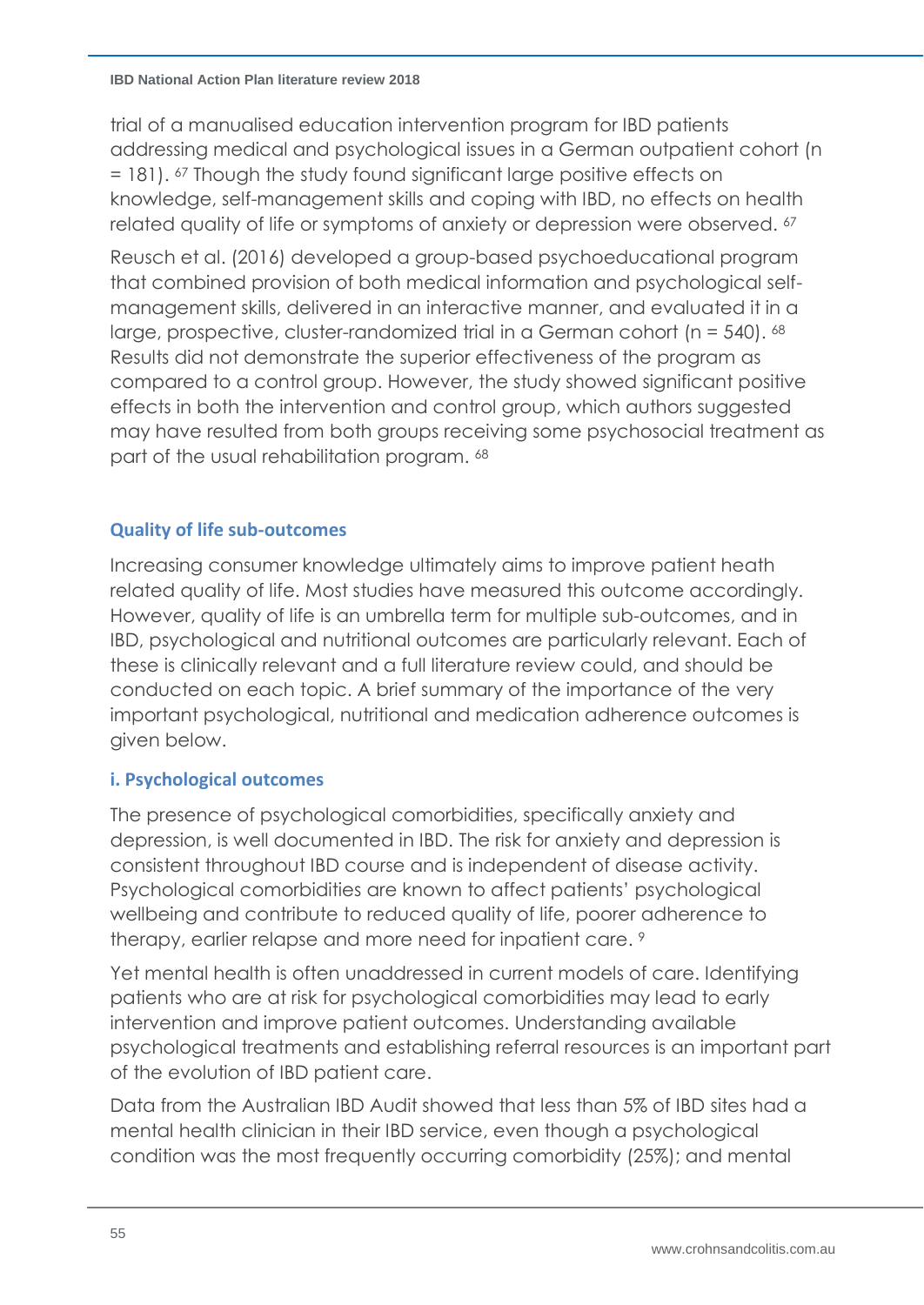health care was often delivered by a social worker rather than a psychologist or psychiatrist.<sup>[9](#page-6-1)</sup>

Thus far, education interventions have consistently demonstrated improved patient knowledge, but failed to demonstrate positive effects on psychosocial outcomes and quality of life. [63](#page-50-0), [68](#page-52-1), [69](#page-53-0)

# **ii. Nutritional outcomes**

Malnutrition and nutritional deficiency is common in IBD. Identifying patients who are malnourished or at risk for malnutrition may lead to early intervention and improve patient outcomes. To date, little is known about the role of nutritional assessment and management in IBD care. However it is well known that nutritional intervention improves patients' quality of life and nutrition is an important component of IBD care.

Anaemia, which can be caused by iron deficiency, blood loss, inadequate nutrient intake or absorption and chronic inflammation, is a common IBD complication. Other potential nutritional deficits in IBD include albumin, B12, folate, zinc, magnesium and selenium. [10](#page-7-0) Malnutrition, nutrient deficiencies and dehydration are particularly relevant in severe disease, and dietitian involvement to manage these is vital. [37](#page-30-0)

<span id="page-55-0"></span>A recent study conducted in a US cohort of patients (n = 567) reported that just 27% of participants rated their knowledge of nutrition in IBD as "very good." <sup>71</sup> More than half of patients (59%) felt that nutrition was "very important" as an IBD management strategy, however only 36% of patients reported routinely talking with any healthcare provider about nutrition. <sup>[71](#page-55-0)</sup> Almost one-third of patients felt that their providers did not have time during their appointment to discuss nutrition and over 1 in 5 patients thought that their doctor had insufficient knowledge on their nutrition. [71](#page-55-0) Results also identified a lack of adequate IBD nutritional resources and significant gaps in knowledge in IBD nutrition (among both patients and doctors). [71](#page-55-0)

This study showed that targeted educational initiatives, improved access to nutritional experts and the development of a standardised process for the nutritional screening for patients are warranted.

In response to the study, Crohn's and Colitis Foundation America (CCFA) launched a Healthy Nourishment in IBD Program within the framework of CCFA's innovative IBD Qorus™ (a quality of care initiative). <sup>72</sup> CCFA is developing a Nutritional Care Pathway to provide educational tools for patients (and doctors and dietitians) to prevent and treat malnutrition and its related complications, and develop a set of validated tools to identify and assess patients for malnourishment.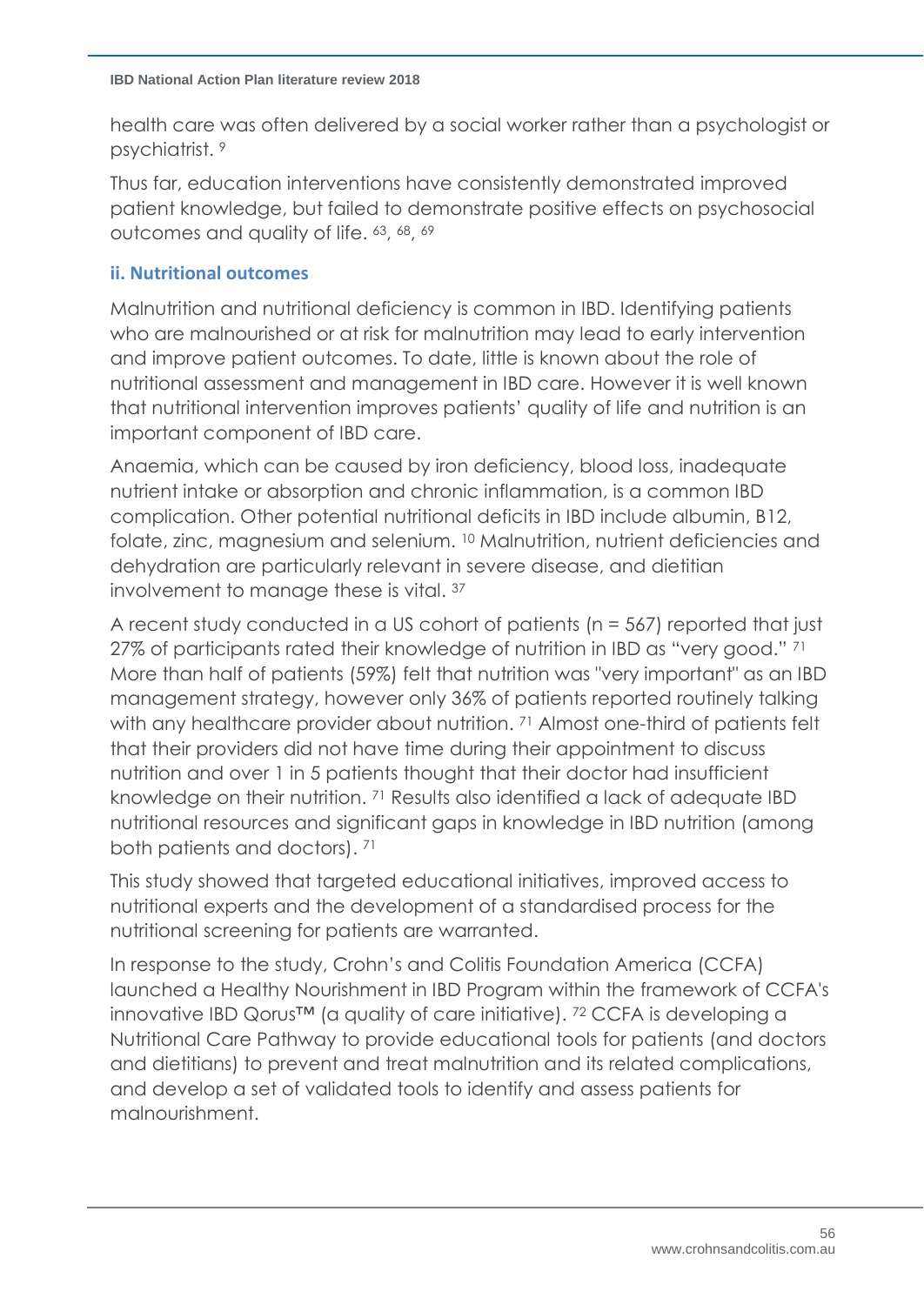#### **iii. Medication adherence**

Medication adherence is particularly important in complex, chronic disease. IBD patients require long-term medication usage to maintain remission. As summarized by Tiao et al. (2017), medication nonadherance is common in IBD patients (up to 45%) and is associated with disease deterioration, poorer clinical outcomes, increased healthcare usage and economic costs.<sup>73</sup>

<span id="page-56-0"></span>Medication nonadherence can be intentional or unintentional. Intentional nonadherence, the deliberate decision to stop maintenance medication is known to be driven by the patient's perception of the necessity of medications and/or concerns about their side effects. Modification of attitudes towards IBD medication adherence however, has not been tested and to date, interventions to improve patient education to increase adherence to IBD maintenance medication have not resulted in a successful and easily implementable solution. [73](#page-56-0)

The IBD Pharmacist Adherence Counselling (IPAC) intervention involved a single-personalized counseling session with nonadherent IBD patients conducted by a clinical IBD pharmacist. Tiao et al. (2017) conducted a multicenter prospective longitudinal parallel interventional study (n = 100). [73](#page-56-0) The educational intervention focused on IBD medications to identify barriers and to develop strategies to address unintentional and intentional nonadherence. Results showed that 36% of baseline adherers suffered disease relapse as evidenced by the need for medical or surgical treatment escalation over a 24 month period compared to 28% of baseline nonadherers receiving IPAC intervention. [73](#page-56-0) This was the first study of its kind to demonstrate that intentional nonadherence could be successfully addressed and was sustained for 24 months post intervention. As the intervention involved personalised counseling at baseline, it also demonstrated economic feasibility. [73](#page-56-0)

<span id="page-56-1"></span>A recent study by Broekman et al. (2018) confirmed previous findings of nonadherance and showed that IBD patients who perceived a low necessity or high concerns for their IBD treatment using thiopurine were more likely to discontinue treatment prematurely (n = 576). <sup>74</sup>Authors suggested that targeting these patients with extra attention and information might prevent premature discontinuation.

Both Tiao et al. (2017) and Broekman et al. (2018) noted that there are significant discrepancies between self-reported adherence and objective assays and that evaluation of treatment adherence is a challenge for research. [73](#page-56-0), [74](#page-56-1) Authors noted that this is particularly important since nonadherence to thiopurines might "seduce the attending physician to an unjustified switch to expensive biologic drugs" in an effort to control disease, thereby increasing costs on the healthcare system. [74](#page-56-1)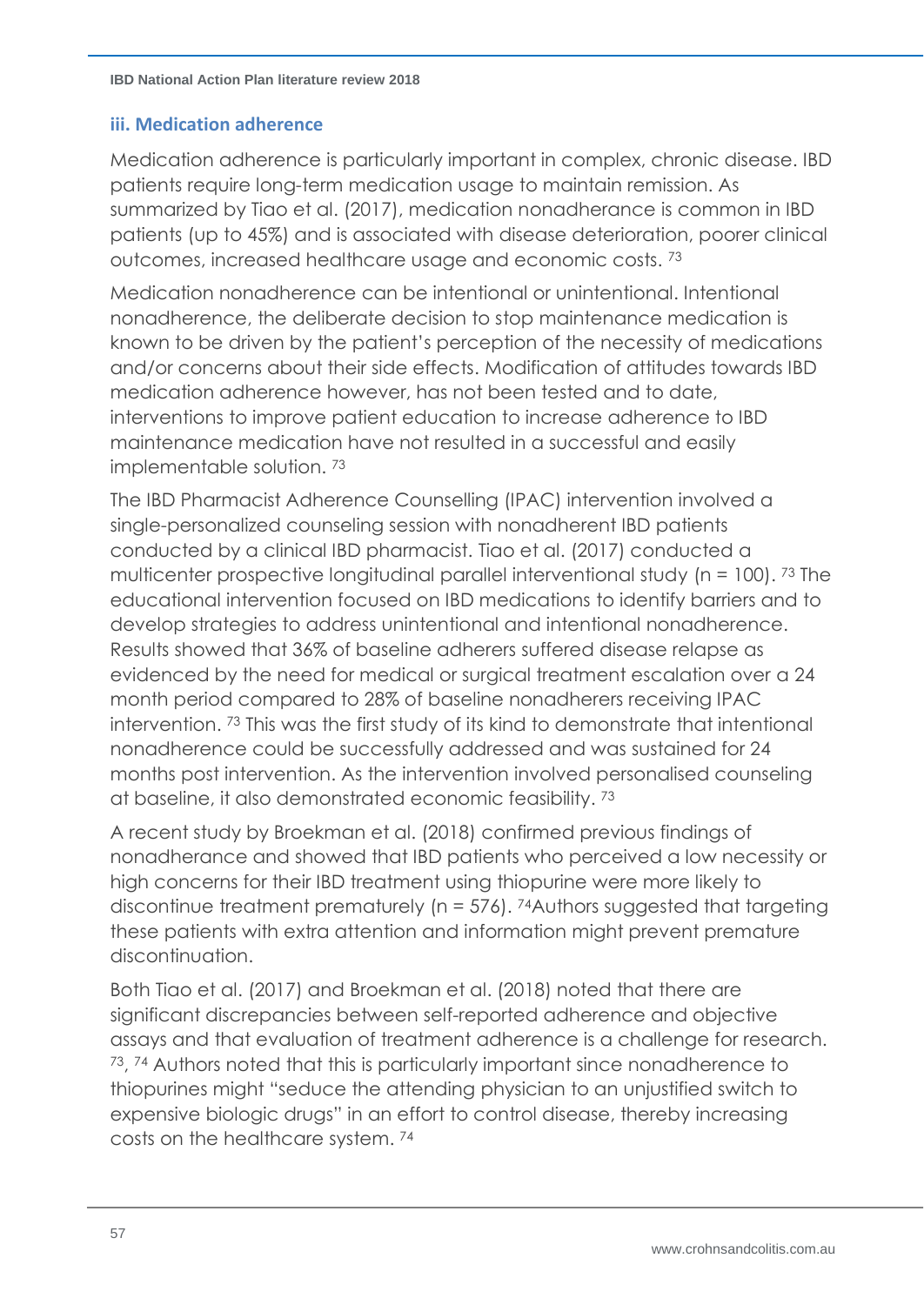#### **Necessary components to increase consumer knowledge**

Prior to understanding ways to increase disease-specific knowledge, it is relevant to understand the literacy level and knowledge gap of each patient. Appropriate targeting of interventions is important, as well as the selection of outcomes to measure the objectives of the intervention. [65](#page-50-1)

Innovative education programs that are flexible and accessible to those with IBD need to be developed. Further, programs should include a component of ongoing education. [66](#page-51-0) Technology such as the Internet, smartphone and computer-based education may provide an effective means of facilitating ongoing education and overcoming the known barriers to access (time, geographic isolation, illness and transportation).

It is known that educational tools improve patients' understanding of IBD, but the real question is how to translate increased knowledge into improved disease outcomes and quality of life. [66](#page-51-0)

Comparison with asthma patient knowledge and self-management, a similarly complex, chronic illness, is informative. Research has shown that asthma selfmanagement results in clinically important improvements in asthma health outcomes, where the interventions involve a written action plan, self-monitoring and regular medical review. [64](#page-50-2) These interventions result in improved quality of life. Less intensive interventions, particularly those without a written action plan were shown to be less efficacious. Hopefully these clues will inform future research for IBD self-management and improve patients' quality of life.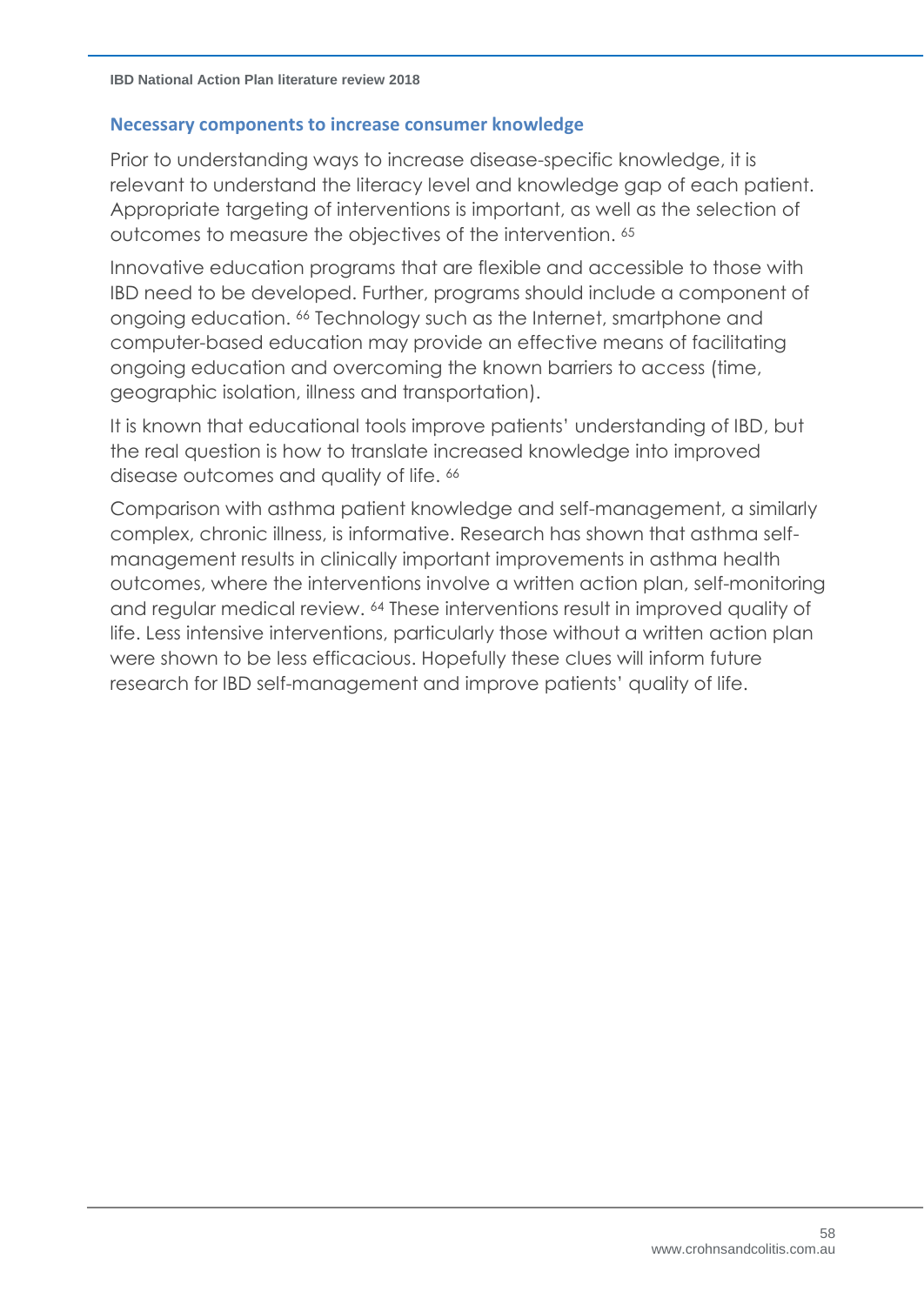The following table lists the search term/s, database and number of results used in this section (**Table 7**).

## **Table7**

| Search term/s                     | Database               | Results |
|-----------------------------------|------------------------|---------|
| 'IBD' and 'consumer<br>knowledge' | PubMed                 | 1       |
| 'IBD' and 'patient<br>knowledge'  | PubMed                 | 541     |
| 'IBD' and 'consumer<br>knowledge' | Cochrane Trials        | 1       |
| 'IBD' and 'patient<br>knowledge'  | PubMed                 | 541     |
| 'IBD' and 'patient<br>knowledge'  | <b>Cochrane Trials</b> | 53      |
| 'IBD' and 'patient<br>knowledge'  | <b>Cochrane Review</b> | 3       |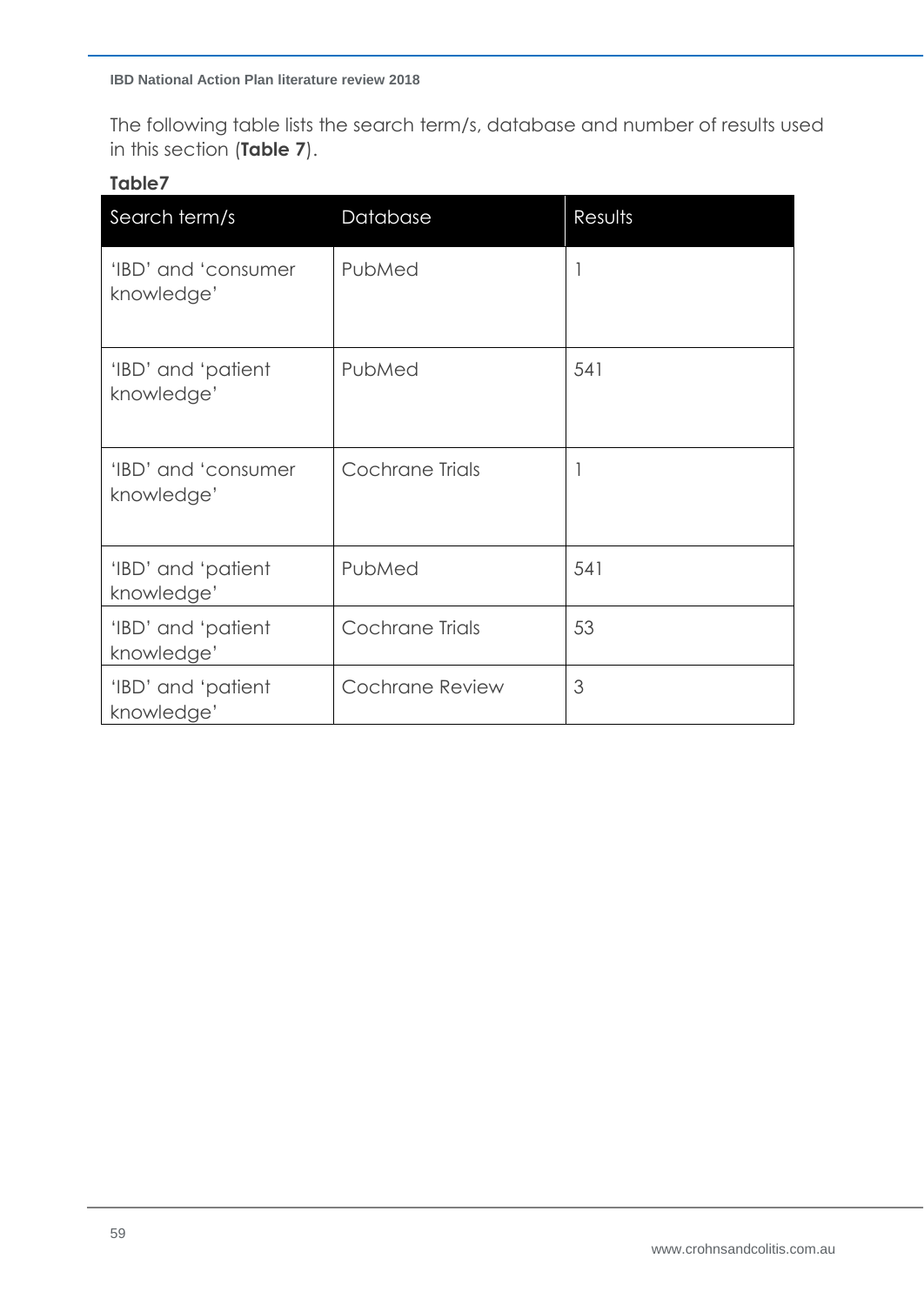# **8. Support for practice management software (IBD specific auditable clinical management software)**

#### **Executive summary**

- The Australian IBD Standards 2016 highlight the importance of accessible and accurate patient data and good information technology systems.
- For high quality care, IBD patients require an electronic health record to provide specialists with rapid access to accurate medical records and for regularly ongoing monitoring and the provision of surveillance tests, medication and other information.
- The Australia and New Zealand Inflammatory Bowel Disease Consortium (ANZIBDC) has recently developed "Crohn's Colitis Care" (CCCare), an integrated, national, cloud-based, evidencebased, IBD-specific clinical management system capturing realtime clinical data in routine care in Australia (and New Zealand).
- Early usability and feasibility results (unpublished as of September 2018) show that it is usable, secure and ready for clinical rollout later in the year.

The chronic nature of IBD means that long-term management is of utmost importance. Management can vary depending on the state of the disease. When patients are symptomatic, specialists require rapid access to accurate patient data, and regular monitoring is important to optimise therapy and ensure adequate response. When patients are asymptomatic, less regular monitoring is needed to ensure sustained remission and control of inflammation beyond symptoms.

# **Australian evidence base**

The Australian IBD Standards 2016 highlight the importance of accessible and accurate data, information technology and audit. Australian IBD Standards 2016, Standard E1 - Register of patients under the care of the IBD service states that: "IBD services should implement an electronic clinical management system that records patients' disease histories and treatments." [8](#page-6-0)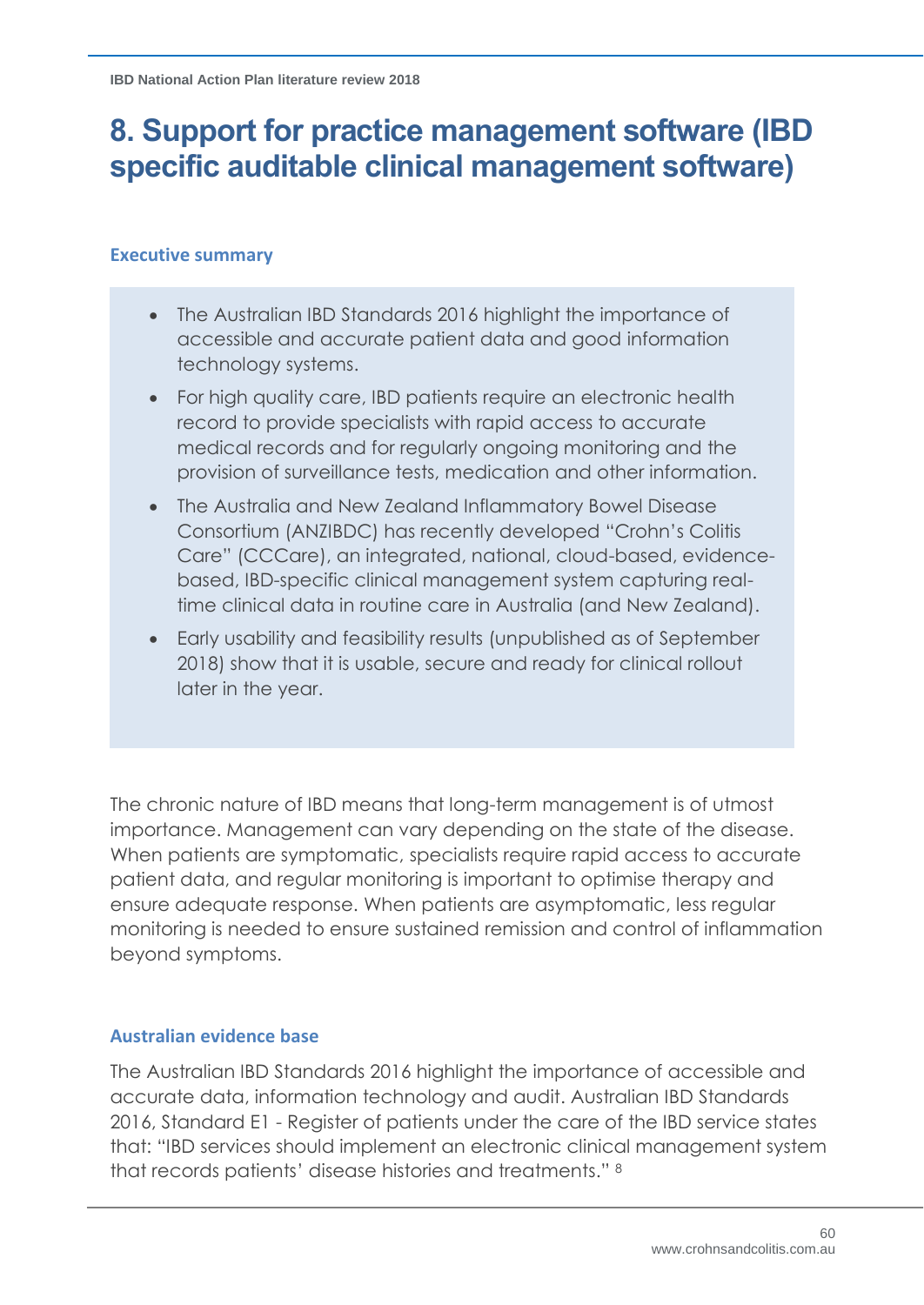#### **IBD National Action Plan literature review 2018**

This is important for many reasons, including: [8](#page-6-0)

- For responsive, safer patient care, greater patient understanding of their condition to enable efficient, cost-effective high quality, patient-centred care.
- To demonstrate patient outcomes and hospital services to assist hospital management of IBD patients.
- To facilitate continuous, high- quality prospective audit of all aspects of clinical care focused on patient outcomes.
- To be a resource from which to conduct research.

The Australian IBD Audit data showed that 82% of sites with a Partial IBD Service had a searchable database of IBD patients, and 25% of sites without an IBD service had a searchable database of IBD patients. [9](#page-6-1) Only sites with a searchable database are equipped to undertake regular and reliable self-audit and practice review. [9](#page-6-1)

### **Evidence base need for IBD clinical management software**

The recent Australian IBD Audit highlighted several key issues including inadequate and inconsistent care, poor documentation and high healthcare utilisation and costs. [9](#page-6-1) For high quality care, IBD patients require rapid access to specialist treatment, which requires rapid access to accurate medical records. Patients also require an electronic health record to regularly monitor and provide surveillance for tests, medication and other information.

Electronic health records, rather than site-based records, are particularly important for the IBD patient cohort as there is a large demographic of young people, who are often mobile. Currently there is no IBD-specific multisite management tool to support safe, consistent, evidence-based IBD care in Australia and New Zealand. There is clear need for an integrated, national, evidence-based, IBD-specific clinical management system capturing real-time clinical data in routine care in Australia (and New Zealand).

To address this, the Australia and New Zealand Inflammatory Bowel Disease Consortium (ANZIBDC) has recently developed a comprehensive cloud based IBD clinical care management system entitled "Crohn's Colitis Care" (CCCare). <sup>75</sup> , <sup>76</sup>, <sup>77</sup> The ANZIBDC is made up of 14 centres across Australia and New Zealand, providing care for ~20,000 IBD patients.

# <span id="page-60-1"></span><span id="page-60-0"></span>**i. CCCare development**

Clinical guidelines, standards of care and usual practice across the 14 sites informed CCCare development. The software captures symptoms, imaging, endoscopy, blood results, medications in standardised fields along with clinic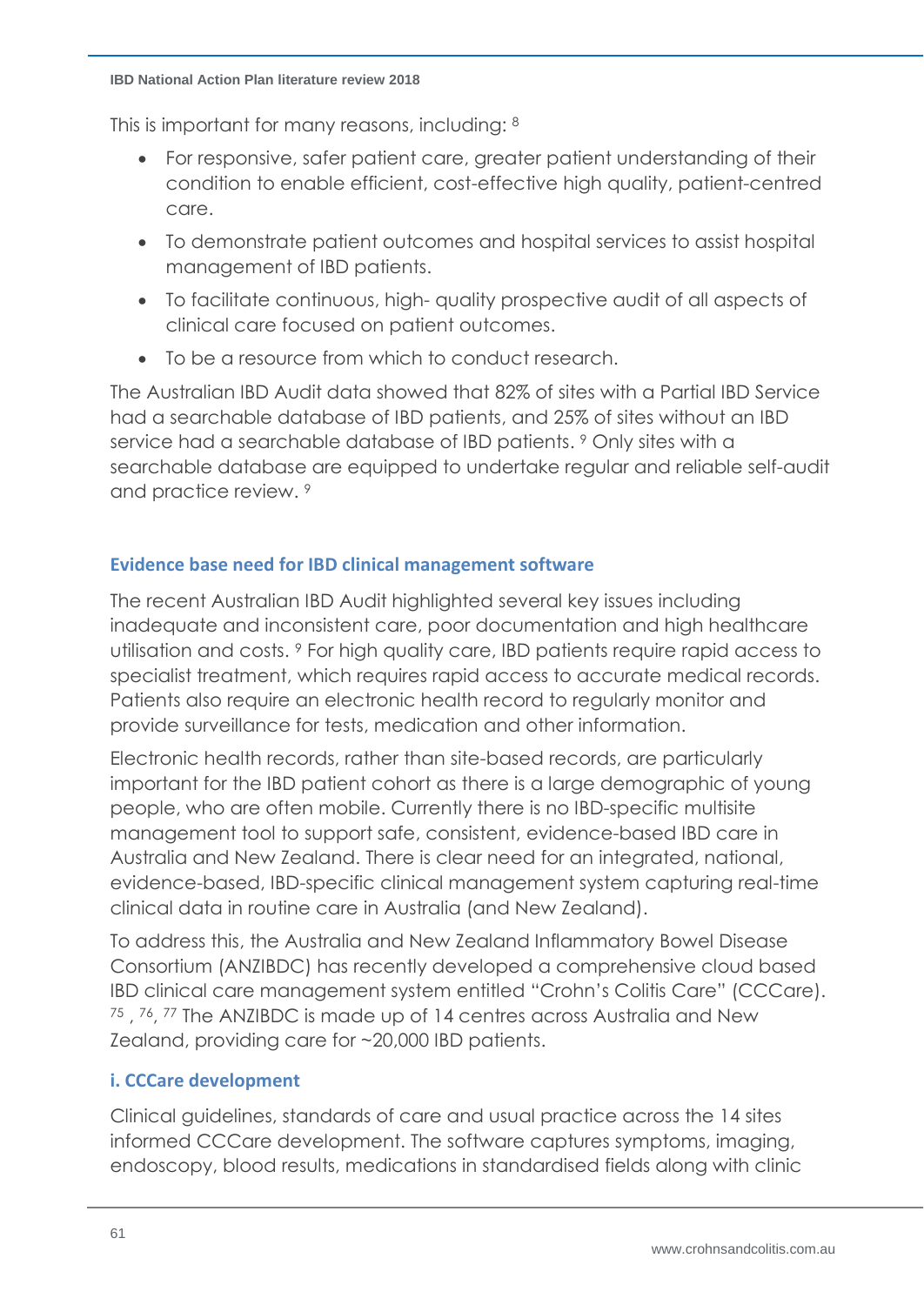letters and other correspondence in a single IBD-specific medical record.

Safety monitoring, disease management plans, patient reminders, patient portal and summary reports are also available. De-identified longitudinal data is stored separately in a clinical quality registry.

CCCare consists of:

- Clinical module- to support routine patient care.
- Research module- to provide structured, longitudinal real-time data for further analysis.
- Patient portal- to capture patients reported outcomes.

### **ii. Beta testing results**

CCCare was tested for feasibility and usability in two large ANZIBDC sites, the Royal Adelaide and Royal Brisbane Hospitals. Results from 13 users [clinicians (n=3), nurses, administrative staff and patients] showed a mean SUS (usability) score of 75 (50 – 95). SUS broadly classifies usability of a system from poor (< 70) to superior (> 90). The "Usability" and "Learnability" sub-scores were 77 and 68 respectively. [75](#page-60-0), [76](#page-60-1)

All user groups rated the software as user-friendly and intuitive qualitatively. Patients anticipated better communication with clinical team and improved ability to track their own disease, which is important in self-management.

Clinicians identified structured recording of adherence, the standard management plan to support best practice and centralised data repository as positive features. Penetration test was also shown to be successful (and highly secure) demonstrating that CCCare is suitable for deployment in routine clinical care. [75](#page-60-0), [76](#page-60-1)

#### **iii. Roll out to clinical practice**

Roll out of CCCare to other ANZ public hospitals and private practices is anticipated in mid to late 2018, where it will be integrated with other hospital platforms.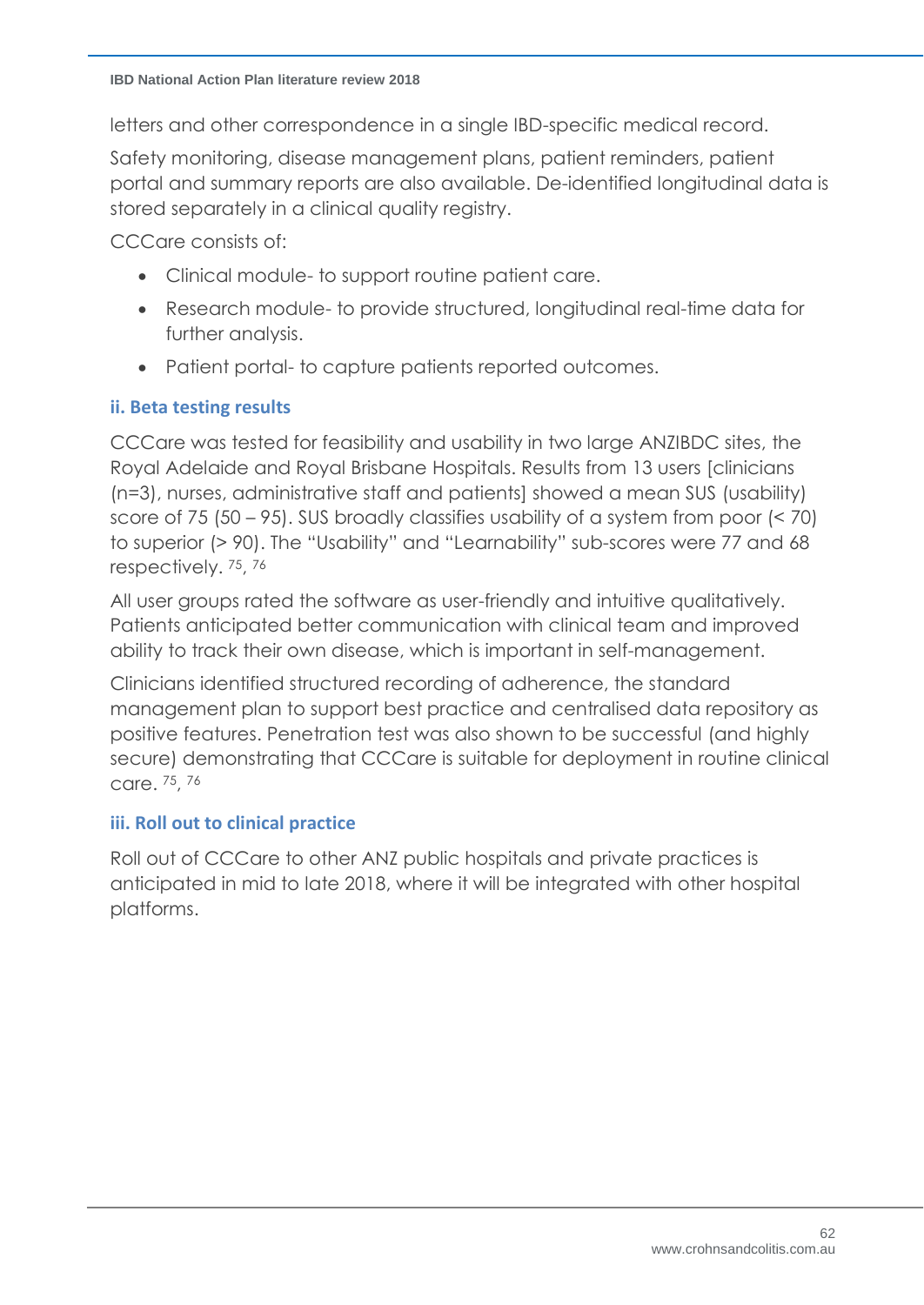The following table lists the search term/s, database and number of results used in this section (**Table 8**).

## **Table 8**

| Search term/s                                  | Database | Results        |
|------------------------------------------------|----------|----------------|
| 'IBD' and 'practice<br>management<br>software' | PubMed   | 3              |
| 'IBD' and 'software'<br>and 'monitoring'       | PubMed   | 8              |
| 'IBD' and 'practice<br>management<br>software' | Cochrane | 5              |
| 'IBD' and 'software'<br>and 'monitoring'       | Cochrane | $\overline{2}$ |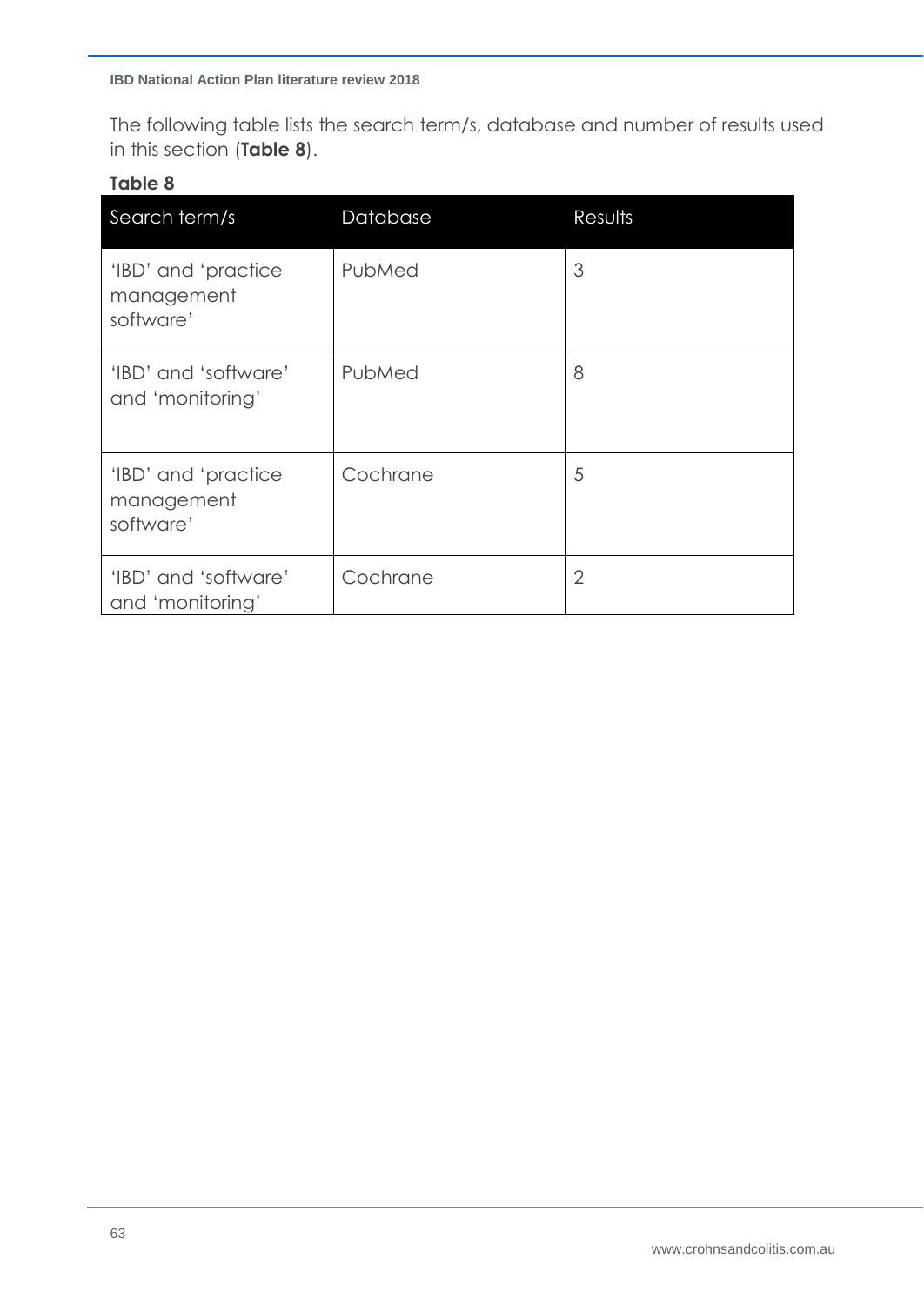# **9. Increased investing in clinical trials and audit of paediatrics**

**Executive summary**

- There are at least 5,000 Australian children with IBD, with few choices of medications with a sound evidence base for effectiveness, safety and dosage.
- Many published papers have called for performing timely, well designed and ethical clinical trials in paediatric IBD as a priority, as too many medications are prescribed as 'off label' in children, largely driven by challenges to paediatric drug trials and the delay to pediatric drug approval.
- Funding is one of the challenges to conducting urgently needed paediatric IBD clinical trials.
- It is hoped that further investment to repeat the Australian IBD Audit will monitor and enable improvements in the quality of paediatric care provision in IBD, as has occurred in the UK.

Today, pediatric-onset IBD presents at an earlier age and increasing prevalence. Epidemiological studies around the world, including Australia, have shown an exponential increase in the reported incidence of IBD in children and adolescents over the last 2-3 decades. [10](#page-7-0) There are at least 5,000 Australian children with IBD. [10](#page-7-0)

The major goals of treating children with IBD are to: [10](#page-7-0)

- Control debilitating symptoms.
- Enable maximum linear growth and maintain normal pubertal progression.
- Achieve maximal bone accrual and preserve bone density.
- Minimise interruption of schooling and education.
- Maintain age-appropriate peer relationships.

Paediatric-onset IBD is more typically severe IBD phenotype, with additional issues of growth failure, delayed puberty and consequences of a chronic disease commencing at a vulnerable period of psychosocial development. <sup>78</sup> Due to its age of onset and the chronic disease course, medical treatment remains the cornerstone of treatment, with most patients requiring lifelong therapy. The ultimate treatment goal in paediatric IBD is moving beyond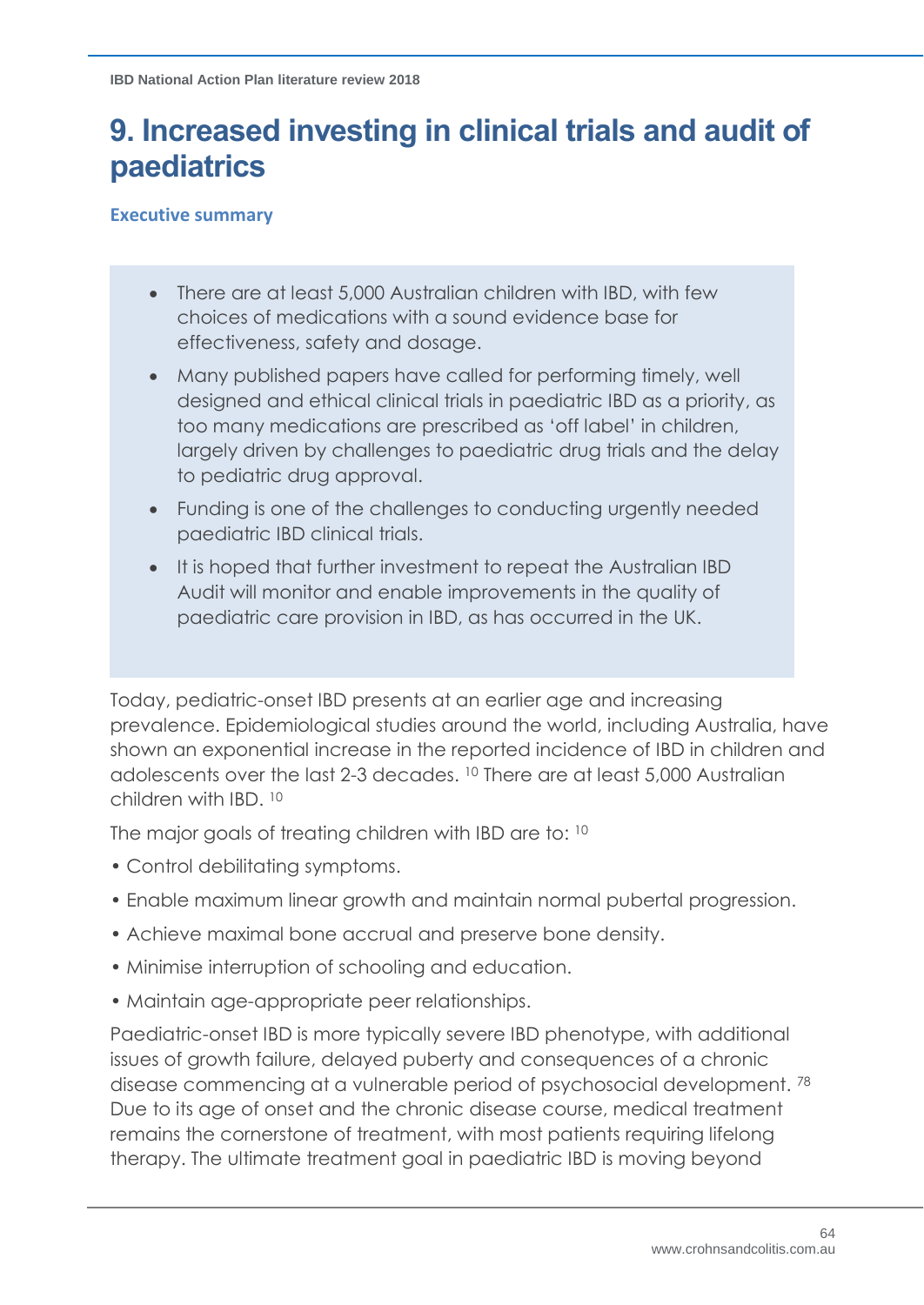symptom- control towards mucosal healing.

<span id="page-64-0"></span>The management of paediatric IBD has evolved significantly over recent years with evidence-based guidelines in place to provide guidance in clinical practice. <sup>79</sup> The optimal paediatric IBD care is undertaken by a paediatric gastroenterologist in conjunction with multidisciplinary team care, including specialist nursing and dietetic support.<sup>[9](#page-6-1)</sup>

# **Funding for paediatric clinical trials**

<span id="page-64-3"></span>Although paediatric-onset IBD is becoming more common, there is a lag before pediatric trials are started for established adult-IBD therapies, and even longer before such therapies to receive approval for pediatric usage. 80 On average, it takes nine years from the time of a product's approval for use in adults until the label includes pediatric data. <sup>81</sup>

<span id="page-64-1"></span>Very few randomised clinical trials have been performed in paediatric IBD cohorts, unlike adult cohorts. As a result, few medications have a registered paediatric indication. Moreover, a significant proportion of children with IBD do not respond to currently available treatment. [79](#page-64-0)

Paediatric pharmacometric approaches are increasingly applied to drugs already in use for the adults IBD population, but are used prior to paediatric trials having shown safety and efficacy. During this time such drugs are used unlicensed and off-label in paediatric IBD patients due to the lack of information on age-appropriate dosing, efficacy and safety.

Medications used to treat pediatric gastrointestinal conditions are frequently prescribed off-label. [81](#page-64-1) Unfortunately, especially given that paediatric patients are vulnerable, some long-established and well accepted off-label uses have been shown to be either ineffective or harmful when prospectively evaluated in paediatric randomized controlled trials, such as proton pump inhibitors. [81](#page-64-1) Similarly, monoclonal antibodies are used in Crohn's disease based on demonstrated efficacy in induction and maintenance of remission; however, the long-term safety profile is less well established. 82

<span id="page-64-2"></span>Moreover, evidence supporting the longer-term safety of off-label drugs can remain lacking despite widespread use, which is particularly important in paeditric populations typically requiring life-long treatment. [81](#page-64-1)

Off-label prescribing is not illegal in Australia, nor is it regulated by the Therapeutic Goods Administration. [82](#page-64-2) Many published papers have called for performing timely, well designed and ethical clinical trials in pediatric IBD as a priority. An outline of the issues at the heart of off-label medication use in pediatric gastroenterology was published as part of the 30th anniversary issue of the Journal of Pediatric Gastroenterology and Nutrition in 2012. Paediatric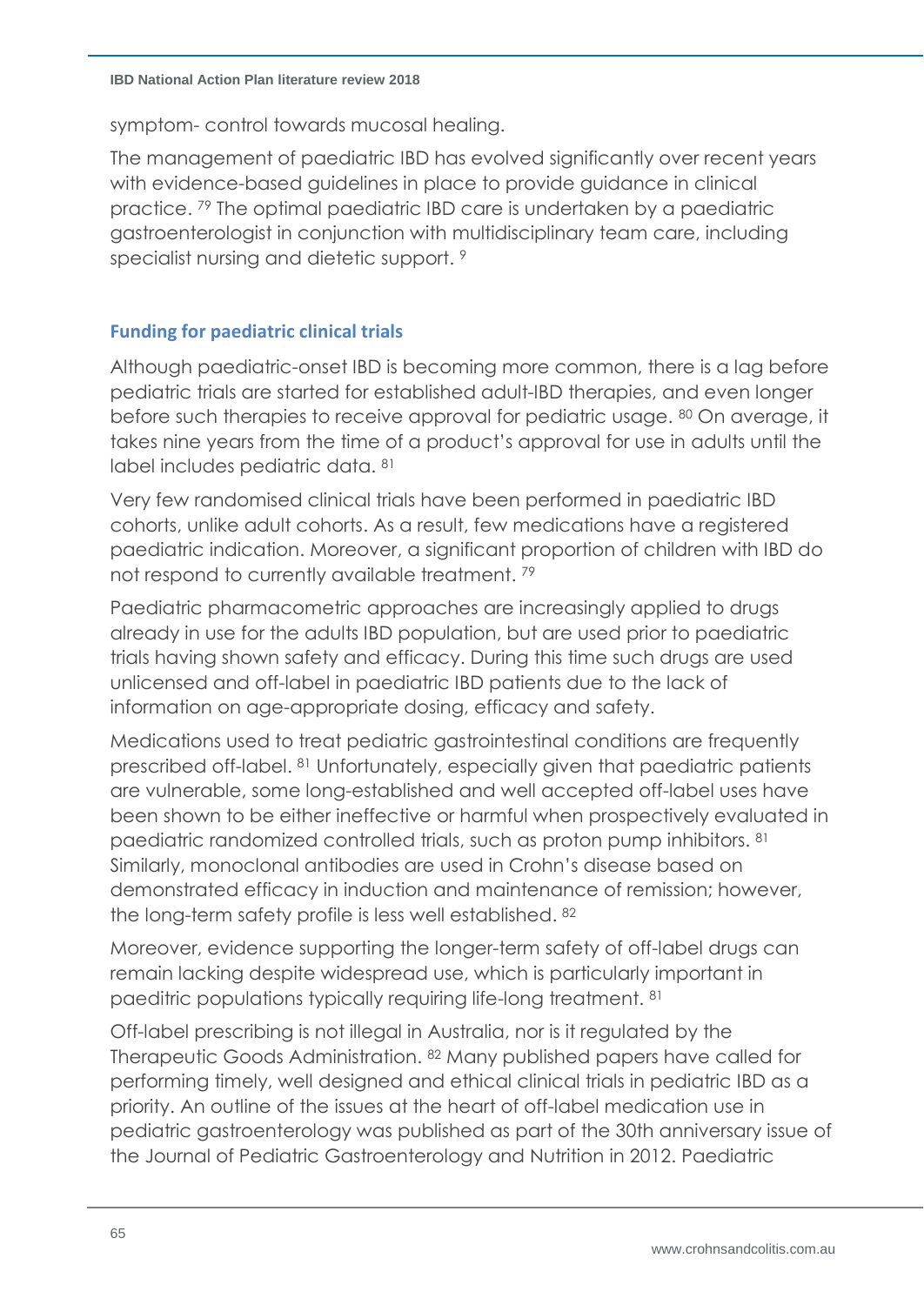professionals from Australia, Asia, Europe, and the United States called for approved products to treat paediatric IBD patients, among other gastrointestinal conditions. [82](#page-64-2)

Authors called for evidence based research prescribing for paediatrics and noted the "landmark legislative and regulatory reforms" in the United States and Europe in recent years that have resulted in more pediatric medicines research and improvements in licensing of some medications. [82](#page-64-2) The adoption of such initiatives for paediatric studies in the US and then in Europe has significantly changed the worldwide legislative frameworks. 83 Such reforms have indicated that it is possible to stimulate development of paediatric medicine research. [83](#page-65-0)

<span id="page-65-0"></span>However, in Australia, despite many paediatric initiatives instigated through professional and government advisory bodies, formal legislative and regulatory reforms addressing paediatric medicines are still lacking. <sup>84</sup>

Yamashiro et al. (2012) described the strategies suggested to provide an evidence base for paediatric off-label drugs, including better paediatric medicines research, drug regulatory reforms and substantial commitment of public funding and dedicated infrastructure. [82](#page-64-2)

<span id="page-65-1"></span>The UK IBD Audit (2014) called for IBD services to continue to enroll eligible patients to relevant clinical trials and a coordinated national clinical trial network for paediatric IBD to increase patient recruitment further. <sup>85</sup> The Audit showed a rise in the number of services participating in paediatric research since the previous audit round, with 67% (116/173) of services reporting that they have enrolled patients into an IBD trial in the previous 2 years, compared with 35% (71/201) who were active in research. [85](#page-65-1)

The need for increased funding to achieve increased research is well known, however there is limited discussion of the appropriate funding levels in the literature. Paediatric drug development has largely relied on the pharmaceutical company's product strategy, and generally paediatric strategies are often driven by the incentives relating to adult markets rather than the needs of children. It is also important to include paediatric-specific needs into the drug development strategies. [80](#page-64-3)

Turner at al. (2014) describes the market forces that have not been a sufficient incentive for adequate research and development of paediatric medicines and drug development has changed following recent legal and regulatory framework changes in the EU and US as regulators, industry and investigators have developed a system that guides research. [83](#page-65-0) A positive economic return from these US incentives for paediatric drug development has even been described. [83](#page-65-0)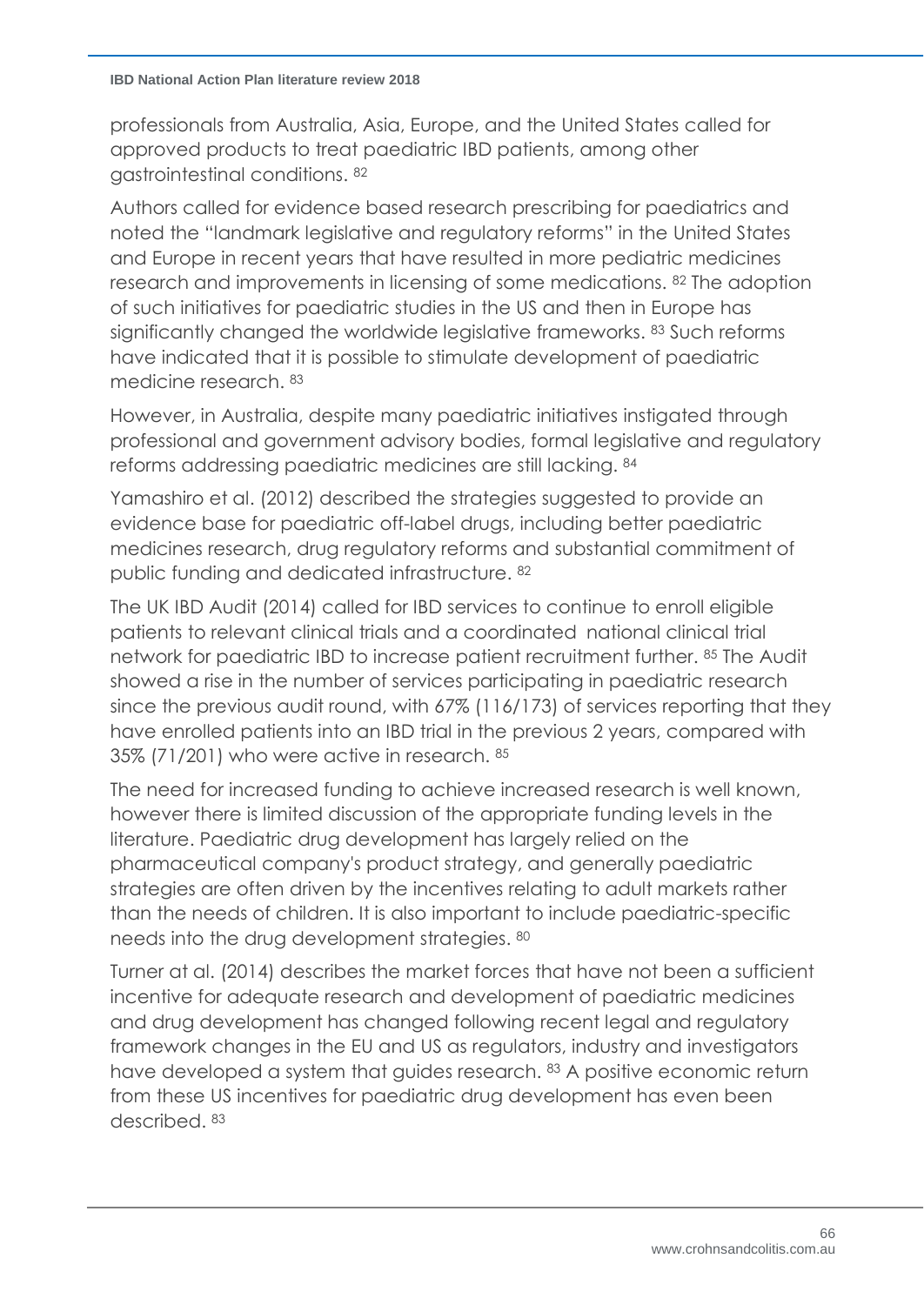#### **Barriers to paediatric clinical trials**

There are several hurdles to performing clinical trials in paediatric IBD-cohorts in addition to funding.

#### **i. Study design**

There is no consensus on the optimal outcome measures for clinical trials in paeditric IBD cohorts. [80](#page-64-3) Invasive procedures, such as endoscopy pose significant barriers to the conduct of pediatric trials.

Clinical outcome measures should be predictive of pre- defined goals important to patients including long-term wellbeing, quality of life and prevention of damage, tolerance and safety issues. [80](#page-64-3) There is no gold standard for IBD 'disease activity' therefore assessment is based on symptoms, signs, radiographic appearance, presence and severity of inflammation and biomarkers. Another important consideration in the study design is who should score the outcome measures in IBD, patients themselves or their specialists. [80](#page-64-3)

The Paediatric European Crohn's and Colitis Organisation committee established an international expert panel to determine the best primary and secondary outcome measures in paediatric IBD studies to inform the optimal design of clinical trials for emerging and existing IBD therapies. [80](#page-64-3) The correct use of placebo is another controversial issue in the design of paediatric IBD studies. The position paper from ESPGHAN, ECCO, the global PIBDnet, and the Canadian Pediatric IBD network emphasizes that it is important to perform pediatric trials, but that the correct usage of placebo is essential. For example, placebo should only be used in pediatric IBD cohorts when true equipoise exists against the active treatment or when it is an add-on treatment to an effective treatment and after a long period of deep remission. 86

It has been suggested that small underpowered comparative trials in children should be acceptable to confirm the prior findings in adult trials, providing that adult efficacy data already exists and pharmacokinetic and pharmacodynamic findings are similar to adults. <sup>87</sup> The fact that paediatric trials may be confirmatory to similar larger adult trials should assist in mitigating the challenge of recruitment in children. <sup>88</sup> However, it is not possible to predict growth and bone- related issues from adult studies. [80](#page-64-3) Thus, each proposed trial requires individual consideration of its study design.

# <span id="page-66-0"></span>**ii. Recruitment**

The design of paediatric clinical trials must address the barriers to the recruitment of children. [88](#page-66-0) Fewer children than adults are generally available for study recruitment, as the paediatric IBD cohort is small compared with the adult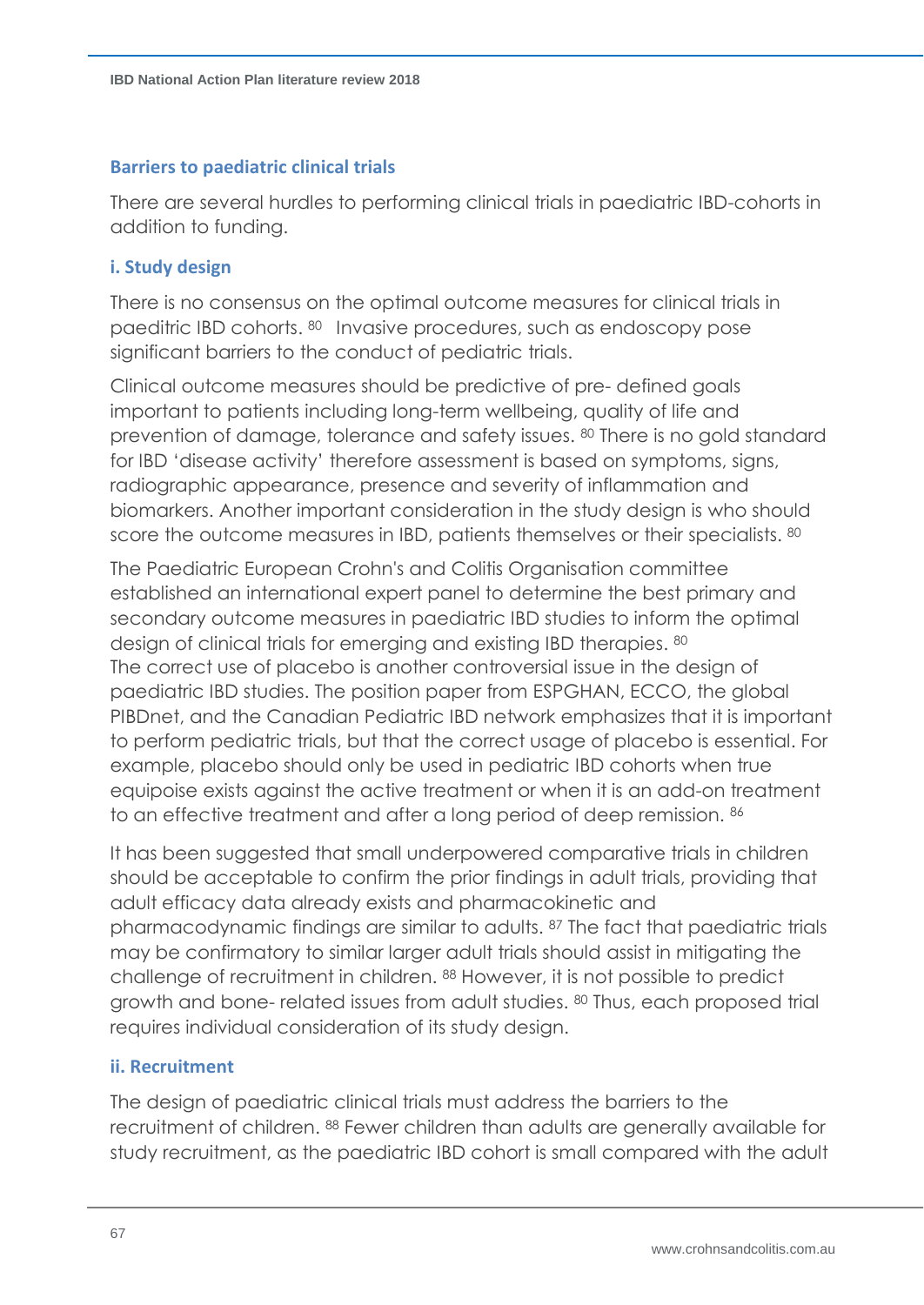population. Moreover there are several age-specific considerations that must be considered in the design of pediatric trials.

Parents concerned about potential side effects of therapy and the additional invasive tests are more reluctant to have their children engaged in intervention trials than are adult patients and their clinicians may have same concerns about their participation in trials. [80](#page-64-3)

# **Funding for audit of paediatrics**

<span id="page-67-0"></span>There is good evidence that clinical audit, with responsive intervention and reassessment, can improve the quality of care provision in chronic diseases, such as IBD. <sup>89</sup> The UK IBD Audits have provided evidence of service improvements in many areas since the initial benchmarking audit. <sup>[89](#page-67-0)</sup>

It is hoped that the 2016 Australian IBD Audit, which provided benchmarking for equivalent Australian IBD services will prove to do the same, as there were no published standards or guidelines to provide a point of reference for audit of IBD services until the publication of the IBD Standards concurrently with the aforementioned IBD Audit in 2006. [9](#page-6-1)

The Australian IBD Audit objectives were to identify the factors of a service that result in high quality care and those that contribute to variation in care. The Audit identified five sites that were designated as specialist paediatric hospitals with the remainder being general hospitals that may or may not treat paediatric patients.

Documentation was considered to be substandard across sites. The Audit demonstrated that fundamental aspects of patient history, examination and the results of important tests were not recorded in many cases. For example, disease severity was formally scored (using the paediatric Crohn's disease activity index [PCDAI]) for only 6% of paediatric patients. [9](#page-6-1)

The Audit identified variable levels of staff providing IBD care. IBD nurses were not available at all specialist paediatric sites and only one third had ongoing funded positions. [9](#page-6-1) Nutritional screening was less common for paediatric admissions (19% Crohn's disease admissions; 13% ulcerative colitis admissions). [9](#page-6-1)

All the participating paediatric specialist hospitals had a paediatric gastroenterologist and paediatric anaesthetist, while only half had a paediatric colorectal surgeon, even though paediatric surgery rates were similar to those for adults.

The Audit recommended ongoing funding to facilitate repeated audits to measure change and identify new or ongoing variation in IBD care. Ultimately, responsiveness to gaps in paediatric IBD care to enable the completion of the quality of care cycle.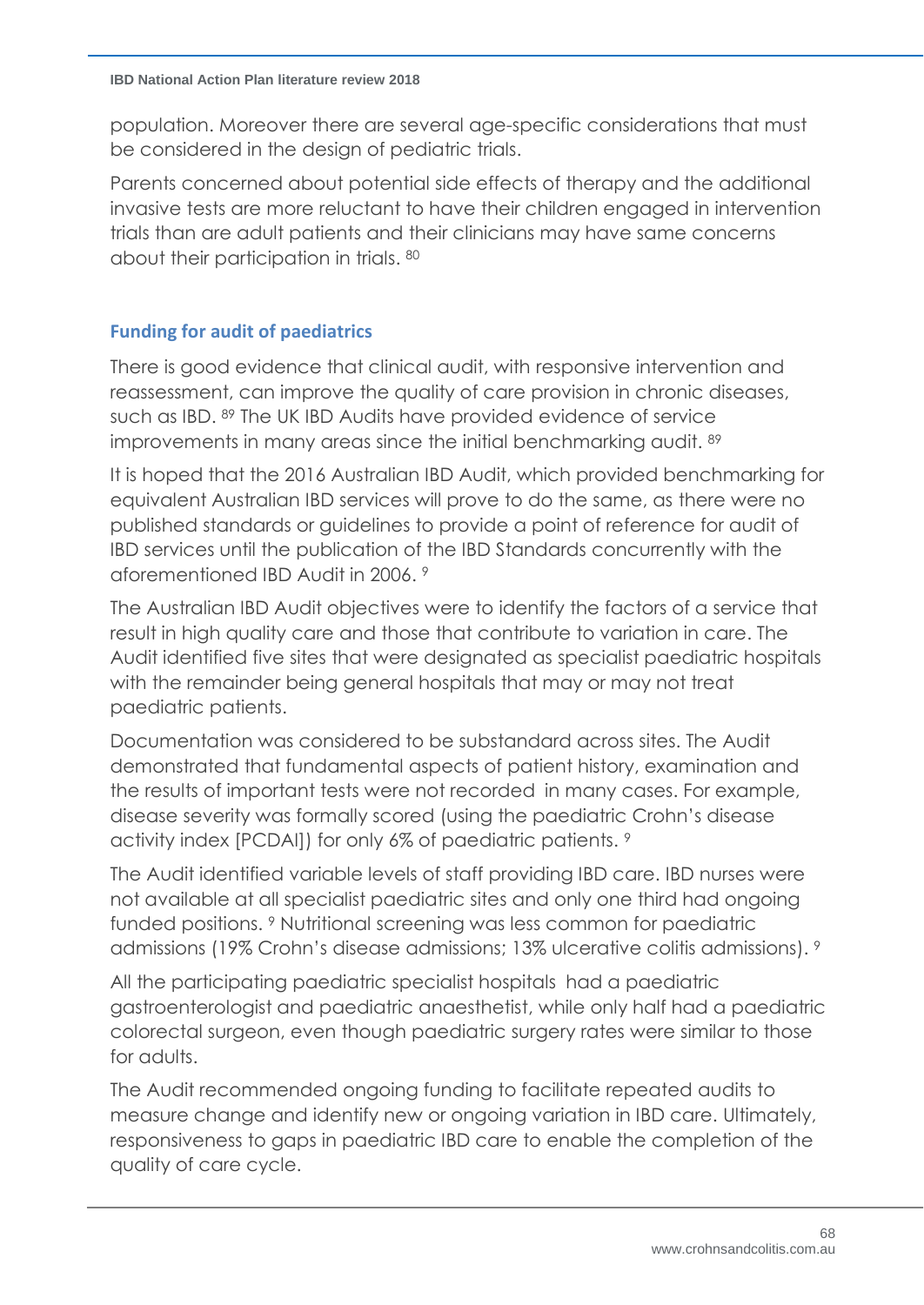The following table lists the search term/s, database and number of results used in this section (**Table 9**).

### **Table 9**

| Search term/s                             | Database       | Results                  |
|-------------------------------------------|----------------|--------------------------|
| 'IBD' and 'paediatric<br>clinical trials' | PubMed         | 71                       |
| 'IBD' and 'paediatric<br>audit'           | PubMed         | 9                        |
| 'IBD' and 'paediatric<br>investing'       | PubMed         | $\overline{\phantom{a}}$ |
| 'IBD' and 'paediatric<br>clinical trials' | Google Scholar | 12,200                   |
| 'IBD' and 'audit of<br>paediatrics'       | Google Scholar | 2,040                    |
| 'IBD' and 'paediatric<br>investing'       | Google Scholar | 12,200                   |
| 'IBD' and 'paediatric<br>clinical trials' | Cochrane       | $\overline{4}$           |
| 'IBD' and 'paediatric<br>audit'           | Cochrane       | 1                        |
| 'IBD' and 'paediatric<br>investing'       | Cochrane       | $\overline{O}$           |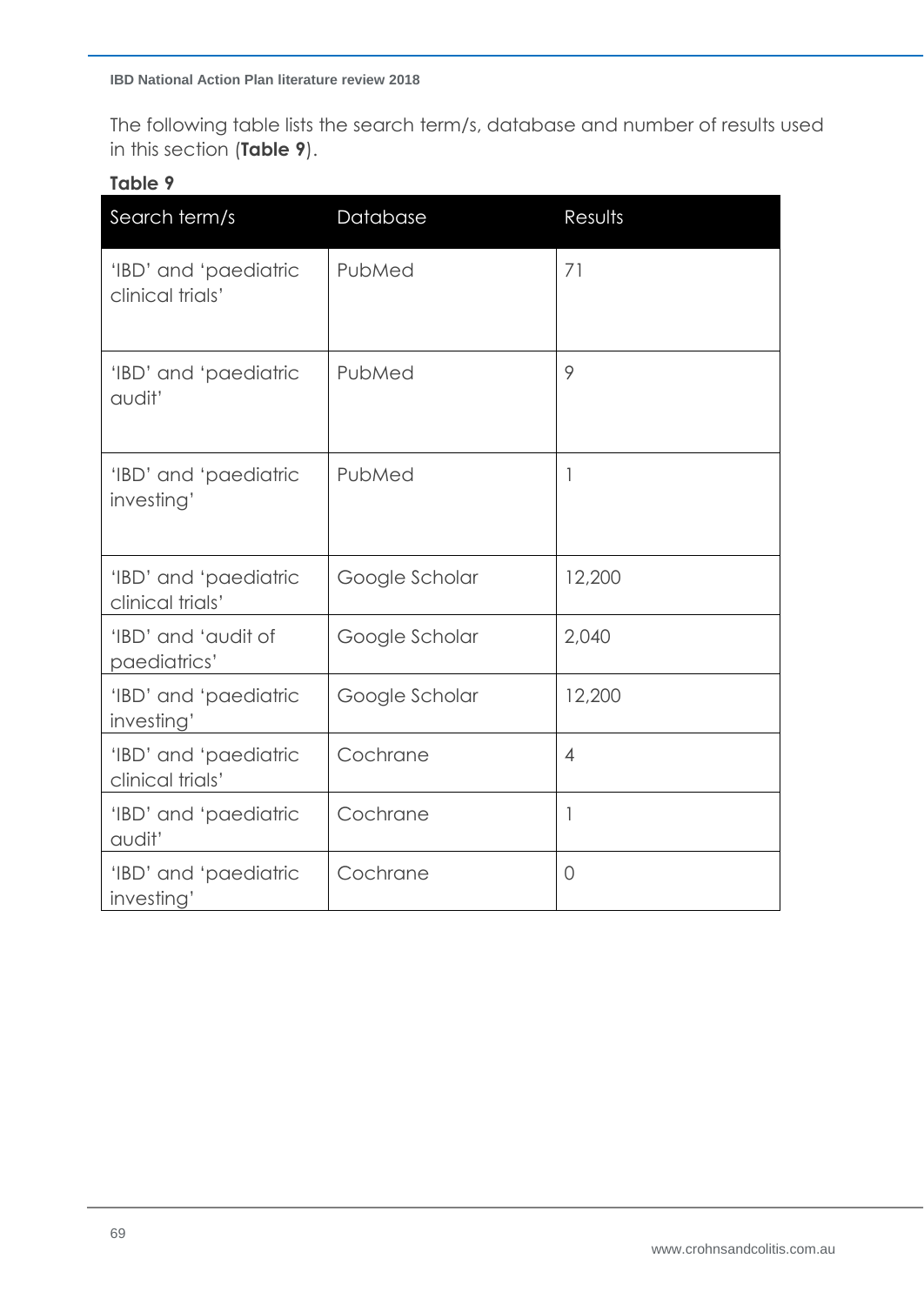# **10. Explore the effectiveness of medical home funds bundling**

#### **Executive summary**

- Patient- centered medical homes (PCHMs) are intended to centralise primary care needs among a population of patients while decreasing costs and improving the quality of care, and have been used in primary practice.
- Specialised PCMHs are emerging, including 2 IBD PCMHs that have been established in the US.
- Though slightly different, the two models show the necessary factors: a team- based approach, a close and integrated payer– provider relationship, and the placement of the patient at the center of the health care universe.
- There is early but promising evidence of successes of the 2 IBD PCMHs.
- To date, results have shown reduced healthcare utilization (significantly reduced emergency room visits and hospitalizations) and improved patient outcomes resulting from the IBD PCMH model, although only one study has been published thus far.

To address increasing costs of healthcare utilisation and inadequate and variable patient care in IBD, clinicians, governments and patient advocate organisations are searching for new models of patient care. [2](#page-6-2), [9](#page-6-1) Despite differences in care delivery and financial infrastructure, rising health expenditures are putting healthcare systems under increasing pressure and this seems to be a universal 'unsolvable' problem worldwide. <sup>90</sup>

<span id="page-69-0"></span>IBD ranks among the most costly of chronic diseases, and physicians nowadays are increasingly engaged in health economics discussions. <sup>[90](#page-69-0)</sup> In the last 20 years, the number of available treatments for IBD patients has expanded dramatically, and so too has the complexity of their disease management. The increasing global IBD incidence and complexity of care, often required for a patient's lifetime, coupled with new and expensive IBD therapies have resulted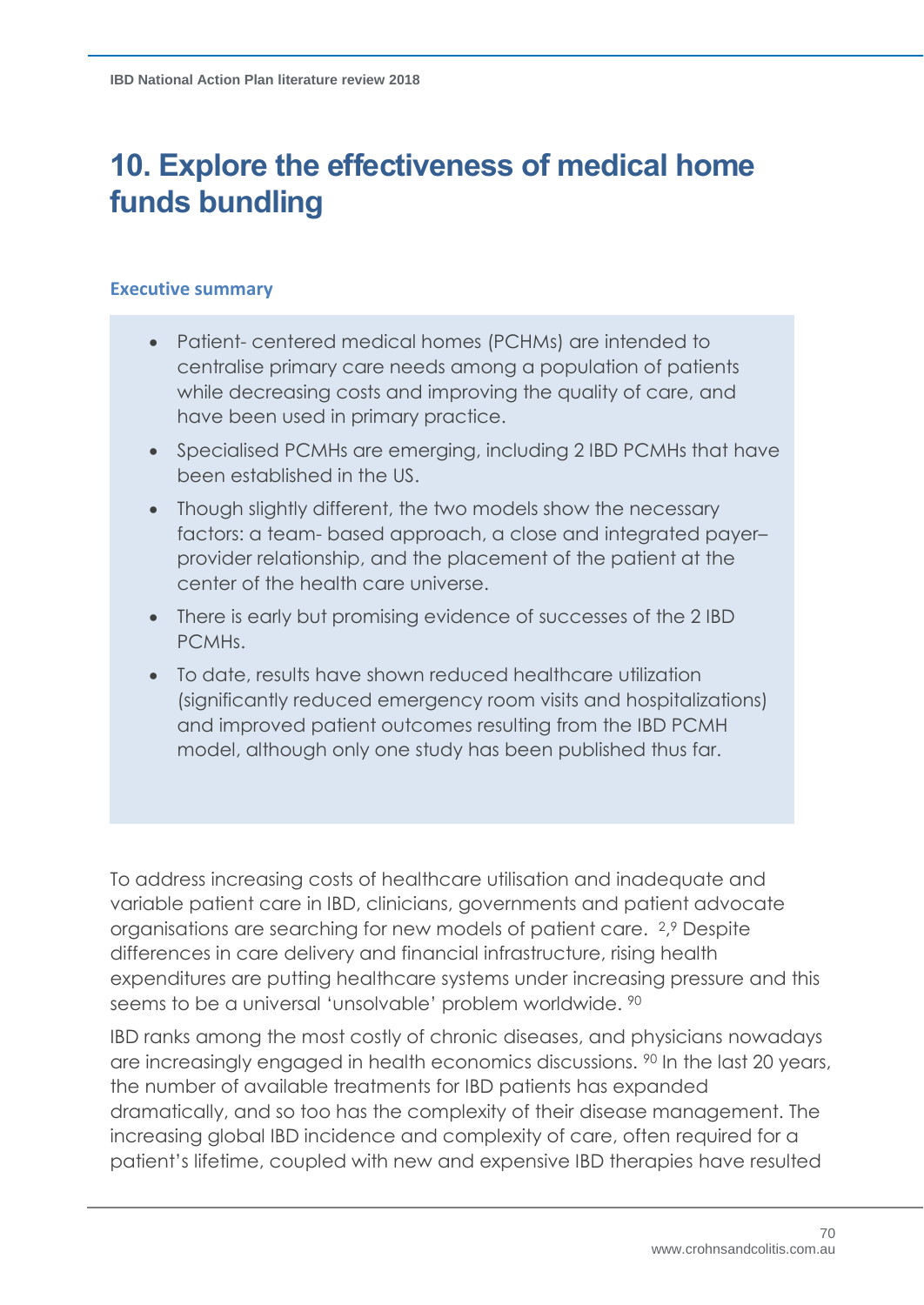in a marked increase in the cost of IBD care. <sup>91</sup>

Average IBD-related healthcare costs in the USA are estimated to be between \$5000 and \$19,000 per person per year. <sup>[90](#page-69-0)</sup> In Australia in 2012 alone, hospital costs attributable to IBD were estimated to be around \$100 million and productivity losses (including loss of earnings, absenteeism and premature death) of more than \$361 million. [2](#page-6-2)

There is widespread agreement that there is an urgent need to improve the consistency and quality of care for IBD patients at the same time as reducing healthcare costs. The concept of a specialised IBD patient-centred medical home (PCMH) has been put forward to achieve these goals. At the time of writing, data is limited, with only 2 such centres established. A good evidencebased is essential to designing and implementing the IBD- PCMH and is sorely needed to forge the path ahead for Australian IBD patients and the healthcare system.

### **The PCMH model**

"*We cannot bring the cost of care under control and have any meaningful effect on the management of chronic disease unless we bring the patient into the solution as a member of the health care team."* Konsinski et al. (2017). 92

<span id="page-70-0"></span>The concept of the "medical home" originated from the American Academy of Pediatrics in 1967, as a central source for all the medical information about a child, especially those with special needs. [92](#page-70-0) Since then, the medical home has developed into a model of team-care for a population of patients.

Primary care medical home models have emerged in the US over the last decade as the prominent component of the health care reform bill, the Affordable Care Act. Proponents maintain that the medical home model holds promise as a way to improve health by transforming how primary care is organised and delivered. <sup>93</sup>

As part of its 2013–14 Budget submission, the RACGP agreed with this sentiment and called for the federal government to fund and implement key elements of the medical home, stating that "synonymous with comprehensive, integrated, quality care and access, the medical home encapsulates the very definition of general practice in Australia. The concept of continuous care supports the critical and core role of the GP as the coordinator of patient care." <sup>94</sup>

Now referred to as the patient-centred medical home (PCMH), this model uses a patient-centered approach and an accessible multidisciplinary team of integrated providers that is leveraged through a payer–provider partner- ship to decrease healthcare costs and improve quality of care. [53](#page-42-0)

The PCMH is not limited to a single place or location. <sup>95</sup> Rather, it is a team of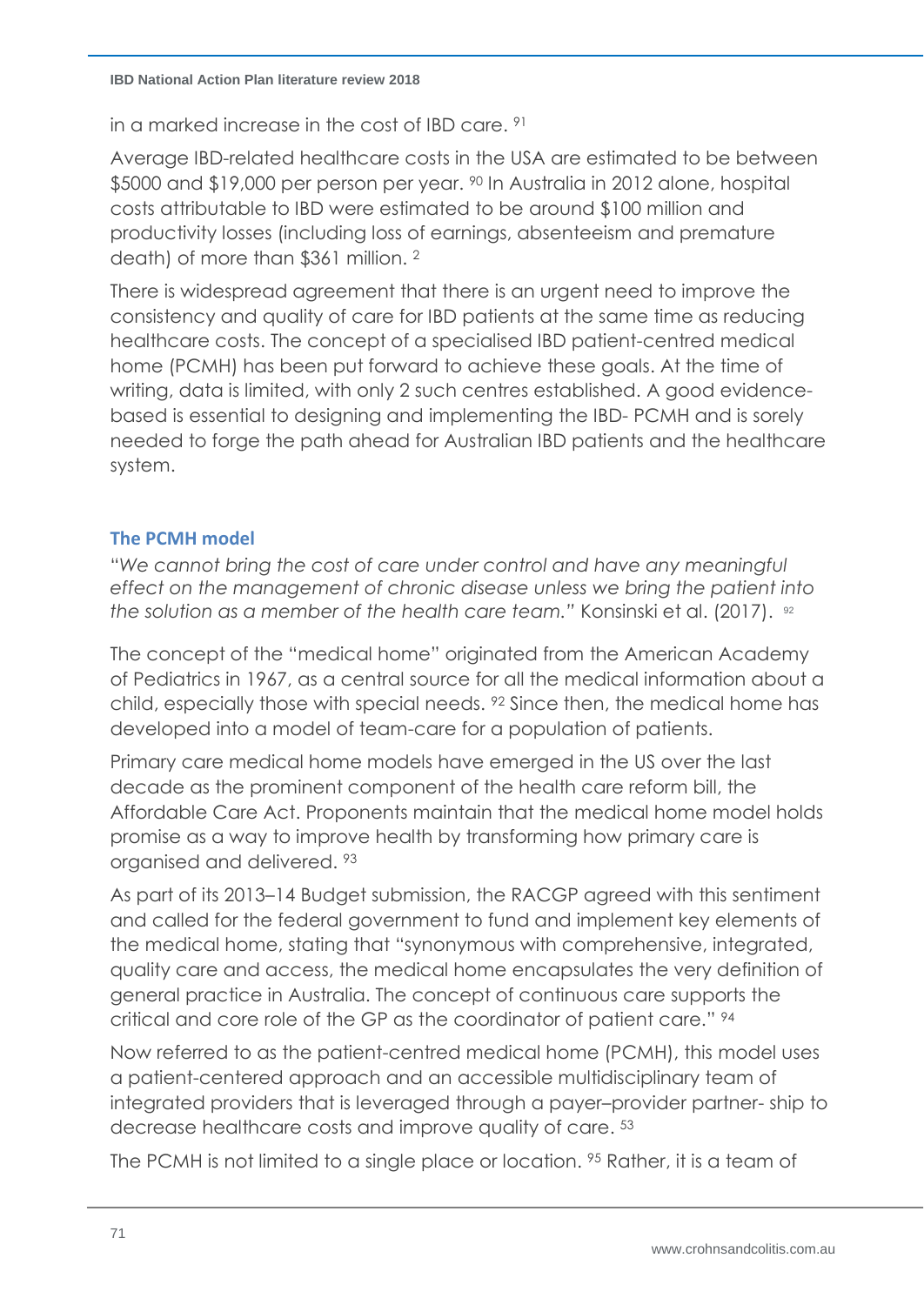#### **IBD National Action Plan literature review 2018**

caregivers that serves as the patient's main point of contact and coordinates the patient's acute, chronic, and preventative care. [53](#page-42-0) The PCMH model is supported by robust health information technology (IT), provider payment reform focused on patient outcomes and health system efficiencies, and teambased education and training of the healthcare professionals. This model provides a better patient experience by enhancing access to care, improving patient safety, eliminating unnecessary treatments, and focusing on preventive care. [53](#page-42-0)

<span id="page-71-0"></span>Starting in late 2017, the Australian Government has now established more than 170 Health Care Homes around Australia providing primary care medical homes to patients with chronic and complex conditions. <sup>96</sup> Health Care Home-enrolled patients have multiple chronic conditions and access Medicare Benefits Schedule (MBS)-funded allied health services under a GP Management Plan and Team Care Arrangement, a Health Assessment for Aboriginal and Torres Strait Islander People or a GP Mental Health Treatment Plan. <sup>[96](#page-71-0)</sup> This model is expecting approximately 65,000 patients to enrol by the end of 2018 with around 55 patients are expected to enroll per full-time GP. The data that is generated from these Health Care Homes will no doubt be interesting and relevant to IBD patients.

# **The IBD PCMH**

Though PCMHs have been developed in the primary care domain, they have yet to be fully tested in specialty care. [53](#page-42-0) To date, the role of specialists within the PCMH is less well defined. Specialty PCMHs have only recently begun to emerge for specific disease care, such as IBD, and involve:  $97$ 

- A principal provider who is a specialist (in the case of IBD, a gastroenterologist).
- Collaboration with a payer or insurance company around the cost of the patient.
- A team of providers under the direction of the principal care provider who manages the whole patient in addition to providing direct IBD care.
- Incorporation of health information technology (e.g., remote monitoring and telemedicine to keep the patient at home or in school without having to make multiple trips to the doctor).

The IBD PCMH involves a gastroenterologist as the principle physician and coordinates the patient's full multidisciplinary care. This includes behavioral health experts, social workers, nurse practitioners, and dietitians, via office visits, telephone calls, and telemedicine.

Two IBD PCMHs have been set up in the USA to better manage chronic IBD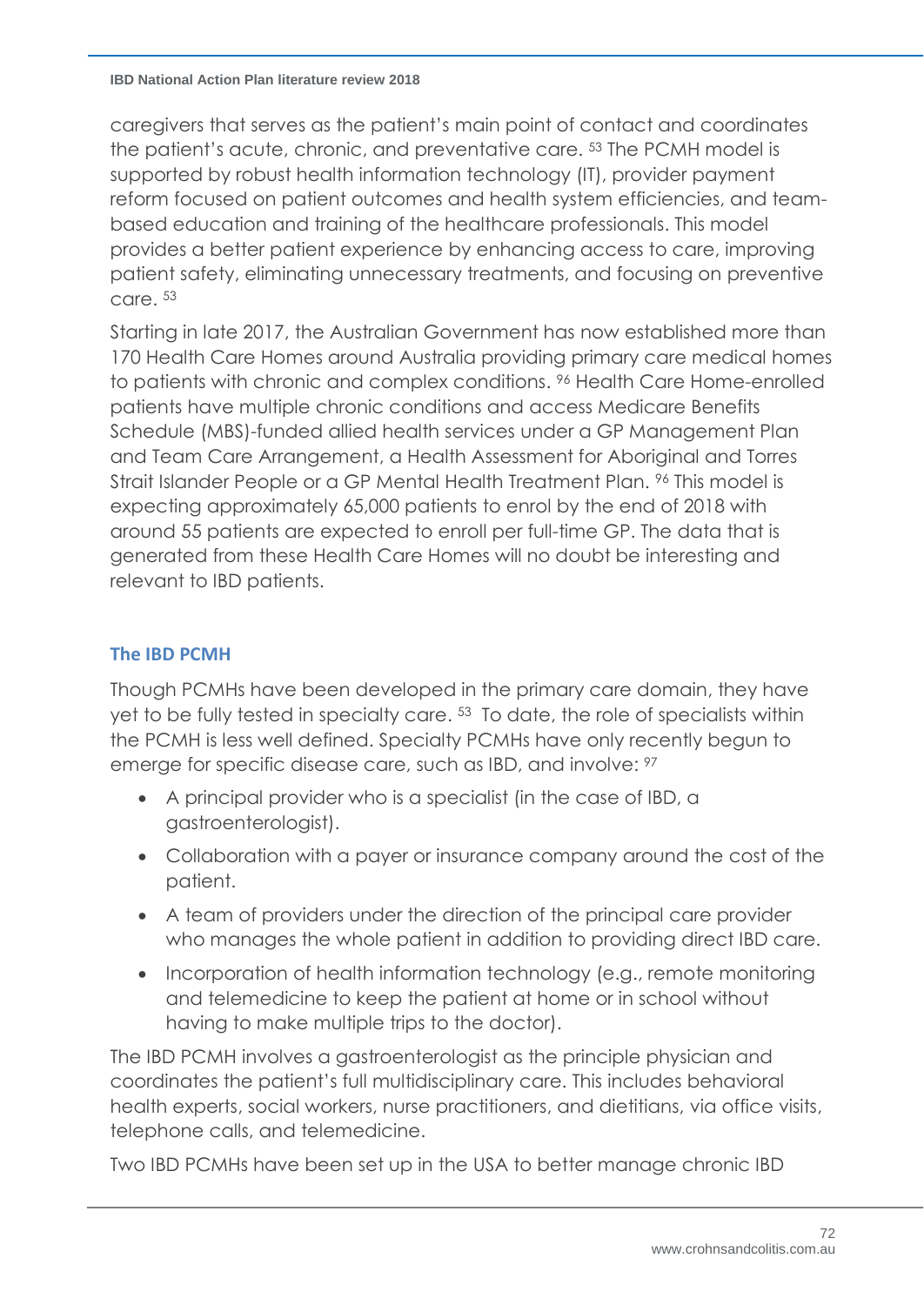<span id="page-72-0"></span>care. Though slightly different, each model shows the necessary elements: close collaborations with payers/ insurance plans, a sufficiently large patient population, a specialist, and accessible multidisciplinary care. <sup>98</sup>

## **The IBD PCMH payment structure**

In the IBD PCMH, population-based medicine is practiced in conjunction with a multidisciplinary team-based approach. Health care professionals and providers work together to provide value to a population of patients rather than focusing on one patient at a time. [92](#page-70-0)

Under the current 'fee-for-service' payment structures, specialists are incentivised to often deliver more care than is necessary, and necessary preventive care is under-delivered. <sup>[90](#page-69-0)</sup> Patients are usually unaware since there is little reporting on quality and health outcomes by individual physicians or hospitals. [90](#page-69-0)

In contrast, this model focuses on preventative medicine and gives the patient one single comprehensive place to turn, thereby preventing costly and unnecessary medications, unplanned hospital visits or admissions. It is expected this will result in a more appropriate use of medications and thereby lead to a medical cost offset with improved IBD outcomes, a reduction in health care utilisation and optimised work and life productivity. <sup>[97](#page-71-0)</sup>

Clinicians who care for IBD patients recognise that this population requires specialised and personalised care, especially the subset of IBD patients who are heavy users of healthcare services and are therefore very expensive to treat. [53](#page-42-0) Identifying the "cost drivers" is required to build in the required healthcare professionals and infrastructure necessary for creation of the IBD-SMH to decrease unplanned care and utilisation. [53](#page-42-0)

This is evidenced by some early successes of the PCMH that have come out of integrated delivery systems that have an economic incentive to invest in improvements in patient care to help avoid costly hospital stays. [53](#page-42-0) For instance, the Royal Adelaide Hospital in Australia introduced an IBD chronic care model in 2008 that included specialised IBD nurse case managers, follow-up phone calls, and standardised protocols for blood test monitoring, and resulted in a decrease in IBD- related hospitalisations, as has previously described in this review. [18](#page-8-0) Data and IT systems to identify the most expensive subgroups of patients can inform how best to care for them, and in the process reduce their cost of healthcare.

As the IBD PCMH is new, the optimal payment model has yet to be determined, to incentivise the provider to use proven and effective therapy for patients who need it most. It is hoped that moving from fee-for-service to the PCMH fee-forvalue reimbursement will result in declines in the cost of care with a concurrent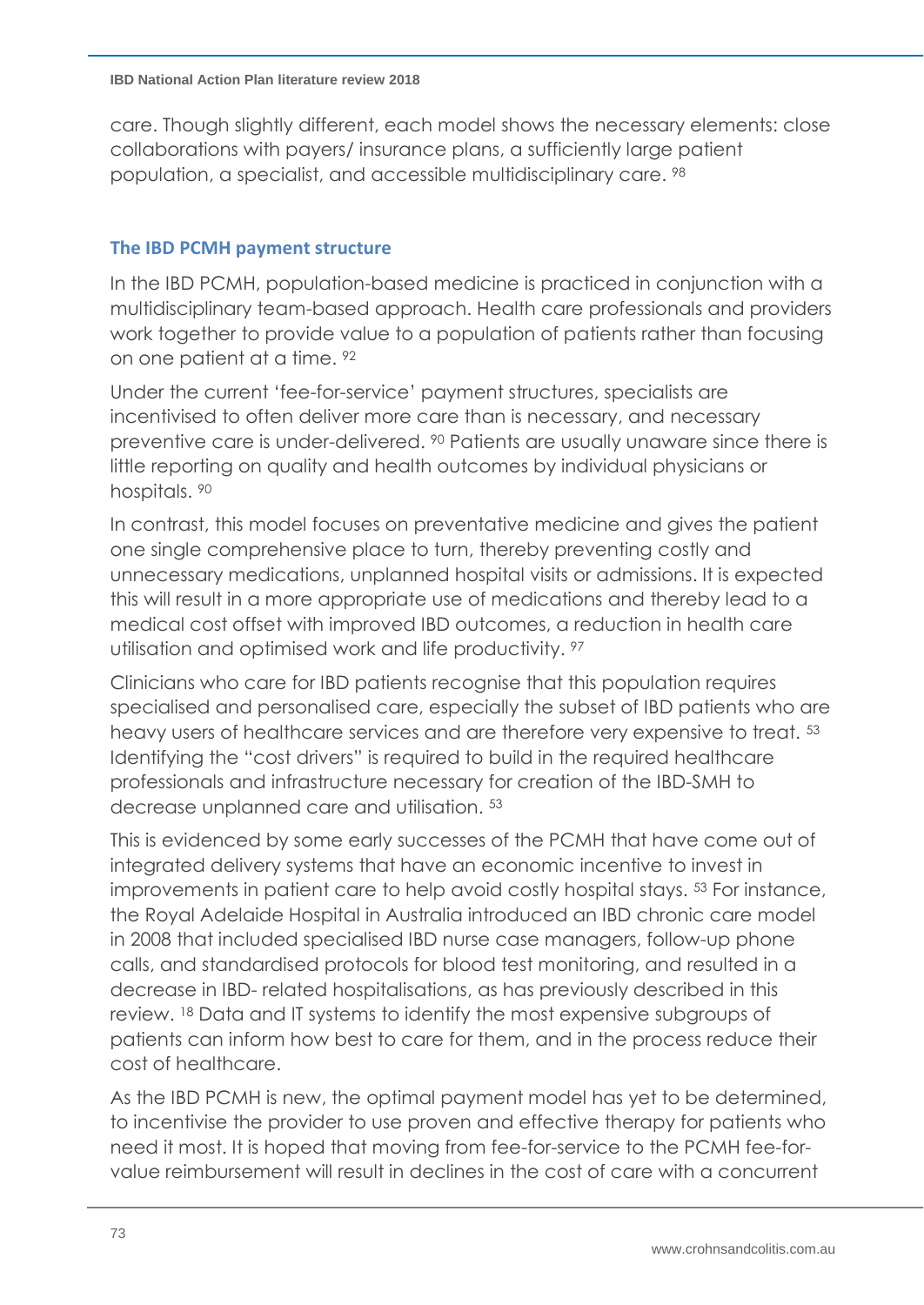improvement in the quality of care provided. <sup>[92](#page-70-0)</sup> Although bundled payments have been implemented to reduce costs, to date, no good evidence exists thus far on how specialists can take risks for the populations they serve. [97](#page-71-0)

### **Evidence base for the IBD-PCMH**

To date, there is promising, but limited data on these IBD PCMHs, consisting of one published paper and a few abstracts. There will likely be differences in application of this model to the Australian environment.

At present, there are two "early adopters" of the IBD PCMH, the University of Pittsburgh Medical Center (UPMC) and the Illinois Gastroenterology Group (IGG). [92](#page-70-0)

## **i. The " UPMC Total Care-IBD"**

In 2015, University of Pittsburgh Medical Center (UPMC) gastroenterologists and the UPMC Health Plan established an IBD specialty medical home to provide high-quality, comprehensive, cost-effective, patient- centered health care for for all health plan-insured IBD patients, with a specific focus on the highutilisation (high cost) patients. [53](#page-42-0)

The goal of the UPMC Total Care-IBD was to take a multidisciplinary and personalised approach to care by putting the patient in the centre of the "medical universe" with a team of specialists revolving around the needs of each patient. [95](#page-70-1)

There were 6,319 IBD patients (including all insurance plans) at the time of the centre's establishment, with nearly one third of patients accounting for approximately 80% of the total cost of IBD care. Data demonstrated that 14% of UPMC's patients with IBD accounted for 46% of total expenditures, of which the 3 greatest expenditures derived from the costs of pharmacy, injectable drugs, and surgery. [53](#page-42-0)

The use of health IT and data analysis, integral to the PCMH model, identified gaps in patients needs and allowed UPMC to address them accordingly. The UPMC Total-Care IBD created specific programs to meet the identified needs of its patients (mental illness, pain, and poor social support). Data showed consistent unplanned care due chronic pain and psychosocial factors.

Addressing this gap in psychosocial care, the UPMC developed the "BESST CARE" program. Patients were assessed for unmet psychosocial issues (mental illness, chronic pain, lack of social support, non-adherence to medical care, fatigue, and sleep disturbance) and given access to psychiatrists, psychologists, and social workers around the clock to help reduce stress and improve disease self-management and coping skills.

The early successes of reduced healthcare utilisation and improved patient outcomes resulting from the UPMC model have been promising, although only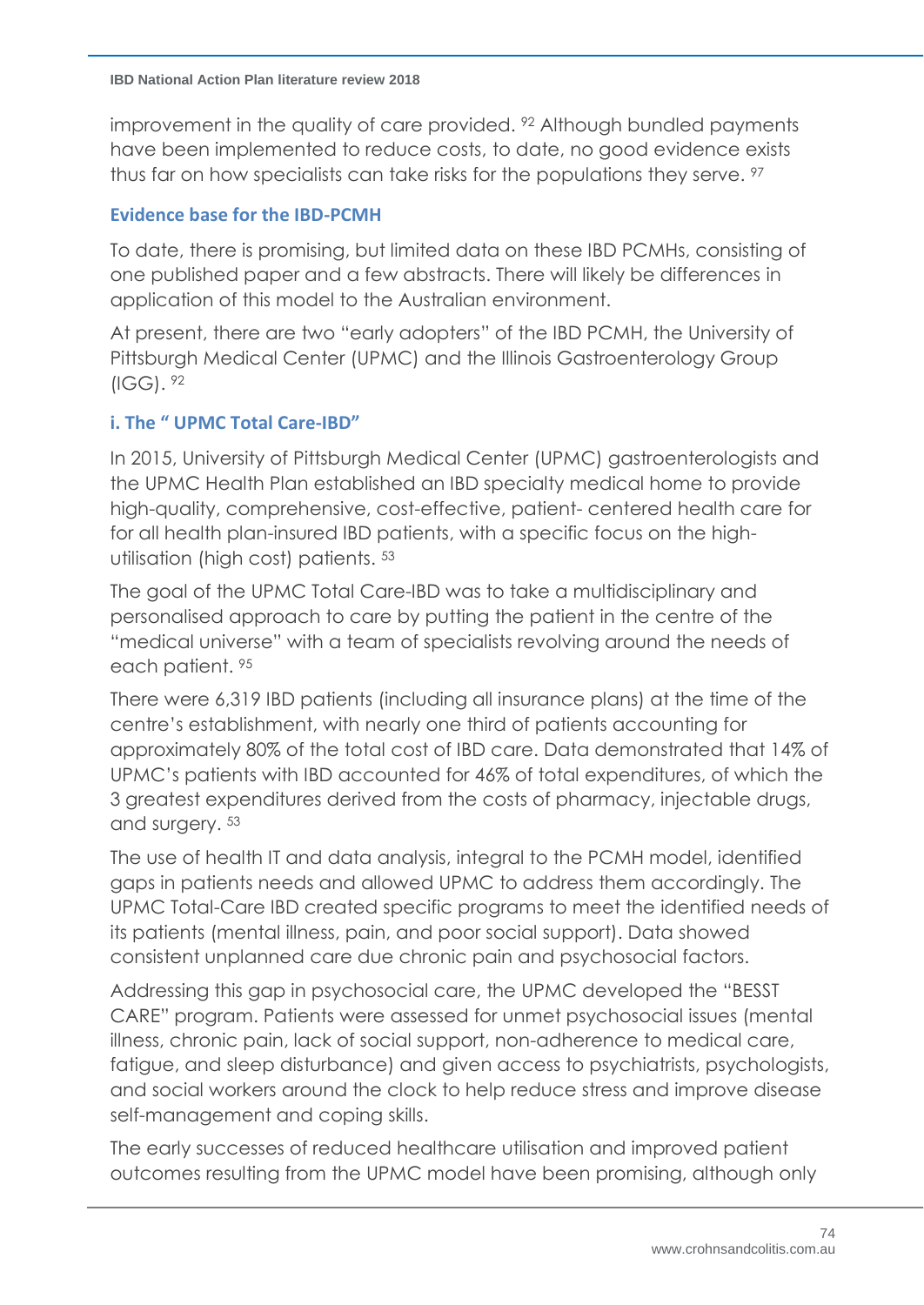one study has been very recently published at the time of writing this review by Regueiro et al. (2018). [98](#page-72-0)

Early results in the first year of the study showed a significant reduction in disease activity, unplanned care and hospitalisations, and an increase in patient quality of life after one year of enrollment. A significant decrease in emergency department utilisation and hospitalizations was even demonstrated after only 3 months of enrollment. [98](#page-72-0)

Of the 322 patients enrolled, results showed 47.3% reduced emergency room visits and 35.9% reduced hospitalizations, significantly improved quality of life as measured by the Short-Form Inflammatory Bowel Disease Questionnaire from 50 to 51.8 and 99% patient satisfaction for physician communication. <sup>[98](#page-72-0)</sup> Results also showed moderate, but significant, improvement in secondary outcomes of depression and anxiety scores after enrollment in the medical home. <sup>[98](#page-72-0)</sup>

According to the study's authors, the reduction in unplanned care and quality of life improvement was due to identifcation of the determinants that drove health utilisation, care plans that used the multidisciplinary team, and the partnership between the provider group and health plan around the collective care of a population of patients. [98](#page-72-0) The study showed that patient stratification by biological, social, and behavioral risk factors for high health care utilisation, through the use of data and health IT, allowed individualised care plans and resource allotment to improve their care. [98](#page-72-0) Unfortunately this study did not include data on the cost of care, however authors noted that this would be evaluated in future.

# **ii. Illinois Gastroenterology Group**

<span id="page-74-0"></span>In 2012, the Illinois Gastroenterology Group (IGG) developed Project Sonar, incorporating an IBD population health management/monitoring tool across multiple states with one insurance company. <sup>99</sup> Project Sonar utilises nurse care managers and physician medical directors in a team approach to coordinate care for patients with IBD, along with clinical decision support and patient engagement.

Project Sonar is a community-based registry and disease management program developed to improve clinical and economic outcomes in IBD. This cloud- based program integrates monthly patient-reported symptoms and health-related quality of life information with clinical data, which are combined with payer provided- claims data to provide comprehensive, real-time information to physicians and patients on current symptoms and health status, as well as composite 'Sonar' scores. [99](#page-74-0)

The success of a Project Sonar pilot in 2013 led to a partnership between IGG and a major payer to launch a PCMH in 2014. Results of the pilot showed a reduced hospitalisation rate for enrolled patients from 17% to 5% at the end of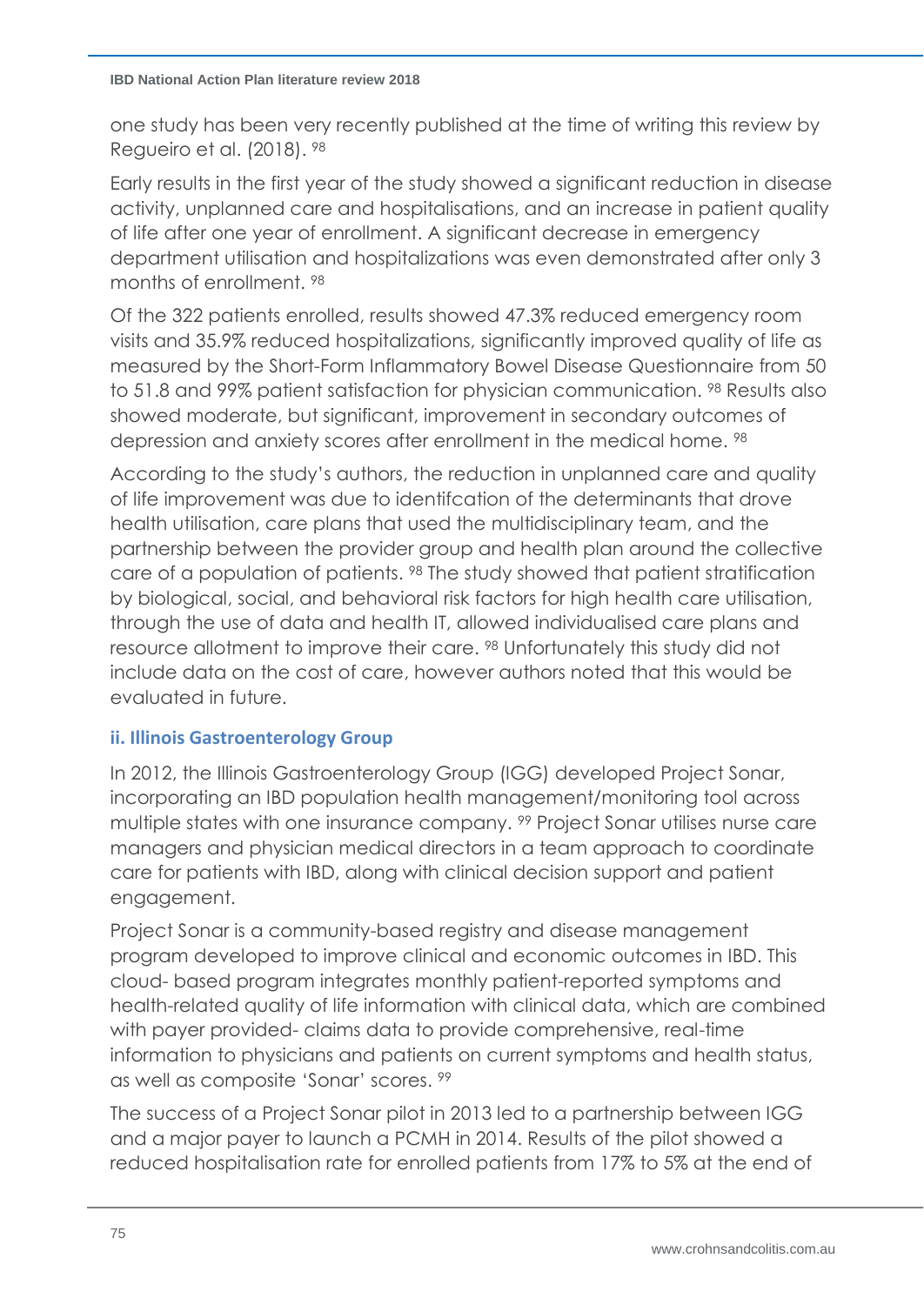#### **IBD National Action Plan literature review 2018**

the first year. [99](#page-74-0) Data from the first year of the PCMH alone showed 57.14% decline in inpatient costs driven by an equivalent decline in admissions/complications. [99](#page-74-0)

<span id="page-75-0"></span>Although presented as an abstract only, Project Sonar demonstrated valuebased improvement in care for n = 152 Crohn's disease patients in a community-based setting between 2014 and 2015. <sup>100</sup> Results showed over a 50% reduction in hospital admissions and emergency room visits resulting in total payments for patients declining by 11.03%. As yet, results are unpublished. [100](#page-75-0)

Under the PCMH model, IGG receives a supplemental per-member per- month care management payment for each enrolled patient and a shared savings opportunity at the end of each study period. Data from the above study showed a net 9.87% savings, which, based upon the US \$11,000 annual cost per patient, amounts to a savings in payments of over US \$1,000 per patient per year. [100](#page-75-0)

# **iii. UCLA**

In 2012, the Division of Digestive Disease at UCLA introduced a comprehensive, integrated, and holistic approach to value-based care in the chronic disease management of IBD. Kosinski et al. (2017) includes this as an IBD PCMH, however other authors such as Regueiro et al. (2017) classify it as a variant model and not a PCMH. [92](#page-70-0), [97](#page-71-0)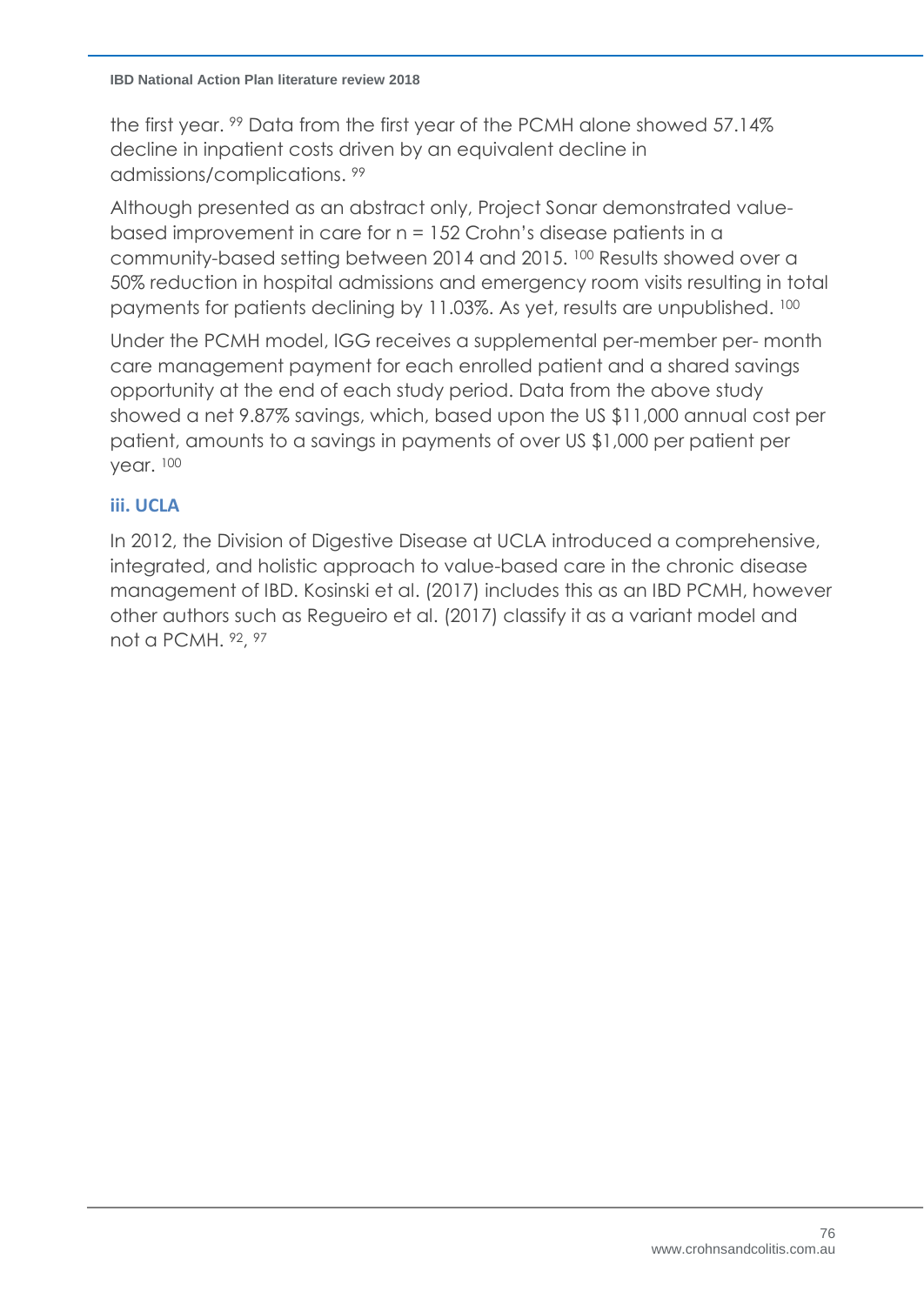The following table lists the search term/s, database and number of results used in this section (**Table 10**).

## **Table 10**

| Search term/s                  | Database       | Results        |
|--------------------------------|----------------|----------------|
| 'IBD' and 'funds<br>bundling'  | PubMed         | $\overline{0}$ |
| 'IBD' and 'medical<br>home'    | PubMed         | 50             |
| 'IBD' and 'funds'<br>bundling' | Cochrane       | 0              |
| 'IBD' and 'medical<br>home'    | Cochrane       |                |
| 'IBD' and 'funds<br>bundling'  | Google Scholar | 886            |
| 'IBD' and 'medical<br>home'    | Google Scholar | 21,100         |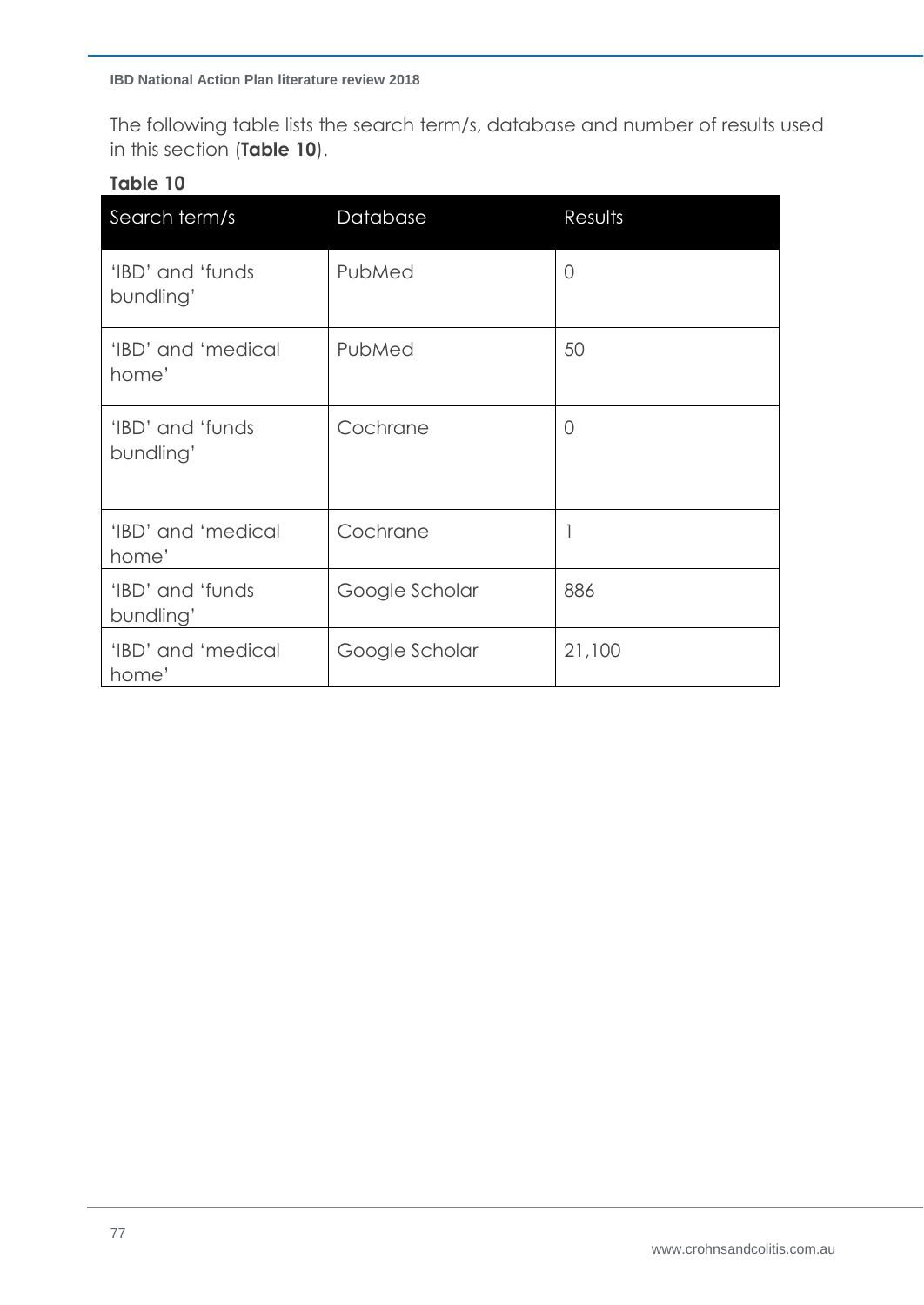# **References:**

 $\overline{a}$ 

<sup>1</sup> Mowat C, Cole A, Windsor A, Ahmad T, Arnott I, Driscoll R, et al. Guidelines for the management of inflammatory bowel disease in adults. Gut 2011;60(6):571– 607.

<sup>2</sup> PricewaterhouseCoopers Australia (PwC). Improving inflammatory bowel disease care across Australia. March 2013. Available from: https://www.crohnsandcolitis.com.au/research/ studies-reports

<sup>3</sup> Reid L, Chivers S, Plummer V, Gibson P. Inflammatory bowel disease management: a review of nurses' roles in Australia and the United Kingdom. Australian Journal of Advanced Nursing (Online). Australian Nursing Federation. 2009.

<sup>4</sup> Belling R, McLaren S, Woods L. Specialist nursing interventions for inflammatory bowel disease. Cochrane Database of Systematic Reviews 2009, Issue 4. Art. No.: CD006597. DOI: 10.1002/14651858.CD006597.pub2.

<sup>5</sup> O'Connor M, Bager P, Duncan J, Gaarenstrom J, Younge L, Detre P, et al. N-ECCO consensus statements on the European nursing roles in caring for patients with Crohn's disease or ulcerative colitis. J Crohns Colitis 2013;7(9):744– 64. Available from: https://doi.org/10.1016/j.crohns.2013.06.004

<sup>6</sup> The IBD Standards Group. Standards for the healthcare of people who have inflammatory bowel disease. 2013 Update. Available from: http://www.ibdstandards.org.uk/

<sup>7</sup> Mikocka-Walus A, Andrews J, Bernstein C, Graff L, Walker J, Spinelli A, et al. Integrated Models of Care in Managing Inflammatory Bowel Disease: A Discussion*.* Inflamm Bowel Dis. 2012 Aug; 18(8):1582–1587.

<sup>8</sup> Crohn's & Colitis Australia. Australian IBD Standards 2016: Standards of healthcare for people with inflammatory bowel disease in Australia. 2016. Available from: https://www.crohnsandcolitis.com.au/research/ studies-reports/

<sup>9</sup> Crohn's & Colitis Australia. Inflammatory Bowel Disease Audit. 2016. Available from: https://www.crohnsandcolitis.com.au/research/ studies-reports/

<sup>10</sup> Inflammatory Bowel Disease Clinical Update 2018, Gastroeneterological Society of Australia. Available at: http://www.gesa.org.au/resources/clinicalguidelines-and-updates/inflammatory-bowel-disease/

<sup>11</sup> Coenen S, Weyts E, Vermeire S, et al. Effects of introduction of an inflammatory bowel disease nurse position on the quality of delivered care. Eur J Gastroenterol Hepatol. 2017;29:646–650.

<sup>12</sup> Nightingale A, Middleton W, Middleton S, Hunter J. Evaluation of the effectiveness of a specialist nurse in the management of inflammatory bowel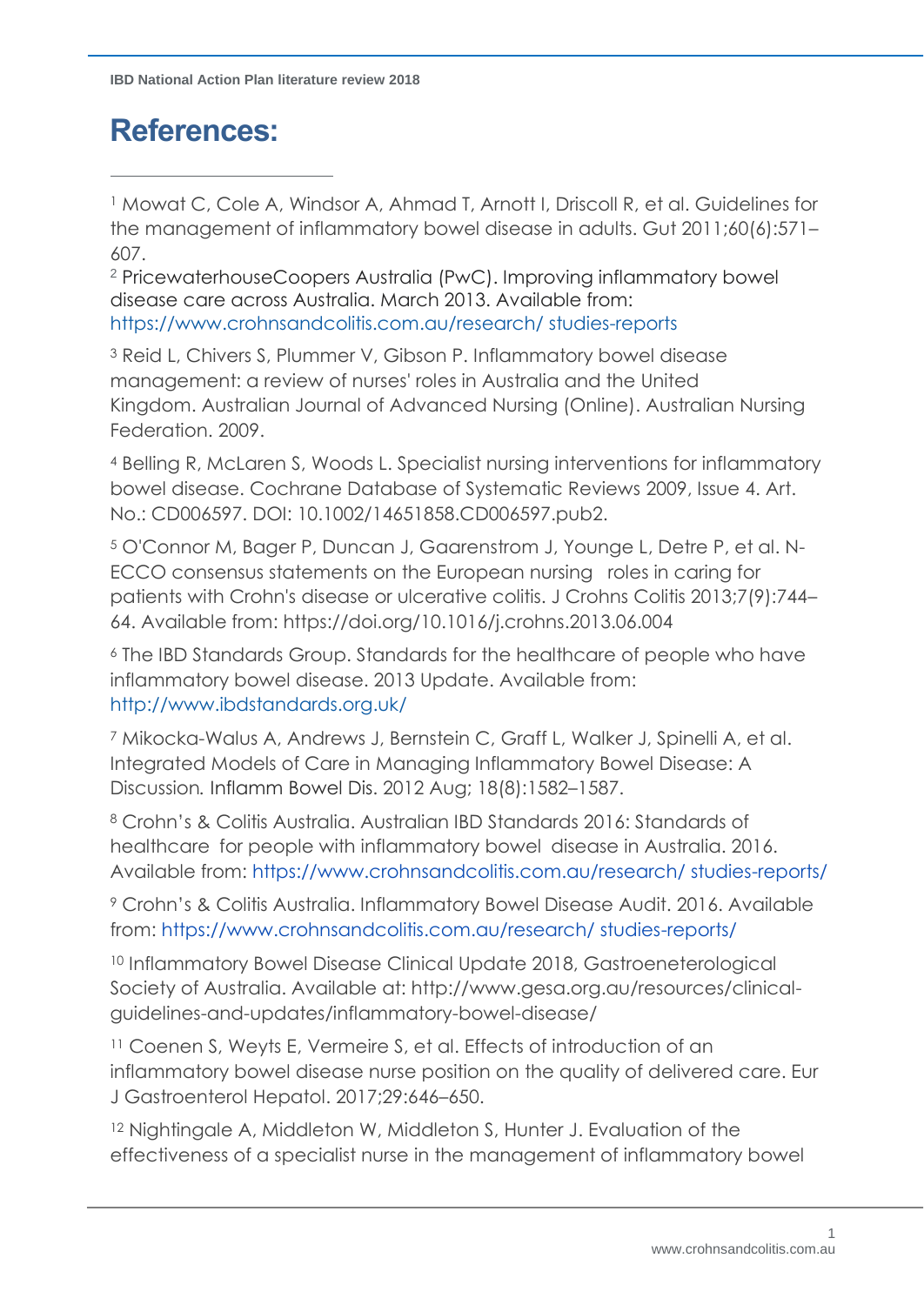disease (IBD). Eur J Gastroenterol Hepatol 2000;12(9):967–73.

<sup>13</sup> Andrews, J. How to fund IBD nurses. JGH Supplement article 31(2016):43.

<sup>14</sup> Phan V-A, van Langenberg DR, Grafton R, Andrews JM. M1037 Introduction of a Dedicated IBD Service Quantitatively and Qualitatively Improves Outcomes in Less Than 18 Months: A Prospective Cohort Study in a Large Metropolitan Centre. Gastroenterology 2010; 138: S–318.

<sup>15</sup> van Langenberg DR, Simon SB, Holtmann GJ, Andrews JM. The burden of inpatient costs in inflammatory bowel disease and opportunities to optimize care: a single metropolitan Australian center experience. J Crohn's Colitis. 2010; 4: 413–21

<sup>16</sup> Leach P, De Silva M, Mountifield R, et al. The effect of an inflammatory bowel disease nurse position on service delivery. J Crohn's Colitis 2014;8(5):370–4. <sup>17</sup> Bager P. The impact of nurse-led annual telephone follow-up of patients with inflammatory bowel disease. BMJ Qual Improv Rep 2014;3(1).

<sup>18</sup> Sack C, Phan VA, Grafton R, Holtmann G, van Langenberg DR, Brett K, et al. A chronic care model significantly decreases costs and healthcare utilisation in patients with inflammatory bowel disease. J Crohns Colitis 2012;6(3):302-10.

<sup>19</sup> Sechi A, Sawyer E, Ng W, Connor S. Proving cost effectiveness through implementation of a nurse-led inflammatory bowel disease patient advice line and virtual clinic (CHEAP). NO003. J Crohns Colitis. 2016, S493–S505 doi:10.1093/ecco-jcc/jjw019 Nurses presentations

<sup>20</sup> Wagner EH. The role of patient care teams in chronic disease management. BMJ 2000;320:569– 72.

<sup>21</sup> Imperatore N, Rispo A, Testa A, Rea M, Nardone OM, Taranto ML, Castiglione, F. Efficacy of a "call center-based communication" in optimizing the care of inflammatory bowel diseases. Dig Liver Dis. 2016 Sep 30; 9(48), e114.

<sup>22</sup> Stansfield C, Robinson A, Lal S. OC-052 5 year follow up of a nurse led guided self management programme in ibd. Gut; 2015. 64:A27.

<sup>23</sup> Bager P, Chauhan U, Greveson K, Jäghult S, Moortgat L & Kemp K. Systematic review: advice lines for patients with inflammatory bowel disease, Scand J Gastroenterol. 2018. 53(5):506-512, DOI: [10.1080/00365521.2017.1401116](https://doi.org/10.1080/00365521.2017.1401116)

<sup>24</sup> Ramos–Rivers C, Regueiro M, Vargas E, Szigethy E, Schoen R, Dunn M, et al. Association Between Telephone Activity and Features of Patients With Inflammatory Bowel Disease. Clin Gastroenterol Hepatol. 2014. 12(6): 986 - 994.e1

<sup>25</sup> Knowles R. & Mikocka-Walus A. Utilization and efficacy of internet-based eHealth technology in gastroenterology: a systematic review, Scand J Gastroenterol. 2014. 49:4, 387-408, DOI: [10.3109/00365521.2013.865259](https://doi.org/10.3109/00365521.2013.865259)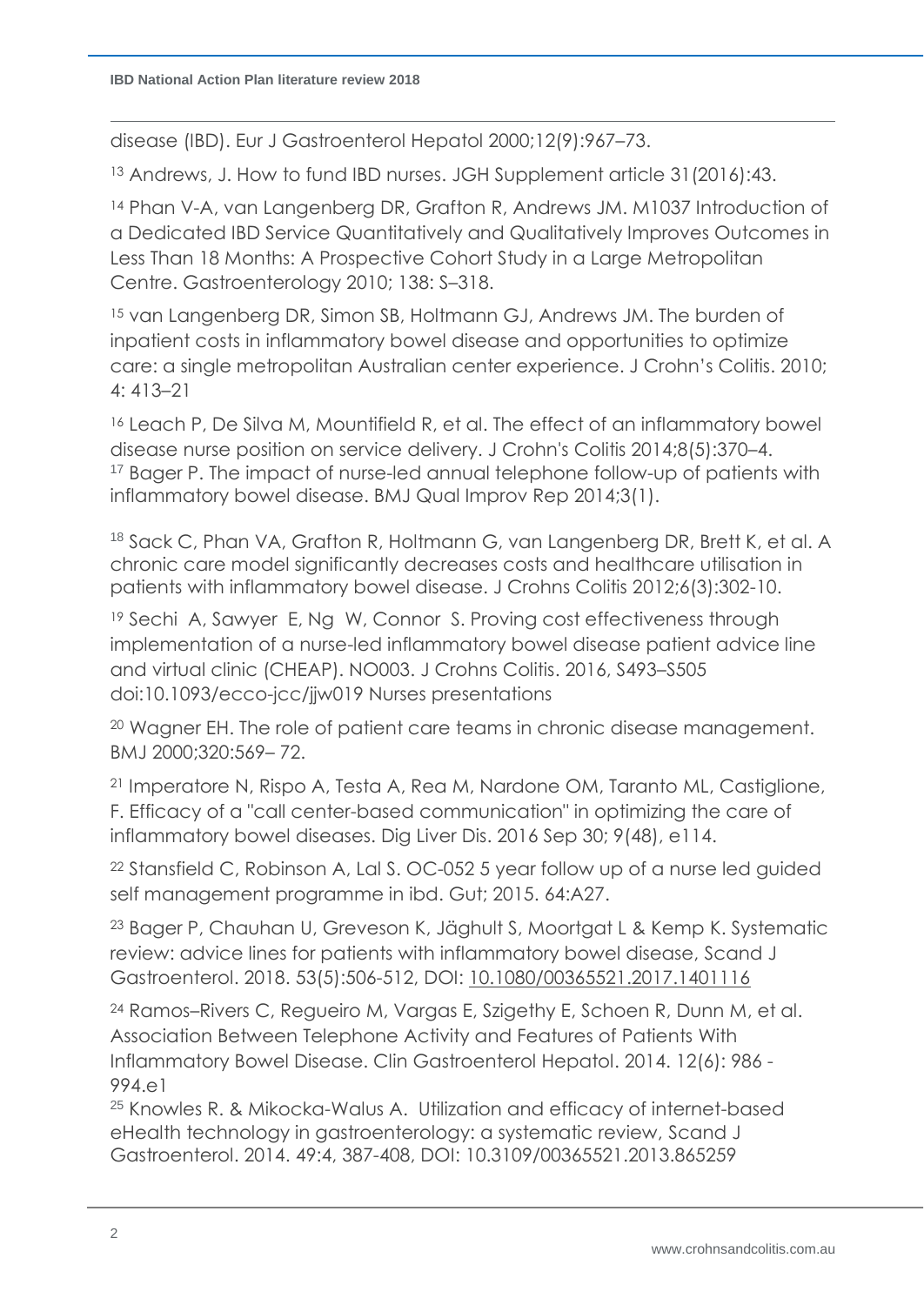<sup>26</sup> Jackson B, Gray K, Knowles S, De Cruz P. EHealth Technologies in Inflammatory Bowel Disease: A Systematic Review. J Crohns Colitis. 2016 Sep 1. 10(9), 1103–1121, [https://doi.org/10.1093/ecco-jcc/jjw059.](https://doi.org/10.1093/ecco-jcc/jjw059)

<sup>27</sup> Cross RK, Jambaulikar G, Langenberg P, Tracy JK, Collins JF, Katz J, et al. TELEmedicine for patients with Inflammatory Bowel Disease (TELE-IBD): design and implementation of randomized clinical trial. Contemp Clin Trials. 2015;42:132–144. doi: 10.1016/j.cct.2015.03.006.

<sup>28</sup> [Kemp K,](https://search.proquest.com/indexinglinkhandler/sng/au/Kemp,+K/$N;jsessionid=99CFBB7E62B99831334CD2ED69D9BE77.i-0017ae54e3e6ab148) [Brooks](https://search.proquest.com/indexinglinkhandler/sng/au/Brooks,+J/$N;jsessionid=99CFBB7E62B99831334CD2ED69D9BE77.i-0017ae54e3e6ab148) J, [Kirkbride](https://search.proquest.com/indexinglinkhandler/sng/au/Kirkbride,+M/$N;jsessionid=99CFBB7E62B99831334CD2ED69D9BE77.i-0017ae54e3e6ab148) M, [Birchall](https://search.proquest.com/indexinglinkhandler/sng/au/Birchall,+F/$N;jsessionid=99CFBB7E62B99831334CD2ED69D9BE77.i-0017ae54e3e6ab148) F, [Dutton](https://search.proquest.com/indexinglinkhandler/sng/au/Dutton,+H/$N;jsessionid=99CFBB7E62B99831334CD2ED69D9BE77.i-0017ae54e3e6ab148) H et al. Cost reductions and inpatient bed days saved by an inflammatory bowel disease nurse helpline. [Gut.](https://search.proquest.com/pubidlinkhandler/sng/pubtitle/Gut/$N/2041069/OpenView/1910711451/$B/C2F3C083A0014547PQ/1;jsessionid=99CFBB7E62B99831334CD2ED69D9BE77.i-0017ae54e3e6ab148)  [2017. Supplement 2;](https://search.proquest.com/pubidlinkhandler/sng/pubtitle/Gut/$N/2041069/OpenView/1910711451/$B/C2F3C083A0014547PQ/1;jsessionid=99CFBB7E62B99831334CD2ED69D9BE77.i-0017ae54e3e6ab148) London [Vol.](https://search.proquest.com/indexingvolumeissuelinkhandler/2041069/Gut/02017Y07Y01$23Jul+2017$3b++Vol.+66,+Supp.+Supplement+2/66/$B;jsessionid=99CFBB7E62B99831334CD2ED69D9BE77.i-0017ae54e3e6ab148) 66, A235. DOI:10.1136/gutjnl-2017-314472.458 PTH-059

<sup>29</sup> Patil S and Cross R. Can You Hear Me Now? Frequent Telephone Encounters for Management of Patients With Inflammatory Bowel Disease. Clin Gastroenterol Hepatol. 2014. 12(6): 995 - 996

<sup>30</sup> Mason I, Holbrook K, Kemp K, Garrick V, Johns K and Kane M. Inflammatory Bowel Disease Nursing: Results of an audit exploring the roles, responsibilities and activity of nurses with specialist/advanced roles. Royal College of Nursing. 2009. Available at: https://www.rcn.org.uk/-/media/royal-college-ofnursing/.../2012/.../pub-004197.pdf

<sup>31</sup> Daniela S, Lilian F, Rodrigo Q, Patricio I, Carolina F, Jaime L et al. Inflammatory bowel disease nurse in the follow-up of patients from an IBD program. Am J Gastroenterol. Conference: 2018 annual scientific meeting of the American College of Gastroenterology, ACG 2018. United states 2018; 113(Supplement 1): S30.

<sup>32</sup> Leary A and Oliver S. Clinical nurse specialists: adding value to care, RCN Rheumatology Forum: London. 2010. Publication code 003 598. Available at: www.rcn.org.uk/publications

<sup>33</sup> Morar P, Read J, Arora S, Hart A, Warusavitarne J, Green J et al. [Defining the](https://www.ncbi.nlm.nih.gov/pubmed/28839825)  optimal [design of the inflammatory bowel disease](https://www.ncbi.nlm.nih.gov/pubmed/28839825) multidisciplinaryteam: results [from a multicentre qualitative expert-based study.](https://www.ncbi.nlm.nih.gov/pubmed/28839825) Frontline Gastroenterol. 2017. Oct;6(4):290-297.

34 Louis E, Dotan I, Ghosh S, Mlynarsky L, Reenaers C & Schreiber S. 2015. Optimising the inflammatory bowel disease unit to improve quality of care: expert recommendations. J Crohn's Colitis 9, 685– 691

<sup>35</sup> Swerissen H, Duckett S and Moran G. 2018. Mapping primary care in Australia. Grattan Institute. Available from : https://grattan.edu.au/report/mappingprimary-care-in-australia.

<sup>36</sup> Mikocka-Walus A, Andrews J, Rampton D, Goodhand J, van der Woude J. and Bernstein C. How can we improve models of care in inflammatory bowel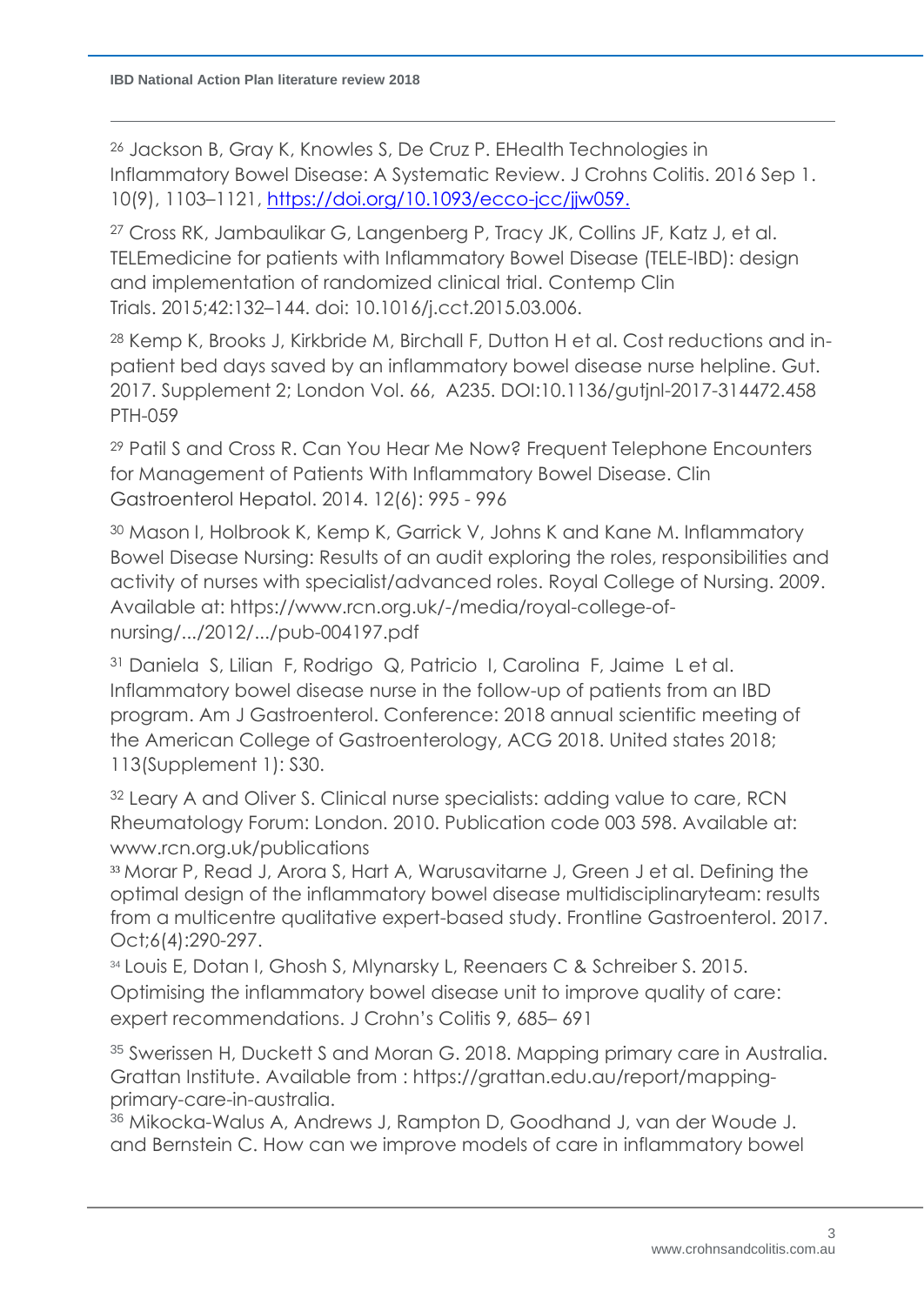disease? An international survey of IBD health professionals. J Crohns Colitis. 2014. 8(12): 1668-1674.

<sup>37</sup> Chen J, Andrews J, Kariyawasam V, Moran N, Gounder P, Collins G et al. On behalf of IBD Sydney Organisation and the Australian Inflammatory Bowel Diseases Consensus Working Group. Review article: acute severe ulcerative colitis – evidence-based consensus statements. Aliment. Pharmacol. Ther. 2016. July; 44(2): 127-44.

<sup>38</sup> Ashok K, Anju M, Thomas A, Mohan D, Gopalakrishna R, Reghu, R. Clinical Pharmacist's Interventions on Medication Adherence and Knowledge of Inflammatory Bowel Disease Patients. J Young Pharm. 2017. 9(3):381-385 <sup>39</sup> Tiao D, Chan W, Jeganathan J, Chan J, Perry J, Selinger C et al. Inflammatory Bowel Disease Pharmacist Adherence Counseling Improves Medication Adherence in Crohn's Disease and Ulcerative Colitis, Inflamm Bowel Dis. 2017. Aug 1. 23(8):1257–1261, <https://doi.org/10.1097/MIB.0000000000001194> <sup>40</sup> Rentsch C, Ward M, Heerasing G, Headon B, Friedman A, Taylor, K, et al. The role of a pharmacist in the inflammatory bowel disease clinic. JGH. 2015; 30 (Suppl. 3): 176–192

<sup>41</sup> Gastroeterological Nurses College of Australia. Accessed at:

http://www.genca.org/credentialling/cogen/

<sup>42</sup> Katsanos K. & Papadakis K. Inflammatory Bowel Disease: Updates on Molecular Targets for Biologics. Gut and Liver. 2017. 11(4): 455–463. http://doi.org/10.5009/gnl16308

<sup>43</sup> Waugh N, Cummins E, Royle P, Kandala N, Shyangdan D, Arasarandum, C. and Johnston, R. 2013. Faecal calprotectin testing for differentiating amongst inflammatory and non-inflammatory bowel diseases: systematic review and economic evaluation. Southampton (UK): NIHR Journals Library; (Health Technology Assessment, No. 17.55.) Available from:

https://www.ncbi.nlm.nih.gov/books/NBK261311/doi: 10.3310/hta17550

<sup>44</sup> Pavlidis, P, Chedgy F, and Tibble J. Diagnostic accuracy and clinical application of faecal calprotectin in adult patients presenting with gastrointestinal symptoms in primary care. Scand J Gastroenterol 2013. 48(9);1048–54.

<sup>45</sup> van Rheenen P, Van de Vijver E, Fidler V. Faecal calprotectin for screening of patients with suspected inflammatory bowel disease: diagnostic metaanalysis. 2010. BMJ 341:c3369

<sup>46</sup> Yang Z, Clark N, Park K. Effectiveness and Cost-effectiveness of Measuring Fecal Calprotectin in Diagnosis of Inflammatory Bowel Disease in Adults and Children. Clinical Gastroenterol Hepatol. 2014. 12 (2); 253 - 262.

<sup>47</sup> Medical Servces Advisory Committee. Measurement of Calprotectin as a marker of bowel inflammation. Available at:

http://www.health.gov.au/internet/msac/publishing.nsf/Content/1353-public

<sup>48</sup> Chapman M. Disappointment as faecal calprotectin test fails to win Medicare funding. 3 August 2018. Available at: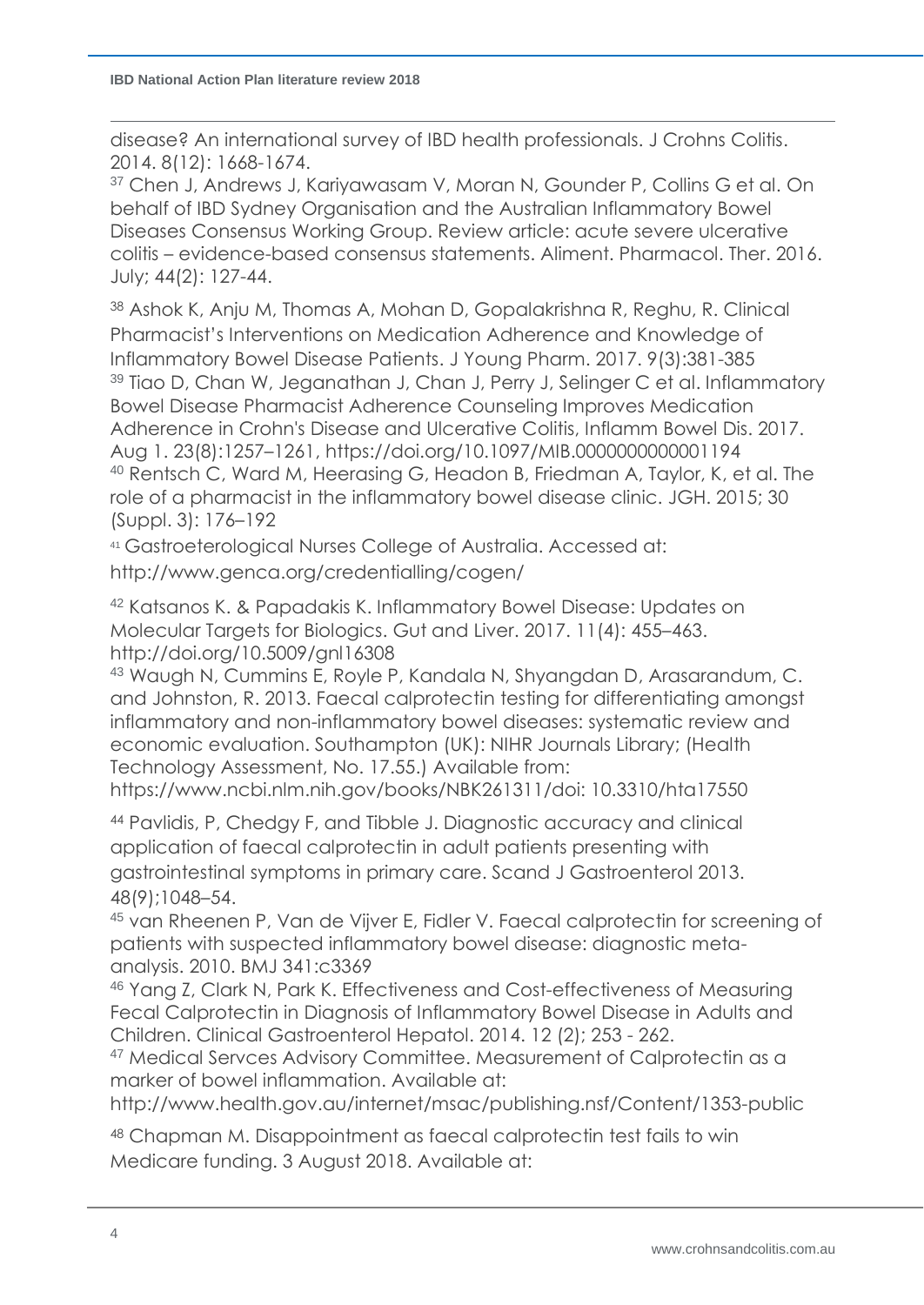https://thelimbic.com/gastroenterology/disappointment-as-faecalcalprotectin-test-fails-to-win-medicare-funding/

<sup>49</sup> Mitrev N, Vande Casteele N, Seow C, Andrews J, Connor S, Moore G, et al. IBD Sydney Organisation and the Inflammatory Bowel Diseases Consensus Working Group. Review article: consensus statements on therapeutic drug monitoring of anti-tumour necrosis factor therapy in inflammatory bowel diseases. Aliment Pharmacol Ther. 2017. 46(11–12);1037–53.

<sup>50</sup> Dubinksy C, Lamonthe S, Ying Yang H, Targan S, Sinnet D, Theoret, Y, et al. Pharmacogenomics and metabolite measurement for 6-mercaptopurine therapy in inflammatory bowel disease. Gastroenterology. 2000. 118(4); 705 – 713.

<sup>51</sup> Feuerstein J, Nguyen G, Kupfer S, Falck-Ytter Y, Singh S. On behalf of American Gastroenterological Association Institute Guideline on Therapeutic Drug Monitoring in Inflammatory Bowel Disease. Gastroenterology. 2017. 153(3); 827 – 834.

<sup>52</sup> Vande Casteele N, Ferrante M, Van Assche G, et al. Trough concentrations of infliximab guide dosing for patients with inflammatory bowel disease. Gastroenterology. 2015.148(7):1320–3.

<sup>53</sup> Regueiro M, McAnallen S, Greer J, Perkins S, Ramaling S, Szigethy E. The inflammatory bowel disease specialty medical home: a new model of patientcentered care. Inflamm Bowel Dis. 2016. 22:1971–1980.

<sup>54</sup> Bennett A, Munkholm P, Andrews J. Tools for primary care management of inflammatory bowel disease: Do they exist? World J Gastroenterol. 2015. 21(15): 4457-4465 Available from:

http://www.wjgnet.com/1007-9327/full/v21/i15/4457.htm DOI: http://dx.doi.org/10.3748/wjg.v21.i15.44577

<sup>55</sup> National Institute for Health and Care Excellence. Inflammatory bowel disease. Quality Standard 81. NICE; 2015. February 26. Available at: https://www.nice.org.uk/guidance/qs81/resources/ inflammatory-boweldisease.

<sup>56</sup> Mowat C, Digby J, Strachan J*,* Wilson R, Carey F, Fraser C, Steele R. Faecal haemoglobin and faecal calprotectin as indicators of bowel disease in patients presenting to primary care with bowel symptoms. *Gut*. 2016. 65**:**1463-1469.

<sup>57</sup> Dignass A, Lindsay JO, Sturm A, Windsor A, Colombel JF, Allez M, et al. Second European evidence-based consensus on the diagnosis and management of ulcerative colitis part 2: current management. J Crohns Colitis. 2012. 6: 991-1030 [PMID: 23040451 DOI: 10.1016/j.crohns.2012.09.002]

<sup>58</sup> Dignass A, Van Assche G, Lindsay JO, Lémann M, Söderholm J, Colombel JF, et al. The second European evidence-based Consensus on the diagnosis and management of Crohn's disease: Current management. J Crohns Colitis. 2010.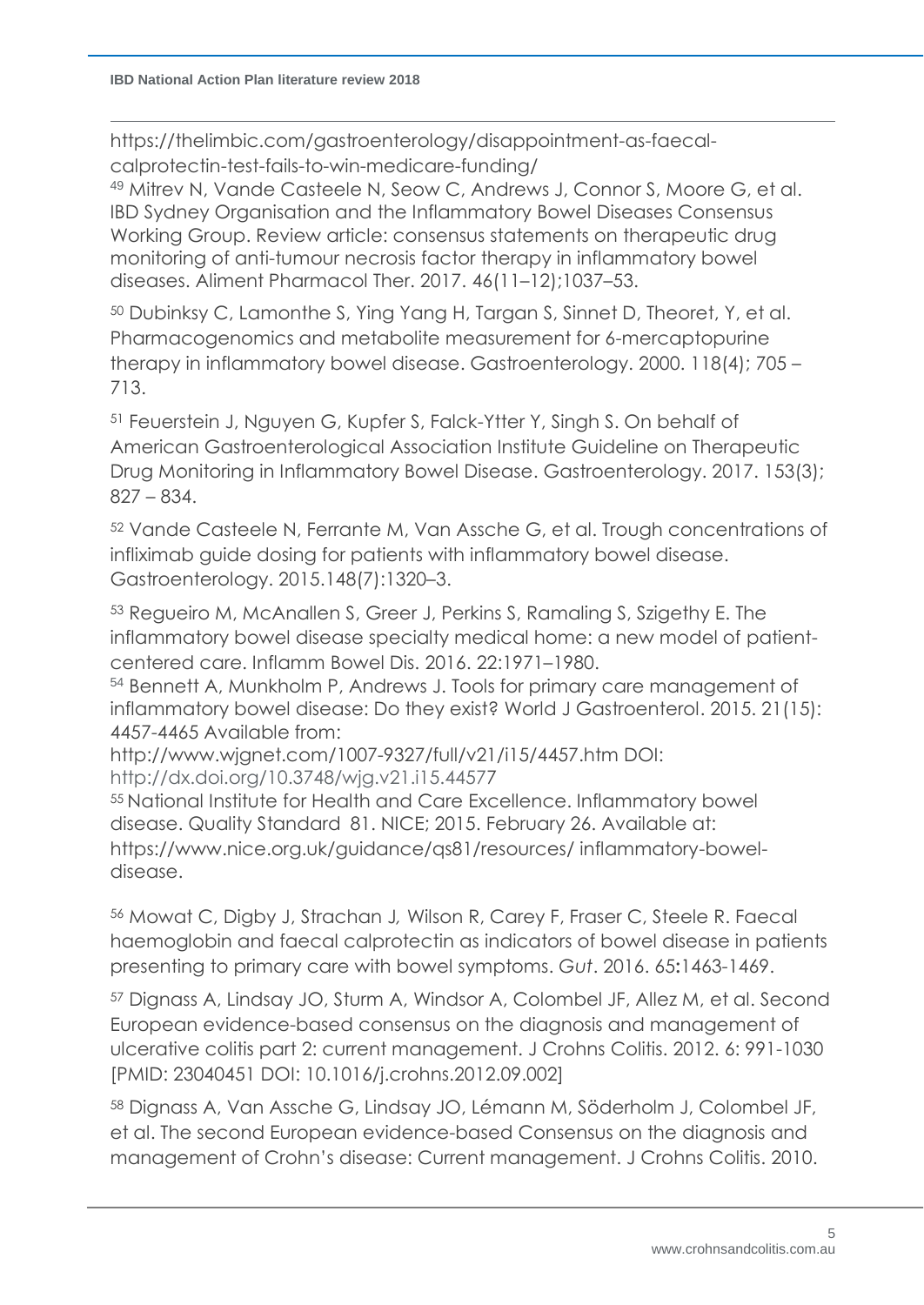4: 28-62 [PMID: 21122489 DOI: 10.1016/j.crohns.2009.12.003]

<sup>59</sup> Tan M, Holloway RH, Lange K, Andrews JM. General practitioners' knowledge of and attitudes to inflammatory bowel disease. Intern Med J. 2012; 42: 801-807 [PMID: 21883783 DOI: 10.1111/j.1445-5994.2011.02586]

<sup>60</sup> Cabana M, Rand C, Powe N, Wu A, Wilson M, Abboud P-A et al. Why don't Physicians Follow Clinical Practice Guideleines? A Framework for Improvement. JAMA. 1999. 282(15):1458- 1467.

<sup>61</sup> Jackson D, Con D, Liew D, & De Cruz, P. Clinicians' adherence to international guidelines in the clinical care of adults with inflammatory bowel disease, Scand J Gastroenterol. 2017. 52(5); 536- 542, DOI: 10.1080/00365521.2017.1278785

<sup>62</sup> Mathias H, Heisler C, Morrison J, Jones J. A210 THE IMPACT OF IBD REFERRAL QUALITY ON WAIT TIMES, Can J Gastroenterol Hepatol. 2018. Mar 1.1(2): 311, https://doi.org/10.1093/jcag/gwy009.210

<sup>63</sup> Waters B, Jensen L, Fedorak R. Effects of formal education for patients with inflammatory bowel disease: a randomized controlled trial. Can J Gastroenterol. 2005. 19: 235–44.

<sup>64</sup> Gibson P, Coughlan J, Wilson A, et al. 2002. Self-management education and regular practitioner review for adults with asthma. Cochrane Database Syst Rev;(2):CD001117.

<sup>65</sup> Barlow C, Cooke D, Mulligan K, Beck E, Newman S. A critical review of selfmanagement and educational interventions in inflammatory bowel disease. Gastroenterol Nurs. 2010. Jan-Feb;33(1):11-8.

<sup>66</sup> Wardle R, and Mayberry J. Patient knowledge in inflammatory bowel disease: the Crohn's and Colitis Knowledge Score. *Eur J Gastroenterol Hepatol.* 2014. *Jan. 26(1):1-5.*

<sup>67</sup> Berding A, Witte C, Gottschald M, Kaltz B, Weiland R, Gerlich C, et al Beneficial effects of education on emotional distress, self-management, and coping in patients with inflammatory bowel disease: a prospective randomized controlled study. Inflamm Intest Dis. 2016. 1:182–190.

<sup>68</sup> Reusch A, Weiland R, Gerlich C, Dreger K, Derra C, Mainos D, et al. Selfmanagement education for rehabilitation inpatients suffering from inflammatory bowel disease: a cluster-randomized controlled trial, *Health Education Research*. 2016. 31(6): 782–791 https://doi.org/10.1093/her/cyw042

<sup>69</sup> Timmer A, Preiss J, Motschall E, Rücker G, Jantschek G, Moser G. Psychological interventions for treatment of inflammatory bowel disease (review). Cochrane Libr 2011;5:1– 132.

<sup>70</sup> Conley S and Redeker N. A systematic review of self-management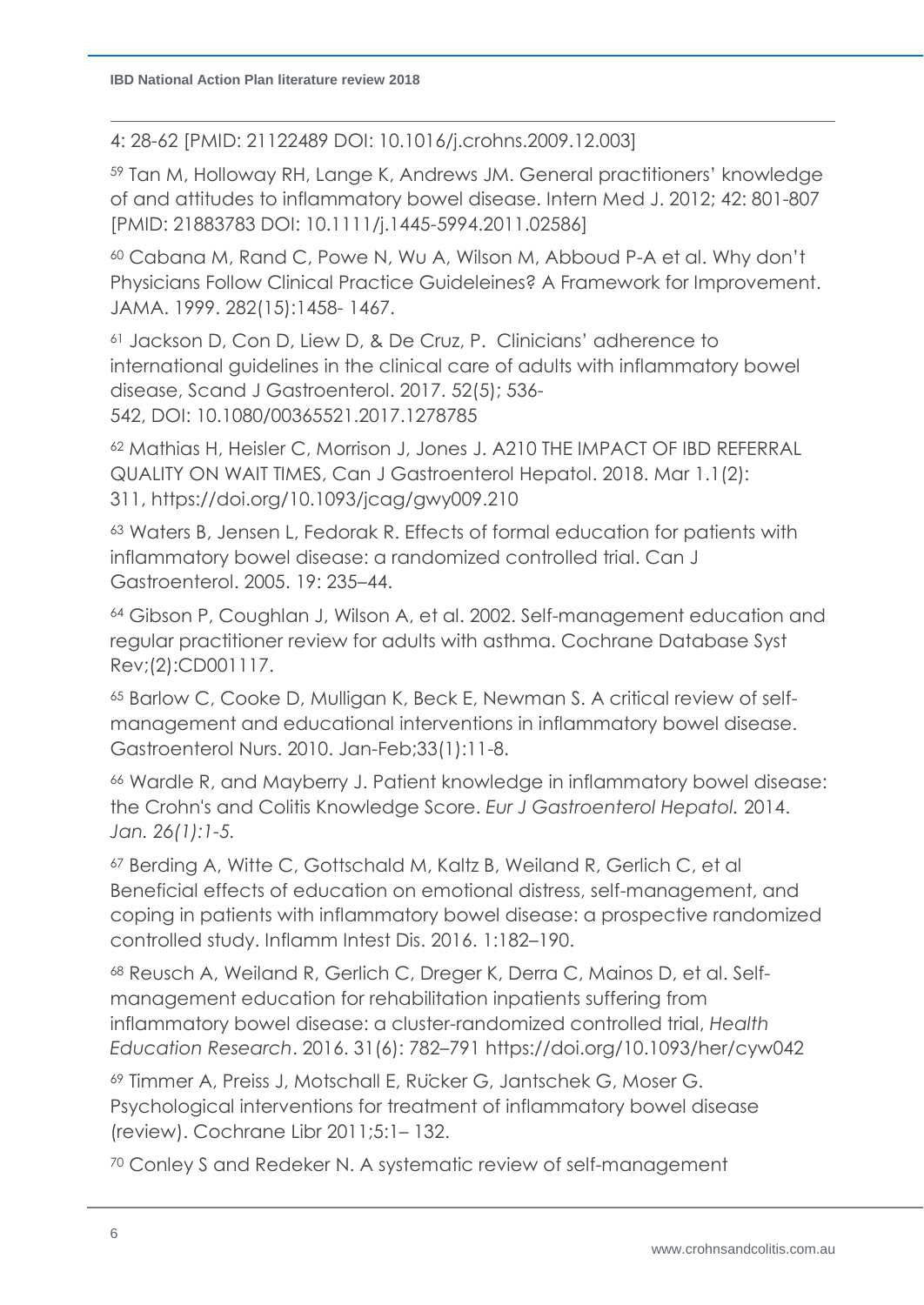interventions for inflammatory bowel disease. J Nurs Scholarsh. 2016; 48: 118–27.

<sup>71</sup> Tinsley A, Orna G, Ehrlich C, Hwang K, Issokson S, Zapala A et al. Knowledge, Attitudes, and Beliefs Regarding the Role of Nutrition in IBD Among Patients and Providers, Inflamm Bowel Dis. 2016 1 Oct. 22 (10): 2474– 2481, https://doi.org/10.1097/MIB.0000000000000901

<sup>72</sup> Crohns and Colitis Foundation of America. Accessed 3 September, 2018. http://www.crohnscolitisfoundation.org/science-and-professionals/ibdqorus/

<sup>73</sup> Tiao D, Chan W, Jeganathan J, Chan J, Perry J, Selinger, et al. Inflammatory Bowel Disease Pharmacist Adherence Counseling Improves Medication Adherence in Crohn's Disease and Ulcerative Colitis, Infamm Intest Dis. 2017. Aug 1. 23(8):1257–1261, https://doi.org/10.1097/MIB.0000000000001194

<sup>74</sup> Broekman M, Coenen M, Wanten G, van Marrewijk C, Kievt W, Klungel O, et al. Patients' beliefs about medicine are associated with early thiopurine discontinuation in patients with inflammatory bowel diseases. Eur J Gastroenterol Hepatol. 2018. Feb. 30(2):167-173. doi: 10.1097/MEG.0000000000001025.

<sup>75</sup> (abstract) Krishnaprasad K, Walsh A, Begun J, Bell S, Carter D, Grafton R, et al. ANZIBD Consortium, Crohn's Colitis Cure. Crohn's colitis care (CCCare): a bespoke cloud-based clinical management system for inflammatory bowel disease-development and beta testing. JGH. 2017. Aug. <https://doi.org/10.1111/jgh.13895>

<sup>76</sup> (abstract) Krishnaprasad K, Walsh A, Begun J, Bell S, Carter D, Grafton R, et al. ANZIBD Consortium, Crohn's Colitis Cure. P328 Crohn's colitis care (CCCare): development and testing of a bespoke cloud-based clinical management system for inflammatory bowel disease (IBD). ECCO (European Crohn's and Colitis Organisation) Potser presentation: Clinical: Diagnosius and Outcome (2018).

<sup>77</sup> (abstract) Krishnaprasad, Krishnaprasad K, Walsh A, Begun J, Bell S, Carter D, Grafton R, et al. Tu1020 - Crohn's Colitis Care (CCcare) - Development and Testing of a Bespoke Cloud-Based Clinical Management System for Inflammatory Bowel Disease (IBD). Gastroenterology, 154(6 ):S-892. DOI: https://doi.org/10.1016/S0016-5085(18)33012-9

<sup>78</sup> Grover Z, Nardi A. and Lewindon P. Inflammatory bowel disease in adolescents. 2017. 46(8):565-571.

<sup>79</sup> Guariso G & Gasparetto M. Treating children with inflammatory bowel disease: Current and new perspectives. World Journal of Gastroenterology. 2017. *3*(30): 5469–5485.

<sup>80</sup> Ruemmele F, Hyams J, Otley A*,* Griffiths A, Kolho, K-L., et al. Outcome measures for clinical trials in paediatric IBD: an evidence-based, expert-driven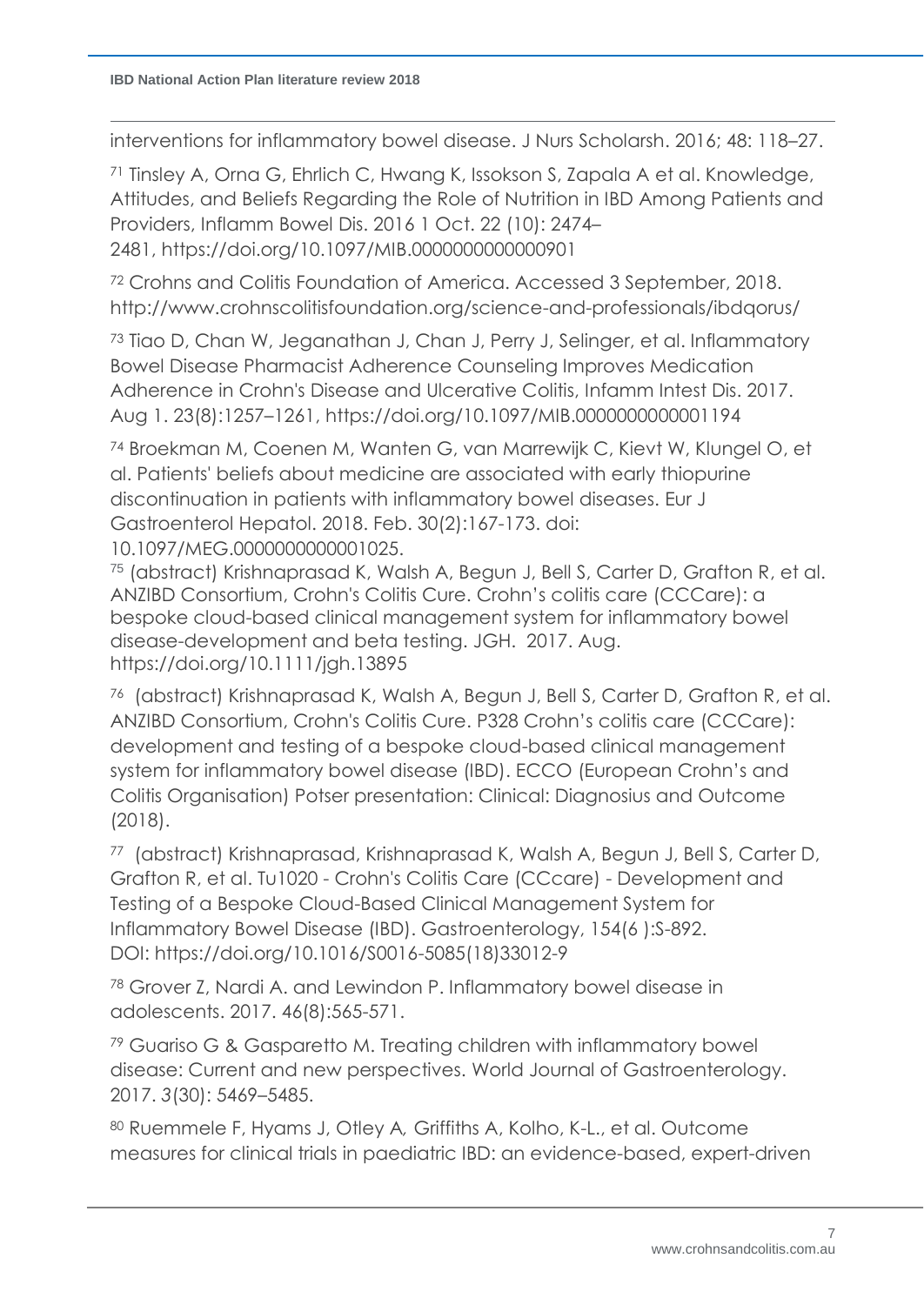practical statement paper of the paediatric ECCO committee. Gut. 2015. 64: 438-446.

<sup>81</sup> Mulberg A. Off-Label Use of Drugs in Pediatrics: Focus on Pediatric Gastroenterology and Approaches for the Future. Gastroenterology and Inborn Errors Products (DGIEP), United States Food and Drug Administration. 2015. Available at:

https://pdfs.semanticscholar.org/presentation/5295/698b8d190d00973b33644c5 3bd788e624f4f.pdf

<sup>82</sup> Yamashiro Y, Martin J, Gazarian M, Kling S, Nakamura H, Matsui A, Cucchiara S et al. Drug development: the use of unlicensed/off-label medicines in pediatrics. J Pediatr Gastroenterol Nutr. 2012. 55; 506–510.

83 Turner M, Catapano M, Hirschfield S, Giaquinto C, GRiP (Global Research in Paediatrics). Paediatric drug development: The impact of evolving regulations. Adv Drug Delivery Reviews. 2014. 73; 2-13.

<sup>84</sup> Hoppu K, Anabwani G, Garcia-Bournissen F, Gazarian M, Kearns G, Nkamura, H et al. The status of paediatric medicines initiatives around the world—what has happened and what has not? Eur. J. Clin. Pharmacol. 2012. 68;1–10.

85 Royal College of Physicians Healthcare Quality Improvement Partnership. 2014. National audit of paediatric inflammatory bowel disease service provision: UK IBD audit. Available at:

https://www.rcplondon.ac.uk/file/1122/download?token=xOdBTaIm <sup>86</sup> Turner D, Koletzko, Griffiths A, Hyams J, Dubinsky M, de Ridder L et al. Use of placebo in pediatric inflammatory bowel diseases: a position paper from ESPGHAN, ECCO, PIBDnet, and the Canadian children IBD network. J Pediatr Gastroenterol Nutr. 2016. 62(1):183–187.

<sup>87</sup> Russell R, Hansen R. & Turner D. New treatments for ulcerative colitis: do we have pediatric data?, Expert Rev Clin Immunol. 2016. 12(7): 701-704.

<sup>88</sup> Karesh, A, Tomaino J, Mulberg A. Off-label use of medicine in pediatrics: focus on gastrointestinal diseases. Curr Opin Pediatr. 2013. 25:612–17.

<sup>89</sup> Fitzgerald M, Mitton S, Protheroe A, Roughton M, Dirscoll R, Arnott D et al. The organisation and structure of inflammatory bowel disease services for children and young people in the UK in 2010: significant progress but still room for improvement. Frontline Gastroenterol. 2013*.* 4;25-31.

<sup>90</sup> van Deen W, Spiro A, Burak Ozbay A, Skup M, Centeno A, Duran N, et al. The impact of value-based healthcare for inflammatory bowel diseases on healthcare utilization: a pilot study. Eur J Gastroenterol Hepatol. 2017 Mar. Vol. 29(3); 331-337.